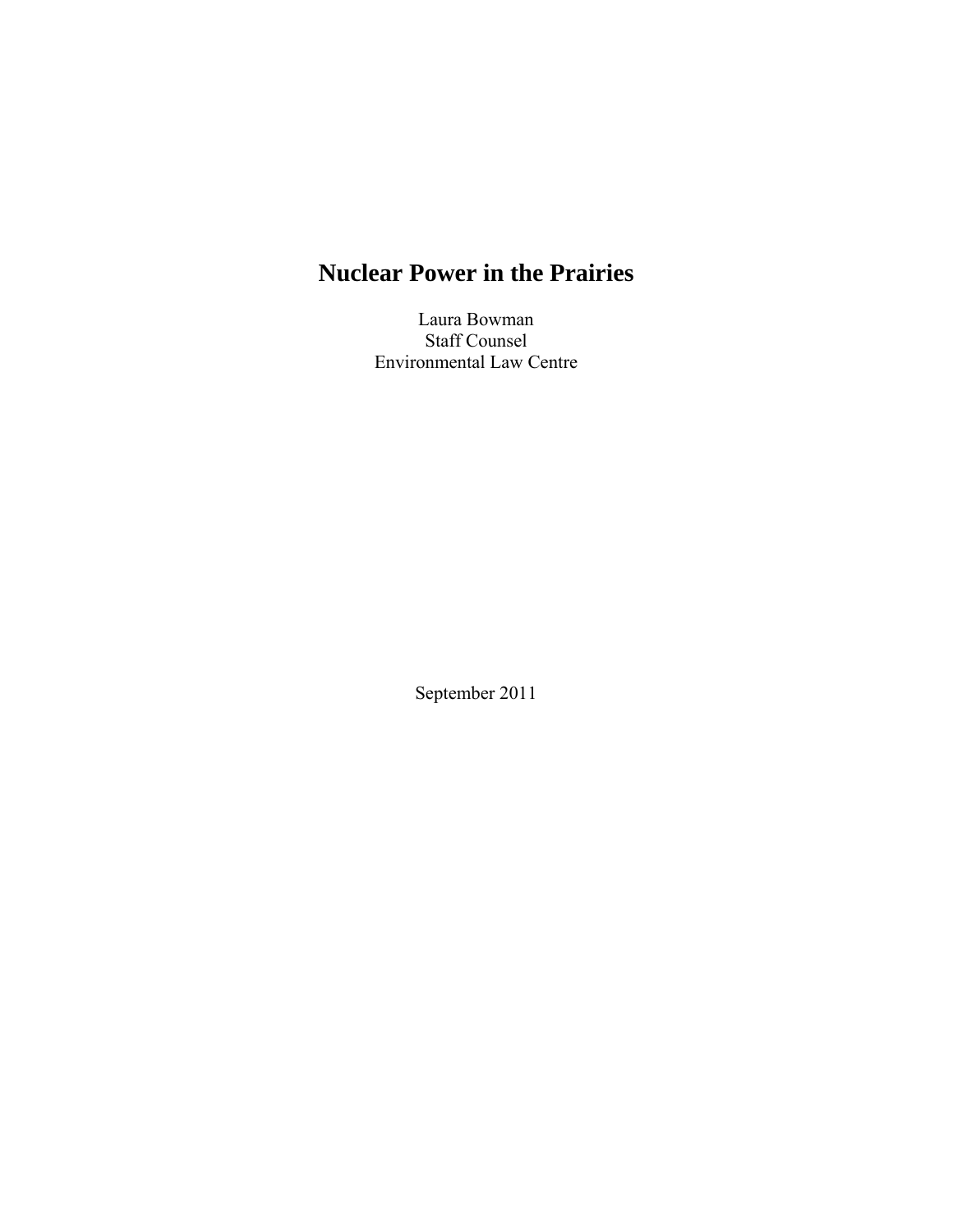Library and Archives Canada Cataloguing in Publication

Bowman, Laura, 1980- Nuclear power in the Prairies [electronic resource] / Laura Bowman.

Includes bibliographical references. Electronic monograph in PDF format. Issued also in print format. ISBN 978-0-921503-88-0

 1. Nuclear energy--Government policy--Canada. 2. Nuclear energy--Law and legislation-- Canada. 3. Nuclear energy-- Environmental aspects--Canada. I. Environmental Law Centre (Alta.) II. Title.

HD9698.C22B69 2011a 333.792'40971 C2011-906237-2

No part of this publication may be reproduced, stored in a retrieval system or transmitted in any form or by any means, electronic, mechanical, photocopying, or otherwise without permission from the Environmental Law Centre, #800, 10025 – 106 Street, Edmonton, Alberta, Canada, T5J 1G4.

Copyright © 2011 Environmental Law Centre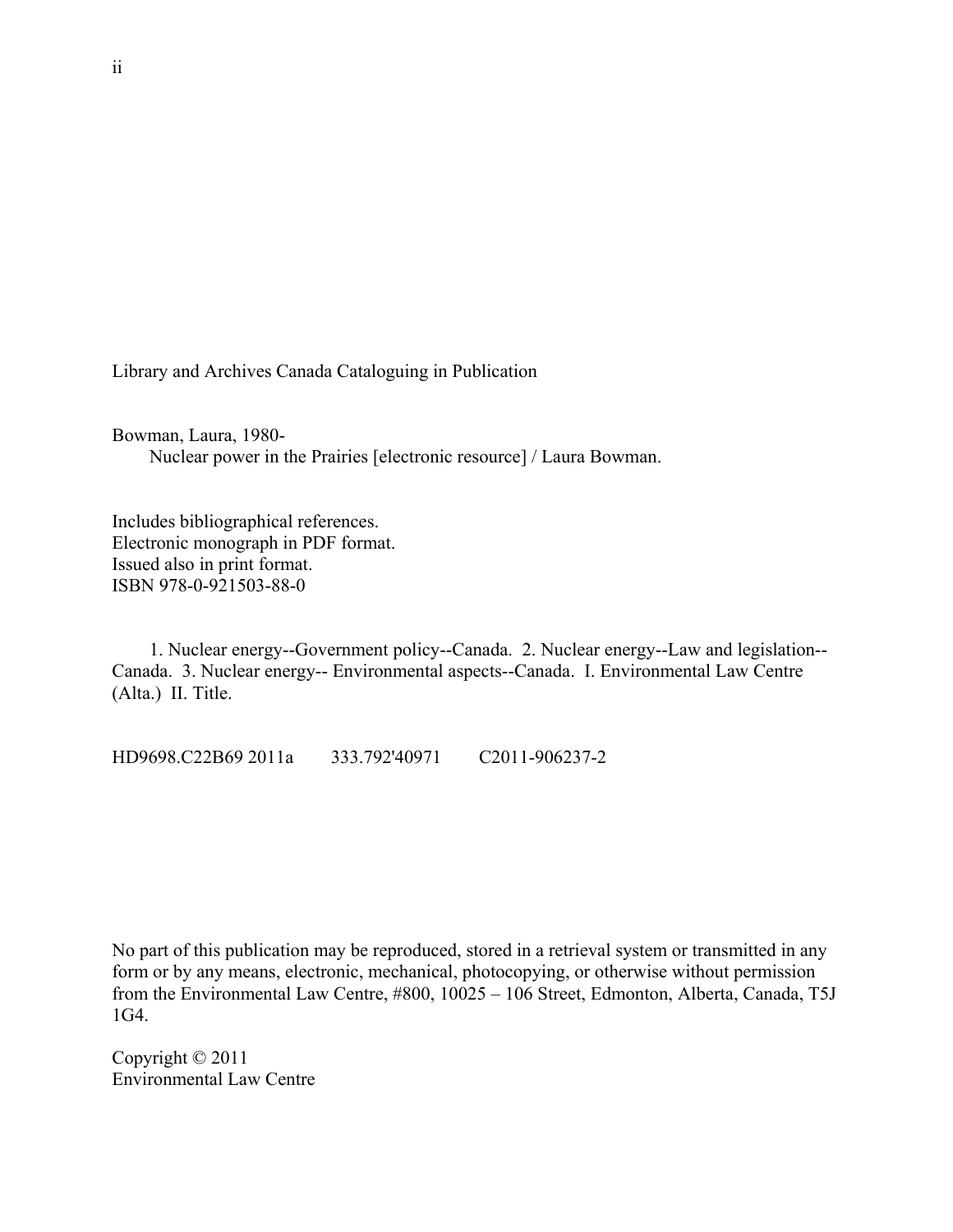# **Acknowledgements**

The writing and publication of this paper was made possible by the Alberta Law Foundation and the Law Foundation of Saskatchewan. The support of these Law Foundations for the project is gratefully acknowledged.

I am indebted to Iris Djurfors, librarian at the ELC who tirelessly obtained research materials, sometimes from difficult locations. I would also like to thank the Canadian Nuclear Safety Commission, the University of Alberta, and the Saskatchewan Research Council for providing licensing information through online materials and requests.

L.B.





# **About the Environmental Law Centre**

The Environmental Law Centre (ELC) was established in 1982 to provide Albertans with an objective source of information about environmental and natural resources law and policy. Its vision is a clean, healthy and diverse environment protected through informed citizen participation and sound law and policy, effectively applied.

The Centre's mission is to ensure that laws, policies and legal processes protect the environment. In pursuit of this mission, the Centre seeks the following ends:

- Enactment and effective enforcement of sound environmental laws and policies; and
- Informed public participation in environmental regulatory, law-making and decisionmaking processes.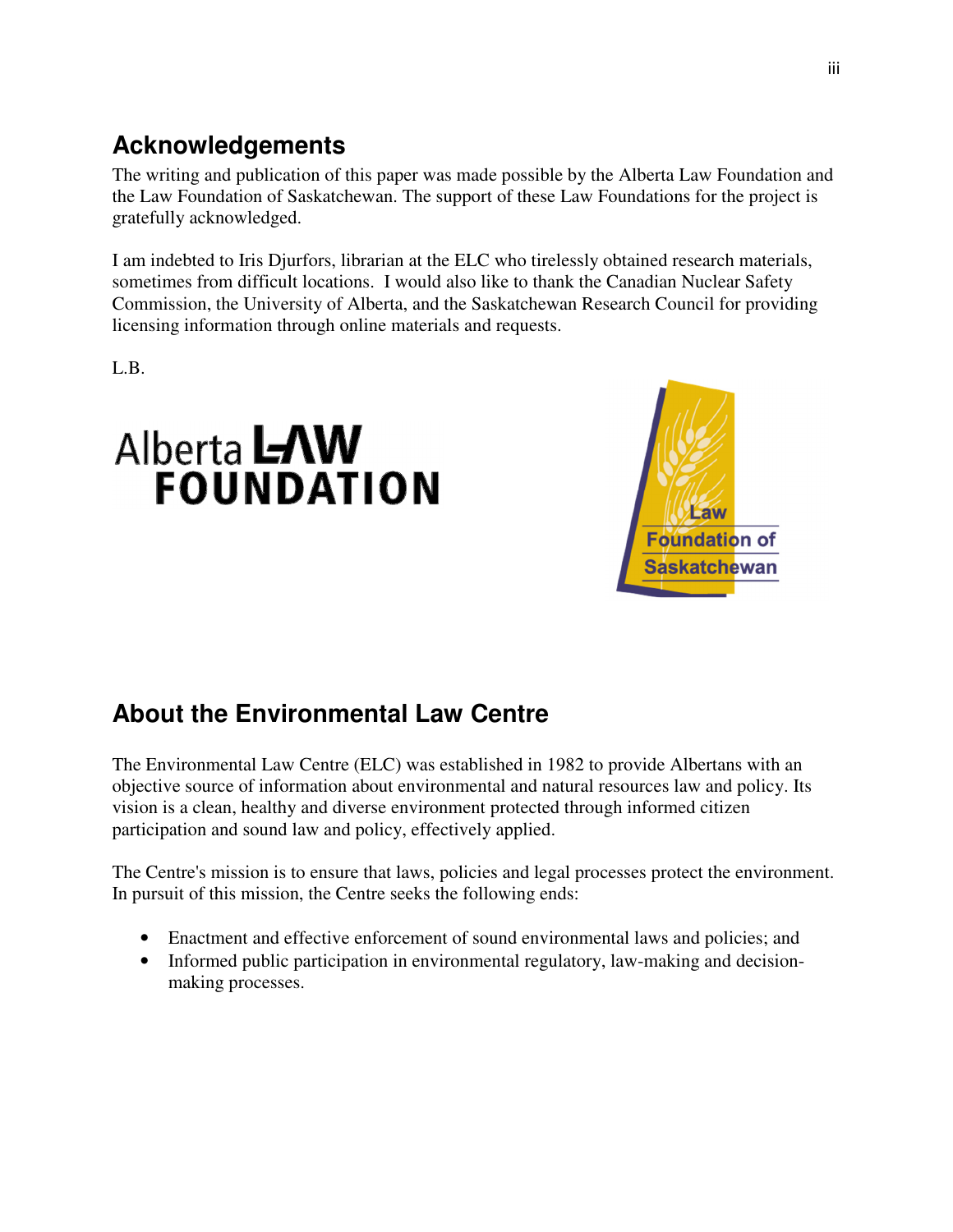# **Table of Contents**

| Summary: jurisdiction over the environmental aspects of nuclear power 15 |  |
|--------------------------------------------------------------------------|--|
|                                                                          |  |
|                                                                          |  |
|                                                                          |  |
|                                                                          |  |
|                                                                          |  |
|                                                                          |  |
|                                                                          |  |
|                                                                          |  |
|                                                                          |  |
|                                                                          |  |
|                                                                          |  |
|                                                                          |  |
|                                                                          |  |
|                                                                          |  |
|                                                                          |  |
|                                                                          |  |
|                                                                          |  |
|                                                                          |  |
|                                                                          |  |
|                                                                          |  |
|                                                                          |  |
|                                                                          |  |
|                                                                          |  |
|                                                                          |  |
|                                                                          |  |
|                                                                          |  |
|                                                                          |  |
|                                                                          |  |
|                                                                          |  |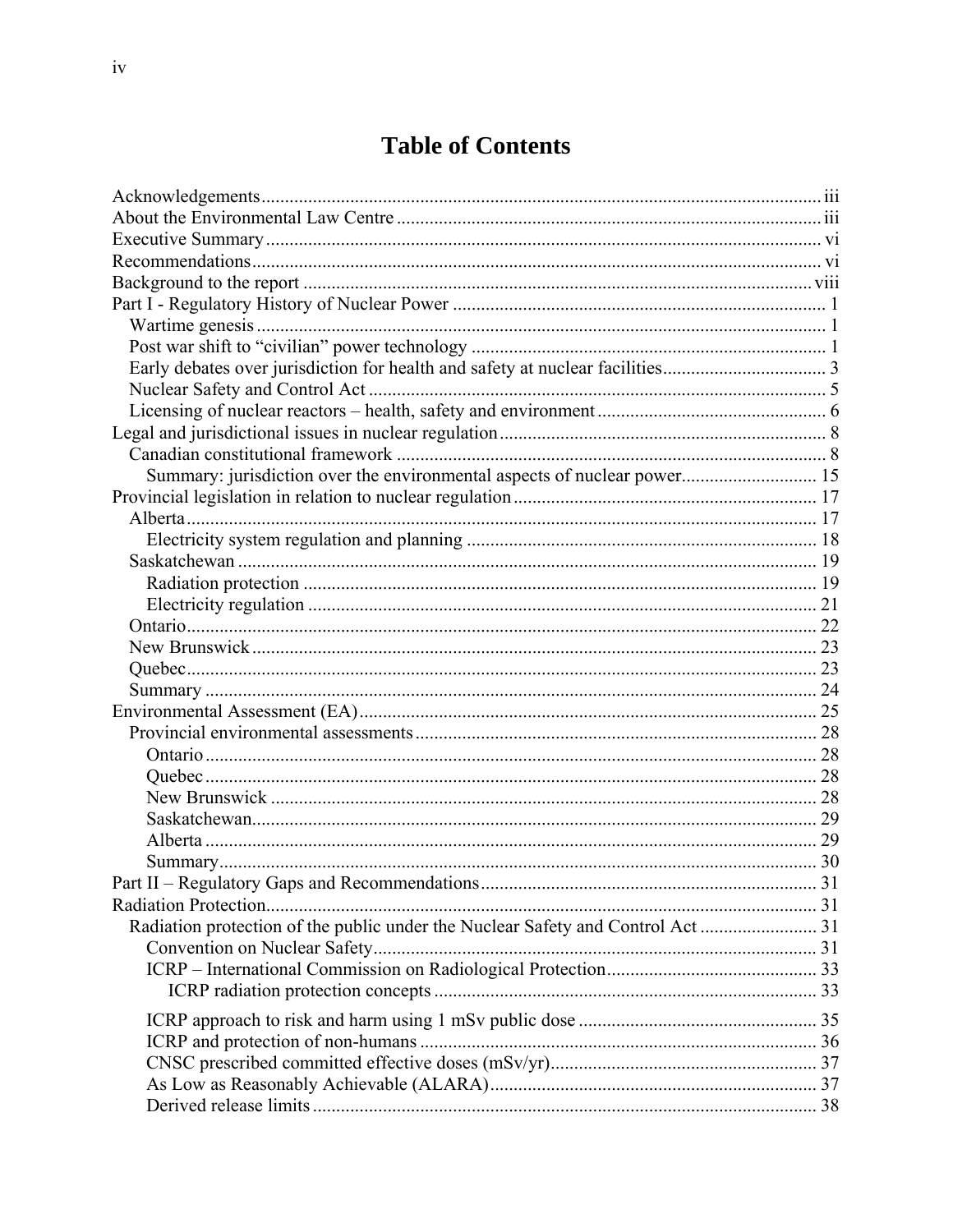| International approaches to protection of the environment from radiation 40 |  |
|-----------------------------------------------------------------------------|--|
|                                                                             |  |
|                                                                             |  |
|                                                                             |  |
|                                                                             |  |
|                                                                             |  |
|                                                                             |  |
|                                                                             |  |
|                                                                             |  |
|                                                                             |  |
|                                                                             |  |
|                                                                             |  |
|                                                                             |  |
|                                                                             |  |
|                                                                             |  |
|                                                                             |  |
|                                                                             |  |
|                                                                             |  |
|                                                                             |  |
|                                                                             |  |
|                                                                             |  |
|                                                                             |  |
|                                                                             |  |
|                                                                             |  |
|                                                                             |  |
|                                                                             |  |
|                                                                             |  |
|                                                                             |  |
|                                                                             |  |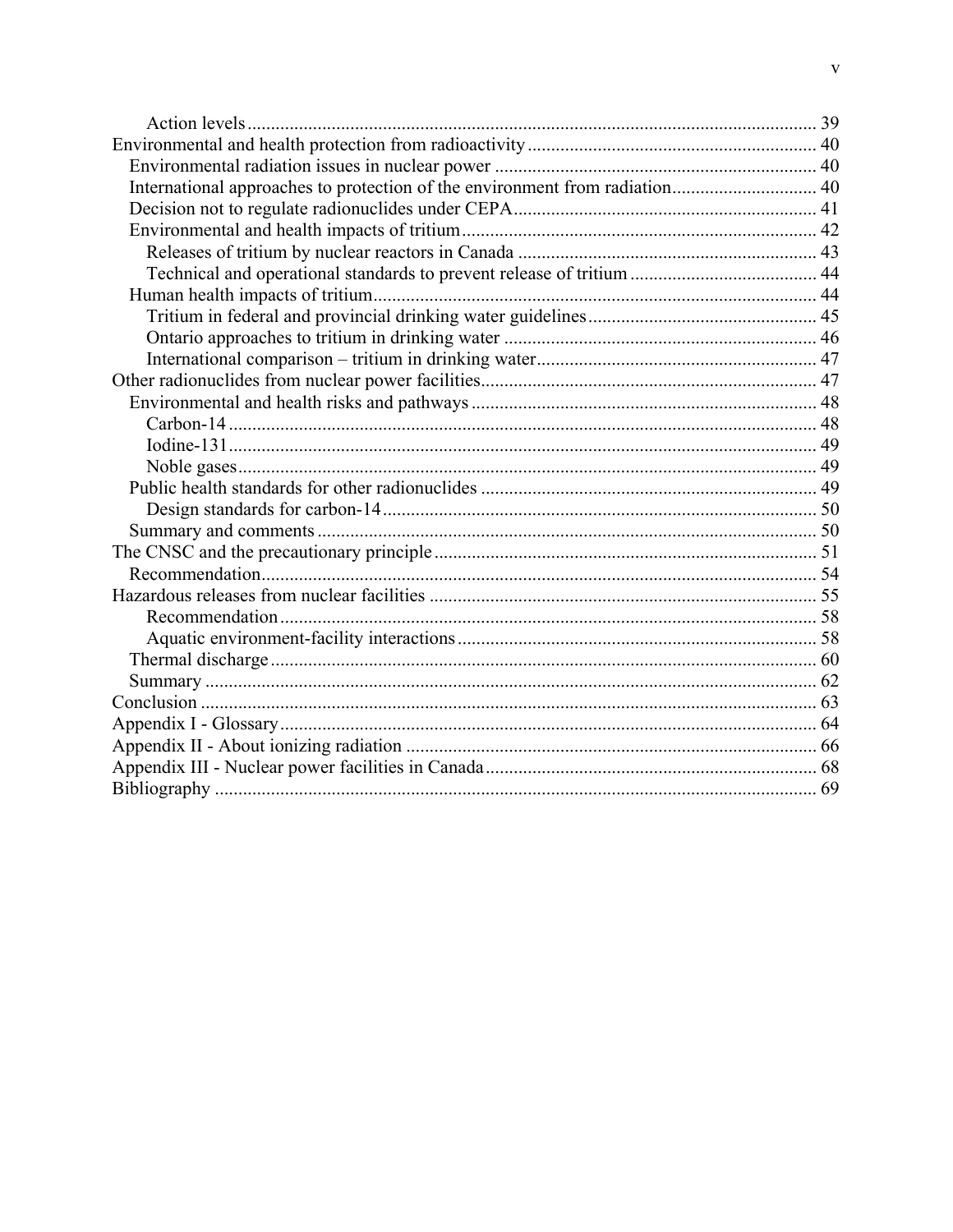## **Executive Summary**

This report is a discussion of the existing environmental laws and regulations governing the routine operation of nuclear reactors in Canada. We argue that provincial regulation of nuclear power facilities in Saskatchewan and Alberta should be enhanced before any are built in these provinces.

This report provides an overview of how nuclear power is regulated in Canada at the federal and provincial levels and legal barriers and opportunities for provincial regulation. We have identified persistent gaps in federal regulation of nuclear facilities in Canada. In particular the current approaches to health in relation to radioactive releases and the regulation of the environmental impacts of radioactive releases lack a compelling rationale. There are also gaps in federal regulation of non-radioactive hazardous pollution and aquatic impacts from nuclear power facilities. We argue in this report that the provinces have jurisdiction that they should exercise in these areas to develop regulations and standards for any future nuclear power plants in the prairies.

This report does not deal with safety or environmental issues that result from catastrophic nuclear power facility accidents. During the preparation of this report a major earthquake and tsunami hit Japan resulting in a series of accidents at the Fukushima nuclear power plant, garnering global attention. While the effects of accidents at this scale are outside the scope of our research, we feel this report provides the public with important information on nuclear regulation that will assist them in appreciating these events. This report was also drafted in the context of the Darlington New Build Joint Panel Review in Ontario. This was the first ever review panel for a new nuclear power plant in Canada. The ELC followed these proceedings with interest and obtained important new information from these proceedings on potential impacts and existing federal and provincial regulatory practices.

# **Recommendations**

Alberta and Saskatchewan should address the following regulatory issues prior to authorizing a nuclear power facility:

- 1. Review risk-acceptability for radiation protection of the public and identify appropriate public health and environmental protection levels.
	- Review the 1 millisievert (mSv) public dose limit to address public health and environmental effects of radiation in the environment.
	- Study and implement ecologically relevant environmental limits for radionuclides in air, soil and water.
	- Implement a precautionary approach to radiation protection that recognizes the linear no threshold (LNT) model.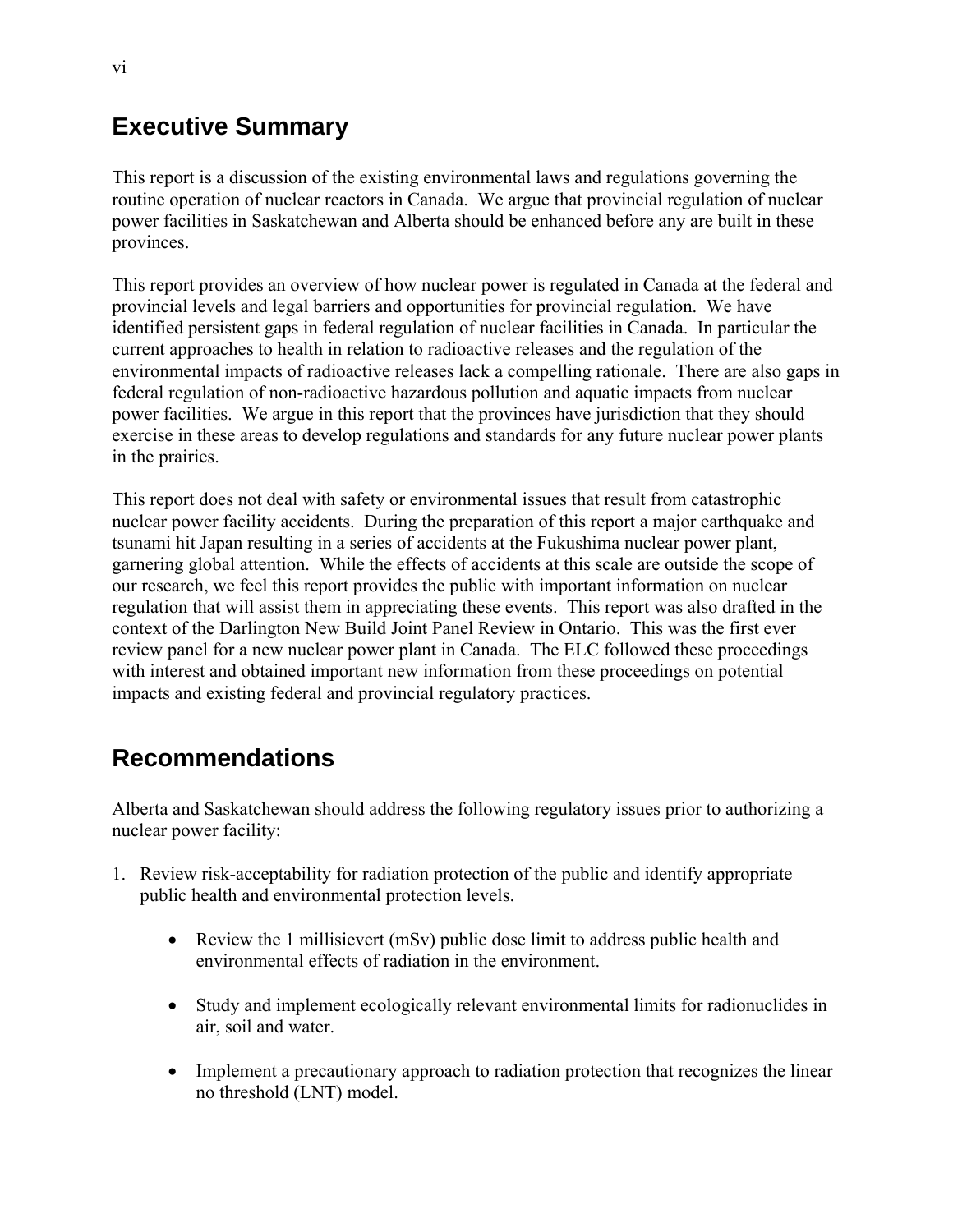- 2. Revise environmental assessment legislation to ensure that both large and small reactors are subject to mandatory provincial environmental assessments. These assessments should be helpful in evaluating whether environmental and public health risks posed by nuclear power plants are acceptable in comparison to alternative energy technologies.
- 3. Adopt the 20 becquerel/litre (Bq/L) tritium and 100 Bq/L carbon-14 drinking water levels recommended in Ontario and by the World Health Organization as interim drinking water levels and evaluate the potential effects of radionuclide releases into drinking water.
- 4. Create best available technologies and practice standards that are implemented through environmental and electricity approval legislation to minimize contaminant releases from nuclear power facilities.
- 5. Create water allocation, impingement and entrainment regulations that minimize harm to aquatic ecosystems from cooling systems by nuclear power facilities. Once-through cooling systems should be banned.
- 6. Enact, in a transparent manner, waste legislation that provides clear standards for reporting and managing radioactive waste sites, including non-radioactive and mixed wastes from nuclear power facilities.
- 7. Develop technical capacity to evaluate best technologies and practices in the nuclear power sector to minimize hazardous waste and radionuclide releases into the environment. Strive to improve upon existing practices and technologies through effective, enforceable regulation (to the extent that it is compatible with occupational health and overall safety).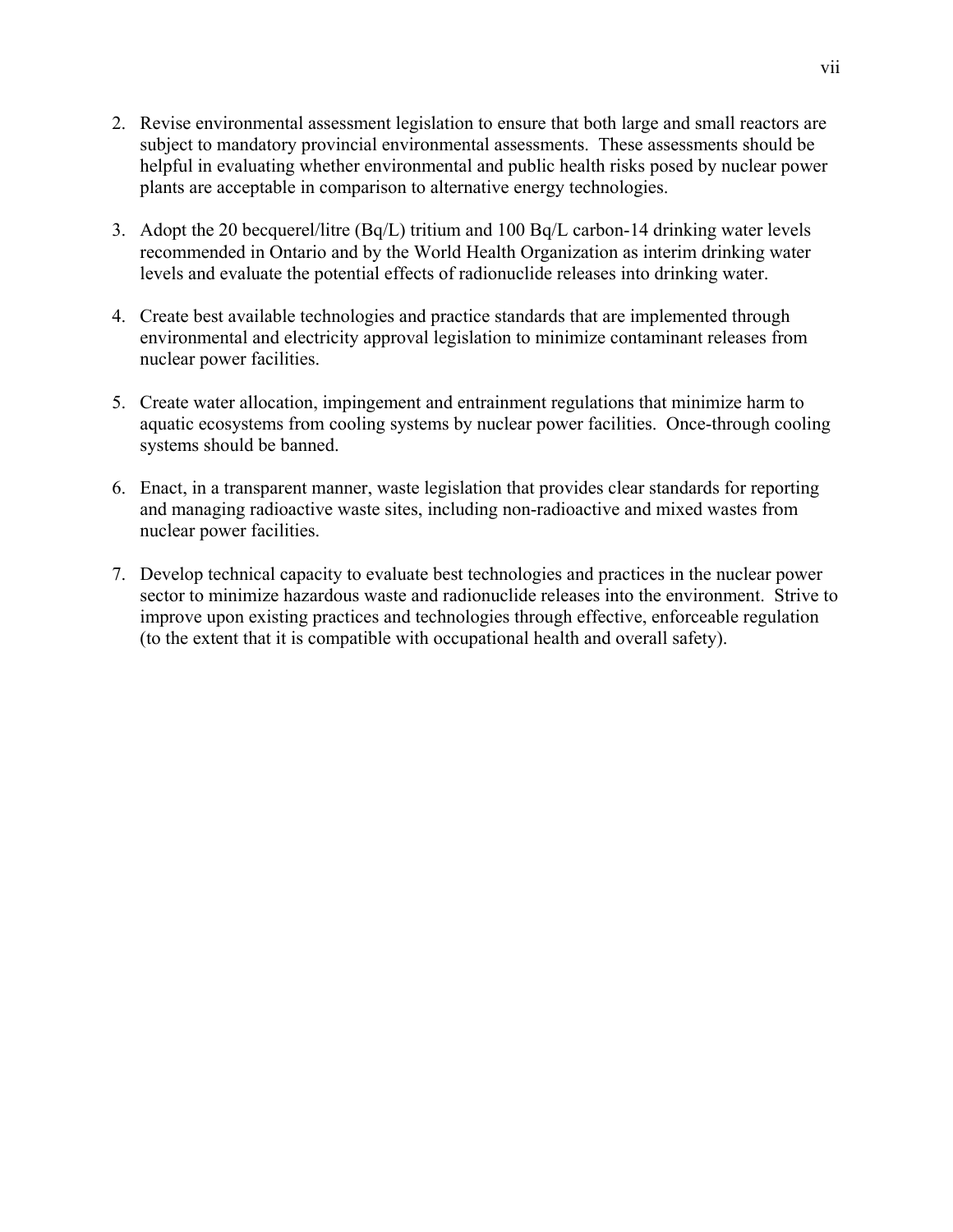### **Background to the report**

Nuclear power is being considered in Alberta as a central government direction to deal with electricity generation issues. On March 26, 2009, the Department of Energy released a panel report: *Report on Nuclear Power and Alberta*. 1 The panel concluded that nuclear power was an option to meet forecasted growth in electricity demand in Alberta but that the ultimate decision to build a nuclear plant in Alberta was a private sector decision. The Government of Alberta also released a public opinion poll on nuclear power and suggested that nuclear power projects will be considered on a "case by case" basis.

On March 31, 2009, the Saskatchewan government released a report: *Capturing the full potential of the uranium value chain in Saskatchewan*. 2 This report recommended that Saskatchewan include nuclear as part of the province's long-range energy mix. The report was met with considerable controversy. On April 29, 2009, the Legislative Assembly of Saskatchewan approved an inquiry into meeting electricity demand in the province. The government released an August 2009 public consultation report on the future of uranium in Saskatchewan. In December 2009, the Saskatchewan Government announced that it would consider nuclear power in the future and that this approach would include a plan applying to the entire prairie region. The Saskatchewan Government directed SaskPower to "continue including nuclear power in the range of energy options available for additional baseload generation capacity in the medium and long term." Currently, Saskatchewan is considering building a small nuclear power reactor.

This report discusses the existing regulatory matrix in Alberta and Saskatchewan as it may apply to any future nuclear generation proposals. The report is focused on explaining how provincial laws and regulations in Alberta and Saskatchewan may be used to regulate the environmental aspects of nuclear generation and how these laws and regulations interact with federal jurisdiction. Part I of this report discusses what aspects of nuclear power generation are federal and where the provinces have authority to regulate. Part II addresses gaps in federal and provincial regulation of environmental protection at nuclear power facilities in more detail and recommends reforms to provincial laws to address those gaps.

The report is limited to issues covering the routine environmental aspects of nuclear power generation and does not cover supply-chain issues such as mining, milling, or research facilities, public participation, regulatory independence, safety from accidents, the long-term storage and disposal of nuclear fuel waste, and other issues. While these issues are important, this report addresses those aspects of nuclear power generation that are amenable to provincial regulation in detail and is designed to give the public, policy makers and others a broad-based understanding of environmental protection issues in nuclear power.

 $\overline{a}$ <sup>1</sup> Nuclear Power Expert Panel, *Report on Nuclear Power and Alberta* (February 2, 2000)

<sup>&</sup>lt;http://www.energy.alberta.ca/Electricity/pdfs/NuclearPowerReport.pdf><br><sup>2</sup> Uranium Development Partnership, *Capturing the full potential of the uranium value chain in Saskatchewan*, (March 31, 2009) online:

<sup>&</sup>lt;http://www.gov.sk.ca/adx/aspx/adxGetMedia.aspx?mediaId=767&PN=Shared>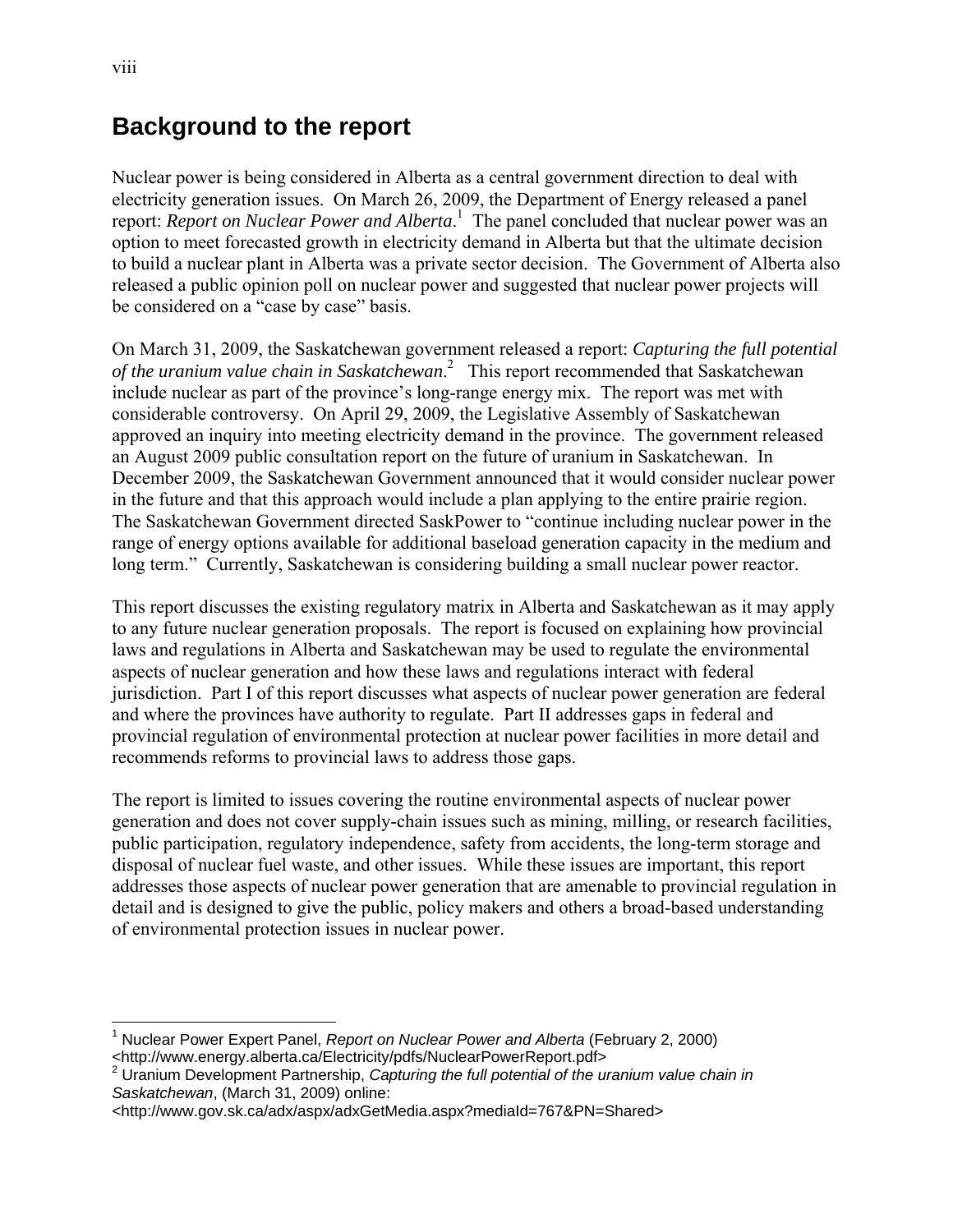## **Part I - Regulatory History of Nuclear Power**

### **Wartime genesis**

Canada was very involved in developing nuclear weapons during World War II, including participating in various aspects of the Manhattan project. One weapons innovation was the use of Deuterium (or "heavy water") or graphite as a "moderator" to absorb neutrons in the appropriate amounts in combination with natural uranium "enriched" with Uranium-235. $3$  It was during this period that the precursor to the CANDU (Canadian Deuterium Uranium) reactor was developed for military purposes.

The moderator reactor model was first built in Chalk River, Ontario. This reactor went into operation in 1945 and was the first one to do so outside the United States.<sup>4</sup> A second Chalk River reactor went into operation in  $1947$ <sup>5</sup>. These reactors were created to assist in the production of Plutonium-239 and Uranium-233 for weapons and were operated by the Atomic Energy Division of the National Research Council.<sup>6</sup> The NRX (National Research Experiment) reactor was designed specifically to extract plutonium for weapons.<sup>7</sup> The CANDU, therefore, has defense implications because of its design relationship to a weapons facility. Canadian reactors continue to have international security implications when they are exported due largely to the ability to extract plutonium from uranium used in the reactors. $8^{\circ}$ 

#### **Post war shift to "civilian" power technology**

It is crucial to understand that the first nuclear regulatory legislation in Canada followed on the heels of the atomic bombs detonated at Hiroshima and Nagasaki, and that while the Canadian program shifted to civilian power, the weapons context of the Cold War was very much on the minds of those designing Canada's nuclear regulatory system. Canada developed federal legislation at the same time as other countries in  $1945-1946$ .<sup>9</sup> In 1946, the Atomic Energy Control Board (AECB) was established, and the now commercial-oriented research program at Chalk River was passed on to Atomic Energy of Canada Limited (AECL), a federal Crown corporation, for commercial development.<sup>10</sup> Utility experts were asked to run AECL, including

 3 J.S. Foster & G.L. Brooks, "CANDU Origins and Evolution, an Overview of the Early CANDU Program Prepared from Information Provided by John S. Foster" (2001), online: <http://canteach.candu.org>.

<sup>&</sup>lt;sup>4</sup> Atomic Energy of Canada Ltd., *Canada Enters the Nuclear Age* (Montreal: McGill-Queens University Press, 1997) at 5. See also James Lorne Gray, "Early Decisions in the Development of the CANDU Program," (1987) 1:2 *Canadian Nuclear Journal*. The reactor was called ZEEP for "Zero Energy Experimental Pile". The second one was called NRX (National Research Experiment). A third early reactor is the NRU (National Research Universal), which is still in use.

<sup>5</sup> See R. Bothwell, *Eldorado: Canada's National Uranium Company* (Toronto: University of Toronto Press, 1984).

<sup>6</sup> *Canada Enters the Nuclear Age, supra* note 4; Gray, *supra* note 4.

*<sup>7</sup>* Canadian Nuclear Safety Commission, *Decommissioning of a plutonium recovery laboratory at Chalk* 

*River Laboratories* (September 13, 2004).<br><sup>8</sup> Department of Reconstruction, Press Release, "Canada's Role in the Atomic Bomb Drama" (13 August 1945).

<sup>9</sup> *Ibid.* at 19-29.

<sup>10</sup> *Canada Enters the Nuclear Age, supra* note 4 at 6-8.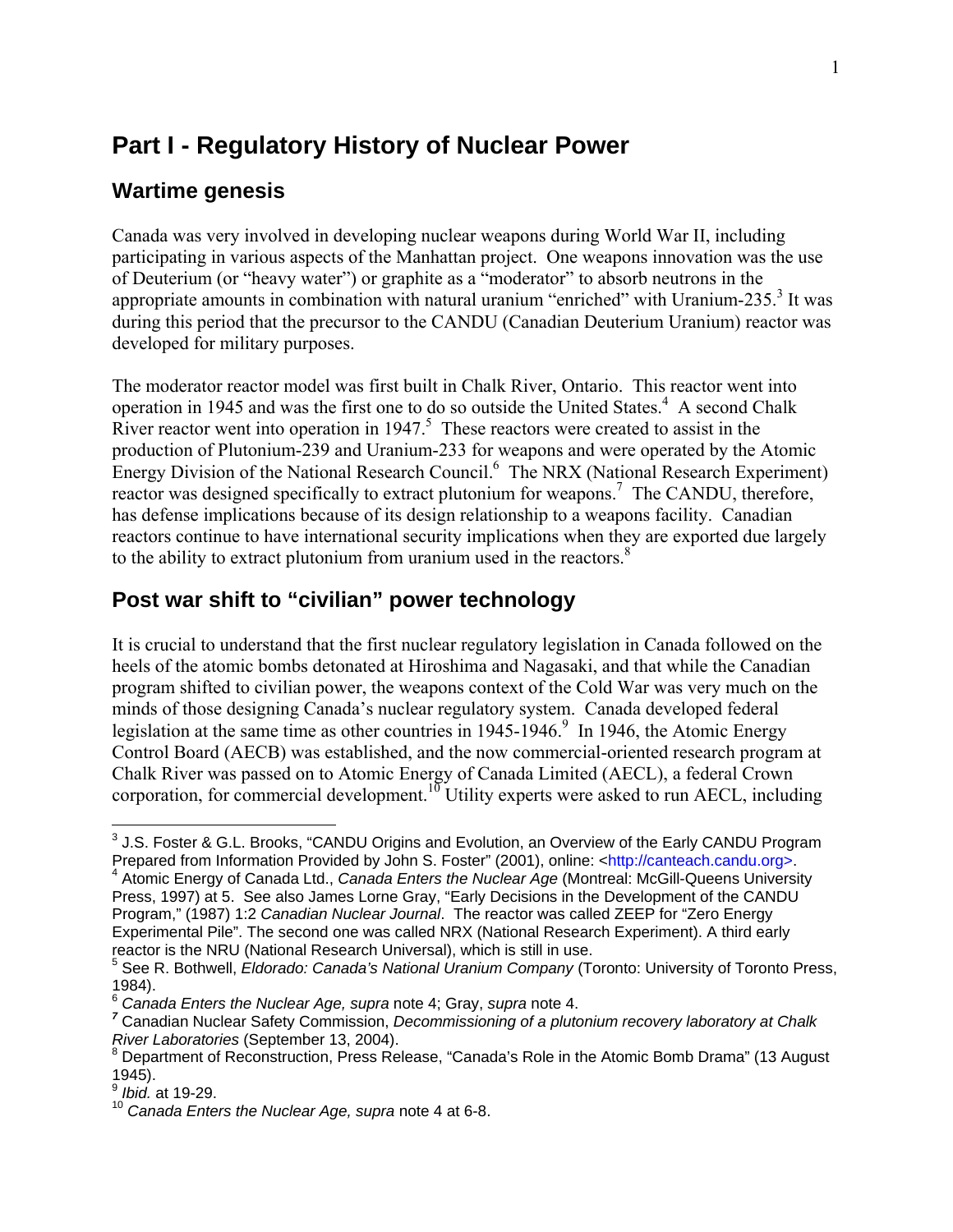the chief engineer of Ontario Hydro.<sup>11</sup> The initial version of the *Atomic Energy Control Act* created a five-member board, one of which was to be President of the National Research Council.<sup>12</sup> The Act empowered the Board to make regulations on all phases of atomic energy including mining, prospecting,<sup>13</sup> ownership, use of prescribed substances and transportation. The Board was also empowered to create and acquire companies. The objective of the Board was to provide atomic research, policy and security advice to the government.<sup>14</sup> Initially the Board did not regulate health and safety at any nuclear power or other nuclear facilities. In 1952, the NRX reactor partially melted down, which resulted in temporary abandonment of that project.<sup>15</sup> There was also a serious accident involving the NRU reactor in 1958. In 1959, the Board assumed increased responsibility for the health and safety of workers and the public.<sup>16</sup> The AECB also acquired powers to prohibit and authorize reactors.<sup>17</sup>

From the very beginning, building commercial power reactors was a joint federal and provincial project. In 1959, AECL and Ontario Hydro began to develop a small power reactor to be located at Douglas Point.<sup>18</sup> This reactor started up in  $1968$ <sup>19</sup> In 1964, work began on the first two commercial reactors at Pickering, Ontario.<sup>20</sup> These reactors were a joint federal-provincial project in which Ontario Hydro constructed the reactors and supplied the electricity-generating part of the plant, while AECL paid the difference between the cost of the nuclear reactor and a coal fired steam generator.<sup>21</sup>

Joint federal-provincial electric utilities are not unusual. Many earlier hydroelectric developments in Canada were on trans-boundary waters such as the St. Lawrence River or Niagara Falls, and had to be facilitated through legislation at the federal level in some aspect.<sup>22</sup> Legal decisions on early utilities works in Eastern Canada clarified that electric utilities located entirely within the province were considered, on their face, to be local works and undertakings under the *Constitution Act, 1867* and therefore within provincial jurisdiction.<sup>23</sup> The federal

*Projections.* Online: <http://media.cns-snc.ca/history/DouglasPoint/DouglasPoint.html><sup>20</sup> Gray, *ibid.*<br><sup>20</sup> Gray, *ibid.* 

 $11$ <sup>11</sup> *Ibid.* 

<sup>&</sup>lt;sup>12</sup> Atomic Energy Control Act, 1946, 10 Geo. VI c.37.<br><sup>13</sup> Ibid., s.9(c).

<sup>&</sup>lt;sup>14</sup> G.H. Sims, *A History of the Atomic Energy Control Board* (Ottawa: Minister of Supply and Services Canada, 1981) at 19-29.

<sup>&</sup>lt;sup>15</sup> Jedicke, P. "The NRX Incident" (Canadian Nuclear Society), online: <http://media.cnssnc.ca/history/nrx.html>. 16 Canada. Auditor General, *1985 Report of the Auditor General of Canada,* (Ottawa: Queen's Printer,

<sup>1985)</sup> Chapter 8 – Atomic Energy Control Board at para. 3. 17 Sims, *supra* note14 at 120.

<sup>18</sup> Gray, *supra* note 4.

<sup>19</sup> *Ibid.* Also see Atomic Energy of Canada Ltd., "The Douglas Point Story" (June 1984) *Power* 

<sup>&</sup>lt;sup>22</sup> For example, see the federal *International Rapids Power Development Act, R.S.C.* 1952, c. 157, which approved an agreement of the previous year between the Government of Canada and the Government of Ontario providing for the development of the power resources in the International Rapids section of the St. Lawrence River.

<sup>23</sup> *Re Ontario Energy Board* (1986), 57 O.R. (2d) 281 (Div.Ct.) at 290; *Hull Electric Co. v. Ottawa Electric Co.*, [1902] A.C. 237 (P.C.); *Hewson v. Ontario Power Co.* (1905), 36 S.C.R. 596; *Ottawa Valley Power Co. v. The Hydro-Electric Power Commission,* [1937] O.R. 265, 70; *Beauharnois Light, Heat and Power*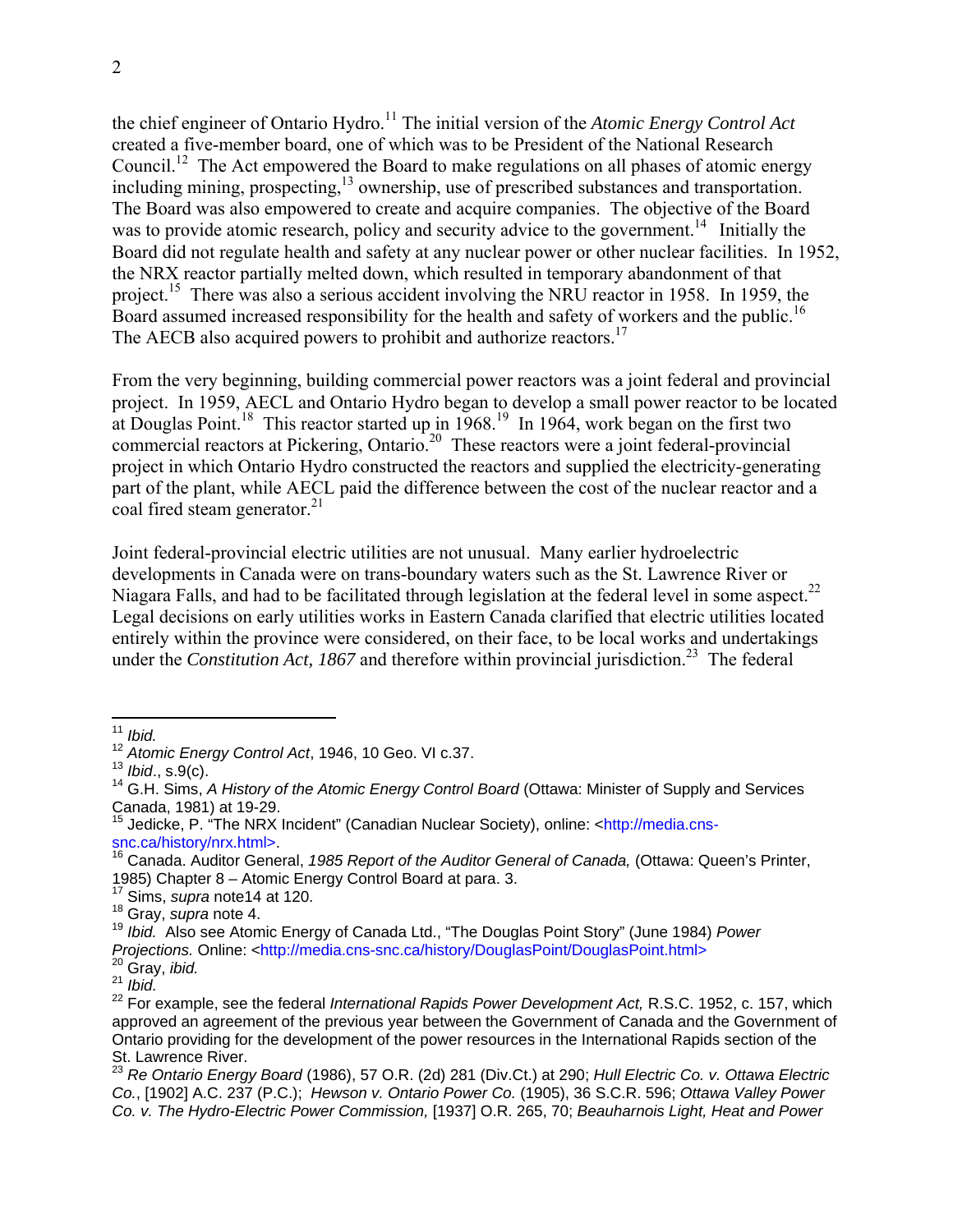government, however, has jurisdiction over interprovincial works and undertakings, as well as declared works and undertakings.<sup>24</sup> In the 1970s, international regulation of nuclear technology and materials began to become more formalized. The role of the AECB was to implement Canada's international obligations.25 The 1970 *Non-proliferation Treaty* (*NPT*) required safeguards be developed with the International Atomic Energy Agency (IAEA).<sup>26</sup>

#### **Early debates over jurisdiction for health and safety at nuclear facilities**

Early AECB licences incorporated provincial health and safety laws. For example, one condition of early licences was that "subject to the Atomic Energy Control regulations, any applicable provincial statutes and regulations...in so far as they deal with mine safety and cognate matters, are to be observed and complied with in relation to the said property and to all operations undertaken in connection therewith."<sup>27</sup> However, the *Pronto Uranium* decision<sup>28</sup> in 1956 resulted in a more extensive role for the AECB, and later the Canadian Nuclear Safety Commission (CNSC), in uranium mining. This decision suggested that uranium regulation may be within federal jurisdiction.

Uranium mine regulation was very controversial. Many provinces sought greater control over the regulating uranium mines through a series of provincial commissions. These included the Ontario Hamm Commission (1974),<sup>29</sup> the Saskatchewan Bayda Commission (1977),<sup>30</sup> the British Columbia Bates Commission and the Nova Scotia McLeave commission.<sup>31</sup> Provinces argued that AECB jurisdiction was limited to national security and foreign policy issues.<sup>32</sup> In particular, the McLeave Commission expressed concerns about the lack of jurisprudence available on where the boundary between Nova Scotia environmental legislation and AECB regulation actually lay.<sup>33</sup> It encouraged using Nova Scotia environmental legislation to enter into agreements with Canada regarding the application of provincial legislation to uranium mines. It finally

*Co. Ltd.. v. The Hydro-Electric Power Commission of Ontario*, [1937] O.R. 796; *Fulton v. Energy Resources Conservation Board*, [1981] 1 S.C.R. 153.

<sup>24</sup> *The Constitution Act, 1867* (U.K.), 30 & 31 Vict., c. 3, s.92(10); and see *Northern Telecom Ltd. v. Communications Workers.,* [1980] 1 S.C.R. 115 at 132; *British Columbia Electric Ry. Co. Ltd. v. Canadian National Ry. Co.,* [1932] S.C.R. 161 at 170; *Nuclear Non*-*Proliferation Treaty,* [1968] 729 U.N.T.S. 161 [NPT].

<sup>25</sup> Sims, *supra* note 14 at 200.

<sup>26</sup> NPT, *supra* note 24.

<sup>27</sup> Atomic Energy Control Board, *Brief to the Royal Commission on the Health and Safety of Workers in Mines in Ontario*, (3 June 1975), as cited in Bayda, *Cuff Lake Board of Inquiry, Final Report*, (Saskatoon, May 31, 1978) at 124 [Bayda].

<sup>28</sup> *Pronto Uranium Mines Ltd. v. Ontario Labour Relations Board et al.; Algom Uranium Mines Ltd. V. Ontario Labour Relations Board et al.,* [1956] O.R. 862 (Ont. Sup. Ct.) [*Pronto Uranium*]. 29 Sims, *supra* note 14 at 54.

<sup>30</sup> Bayda, *supra* note 27; Stewart Elgie, "Canadian Regulation of Uranium Tailings Disposal: a Glowing Controversy" (1989) 8:2 UCLA J. Envtl. L. & Policy 145 at 149 [Elgie]. 31 R.J. McCleave, Nova Scotia, *Report of the Commission of Inquiry on Uranium*, (Halifax, 1985)

 $[McCleave]$ .

<sup>32</sup> Bayda, *supra* note 27 at 124-125. Also see Elgie, *supra* note 30.

<sup>33</sup> McCleave, *supra* note 31 at 19-23.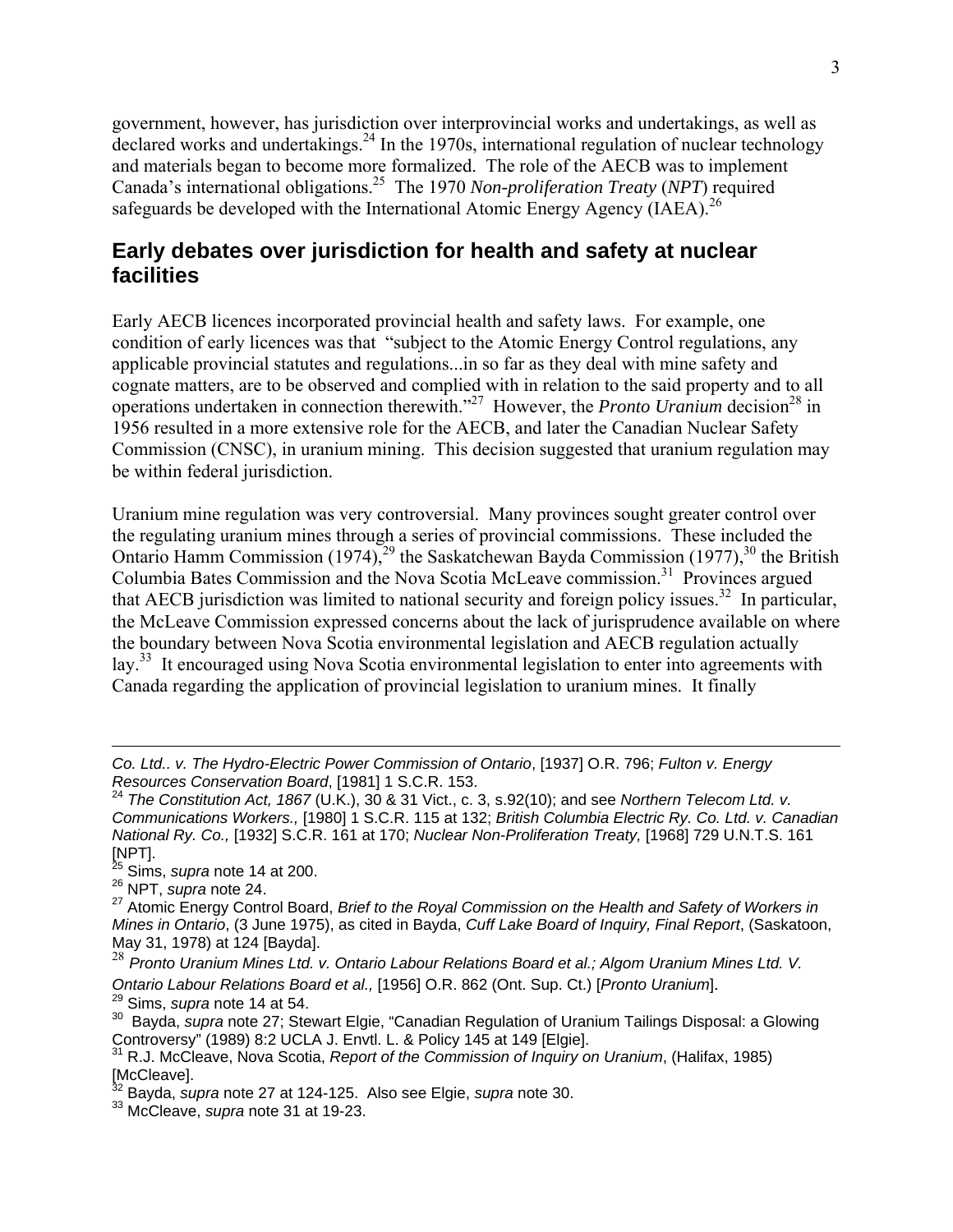recommended that the province assert as much control as possible over uranium mines.<sup>34</sup> In that province the ban on uranium mining put in place in 1982 remains.

In 1976, the federal Law Reform Commission reported that the *Atomic Energy Control Act* was outdated in its regulation of uranium mining health and safety. In 1978, a bill proposing a revised version of the Act died on the order paper when Parliament prorogued.<sup>35</sup> Accordingly an expanded AECB role took some time to develop.

Further reforms to the AECB mandate in the 1980s eventually led to the creation of the Nuclear Safety Commission through new legislation in the late 1990s, with more extensive powers over health, safety and the environment. At the time these changes were proposed the AECB Chair noted that over time "the mandate of the AECB has evolved from one chiefly concerned with security to one that also focuses strongly on the control of the health, safety and environmental consequences of nuclear pursuits."36 The Board also noted that the new legislation would better enable the new Commission to cooperate with the provinces.<sup>37</sup> Natural Resources Canada officials also commented at that time that the new legislation:<sup>38</sup>

[R]efers directly to the environment as the concern of the nuclear regulator, something which the current statute does not do. It is not intended that the commission duplicate the responsibilities of federal and provincial environmental authorities. Rather, the reference is a reflection of appropriate public and political concern that the environment must be considered, along with people, in the regulatory activities of the commission.

The eventual development of extensive powers over health and environmental matters under the *Nuclear Safety and Control Act* would come later in the mandate of Canada's nuclear power regulator and was intended to ensure that the federal regulator could include public health and environmental considerations and cooperate with the provinces on these issues, rather than replace provincial involvement. The defining aspects of nuclear power jurisdiction federally are safety from major accidents, international aspects and security. The provinces all along have played a role in electricity generation regulation and environmental and safety issues at nuclear facilities.

 $\overline{a}$ <sup>34</sup> *Ibid.* at 32.

<sup>35</sup> Bruce Doern, *The Atomic Energy Control Board: an evaluation of regulatory and administrative processes and procedures* (Ottawa : Law Reform Commission of Canada, 1976); Auditor General, *supra*  note 16 at 8.7.<br><sup>36</sup> House Standing Committee on Natural Resources, Evidence (26 September 1996), online:

<sup>36</sup> House Standing Committee on Natural Resources, E*vidence* (26 September 1996), online: <http://www.parl.gc.ca/35/Archives/committees352/natu/evidence/24\_96-09-26/natu24\_blk101.html>. 37 *Ibid.*

<sup>38</sup> Senate Committee on Energy, the Environment and Natural Resources, Issue 15 - Evidence (11 March 1997), online: <http://www.parl.gc.ca/35/2/parlbus/commbus/senate/com-e/enrg-e/15evae.htm?Language=E&Parl=35&Ses=2&comm\_id=5>.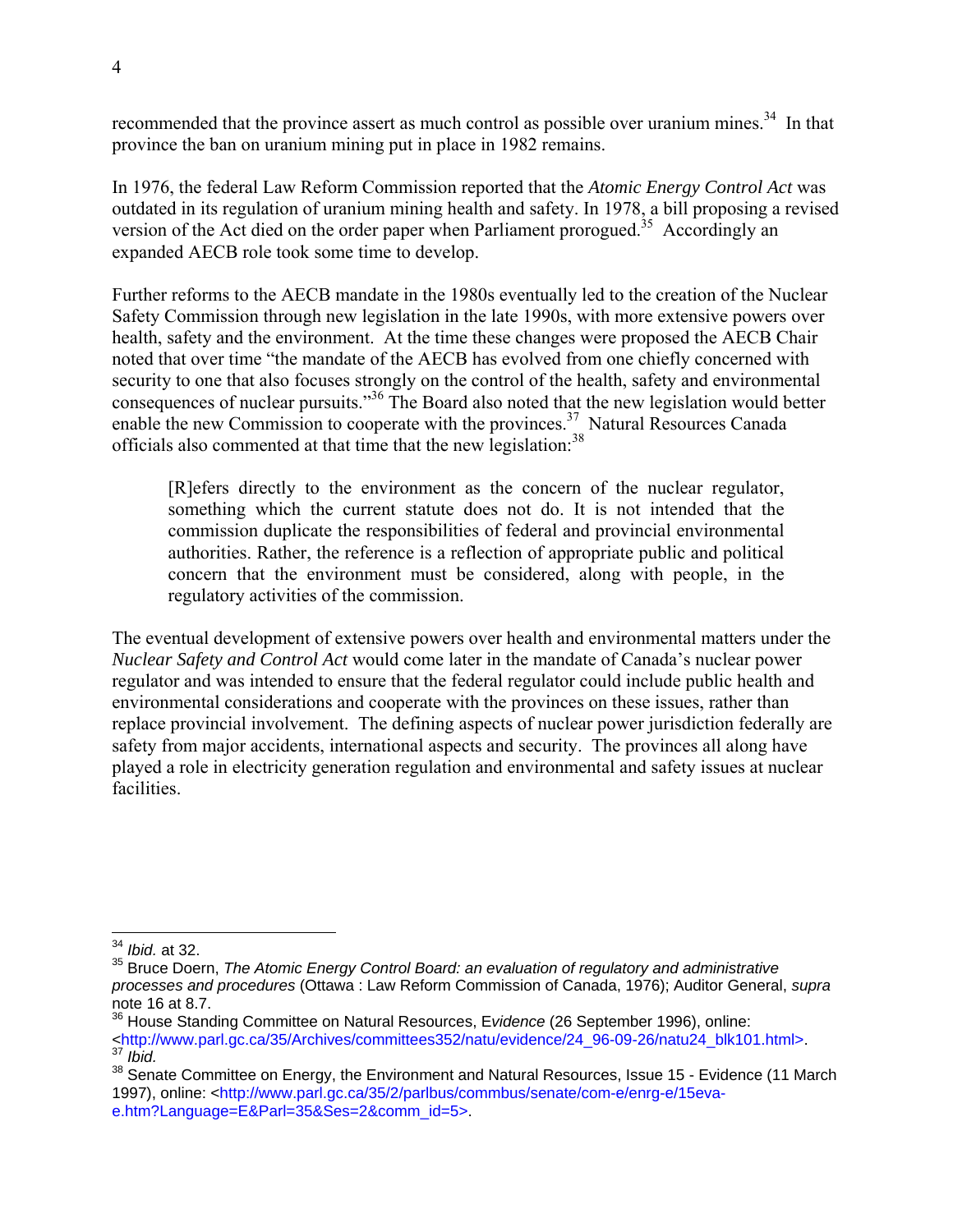#### **Nuclear Safety and Control Act**

The primary legislation in Canada regulating nuclear facilities is the *Nuclear Safety and Control Act (NSCA).*39 The *NSCA* regulates nuclear substances, facilities, equipment and information across Canada. The Act has two main purposes that are set out in s.3 as follows:

- 3. The purpose of this Act is to provide for
- (a) the limitation, to a reasonable level and in a manner that is consistent with Canada's international obligations, of the risks to national security, the health and safety of persons and the environment that are associated with the development, production and use of nuclear energy and the production, possession and use of nuclear substances, prescribed equipment and prescribed information; and
- (b) the implementation in Canada of measures to which Canada has agreed respecting international control of the development, production and use of nuclear energy, including the non-proliferation of nuclear weapons and nuclear explosive devices.

The *NSCA* regulates nuclear facilities and substances to a "reasonable level" that is consistent with international obligations, including protecting the health and safety of persons and the environment. The *NSCA* created the Canadian Nuclear Safety Commission (CNSC) as the successor to the Atomic Energy Control Board under the previous *Atomic Energy Control Act*. 40 The objects of the commission under s.9 of the Act are as follows:

- (a) to regulate the development, production and use of nuclear energy and the production, possession and use of nuclear substances, prescribed equipment and prescribed information in order to
	- (i) prevent unreasonable risk, to the environment and to the health and safety of persons, associated with that development, production, possession or use,
	- (ii) prevent unreasonable risk to national security associated with that development, production, possession or use, and
	- (iii) achieve conformity with measures of control and international obligations to which Canada has agreed; and
- (b) to disseminate objective scientific, technical and regulatory information to the public concerning the activities of the Commission and the effects, on the

<sup>&</sup>lt;sup>39</sup> *Nuclear Safety and Control* Act, S.C., 1997, c.9 [*NSCA*].<br><sup>40</sup> *Atomic Energy Control Act*, R.S., c.11.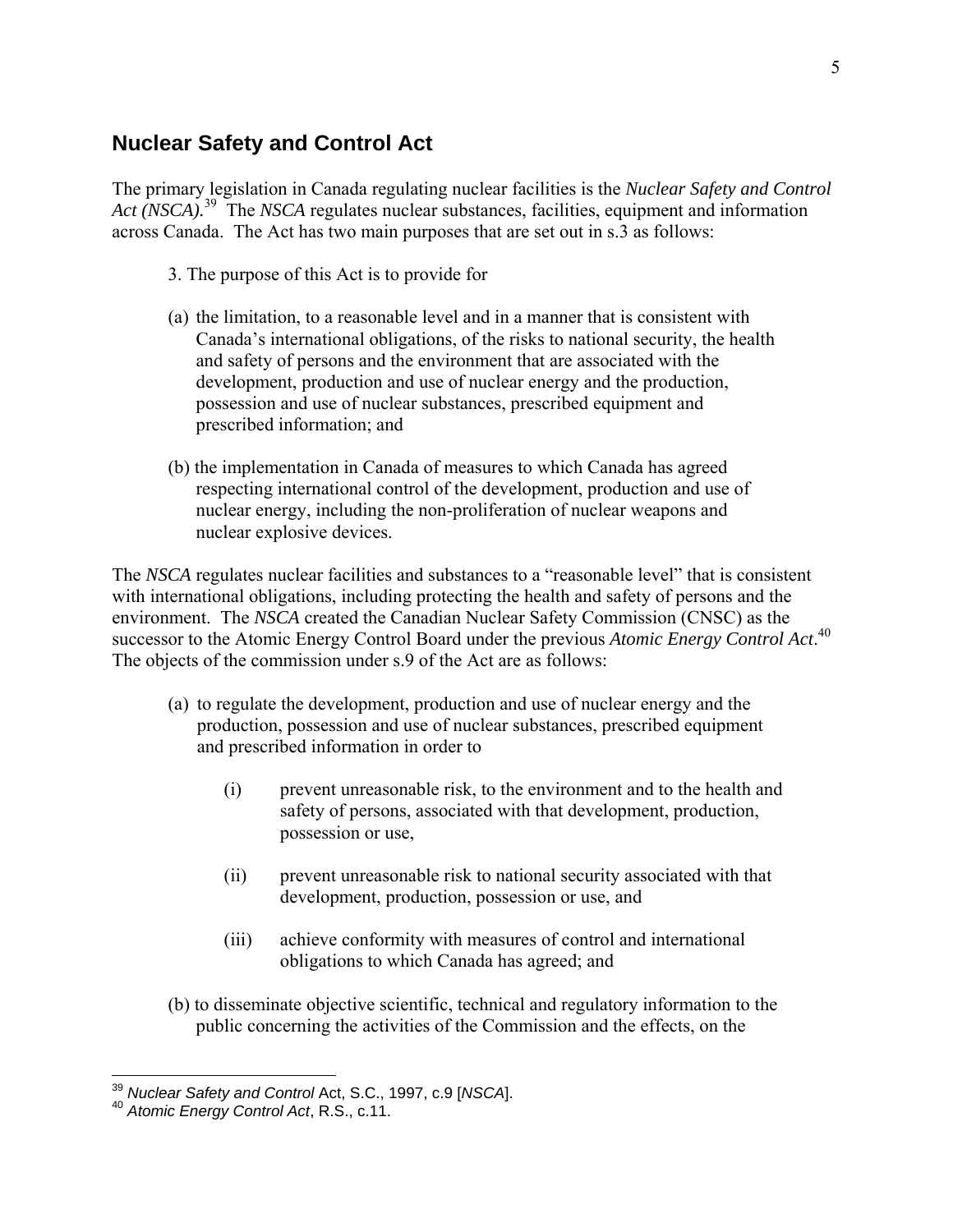environment and on the health and safety of persons, of the development, production, possession and use referred to in paragraph (a).

Under the *NSCA*, the Commission is a non-expert, specialist tribunal appointed by federal Cabinet.<sup>41</sup> The CNSC employs a large number of technical and scientific staff to assist it in regulating nuclear facilities and substances; however, the commissioners themselves can come from any background.

### **Licensing of nuclear reactors – health, safety and environment**

The most important regulatory provision for nuclear power facilities is  $s.24$  of the Act.<sup>42</sup> This provision allows the CNSC to licence nuclear facilities. These licences may contain any term or condition that the CNSC considers necessary. Section 24(4) requires that no licence be issued unless in the opinion of the Commission the applicant "will make adequate provision for the protection of" health, safety and the environment. Section 26(e) prohibits anyone from preparing a site for, constructing, operating, modifying, decommissioning or abandoning a nuclear facility without a licence.

The *Class I Nuclear Facilities Regulations* define a Class IA nuclear facility to include nuclear power reactors.43 The regulations require information on health, safety and environmental  $\frac{1}{2}$  impacts be included in licence applications for all reactors.<sup>44</sup> This includes environmental protection policies and procedures, effluent monitoring and reporting and a public information program on environmental and health effects. Applications for licences to construct and operate a site must include information such as points of release and limits for any hazardous and nuclear substances; $45$  policies, methods and procedures for operation; measures for mitigating environmental effects; and environmental release control measures.<sup>46</sup> However, there are no mandatory requirements or criteria relating to what is or is not permitted.

In the early 2000s, Canada shifted from the *Atomic Energy Control Act* regime to the *Nuclear Safety and Control Act* regime, resulting in explicit new statutory provisions allowing the CNSC to consider environmental protection in its licensing activities. The *NSCA* explicitly obliges the Commission to consider environmental protection. Section 9(a) notes that the objectives of the Commission include "to regulate . . . in order to (i) prevent unreasonable risk, to the environment. . ." Further, section 24(4) of the Act states: "No licence may be issued, renewed, amended or replaced unless, in the opinion of the Commission, the applicant …(b) will, in carrying out that activity, make adequate provision for the protection of the environment…" The CNSC has full discretion over what constitutes "adequate" environmental protection and what constitutes an "unreasonable risk" to the environment. To date, the CNSC does not have any

 $\overline{a}$ <sup>41</sup> *NSCA*, *supra* note 39, s.10(1). 42 *Ibid*., s.24.

<sup>43</sup> *Class I Nuclear Facilities Regulations,* S.O.R. /2000-204, s.1.

<sup>44</sup> *Ibid.,* ss.3-4.

<sup>45</sup> *Ibid.,* s.5(j). 46 *Ibid.,* ss.5-6.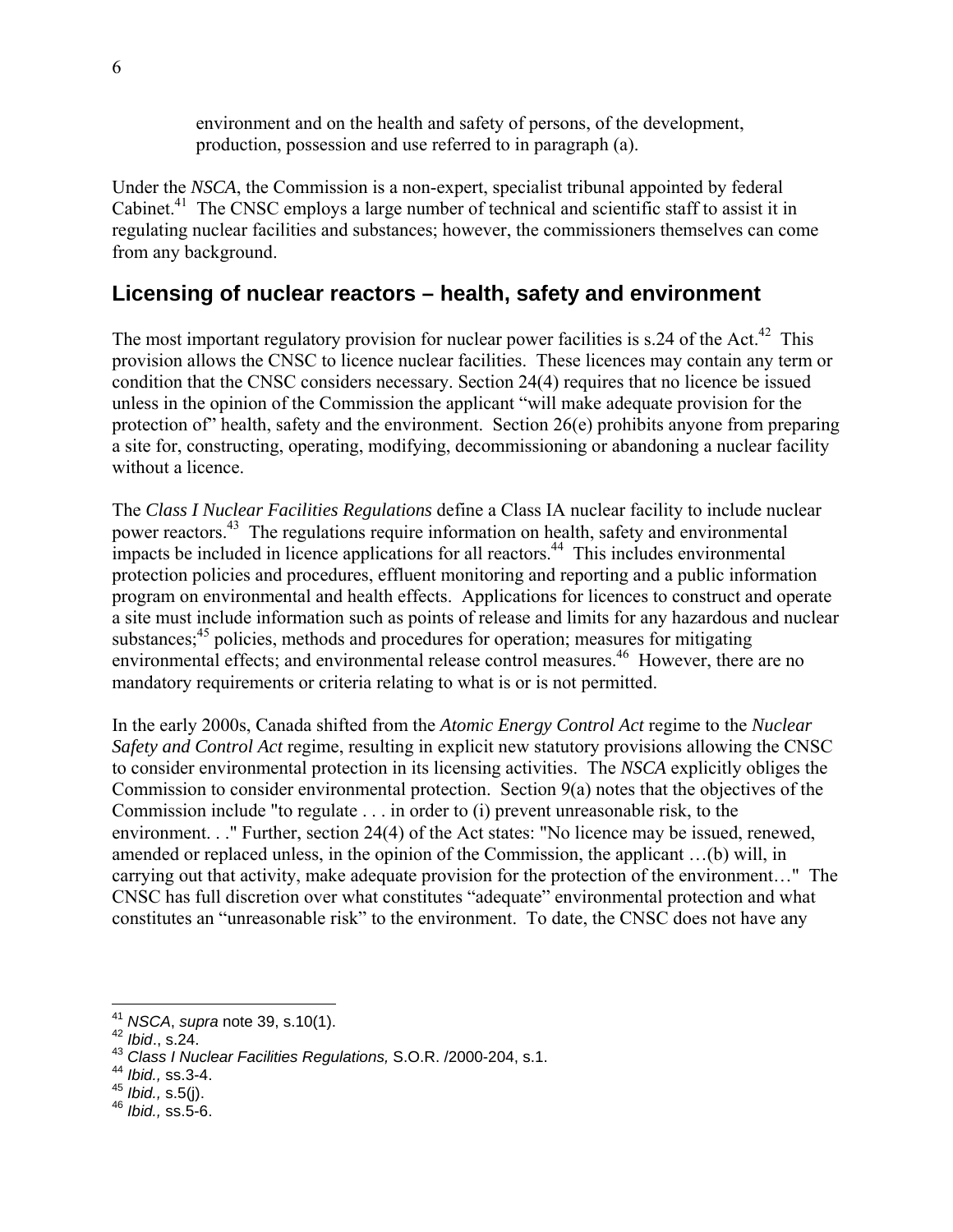published standards for the protection of non-human biota from radiation, thermal or physical impacts or releases of hazardous materials from nuclear power facilities.<sup>47</sup>

The CNSC's jurisdiction over nuclear waste comes from the *NSCA* and is articulated in CNSC regulatory documents.48 While neither the *NSCA* nor its associated regulations define radioactive waste, CNSC Regulatory Policy P-290, *Managing Radioactive Waste*, asserts that radioactive waste is "any liquid, gaseous or solid material that contains a nuclear substance, as defined in section 2 of the *NSCA* and for which the owner of the material foresees no further use and the owner had declared as waste. By definition, a radioactive waste may contain nonradioactive constituents."

Waste disposal facilities are Class IB facilities under the *Class I Nuclear Facilities Regulations* if they are not on the site of an existing nuclear facility.<sup>49</sup> A waste facility is only a prescribed "nuclear facility" under s.19(a) of the *General Nuclear Safety and Control Regulations* if it is a facility managing, storing or disposing of waste containing radioactive nuclear substances and the nuclear waste contained in the facility is  $10^{15}$  Bq or more. It is important to note that not all the waste must be nuclear substances, it need only "contain" them. This means that waste that is a mixture of nuclear substances and other types of waste (for example heavy metals) is included as is suggested by the guide. Likewise s.2 of the *Nuclear Safety and Control Act* treats a waste facility as a nuclear facility regulated by the Act where it is a facility for the disposal of a nuclear substance generated at another nuclear facility.<sup>50</sup>

It is important to note that a range of radioactive waste facilities are not licenced by the CNSC. To be regulated, a facility must be for management, storage or disposal and have waste meeting the radioactivity threshold or it must be a facility for the "disposal" of a nuclear substance generated at another nuclear facility. Other facilities containing naturally occurring radioactive substances are not regulated by the CNSC.

<sup>&</sup>lt;sup>47</sup> In 2002-2003 the CNSC commissioned an Advisory Committee on Radiation Protection of Non-Human Biota. The CNSC eventually rejected the recommendations of that committee and instead relies on human radiation protection measures to protect the environment.

<sup>48</sup> CNSC Policy P-299, "Regulatory Fundamentals", CNSC Policy P-290, "Managing Radioactive Waste", and CNSC Regulatory Guide G-320, "Assessing the Long Term Safety of Radioactive Waste Management."

<sup>49</sup> *Supra,* note 43, s.1.

<sup>50</sup> *Ibid., General Nuclear Safety and Control Regulations,* SOR/2000-202, s.19; *NSCA, supra* note 39, s.2.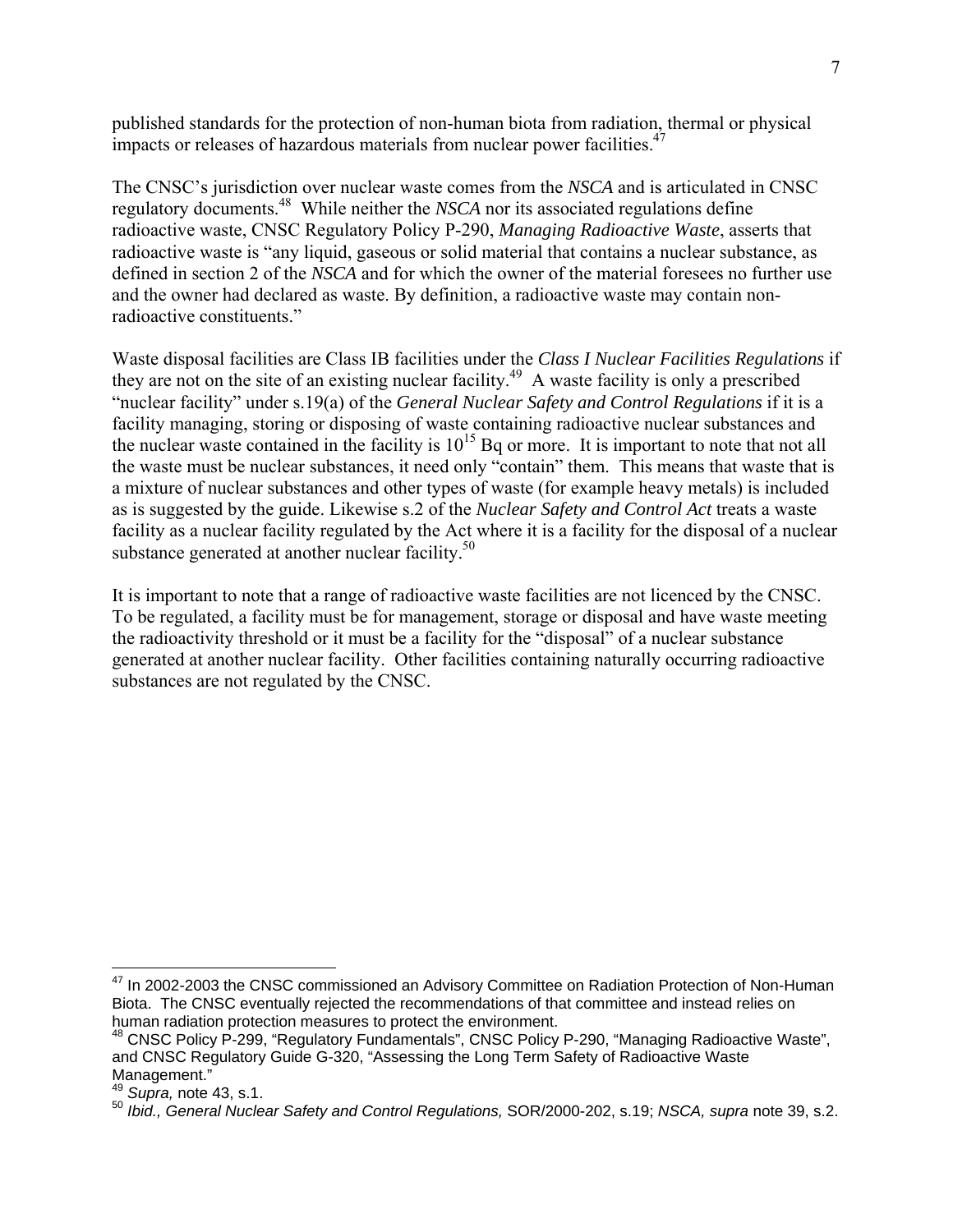# **Legal and jurisdictional issues in nuclear regulation**

### **Canadian constitutional framework**

Jurisdiction over nuclear power, or indeed any other aspect of nuclear regulation, is not spelled out in the Canadian Constitution. Instead, federal jurisdiction over various aspects of nuclear power has been found to reside in other powers set out in sections 91 and 92 of the *Constitution*  Act, 1867.<sup>51</sup> An activity like nuclear power development may have many aspects, some of which are federally regulated and some of which are provincially regulated.<sup>52</sup> This is referred to as the "double aspect doctrine." The history of Canadian constitutional law has been to allow for a fair amount of interplay and overlap between federal and provincial powers.<sup>53</sup> This is the case particularly with environmental regulation. The Supreme Court of Canada has generally supported broad overlap in environmental regulation, applying the double aspect doctrine generously where the purpose of legislation is environmental protection.<sup>54</sup> The Court commented in *Friends of the Oldman River*: 55

[T]hat the environment is not, as such, a subject matter of legislation under the Constitution Act, 1867. As it was put there, 'the Constitution Act, 1867 has not assigned the matter of "environment" *sui generis* to either the provinces or Parliament'. ... Rather, it is a diffuse subject that cuts across many different areas of constitutional responsibility, some federal, some provincial.

In *R. v. Hydro-Québec*, the Supreme Court of Canada provided the method of constitutional analysis for matters concerning the environment: $56$ 

If a provision dealing with the environment is really aimed at promoting the dominant purpose of the statute or at addressing the impact of a statutory scheme, and the scheme itself is valid, then so is the provision.

In *Ontario v. Canadian Pacific Ltd.* the Supreme Court of Canada commented on the role of societal values and environmental issues, explaining that broad prohibitions on pollution in provincial legislation were constitutionally valid: $57$ 

<sup>51</sup> *The Constitution Act, 1867, supra* note 24.

<sup>52</sup> *Law Society of British Columbia v. Mangat*, 2001 SCC 67 at paras. 48-50 and *Hodge v. The Queen* (1883), 9 App. Cas. 117 at 130.<br><sup>53</sup> Citizens Insurance Co. of Canada v. Parsons (1881), 7 App. Cas. 96 (P.C.); *General Motors of Canada* 

*Ltd. v. City National Leasing,* [1989] 1 S.C.R. 641 (CanLii) at 30; *Reference re Firearms Act (Can.)*, 2000 SCC 31, [2000] 1 S.C.R. 783; *Saumur v. City of Quebec*, 1953 CanLII 3 (S.C.C.), [1953] 2 S.C.R. 299;

<sup>&</sup>lt;sup>54</sup> 114957 Canada Ltée (Spraytech, Société d'arrosage) v. Hudson (Town), 2001 SCC 40 [2001] 2 S.C.R. 241, at paras. 33-43.

<sup>55</sup> *Friends of the Oldman River Society v. Canada (Minister of Transport)*, [1992] 1 S.C.R. 3 at 63-65, cited in *Spraytech, ibid.* at para. 33. 56 *R. v. Hydro-Québec,* [1997] 3 S.C.R. 21 at paras. 112-116.

<sup>57</sup>*Ontario v. Canadian Pacific Ltd.*, [1995] 2 S.C.R. 1031 at para. 55 (emphasis added). This statement was made in the context of discussing whether the provincial *Environmental Protection Act* was unconstitutionally vague. However, the SCC had earlier dismissed a division of powers argument,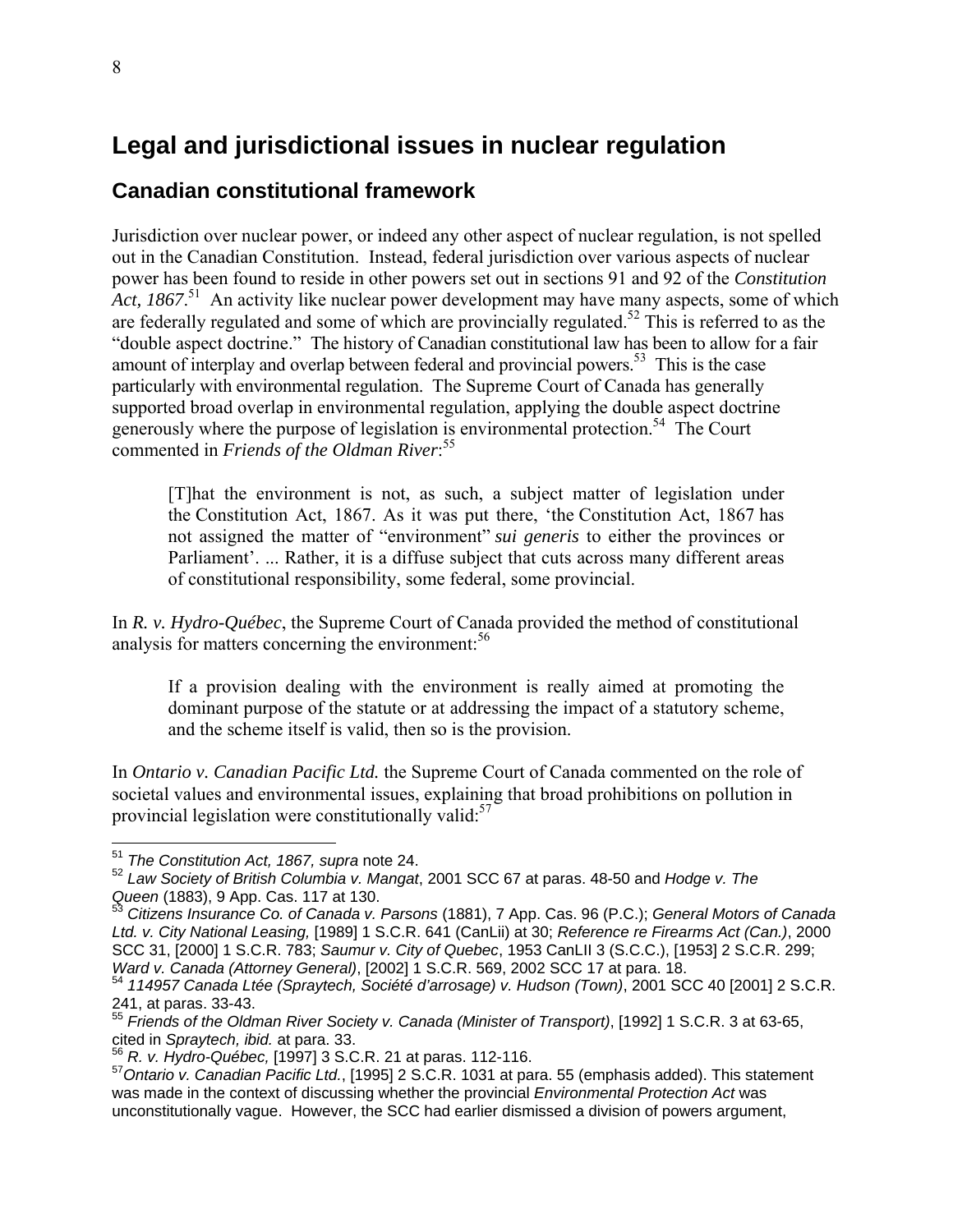Societal values are highly relevant in assessing whether a general pollution prohibition, such as s.  $13(1)(a)$  EPA, provides fair notice to citizens of prohibited conduct....Recent environmental disasters, such as the Love Canal, the Mississauga train derailment, the chemical spill at Bhopal, the Chernobyl nuclear accident, and the *Exxon Valdez* oil spill, have served as lightning rods for public attention and concern.

The Court particularly highlighted the need to address societal values in the context of nuclear power by noting the Chernobyl nuclear power reactor accident above. In the federal context, environmental regulation is typically sourced to either the criminal law power<sup>58</sup> or the national concern doctrine.59 The national concern doctrine will be discussed more below. Nuclear has not yet been examined in relation to the criminal law power.<sup>60</sup>

There are three traditional grounds that support federal regulation of some aspects of nuclear energy. First, that federal legislation has declared nuclear energy to be a "work" for the general advantage of Canada under s. 92(10)(c) of the *Constitution Act, 1867*; second, the power over nuclear energy falls under the general power for "peace, order and good government" set out in the preamble to s.91 of the *Constitution Act, 1867;* and third, that it falls under matters of national defence.<sup>61</sup> Federal jurisdiction over nuclear energy regulation was first asserted in 1946 when the *Atomic Energy Control Act* was enacted, s.18 of which declared works and undertakings for the production, use and application of atomic energy to be federal works under s.92(10)(c) of the *Constitution Act, 1867*.<sup>62</sup> The modern version of this provision is found in the *Nuclear Safety and Control Act.*<sup>63</sup> Section 71 reads:

Any work or undertaking constructed for the development, production or use of nuclear energy or for the mining, production, refinement, conversion, enrichment, processing, reprocessing, possession or use of a nuclear substance or for the production, possession or use of prescribed equipment or prescribed information is declared to be a work or undertaking for the general advantage of Canada.

Despite this, jurisdiction over nuclear power has primarily been found under the peace, order and good government (POGG) branch of federal jurisdiction set out in the preamble to s.91 of the *Constitution Act, 1867.*<sup>64</sup> This is governed by the "national concern" test explained by the

holding that the Act applied to federal undertakings; see: *Ontario v. Canadian Pacific Ltd*., [1995] 2 S.C.R. 1028, relying on a 19th Century railway undertaking case from the Privy Council. 58 *Hydro-Quebec, supra* note 56.

<sup>59</sup> *R. v. Crown Zellerbach Canada Ltd.,* [1988] 1 S.C.R. 401 [*Crown Zellerbach*]. 60 *Hydro-Quebec*, *supra* note 56.

<sup>&</sup>lt;sup>62</sup> Supra note 12. Section 18 reads: "All works and undertakings whether heretofore constructed or hereafter to be constructed,

<sup>(</sup>a) for the production, use and application of atomic energy,

<sup>(</sup>b) for research or investigation with respect to atomic energy, and

<sup>(</sup>c) for the production, refining, or treatment of prescribed substances,

are and each of them declared to be works or a work for the general advantage of Canada." 63 *NSCA, supra* note 39, c. 9, s.71.

<sup>64</sup> *The Constitution Act, 1867*, *supra* note 24.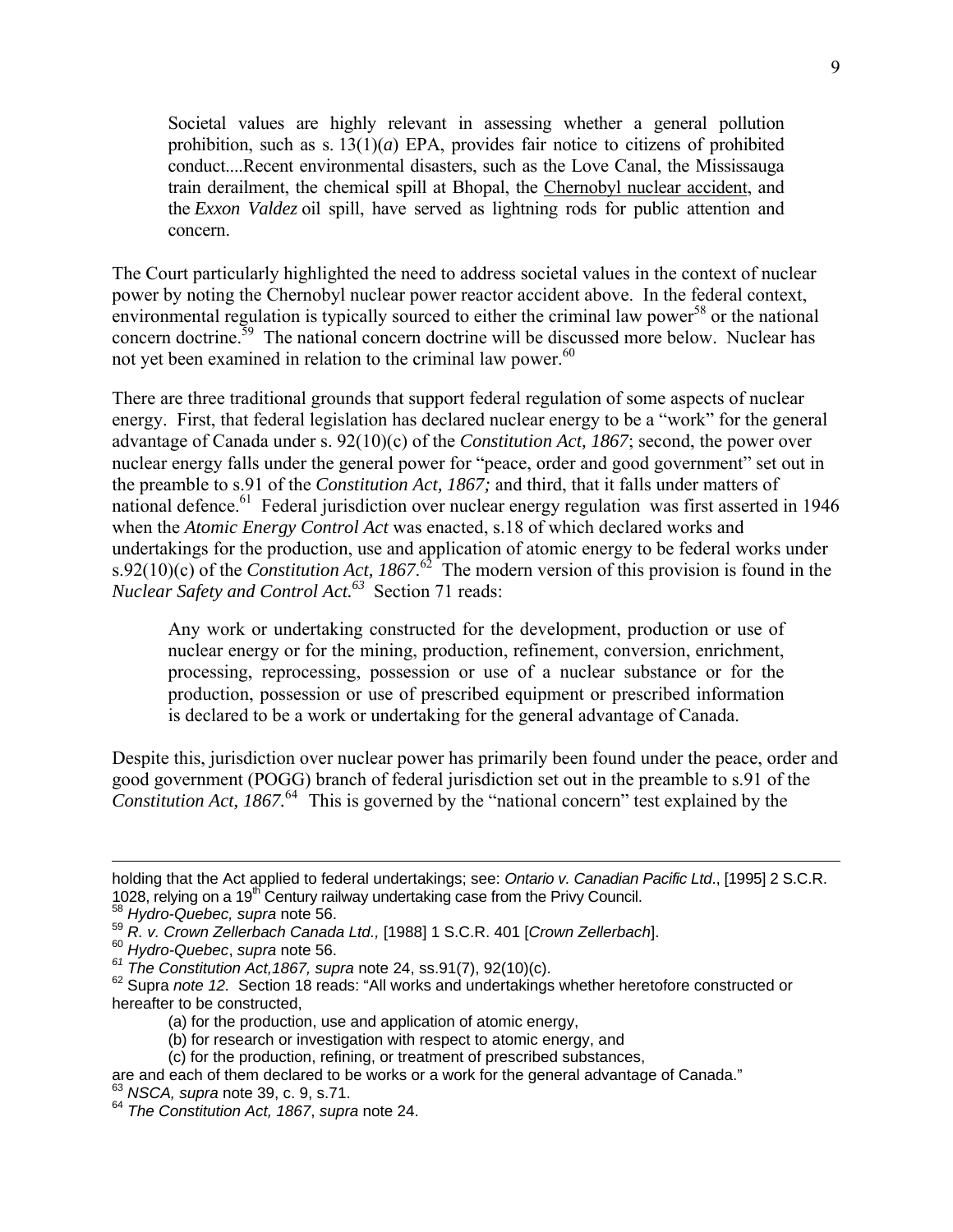Supreme Court of Canada in *Crown Zellerbach.*<sup>65</sup> This national concern doctrine applies to matters which, although originally matters of a local or private nature in a province, have since, in the absence of national emergency, become matters of national concern. Under the *Crown Zellerbach* test, for a matter to qualify as a matter of national concern it must have a singleness, distinctiveness and indivisibility that clearly distinguishes it from matters of provincial concern and an impact on provincial jurisdiction that is acceptable, given the province's jurisdiction.<sup>66</sup>

In *Pronto Uranium Mines v. Ontario Labour Relations Board*, the Ontario Supreme Court in 1956 found that the production of nuclear energy was part of Canada's federal powers over POGG.<sup>67</sup> The Court commented that it was "essential in the national interest to control and supervise atomic energy, and also to enable Canada to participate in measures for the international control of that energy" for civil and military purposes.<sup>68</sup>

Over a decade later in *Denison Mines Ltd. v. Attorney-General of Canada,* the Ontario High Court again considered federal jurisdiction over the regulation of nuclear energy.<sup>69</sup> This time the Court relied on the creation of the International Atomic Energy Agency (IAEA) and the application of international safeguards to the production of that material. The High Court indicated that for the IAEA to have adequate control it was necessary to have federal jurisdiction. $70$ 

Finally, in the 1990s, the Supreme Court of Canada considered jurisdictional issues in nuclear power. In *Ontario Hydro v. Ontario (Labour Relations Board)*, 71 the Supreme Court of Canada examined whether labour relations at nuclear reactors were federal or provincial. It was argued that *Pronto Uranium* was not consistent with the modern application of the "national concern" branch of POGG as articulated by the court in *Crown Zellerbach;*<sup>72</sup> however, La Forest J., writing for the majority of the Court, felt that nuclear power facilities met all three branches of the "national concern" test:  $73$ 

There can surely be no doubt that the production, use and application of atomic energy constitute a matter of national concern. It is predominantly extraprovincial and international in character and implications, and possesses sufficiently distinct and separate characteristics to make it subject to Parliament's residual power. ...The strategic and security aspects of nuclear power in relation to national defence and the catastrophe and near catastrophe associated with its

 $\overline{a}$ <sup>65</sup> *Crown Zellerbach, supra* note 59; *Attorney General of Ontario v. Canada Temperance Federation*, [1946] A.C. 193 (P.C.) at 205-206.

The actual wording is "a scale of impact on provincial jurisdiction that is reconcilable with the fundamental distribution of legislative power…"

<sup>&</sup>lt;sup>67</sup> Pronto Uranium, supra note 28.<br><sup>68</sup> Ibid.

<sup>68</sup> *Ibid*. 69 [1973] 1 O.R. 797 (H.C.), at 808; [1972] 32 D.L.R. (3d) 419. 70 *Ibid.*

<sup>71</sup> *Ontario Hydro v. Ontario (Labour Relations Board),* [1993] 3 S.C.R. 327, 1993 CanLII 72 [*Ontario Hydro*].

<sup>72</sup> *Crown Zellerbach, supra* note 59.

<sup>73</sup> *Ontario Hydro, supra* note 71 at 61 (CanLII).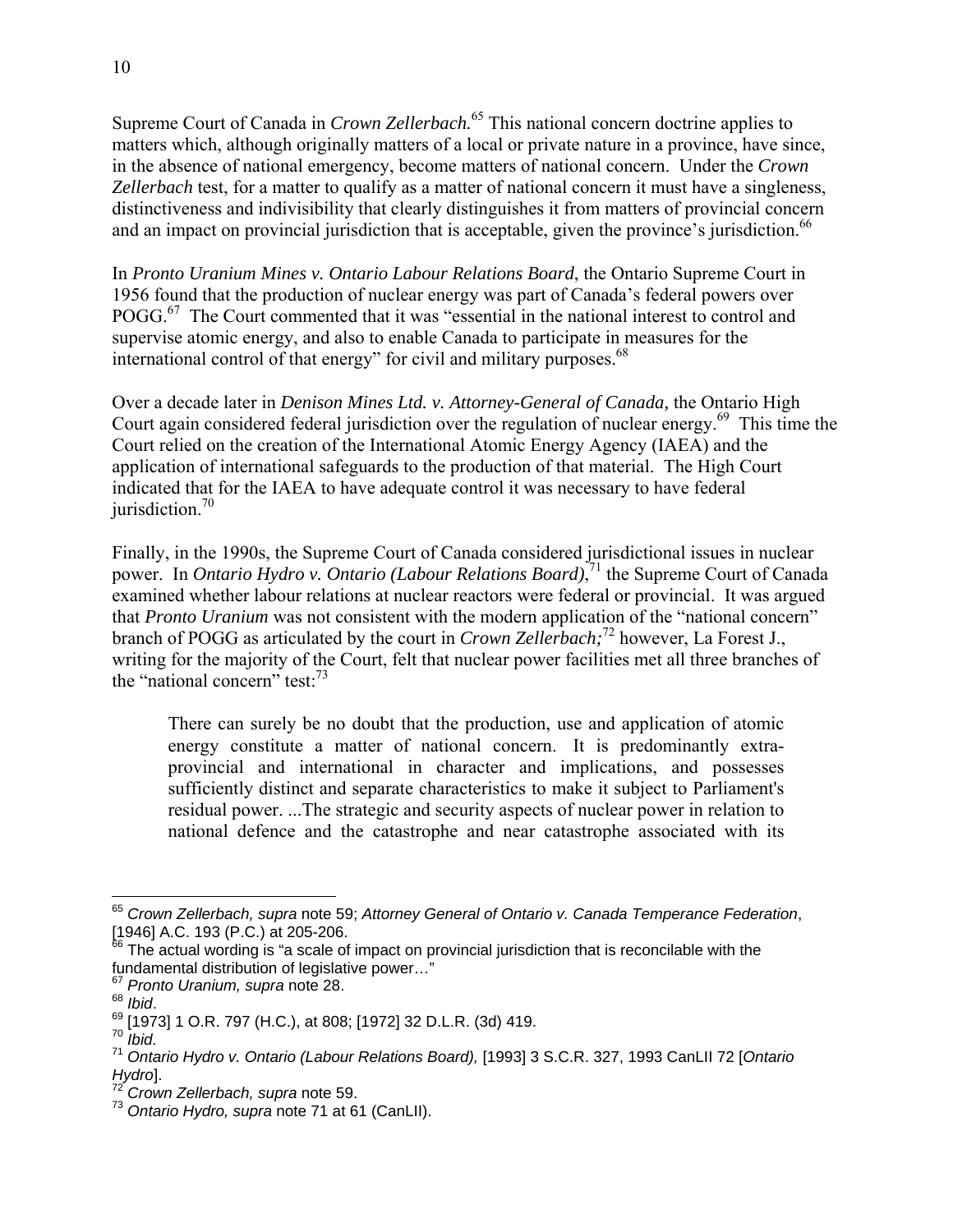peaceful use and development at Chernobyl and Three Mile Island bespeak its national character and uniqueness.

The Supreme Court was in full agreement that the production, use and application of nuclear energy is within federal jurisdiction under the POGG power.<sup>74</sup> In *Ontario Hydro*, the Court did not explain the extra-provincial or international character of nuclear power. Nor did it mention any particular "distinct and separate characteristics" that make it divisible from provincial jurisdiction. Perhaps most surprisingly, no mention was made of the provincial inability features of the *Crown Zellerbach* test. In determining that labour relations were part of the POGG jurisdiction over nuclear energy, the Court made reference primarily to the "inherent potential dangers" of nuclear power. This is presumably a reference to the potential for weapons uses and catastrophic accidents. Accordingly, it would appear to be these aspects of nuclear power that most clearly meet the "national concern" test, and which may form the "core" of the POGG power that the provinces cannot regulate.

With respect to the declaratory power under s.92(10)(c), the majority of the Court in *Ontario Hydro* confirmed that general provincial legislation applies to nuclear power facilities so long as it is not "in relation to" an "integral" part of nuclear power facilities as declared works.<sup>75</sup> The Court felt that labour relations were integral to maintaining safety at nuclear power facilities and were therefore outside provincial jurisdiction, a finding that was later reversed through legislation.76

Accordingly, while the Supreme Court of Canada made the labour relations aspect of nuclear energy production quite clear, it explained only a few principles over works generally which can be applied to determine when provincial regulation is allowed and when an aspect of nuclear power is so "integral" to nuclear power under POGG or nuclear power as a "work" that provincial laws do not apply. Most importantly, the decision in *Ontario Hydro* did not give much indication regarding what environmental, health and safety aspects, outside of catastrophic accident prevention, might be subject to provincial or concurrent federal-provincial regulation. Lamer C.J., in his concurring reasons, highlighted the need for federal jurisdiction to be broad

<sup>74</sup> This aspect of the decision is *obiter* meaning it does not bind future courts. What was before the court was only whether labour relations at nuclear power facilities owned by provincial utilities are within federal jurisdiction.<br><sup>75</sup> Ontario Hydro, supra note 71 at 48 (CanLII).

<sup>&</sup>lt;sup>76</sup> See Ontario Hydro Nuclear Facilities Exclusion from Part I of the Canada Labour Code Regulations *(Industrial Relations),* S.O.R./98-179. Other regulations exclude this facility from parts II and III as well. See also *Point Lepreau, New Brunswick Nuclear Facility Exclusion Regulations (Parts I, II and III of the Canada Labour Code and the Non-smokers' Health Act),* S.O.R./2008-76 and regulatory analysis in *Point Lepreau, New Brunswick Nuclear Facility Exclusion Regulations (Parts I, II and III of the Canada Labour Code and the Non-smokers' Health Act)*, P.C. 2008-547 March 11, 2008 C. Gaz 2008.II.542 and in *Ontario Hydro Nuclear Facilities Exclusion from Part I, II and II of the Canada Labour Code Regulations Registration, April 1, 1998, C. Gaz.* 1998.II indicating that federal control over labour relations in nuclear facilities added a "level of complexity" and that incorporation of provincial regulations would fix this by reversing the 1993 Supreme Court decision. Also note that in a subsequent decision, *Syndicat professionnel des ingénieurs d'Hydro-Québec v. Hydro-Québec,* [1995] 3 F.C. 3 (C.A.) the Federal Court of Appeal held that there was "no connection" between the activities of Hydro-Quebec at its Gentilly II nuclear station and the *Canada Labour Code* such that federal legislation over labour relations could apply to it.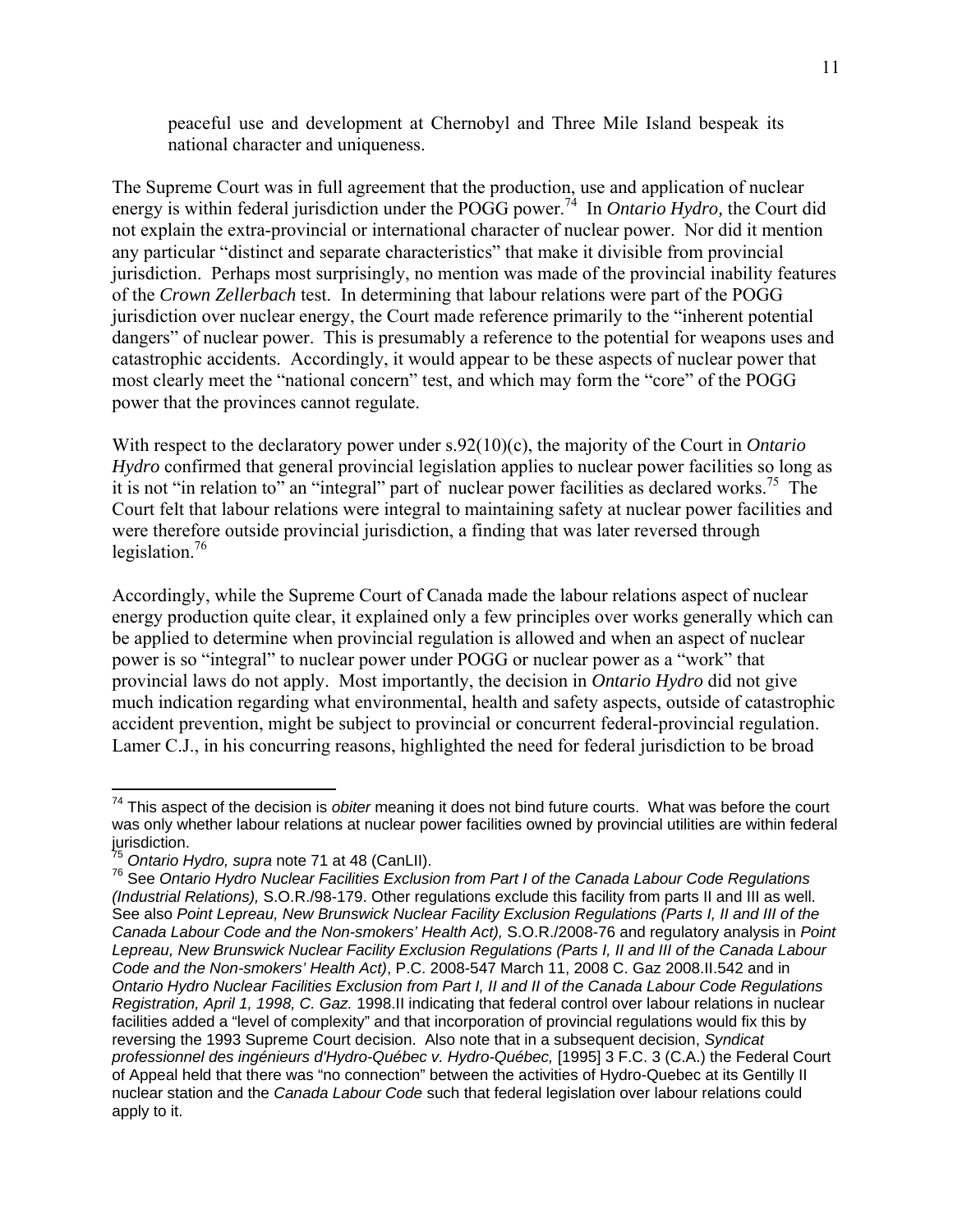enough in scope to encompass those items that are subject to close international monitoring by the IAEA.77 IAEA regulations do not govern environmental protection but do speak to standards in human radiation protection.78

In *Energy Probe et al. v. Canada (Attorney General) et al.,* the Ontario Divisional Court upheld federal liability caps on nuclear power accidents based on federal jurisdiction over nuclear energy more generally.<sup>79</sup> The approach was similar to *Ontario Hydro* in that the basis for federal jurisdiction was clearly linked to safety, security and international agreements. The Court commented that "the consequences of a nuclear incident cannot be divorced from the development of atomic energy; they are as much a matter of national concern as the development aspects...<sup>80</sup> In particular, the Court seemed concerned with the interprovincial aspects of a major nuclear accident, commenting that it was "of particular importance and of national concern to have a single compensation scheme."<sup>81</sup> Finally, the economic aspect of the liability scheme was "an integral part of the federal government's national concern to legislate for the economic consequences of a nuclear incident as a way to foster the 'promotion, use and application of atomic energy' for peaceful purposes."<sup>82</sup> The Court placed heavy weight on the historical context for the enactment of the *Nuclear Liability Act* (*NLA*), noting that it was necessary for economic reasons related to the promotion of nuclear power. In this, the Court clearly disagreed with the plaintiff's characterization of the *NLA* as relating primarily to liability within the province. Instead, it characterized the *NLA* as being "to facilitate the development of nuclear energy for peaceful purposes." $83$  To the Court, the legislated liability scheme merely represented a logical approach to what would otherwise be a complex damages and negligence issue.<sup>84</sup>

The extent to which provincial laws apply to federal undertakings is a very complex area of the law. Core cases generally deal with ports, Indian reserves, airports and railways. This area of the law has evolved considerably since *Bell Canada (1988)*. 85 In the last five years, there have been four significant Supreme Court of Canada decisions considering *Bell Canada (1988)*. In *Canadian Western Bank,* the Court set the stage for the modern approach. <sup>86</sup> In that case, the Court emphasized the continuation of the double aspect and incidental effects doctrines. It noted that the doctrines of paramountcy and interjurisdictional immunity would sometimes limit even minor effects of provincial laws on federal subjects. $87$  It established that in order to consider the application of a provincial law to a federal work or undertaking it is important to understand the scope and core of the federal power. $88$  Second, the pith and substance of the provincial law

<sup>&</sup>lt;sup>77</sup> Ontario Hydro, supra note 71 per Lamer C.J. at 26 (CanLII).

<sup>&</sup>lt;sup>78</sup> IAEA, Safety Series 115 "International Basic Safety Standards for Protection against Ionizing Radiation" (Vienna: IAEA, 1996).

 $^{79}$ 1994 Can LII 7247 (O.N.S.C.).<br> $^{80}$  *Ibid.* at para. 56.

<sup>&</sup>lt;sup>81</sup> Ibid at para. 60.<br><sup>82</sup> Ibid. at para. 61.<br><sup>83</sup> Ibid. at para. 34.<br><sup>85</sup> Bell Canada v. Quebec (Commission de la santé et de la sécurité du travail), [1988] 1 S.C.R. 749.<br><sup>85</sup> Bell Canada v. Quebec (Commission de la sa

<sup>118 [</sup>*Lafarge*]; also see Bastarache J.'s concurring reasons in *Canadian Western Bank, supra* note 86 at 117.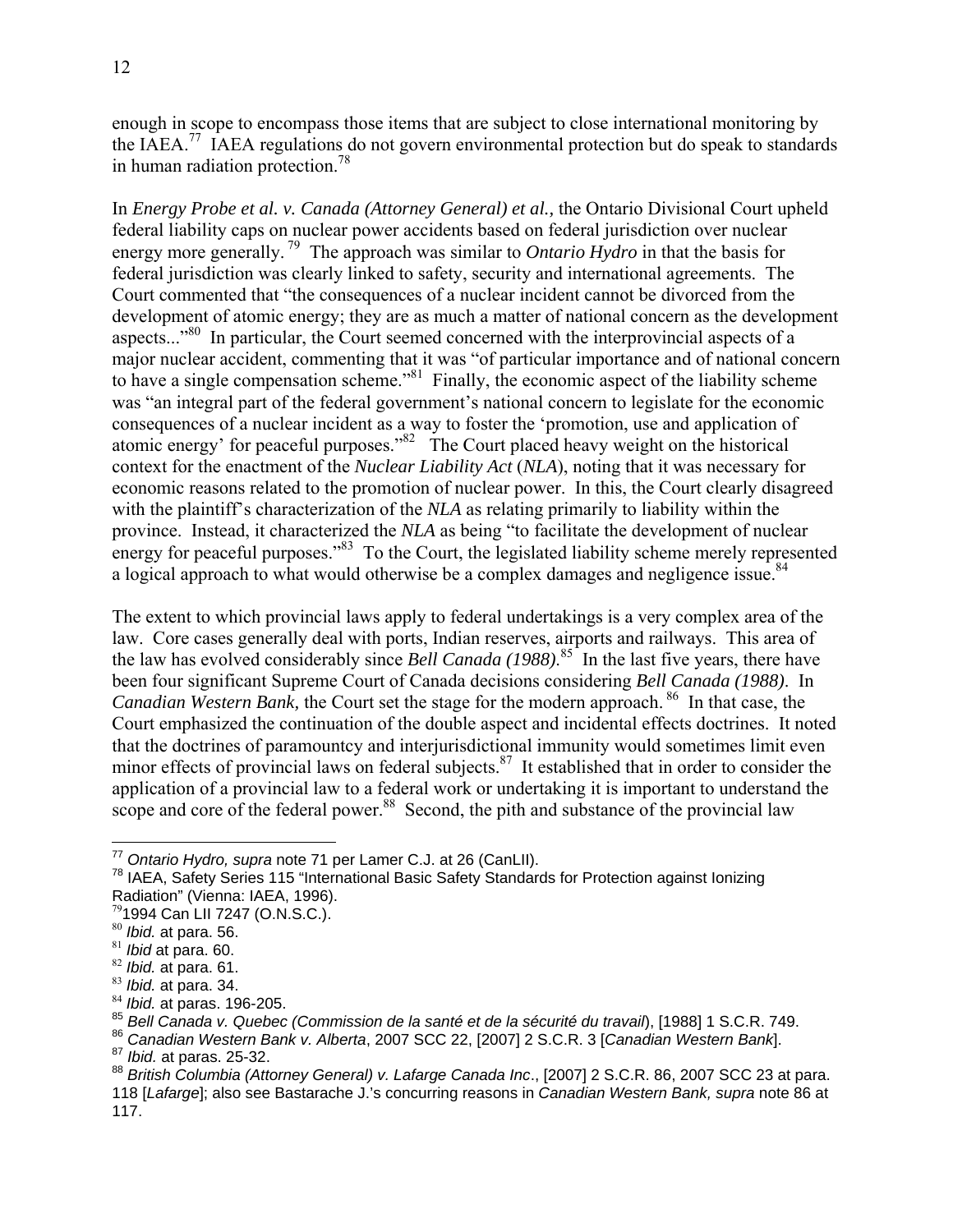should be examined. Third, the degree to which the provincial law affects the core of the federal power (does it "impair" it?) should be considered. Finally, it should be considered whether there is an operational conflict between provincial and federal laws that will make it impossible to comply with both. The Supreme Court of Canada in *Canadian Western Bank* cited with approval the cases of *Ontario v. Canadian Pacific Ltd.*<sup>89</sup> and *R v. T.N.T. Canada Inc.*90 which upheld the application of provincial environmental pollution laws to federal undertakings:<sup>91</sup>

Of greater relevance to the present appeal is the line of cases that have applied provincial environmental law to federal entities engaged in activities regulated federally. In *Ontario v. Canadian Pacific*, the federally regulated railway was held to be subject to the Ontario *Environmental Protection Act* with respect to smoke it caused by burning dead grass along its right-of-way, despite the fact that the fires were set by the railway company to comply with the federal *Railway Act*. The Ontario Court of Appeal held that the principle of interjurisdictional immunity did not apply (see (1993), 13 O.R. (3d) 389), and an appeal to this Court was unanimously dismissed with brief reasons. In *TNT Canada*, an interprovincial trucking company was held bound by provincial regulations governing the carriage of PCB waste. As MacKinnon A.C.J.O. observed, at p. 303:

In the same way that the province can regulate speed limits and the mechanical conditions of vehicles on the roads of the province for the protection and safety of other highway users, it can set conditions for the carriage of particular toxic substances within the province, provided that the conditions do not interfere in any substantial way with the carrier's general or particular carriage of goods, and are not in conflict either directly or indirectly with federal legislation in the field.

The Supreme Court of Canada signalled that provincial environmental laws can still apply to federal works and undertakings unless they conflict with federal laws. There are other cases in the transportation sector dealing with federally regulated airports and ports that take a different approach than the cases dealing with general "environmental" regulation.<sup>92</sup> These cases present considerable difficulty in applying provincial land use planning laws to federal undertakings. It is clear that particular transportation activities like shipping and aerodromes may be more susceptible to judicial policies seeking to avoid "wandering" airplanes and ships and this line of cases may not reflect the overall trend in this area of constitutional jurisdiction. On the other hand, they do signal that major federal projects may be difficult for provinces to plan for or regulate, not only from a land use perspective, but from any perspective that might impair the core of the federal power in question.<sup>93</sup>

<sup>89 [1993]</sup> O.J. No. 1082 (Ont. C.A.); also see *Canadian National Railway v. Ontario*, (1992), 7 O.R. (3d)  $97$  at 101.

<sup>&</sup>lt;sup>90</sup> (1986), 58 O.R. (2d) 410, 1 C.E.L.R. (N.S.); appeal allowed (1986), 58 O.R. (2d) 410 (C.A.).<br><sup>91</sup> Canadian Western Bank, supra note 86 at para. 66.<br><sup>92</sup> Quebec (A.G.) v. Lacombe, 2010 SCC 38; Quebec (A.G.) v. Canadian 2010 SCC 39; *Construction Montcalm Inc. v. Minimum Wage Commission,* [1979] 1 S.C.R. 754; and *Lafarge, supra* note 88.

<sup>93</sup> For an example of this approach, see *New Brunswick (Environment) v. Canadian Pacific Ltd.,* 1993 CanLII 6910 (N.B. Q.B.) where the New Brunswick court held that the failure to register the abandonment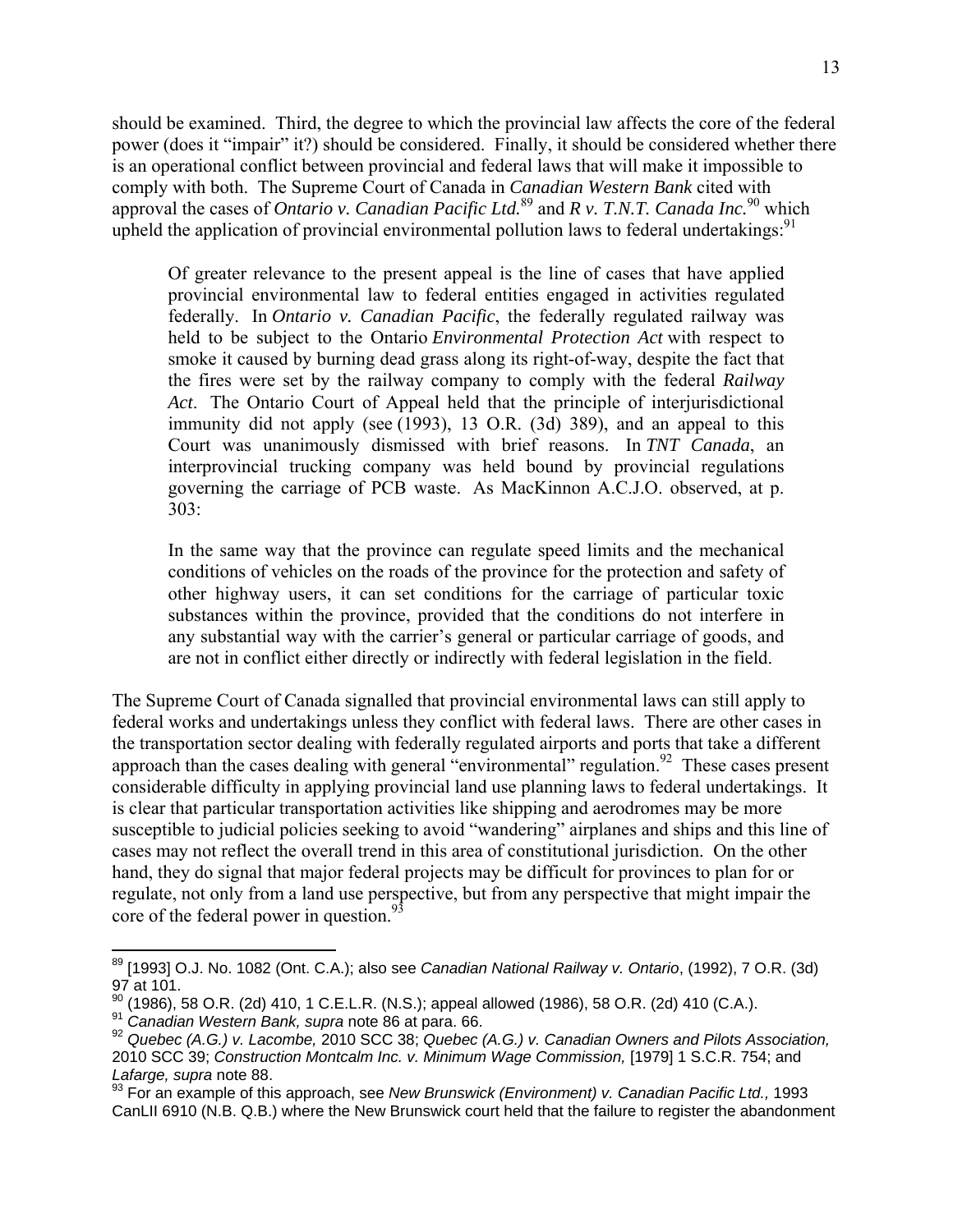This approach creates difficulties because broad provincial legislation over land use planning and environmental matters has been upheld by lower courts for some time in relation to federal undertakings. For example, in the *Ontario v. Canadian Pacific* case cited by the Supreme Court of Canada with approval in *Canadian Western Bank,* the Ontario Divisional Court characterized the provincial law and its purpose and effects as broad environmental legislation, not directed at the regulation of federal undertakings.<sup>94</sup> A similar approach has been taken in cases dealing with the application of provincial law on Indian reserves<sup>95</sup> and an important Ontario Court of Appeal case on the application of zoning laws to ports<sup>96</sup> compared to the more restrictive line of cases respecting airports.<sup>97</sup>

The Ontario Court of Appeal took a similar approach in *R v. TNT Canada Inc.*<sup>98</sup> In that case, an interprovincial transportation operation was charged using regulations under the Ontario *Environmental Protection Act* for unlawfully "managing" PCB waste. TNT Canada Inc. was a large trucking company with operations across Canada. Its regular business and undertaking was comprised primarily of interprovincial and international motor transport. The company transported a PCB contaminated transformer from Regina to Ontario. The Ontario Court of Appeal held that the purpose of Ontario regulations was "to protect the health and safety of people in Ontario, and in that connection deals with the local environment."99 The Court rejected arguments that the legislation was inapplicable to an interprovincial transportation undertaking, noting the absence of an operational conflict and stating that the provincial law "does not impair the respondent's basic functions in any degree."<sup>100</sup>

In the lower courts, cases like *Ontario v. Canadian Pacific* and *R. v. TNT* have ruled the day with respect to environmental regulation of federal works, including nuclear power. In *Edward v. Beaver Smith*, the New Brunswick Provincial Court held that an employee who released an ozone depleting substance from the Point Lepreau nuclear power facility in New Brunswick in the course of a fire safety training course could be charged under the provincial *Clean Air Act*.<sup>101</sup> In upholding the jurisdiction of the province, the court commented: $102$ 

of a railway undertaking for an environmental assessment under the New Brunswick *Clean Environment Act* constituted an intrusion into the management and operation of the railway. However, the court's explanation for this was very brief.

<sup>94</sup> See *Canadian National Railway Co. v. Ontario (Director under the Environmental Protection Act),* [1991] 3 O.R. (3d) 609 appeal to CA dismissed: [1992] O.J. No. 317 and leave to appeal dismissed; *Ontario v. Canadian Pacific Ltd.,* [1995] 2 S.C.R. 1028**: "**We are all of the view that the judgment *Canadian Pacific Railway Co. v. Corporation of the Parish of Notre Dame de Bonsecours*, [1899] A.C. 367, governs the first issue in this appeal and, accordingly, the appeal with respect to that ground fails, and the first constitutional question is answered in the affirmative."<br><sup>95</sup> *Cardinal v. Attorney General of Alberta*, [1974] S.C.R. 695 at 703.<br><sup>96</sup> *Hamilton Harbour Commissioners v. Hamilto* 

<sup>&</sup>lt;sup>97</sup> At that time best typified by *Construction Montcalm Inc. v. Minimum Wage Commission*, [1979] 1 S.C.R. 754.

<sup>98</sup> *Supra* note 90.

<sup>99</sup> *Ibid.* at para.14.<br><sup>100</sup> *Ibid.* at para.18.<br><sup>101</sup> 2002 CanLII 45497 (N.B. P.C.).<br><sup>102</sup> *Ibid.* at 9.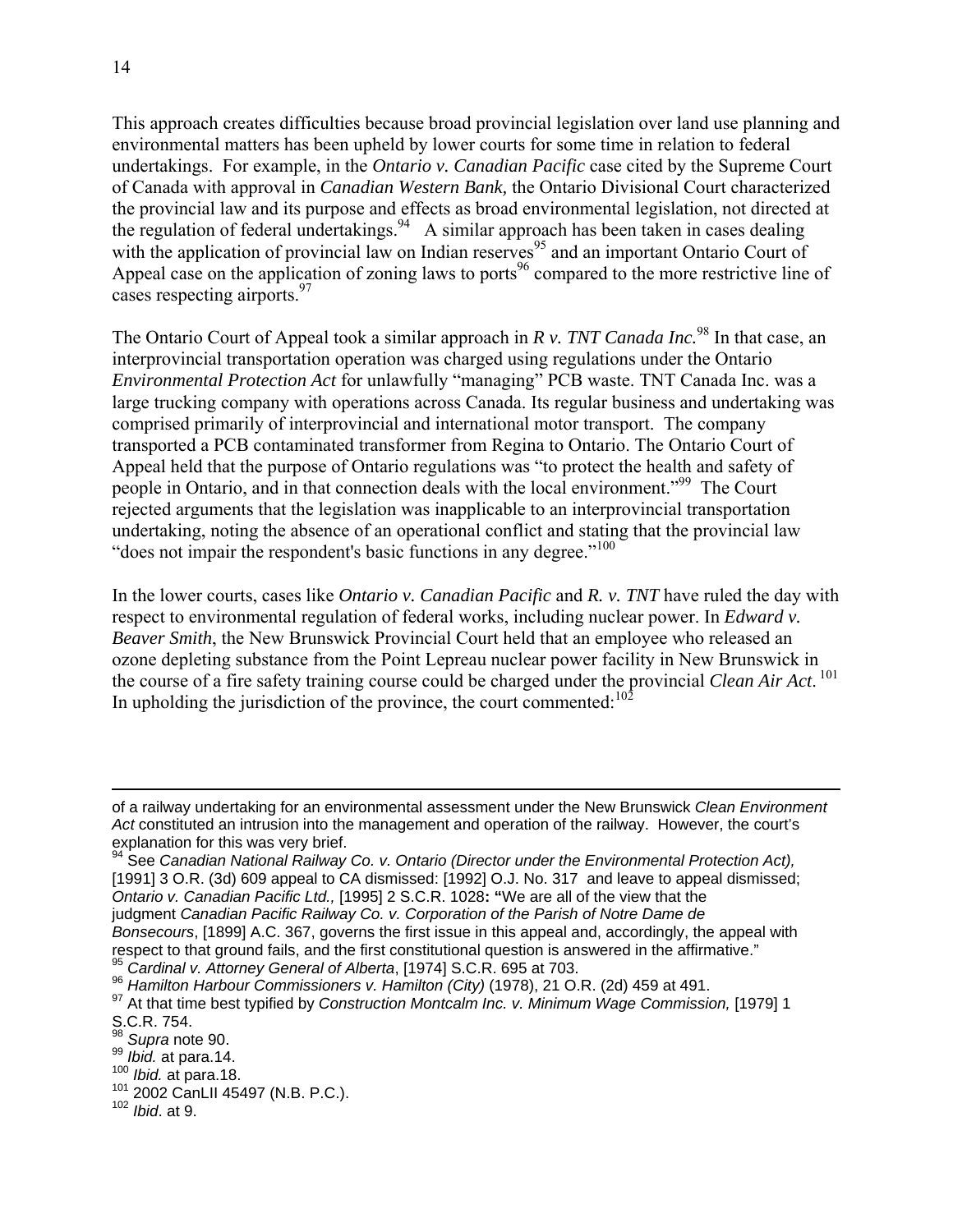It is unknown whether the conduct was "intimately related to the federal interests in nuclear energy" as a "matter completely in the daily control of an operating nuclear facility." The importance of safety in every industrial operation is clear. However, with nothing more than what is before me, it is difficult to discern if the conduct complained of falls only under federal interests in nuclear energy as contemplated by the "declared work" status of a nuclear plant.

The approach taken in *Edward v. Beaver Smith* is logical in that it requires the party challenging the jurisdiction of the province to present cogent evidence establishing that an intrusion into dayto-day management or other federal core competencies for a declared work is actually present.<sup>103</sup>

A complete analysis requires an extensive examination of the provincial law and its purpose preceding any discussion of how it might overlap with federal powers. Key to this middleground approach is examining the federal power in detail. In the context of nuclear power, examining the scope of federal jurisdiction and the core of federal power is necessary.

### *Summary: jurisdiction over the environmental aspects of nuclear power*

The best approach to identifying the scope of federal interests in the regulation of the environmental aspects of nuclear power is one that is mindful of the historical context for its development, the nature of governing legislation and practical realities related to the development of electricity generally. This requires understanding the safety and security focus of nuclear treaties and that the regulatory aspects of nuclear power go beyond those related to preventing catastrophic accidents. Nuclear power regulation engages diverse subjects such as environmental issues, electricity generation and economic regulation that have diverse constitutional dimensions.

Canadian courts have recognized that federal powers related to nuclear matters are rooted in safety from large accidents and security issues by frequently identifying the national defence context of nuclear power development, security implications under international treaties and the potential for catastrophic accidents.<sup>104</sup> Some Canadian courts have made special note of safety and security as the grounding for federal powers over nuclear regulation, which suggests that these areas, rather than environmental regulation *per se*, make up the core of those powers. For other federal works and undertakings, environmental regulation has been treated as its own category of subject matter for division of powers purposes, and broad environmental regulations have been applied to federal works without controversy in many cases.

All of this suggests that the provinces have wide scope to regulate matters that fall outside major safety, defence and security issues, particularly those that are not regulated by international treaties. Federal jurisdiction over the environment in the nuclear context may be broadly

<sup>&</sup>lt;sup>103</sup> A more recent example of this more evidence-based approach to determining the scope of federal powers is found in *Directeur des poursuites criminelles et pénales c. Alcan inc*., 2009 QCCQ 1638 (CanLII).

<sup>&</sup>lt;sup>104</sup> References to the inherently dangerous character of nuclear power, and particularly the Chernobyl and Three Mile Island accidents are found in *Energy Probe, supra* note 79 and *Ontario Hydro*, *supra* note 71.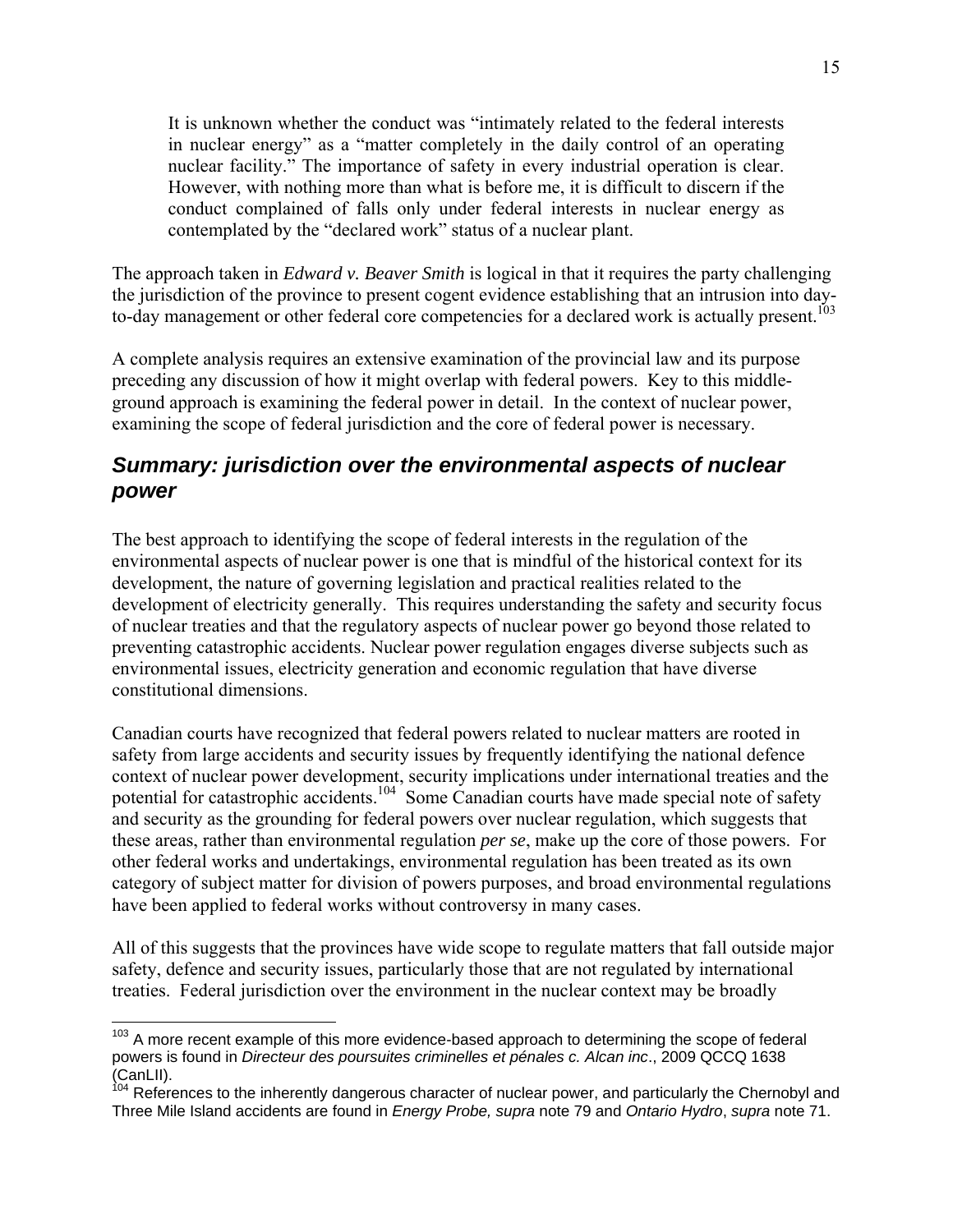concurrent with provincial jurisdiction, as it has been in most cases in Canada involving federal works. Provincial environmental regulation, public health regulation and electricity planning are unlikely to meet the national concern test in *Crown Zellerbach* and will have varying, if not often tenuous, connections to the status of nuclear power facilities as declared works. The decision whether or not to build a nuclear facility could also fall under provincial authority through the operation of s.92A of the *Constitution Act, 1867,* which gives the provinces authority to manage the electricity system and sites for its generation. The case for provincial jurisdiction will be stronger where provincial powers are grounded in clear provincial subject areas like property protection or its authority over regulation of the electricity system under provincial statutes.

Although the mandate of the Canadian Nuclear Safety Commission (CNSC) has expanded to health and environmental matters under the *NSCA* scheme since the early days of nuclear regulation, the core mandate of the CNSC and most of its regulatory functions continue to be dedicated to safety in the context of catastrophic accidents and security. This reflects the state of international nuclear regulation of safety and security and the fact that the purpose of the *NSCA* is largely to ensure compliance with international standards. Consistent with *Ontario Hydro,* the *NSCA* covers the development and production of nuclear energy and the production and possession of nuclear substances and prescribed equipment and information. The CNSC's mandate is primarily exercised in relation to radiation protection and not more generally in relation to health and environmental protection.

This does not mean that *NSCA* jurisdiction to regulate health and environment is outside federal jurisdiction. However, it does mean that some of the powers under the *NSCA* are not necessarily exclusive. Regulation of environmental issues like water use, routine toxic and radioactive releases and waste management is difficult to justify under either POGG, using the test in *Crown Zellerbach* such as provincial divisibility, or under the federal power over works and undertakings. Likewise, the regime for federal regulation of environmental matters under *R v. Hydro Quebec,* which relies on a criminal law scheme, seems inappropriate where the regulations require little more than taking of "appropriate measures." Such measures, if put in place by provinces, should only be struck where they would conflict with federal safety and security measures and policies in the sense that dual compliance is not possible.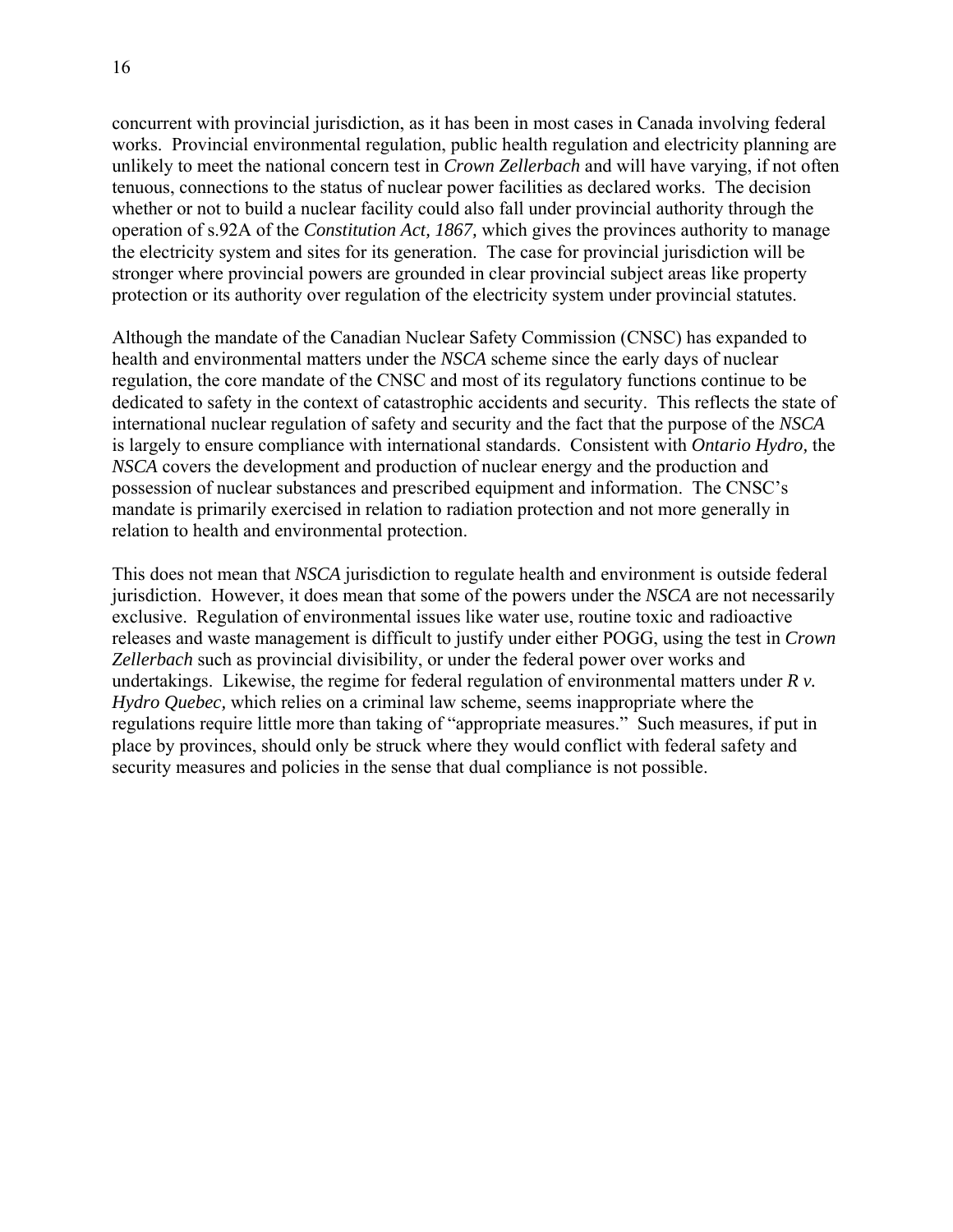## **Provincial legislation in relation to nuclear regulation**

### **Alberta**

Alberta regulates radiation safety under the *Radiation Protection Act* (*RPA)*. 105 The *RPA*  regulates radiation sources, which are defined as devices or substances that emit radiation other than those regulated by the *NSCA*.

The *Environmental Protection and Enhancement Act* (*EPEA*) regulates substance releases, including radioactivity, into the environment.<sup>106</sup> The *Activities Designation Regulation*<sup>107</sup> defines a "power plant" as a plant that produces steam or thermal electrical power and has a rated production output of greater than one megawatt under peak load.<sup>108</sup> The construction, operation or reclamation of a power plant requires an approval.<sup>109</sup> Conditions can be included in the approval and the approval is subject to public comment and appeal by directly affected persons. The *Substance Release Regulation* does not contain limits or codes of practice for release of radioactive substances from power plants.110 The *Release Reporting Regulation* governs reporting of releases of any substances that may have an adverse effect under *EPEA*. 111 Radioactive materials that fall within the Class 7 dangerous goods classification under the federal *Transportation of Dangerous Goods Act* are exempt from the *EPEA Release Reporting Regulation* and *EPEA* reporting requirements.<sup>112</sup>

The *Waste Control Regulation* under *EPEA* exempts any waste (whether radioactive or not) "regulated under" *NSCA* from the definition of "hazardous waste."<sup>113</sup> The definition of "waste" under the regulation does not mention radioactive waste but would appear to be broad enough to include it. $114$ 

There is an existing radioactive waste site in Edmonton, Alberta, that stores waste from the University of Alberta research reactor: the Cloverbar Hazardous Waste Management Facility. The approval for this site requires sample record keeping and methodology for solid waste, water and wastewater, and leaching.<sup>115</sup> It requires that the approval holder "shall not release a substance or cause to be released a substance that causes or may cause impairment, degradation or alteration of the quality of natural resources<sup>"116</sup> into the air as well as a requirement that the

<sup>105</sup> *Radiation Protection Act,* R.S.A. 2000, c. R-2.

<sup>&</sup>lt;sup>106</sup> Environmental Protection and Enhancement Act, R.S.A. 2000, c. E-12, s.1(mmm).<br><sup>107</sup> Alta. Reg. 276/2003.<br><sup>108</sup> Ibid., s. 2(1)(vv).<br><sup>108</sup> Ibid., s. 2(1)(vv).<br><sup>110</sup> Substance Release Regulation, Alta. Reg. 124/1993.<br><sup></sup> intended to be treated or disposed of or that is intended to be stored and then treated or disposed of, but does not include recyclables.

<sup>115</sup> Alberta Environment, Cloverbar Hazardous Waste Management Facility approval under the *Environmental Protection and Enhancement Act*, (2006),No. 225631-00-00 s. 2.2-2.3. 116 *Ibid*., 4.1.2.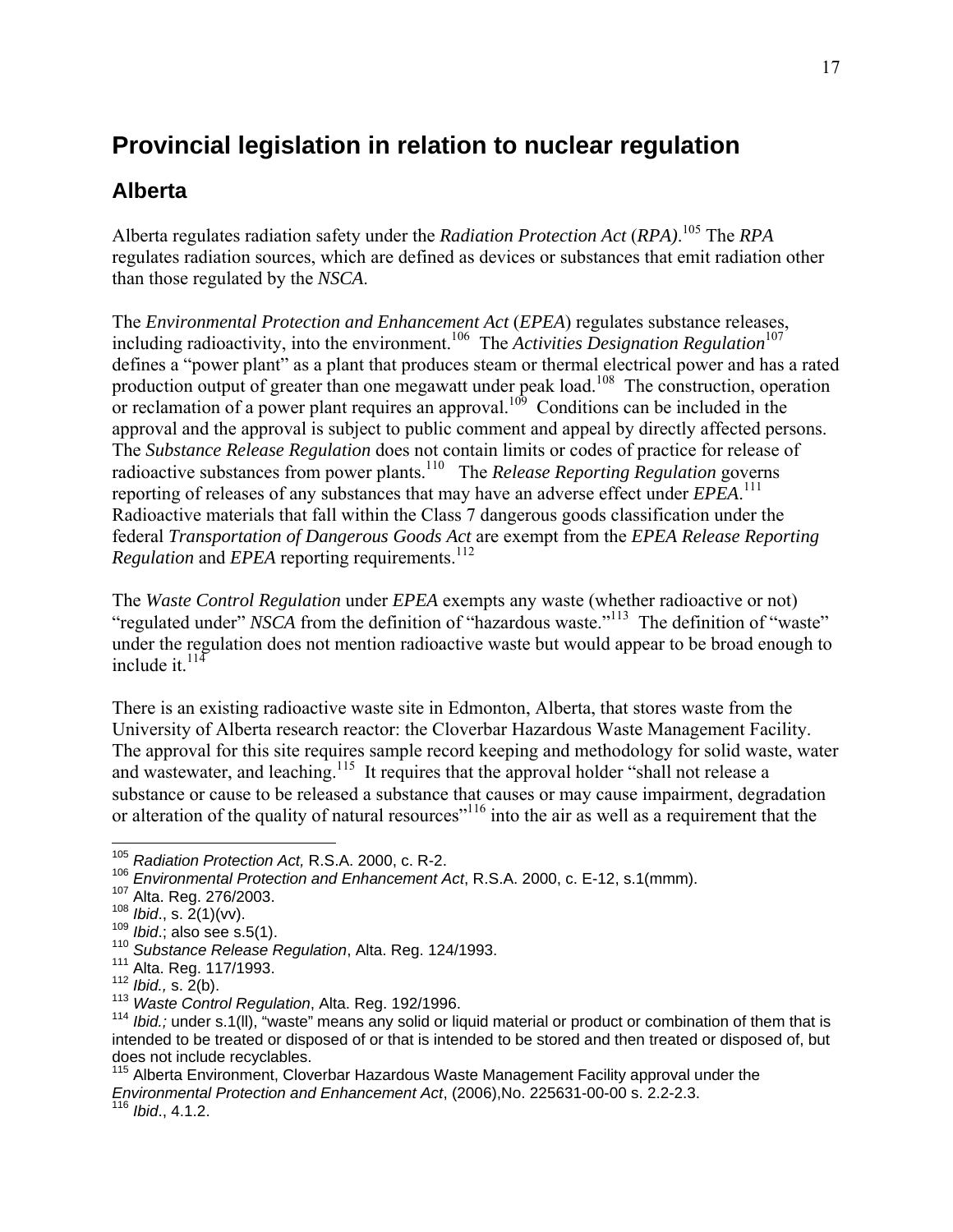approval holder "shall not release any substances from the facility to the surrounding watershed."<sup>117</sup> It sets limits for overall radionuclide concentration including specific radionuclides ( ${}^{3}H, {}^{14}C$  and  ${}^{125}I$ ) in kBq/L and provides that the approval holder may only release industrial wastewater if it is less than a total for all radionuclides of 70 kBq/L. It also requires a groundwater monitoring program, quarterly monitoring reports and other conditions. The Alberta approval for another waste management facility containing radioactive waste, the Ellerslie approval, requires groundwater monitoring for both radionuclides and non- radioactive dissolved metals, pH, conductivity and volatile organic compounds.<sup>118</sup> Alberta has exercised its jurisdiction over both radioactive and hazardous releases from nuclear facilities in Alberta, even if it has not done so strictly on the basis that it is "hazardous waste." For comparative purposes, the CNSC Waste Nuclear Substance License for Cloverbar requires only annual reporting and contains within its terms no specific conditions or derived release limits.<sup>119</sup>

The *Water Act* in Alberta requires a licence for water diversion and works that divert water.<sup>120</sup> Water use for cooling in CANDU nuclear reactors is considerable and is discussed in more detail later in this report. The provisions of the *Water Act* would generally apply to require licences for water use by nuclear power facilities.

### *Electricity system regulation and planning*

In Alberta, electricity planning is limited to transmission planning and transmission and generation approvals. Generation has been privatized and is initiated by private operators. Electricity generation approvals are under the jurisdiction of the Alberta Utilities Commission (AUC). The AUC reviews needs assessments prepared by the Alberta Electric System Operator (AESO) and reviews individual transmission infrastructure and generation applications. These approvals are governed by the *Alberta Utilities Commission Act* (*AUCA*)*, Electric Utilities Act* (*EUA*) and *Hydro and Electric Energy Act* (*HEEA*)*.* <sup>121</sup>The *HEEA* defines "power plant" as a facility that generates and gathers electric energy from any source. Sections 5(1) and 19(1) of the *HEEA* allow the AUC to make regulations governing power plant approvals. This includes conditions 6uyand measures for the protection of life, property and wildlife. Under the *EUA*, all generating units that have a maximum capability of 5 megawatts or greater are required to offer their energy into the power pool, which would include nuclear power. Under the *EUA* a "generating unit" means the component of a power plant that produces, from any source, electric energy and ancillary services, and includes some associated facilities. A generator will apply to the AUC for approval to construct a generating unit under s.11 of the *HEEA*. The AUC has a mandate to determine whether the approval of a generating unit is in the public interest under s.17 of the *AUCA*, having regard to the social and economic effects of the plant and its effects on the environment.

<sup>117</sup> *Ibid*., 4.2.1.

 $118$  Alberta Environment, Ellerslie Hazardous Waste Management Facility Approval under the Environmental Protection and Enhancement Act. (2009) No. 20370-02-00 at 6.

*Environmental Protection and Enhancement Act,* (2009) No. 20370-02-00 at 6. 119 CNSC, Waste Nuclear Substance Licence WNSL-W2-3701.0/2017 University of Alberta Cloverbar (2007).

 $120$  R.S.A. 2000, c.W-3.

<sup>121</sup> *Alberta Utilities Commission Act,* S.A. 2007, c. A-37.2; *Electric Utilities Act,* S.A. 2003, c. E-5.1; *Hydro and Electric Energy Act,* R.S.A. 2000, c. H-16.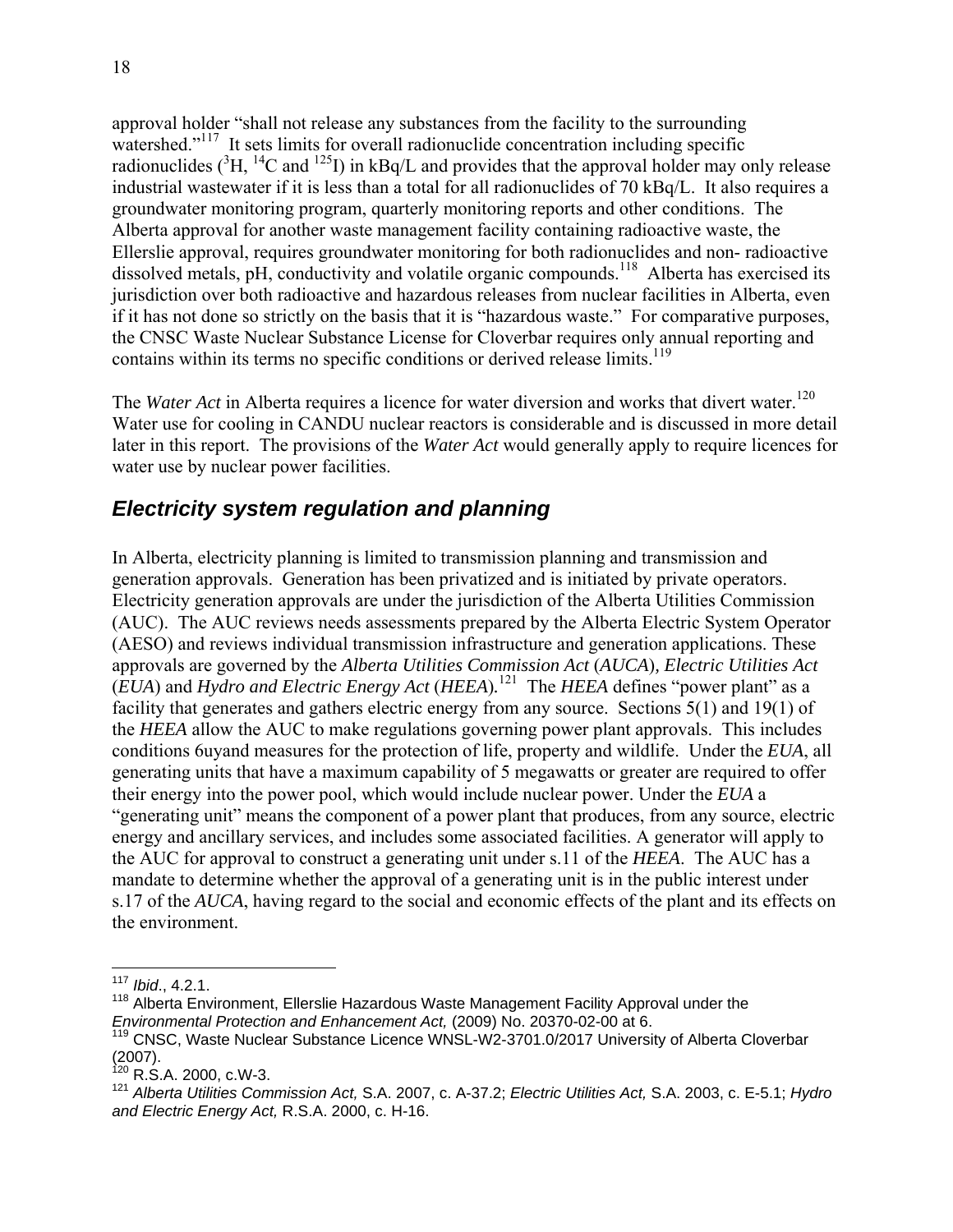Since these pieces of legislation define generation in terms of electrical energy from any source, nuclear would be subject to the public interest determination of the AUC, including any environmental conditions. Explicitly, the AUC has jurisdiction to impose conditions in the public interest and there is no reason this should not include evaluations of radiation protection, hazardous waste and protection of the physical and chemical aspects of the environment. Under the AUC's legislation, Alberta has the explicit ability to determine whether or not to build a nuclear reactor facility. Moreover, the AUC has the power to create rules that could govern approval requirements for these facilities. Section 76(1)(a) of the *AUCA* allows the AUC to make rules governing any matter or person within its jurisdiction, including procedures and processes applicable to locating, building, constructing and operating facilities or infrastructure over which the AUC has jurisdiction. Section 77 also allows the creation of standards, guidelines and codes of practice.

The AUC is bound by land use planning decisions made under the *Alberta Land Stewardship Act*, which permits Cabinet to create regional plans.<sup>122</sup> The most developed plan to date is the Lower Athabasca Plan, which is not finished. However, the advice to government on this plan included advice to: "[e]xplore and capitalize on synergies available through integration of energy sources (e.g., geothermal, hydropower, and potentially nuclear) in the development of oil sands $"$ <sup>123</sup>

#### **Saskatchewan**

#### *Radiation protection*

The Saskatchewan *Radiation Health and Safety Act, 1985* only regulates ionizing radiation equipment or installations, not substances or facilities releasing radiation. 124 Saskatchewan's *Environmental Management and Protection Act, 2002* (*EMPA*) regulates adverse effects from discharges into the environment. It requires authorizations for discharges of a substance into the environment in an amount, concentration, level or rate of release that may cause an adverse effect.<sup>125</sup> This legislation also creates a duty to report discharges and take remedial measures.<sup>126</sup> It also regulates adverse effects on water quality.127 The *Waste Dangerous Goods Regulations* under *EMPA* do not apply to radioactive materials under an *Atomic Energy Control Act*  licence.<sup>128</sup> *Water Regulations* under *EMPA* contain radiological screening parameters (Bq/L) and maximum acceptable concentrations for uranium (mg/L) that apply to waterworks for human consumption.129 The *Saskatchewan Watershed Authority Act, 2005* requires authorization for the

<sup>122</sup> S.A. 2009, c.A-26.8.

<sup>&</sup>lt;sup>123</sup> Lower Athabasca Regional Advisory Council, "Advice to the Government of Alberta Regarding a Vision for the Lower Athabasca Region" (2010) online:

<sup>&</sup>lt;http://landuse.alberta.ca/RegionalPlans/LowerAthabasca/documents/LARP-VisionForLowerAthabascaRegion-Aug2010.pdf>. 124 S.S. 1984-85-86, c. R-1.1.

<sup>125</sup> *Environmental Management and Protection Act*, *2002*, S.S. 2002, c. E-10.21, s. 4(1) [*EMPA*]. 126 *Ibid*., ss. 5, 7.

<sup>127</sup> *Ibid*., s. 16.

<sup>128</sup> *Hazardous Substances and Waste Dangerous Goods Regulations*, RRS c. E-10.2 Reg 3, s. 5(1)(c).<br><sup>129</sup> *Water Regulations,* R.R.S., c. E-10.21, Reg 1 ss. 31 and 34(1).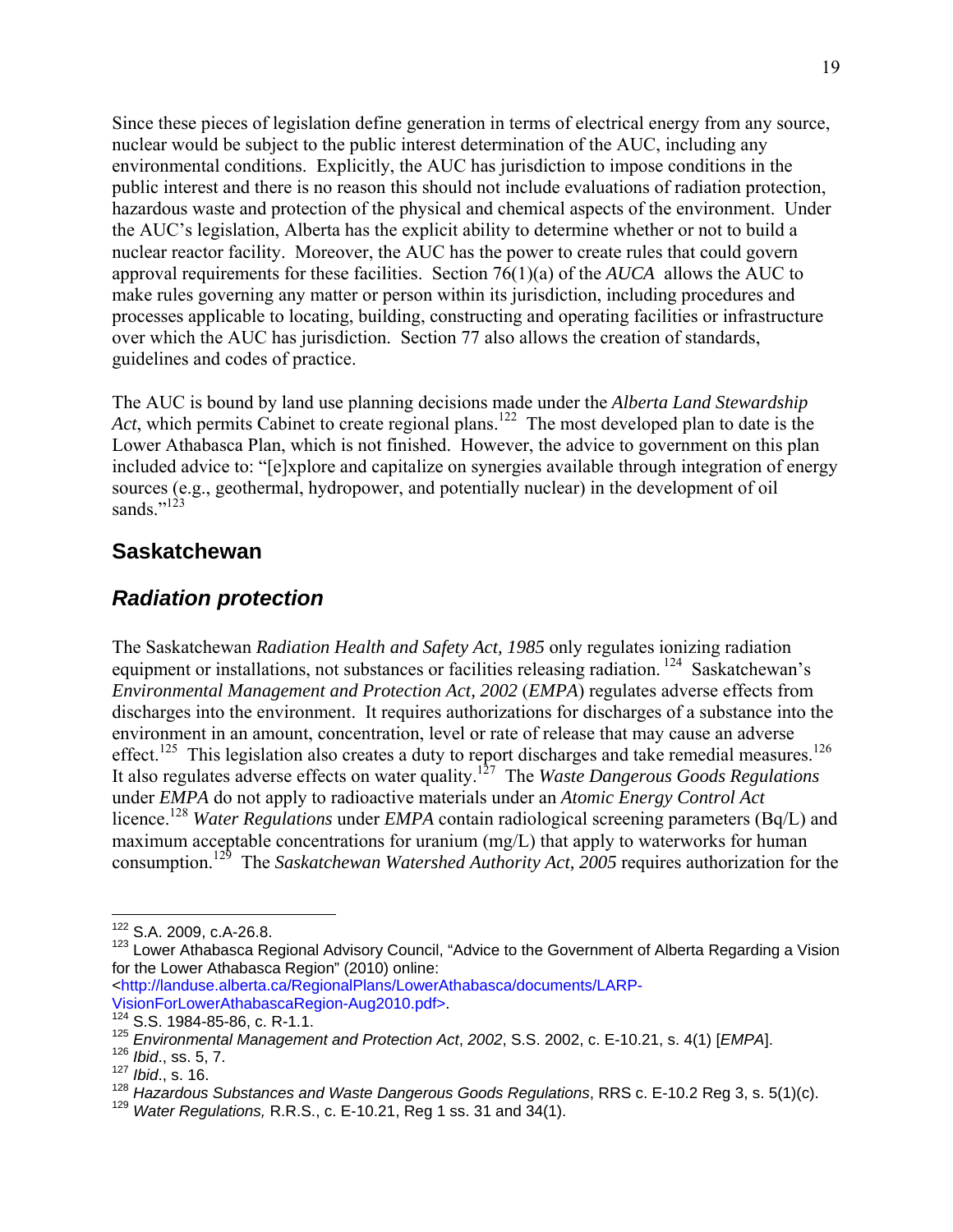diversion of water and construction of works for non-domestic purposes in Saskatchewan.<sup>130</sup> Authorization for a nuclear power facility would be an industrial use under the regulations, which define industrial use to include thermal electricity generation.<sup>131</sup>

The *Environmental Spill Control Regulations* require reporting of radiological spills in any amount.<sup>132</sup> The *Mineral Industry Environmental Protection Regulations, 1996* also provide mean concentrations (in mg/L) for uranium, thorium and radon for liquid effluent.<sup>133</sup> This demonstrates that Saskatchewan has already exercised some authority to regulate radioactive substances, including those applicable in the nuclear power context. However, in the case of these regulations, it has done so using chemical concentrations (mg/L) rather than radiationrelated parameters (Bq/L).

The *Clean Air Act* regulates air contaminants and pollutants, defined as the presence of contaminants in concentrations that are likely to be injurious to health, safety or property.<sup>134</sup> Contaminants include solids, liquids and gases.<sup>135</sup> Although this does not expressly include radionuclides or radiation, radionuclides are matter that can be present in these forms and can contribute to air pollution.

Saskatchewan has also extensively regulated existing nuclear facilities in that province, including those that are also licensed by federal regulators. For example, in Saskatchewan, the *Hazardous Substances and Waste Dangerous Goods Regulations*136 exempt radioactive materials regulated by the *Atomic Energy Control Board Act*. It is unclear to what extent Saskatchewan might regulate non-radioactive hazardous material in CNSC waste facilities. The Saskatchewan *Public Health Act*, *1994* defines a "serious public health threat" to include the presence or the threat of the presence of radioactive material if it poses a significant risk to the health of many people.<sup>137</sup>

Saskatchewan issues operating approvals to uranium mines under the *Clean Air Act* and the *Environmental Management and Protection Act* and regulations.<sup>138</sup> In addition to this, Saskatchewan regulates various aspects of uranium mine operations by making surface rights conditional on meeting occupational health and other standards. Environmental approvals authorize the operation of air pollution equipment, pollutant control facilities, landfills, sewage and waste disposal. In most respects this approval is similar in terms of monitoring, reporting and other criteria to the Alberta approval for the Cloverbar Waste Facility. In addition, Saskatchewan uranium mine approvals contain requirements for state of environment reporting and contingency plans. These approvals govern air discharges of radionuclides including

 $130$  S.S. 2005, c. S-35.03.

<sup>&</sup>lt;sup>131</sup> Saskatchewan Watershed Authority Regulations, R.S.S., c.S-35.03, Reg. 1, s. 4.<br><sup>132</sup> Environmental Spill Control Regulations, R.S.S., c. D-14, Reg. 1.<br><sup>132</sup> R.R.S., c. E-10.2, Reg. 7.<br><sup>133</sup> S.S. 1986-87-88, c. C-12.

<sup>&</sup>lt;sup>135</sup> *Ibid.*, s .2.<br><sup>136</sup> *Supra* note 128, s. 5(1)(c).

<sup>136</sup> *Supra* note 128, s. 5(1)(c). 137 *Public Health Act*, *1994*, S.S. 1994, c. P-37.1, s. 2 (jj.1).; also see *Public Health Act,* R.S.A. 2000, c.P-37, s. 1(hh.1)(v) with a similar definition of "public health emergency."

<sup>&</sup>lt;sup>138</sup> Saskatchewan Ministry of the Environment, Approval to Operate AREVA McLean Lake Operation (PO-10-110).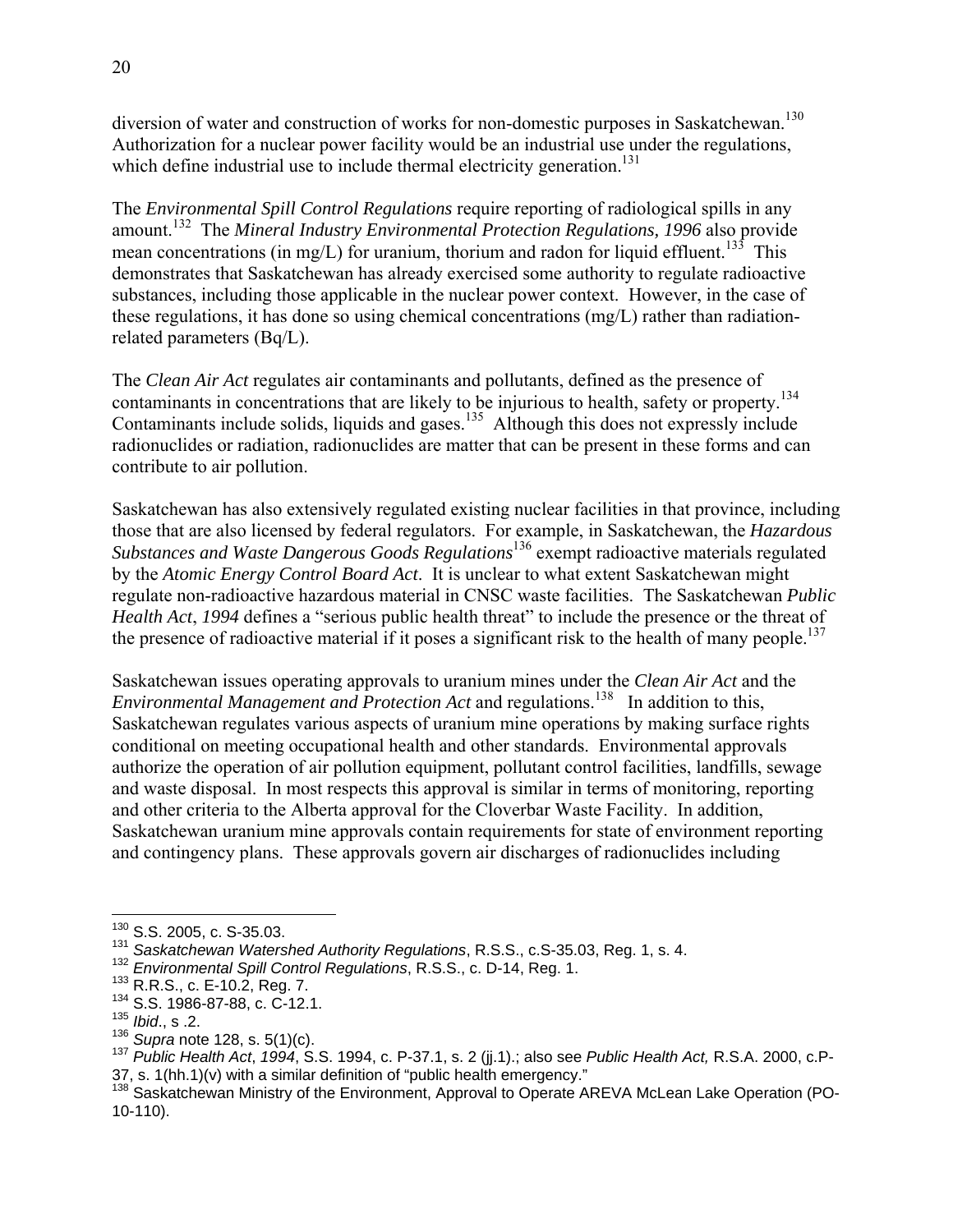uranium, thorium and radon (in mg/L).<sup>139</sup> There are also pit dewatering water quality objectives for radionuclides and water quality parameters listed for radionuclides.<sup>140</sup> The scope of existing approvals in Saskatchewan confirms that the province has a role in regulating a wide variety of technological issues and control of releases of radionuclides into the environment. In the nuclear power context these same regulatory powers could be either applied or used to pass provincial regulations for emissions controls and radioactive release limits at nuclear power facilities.

However, Saskatchewan does not issue approvals to the research reactor at the Saskatchewan Research Council on the basis that it does not release emissions.<sup>141</sup> There also do not appear to be any approvals related to groundwater activation from interactions with the reactor pool.<sup>142</sup> The annual compliance report for this reactor notes a variety of radioactive noble gases present in the reactor and indicates that "head space purge" activities release radionuclides into the environment.<sup>143</sup> This leaves unclear the extent to which Saskatchewan purports to regulate radioactive emissions other than those from uranium mines. A personal communication with Saskatchewan Environment indicated that Saskatchewan would regulate a nuclear reactor that released emissions under provincial legislation.<sup>144</sup>

#### *Electricity regulation*

The Saskatchewan electricity system is controlled by the Power Corporation: SaskPower under the *Power Corporation Act.*145 Section 8(1)(a) of the *Power Corporation Act* gives SaskPower oversight of "the generation, transmission, distribution, purchase, sale and supply of electrical energy." SaskPower's board of directors answers to the responsible Minister. SaskPower has the legislative authority to oversee decisions regarding prospective power sources, which includes power system planning decisions. As with other provincial governments, Saskatchewan, through SaskPower and the Minister, has the authority to determine whether or not to build nuclear power facilities within the province.<sup>146</sup> SaskPower tables electricity system planning recommendations with the Crown and Central Agencies Committee of the Saskatchewan Legislative Assembly, which then issues a report.<sup>147</sup> In December, 2009, the Energy and Resources Minister accepted recommendations from public consultations that "additional information and consultation are required, particularly as they relate to any future decision to pursue nuclear power in Saskatchewan." However, the Minister also directed

 $\overline{a}$ 

<sup>146</sup> *Ibid*., s. 8(1). 147 *Ibid.*

<sup>139</sup> *Ibid*., Schedule 1, Schedule 2.

<sup>140</sup> *Ibid*., Schedule 3.

<sup>&</sup>lt;sup>141</sup> This is so despite the fact that this reactor releases radioactive gases such as argon-41, xenon-133 and xenon-135; SRC "SLOWPOKE-2 Facility Operating Manual" (undated) at 30-31. This document was accessed through a provincial freedom of information request, however significant portions of this manual relating to effluents and emissions were redacted including the locations of radiation monitors and the nature of the substances released.

<sup>142</sup> *Ibid*. at 31-33.

<sup>143 [</sup>author redacted] Saskatchewan Research Council, Environment and Forestry Division. *Limited Report: SRC SLOWPOKE 2 Facility Annual Compliance Report, April 1 2009- March 31, 2010* (SRC Publication No. 12736-1E10) (Saskatoon: SRC June 2010).

<sup>&</sup>lt;sup>144</sup> E-mail from Tim Moulding, Saskatchewan Ministry of Environment, to Laura Bowman (28 February, 2011).

<sup>145</sup> *Power Corporation Act*, R.S.S. 1978, c. P-19.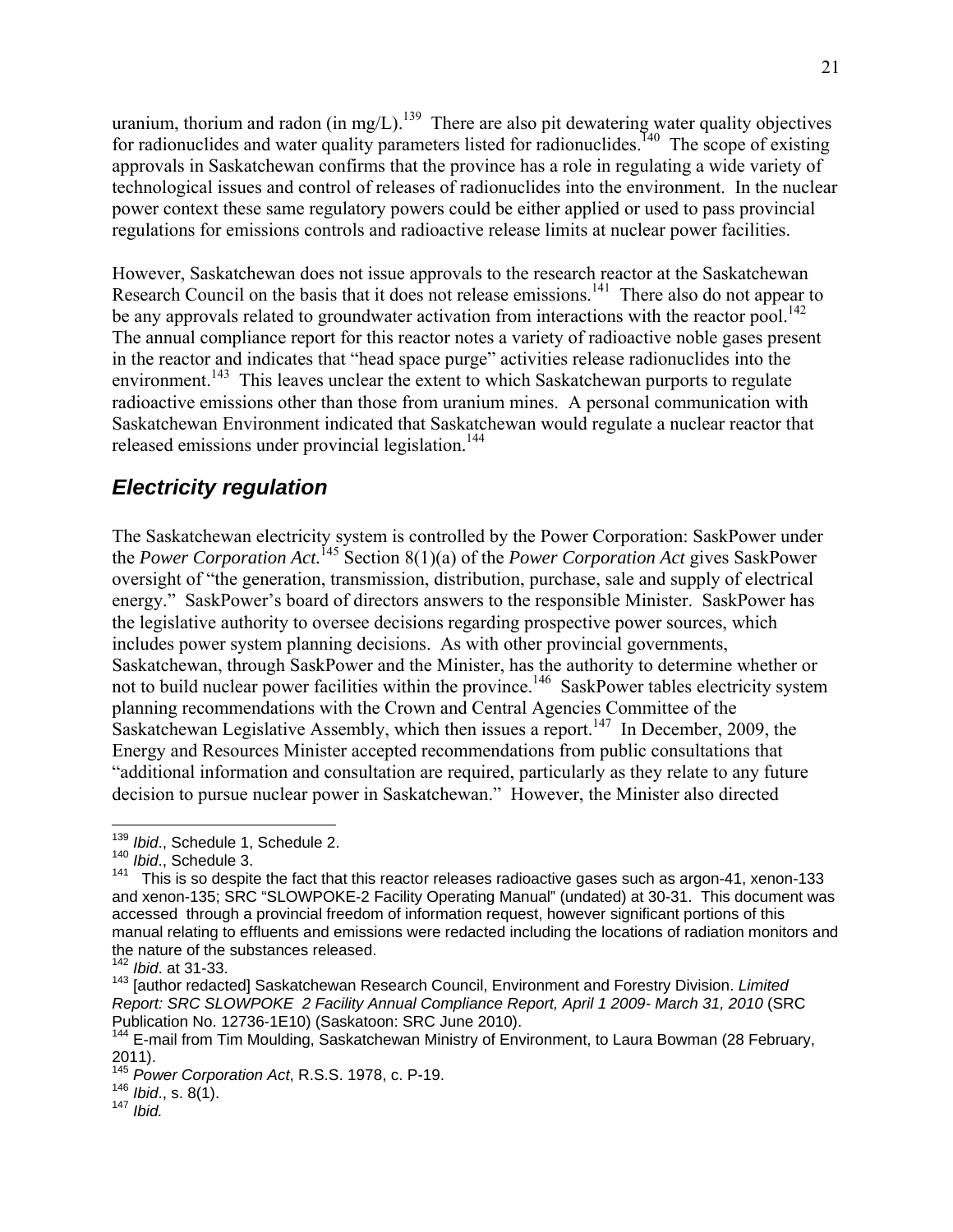SaskPower to "continue including nuclear power in the range of energy options available for additional baseload generation capacity in the medium and long term after 2020."<sup>148</sup> There are no legal requirements for any regulatory board to approve a nuclear power facility from an electricity planning point of view.

The Saskatchewan *Planning and Development Act* permits Cabinet to make regulations adopting provincial land use policies and statements of provincial interest.<sup>149</sup> Official community plans are also subject to approval by the Minister. Section 62 requires development permits where required by a zoning bylaw. Under the Act "development" means, except in section 194, the carrying out of any building, engineering, mining or other operations in, on or over land or the making of any material change in the use or intensity of the use of any building or land. Nuclear power or other electricity generation projects are "public works," which is defined as "systems for the production, distribution or transmission of electricity."<sup>150</sup> Official community plans can address public works;<sup>151</sup> however, Cabinet has the power to exempt some public works.<sup>152</sup> Accordingly, the Act gives powers to municipalities and the Minister to plan for nuclear power infrastructure and gives some approval authority, subject to exemption by Cabinet.

### **Ontario**

The Ontario *Environmental Protection Act* prohibits the release of harmful substances into air or water without a permit unless the releases are in accordance with the regulations.<sup>153</sup> As in most other provinces, this includes a prohibition on discharging a contaminant into the natural environment if the discharge causes or may cause an adverse effect.<sup>154</sup> It also requires approvals for waste management sites.<sup>155</sup> Under this Act, nuclear power is regulated under the *Effluent Monitoring And Effluent Limits — Electric Power Generation Sector Regulation.*156 This regulation provides monitoring and effluent limits for specified non-radioactive wastes released, even when they are released from a radioactive waste handling facility. The regulated parameters include zinc, phosphorus, suspended solids, iron, oil and grease for all three nuclear generating stations in Ontario. However, there are no effluent limits or monitoring requirements for lead, mercury, ammonia, sulphuric acid, hydrazine or other toxic substances that are released from nuclear power facilities in Ontario. Certificates for air emissions are issued only for nonradioactive substances released by Ontario nuclear facilities.<sup>157</sup> Nuclear power facilities in Ontario are required to obtain permits to take water and approvals for sewage works under the *Ontario Water Resources Act.158*

<sup>&</sup>lt;sup>148</sup> Saskatchewan, News Release, "Government Announces Strategic Direction On Uranium Development" (December 17, 2009), online: <http://www.gov.sk.ca/news?newsId=4c9d1ce3-a344-4b4ea0f5-a1e02670cbea>.

<sup>149</sup> *Planning and Development Act*, S.S. 2007, c. P-13.2.

<sup>150</sup> *Ibid*., s. 1.

<sup>151</sup> *Ibid*., s. 102.

<sup>152</sup> *Ibid*., s. 232.

<sup>153</sup> *Environmental Protection Act*, R.S.O. 1990, c. E.19, s.6, s.9, s.14.

<sup>154</sup> *Ibid.,* s. 14.

<sup>155</sup> *Ibid.,* s. 25.

 $157$  Daniel Pankov (Ontario Ministry of the Environment) letter to Alan R. Graham (Joint Review Panel, Darlington New Nuclear Power Plant Project) dated June 15, 2010.

<sup>&</sup>lt;sup>158</sup> R.S.O. 1990, c. O-40, s. 52, 53.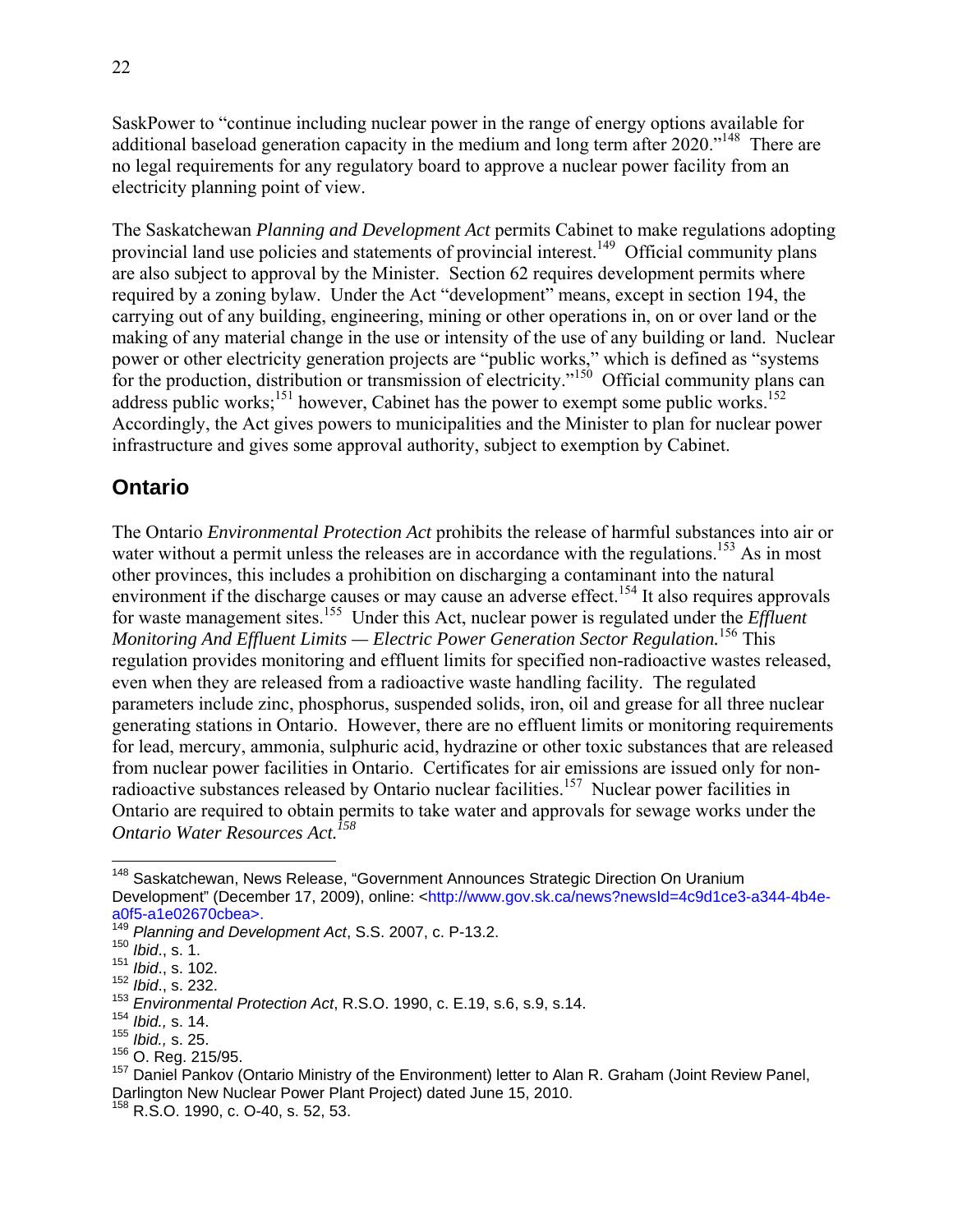Although provincial legislation would appear to apply on its face to waste generated from nuclear facilities as non-hazardous waste, Ontario does not issue approvals for waste facilities licenced by the CNSC.<sup>159</sup> Requests for copies of environmental approvals for nuclear generating stations and related waste facilities in Ontario were denied by Ontario Ministry of the Environment representatives.

#### **New Brunswick**

As mentioned in the jurisdictional chapter, New Brunswick has successfully enforced pollution legislation against the Point Lepreau Nuclear Generation Station (NGS) for releases of nonradioactive hazardous materials, in that case ozone.<sup>160</sup> New Brunswick has passed regulations under the *Community Planning Act* to regulate development around the Point Lepreau NGS.<sup>161</sup> Under the *Clean Environment Act,* the *Water Quality Regulation* defines "water pollution" to include the addition of a radioactive substance, requiring approval.<sup>162</sup> New Brunswick has passed other regulations related to the refurbishment of Point Lepreau, including regulations under the *Industrial Relations Act*163 and the *Boiler and Pressure Vessel Act*, 164 the latter of which prescribes some American and CNSC reactor design standards.

#### **Quebec**

1

The Quebec *Environment Quality Act* includes radioactive substances within the definition of "hazardous material"; $^{165}$  however, substances regulated by the CNSC are exempted.<sup>166</sup> Radiation is included in the definition of a "contaminant" in the Act.<sup>167</sup> Section 90 provides that "[t]he Minister shall have the duty to supervise and control sources of radiation, plasmas, fields, material waves, pressure and any other energy vector." The Gentilly nuclear generating station in Quebec is controlled by Hydro-Québec under the *Hydro-Québec Act.*<sup>168</sup>Quebec has exercised its jurisdiction across the nuclear power sector by requiring full public hearings for dry fuel storage at the Gentilly reactor as of 1994.<sup>169</sup> The current Quebec energy policy is to "limit the role played by nuclear energy in Québec by developing hydroelectric resources."<sup>170</sup>

<sup>159</sup> Canadian Nuclear Safety Commission, *Record of Proceedings Including Reasons For Decision in the Matter of Atomic Energy of Canada Limited* (Ottawa: Canadian Nuclear Safety Commission, 2009), paras. 23-24.

<sup>160</sup> *Edward v. Beaver Smith*, *supra* note 101.

<sup>161</sup> *Point Lepreau Basic Planning Statement Adoption Regulation,* N.B. Reg. 83-218 and the *Point* 

<sup>&</sup>lt;sup>162</sup> N.B. Reg. 82-126, s. 2(1), s. 3.<br><sup>163</sup> Maior Proiects Regulation, N.B. Reg. 90-51, s.7 designating the refurbishment of Point Lepreau as a

major project under the Act, except for the activities of the New Brunswick Power Nuclear Corporation. 164 *Boiler and Pressure Vessel Act*, S.N.B. 1976, c. B-7.1; *Standards Regulation*, N.B. Reg. 84-177; and

<sup>&</sup>lt;sup>165</sup> Environment Quality Act, R.S.Q., c. Q-2, s.1(21).<br><sup>166</sup> Regulation respecting hazardous materials, R.R.Q., c. Q. 2, r. 32, s. 2(13).<br><sup>167</sup> Supra note 165, s. 1(5).<br><sup>168</sup> Hydro-Québec Act, R.S.Q., c. H-5.

<sup>&</sup>lt;sup>169</sup> Quebec, Bureau d'audiences publiques sur l'environnement, "Dry Storage of Irradiated Nuclear Fuel<br>from the Gentilly 2 Power Station" (1994).

<sup>170</sup> Government of Quebec, "Highlights on Energy: Hydroelectricity", online:

<sup>&</sup>lt;http://www.mrnf.gouv.qc.ca/english/energy/hydroelectricity/index.jsp>.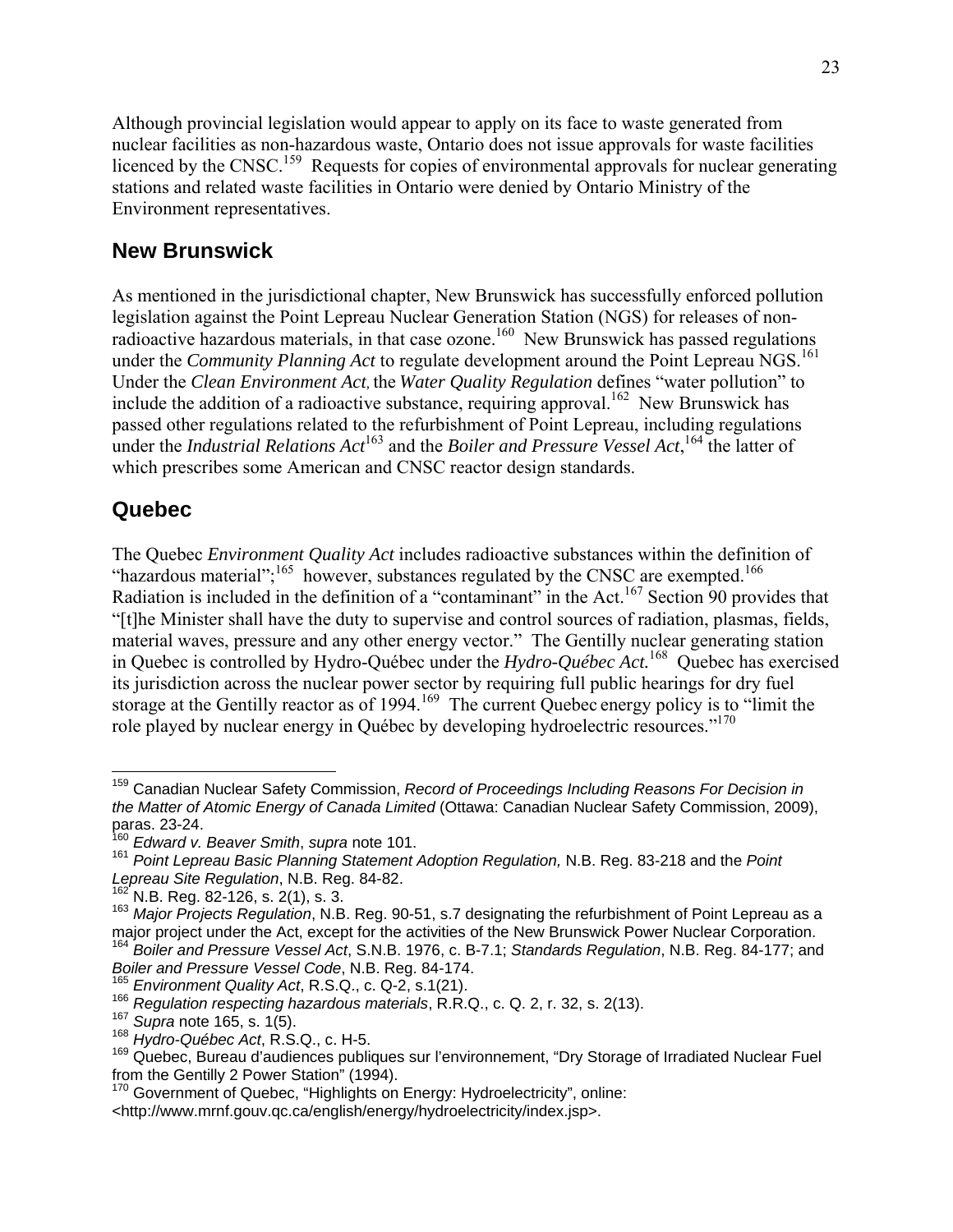### **Summary**

Both Saskatchewan and Alberta, as well as other provinces, already regulate nuclear facilities within their jurisdiction for the protection of health and the environment from pollution. Most have already have exercised powers to regulate radionuclides in drinking water from a public health standpoint. Both consider radioactive substances explicitly within their jurisdiction under public health and environmental legislation. Across Canada the degree of regulation varies but appears to be more widely exercised in Quebec than Ontario, with New Brunswick somewhere in the middle.

Discharge regulation varies widely, sometimes including only hazardous materials that are not radioactive and sometimes including a wide range of materials. Discharge regulations do not appear to have been applied to research reactors in the prairies. Alberta has regulated radioactive releases from waste management facilities and Saskatchewan has regulated radioactive releases from uranium mines. In Saskatchewan, only chemical concentration parameters have been included in the regulations for some radioactive releases, making it unclear if Saskatchewan would also regulate radioactivity if a nuclear power facility was built in that province.

All provinces have powers to regulate nuclear power reactors through both electricity approval processes and land use planning decisions. The example of the Cloverbar Waste Management facility in Alberta and the Quebec approach to waste management at Gentilly shows that there is a strong role for provinces to regulate pollution from nuclear power and associated waste management facilities. In addition to pollution regulation, both Alberta and Saskatchewan have broad powers to make decisions about their electricity systems. These powers can be utilized to help determine risk acceptability of nuclear power in comparison to alternative forms of electricity.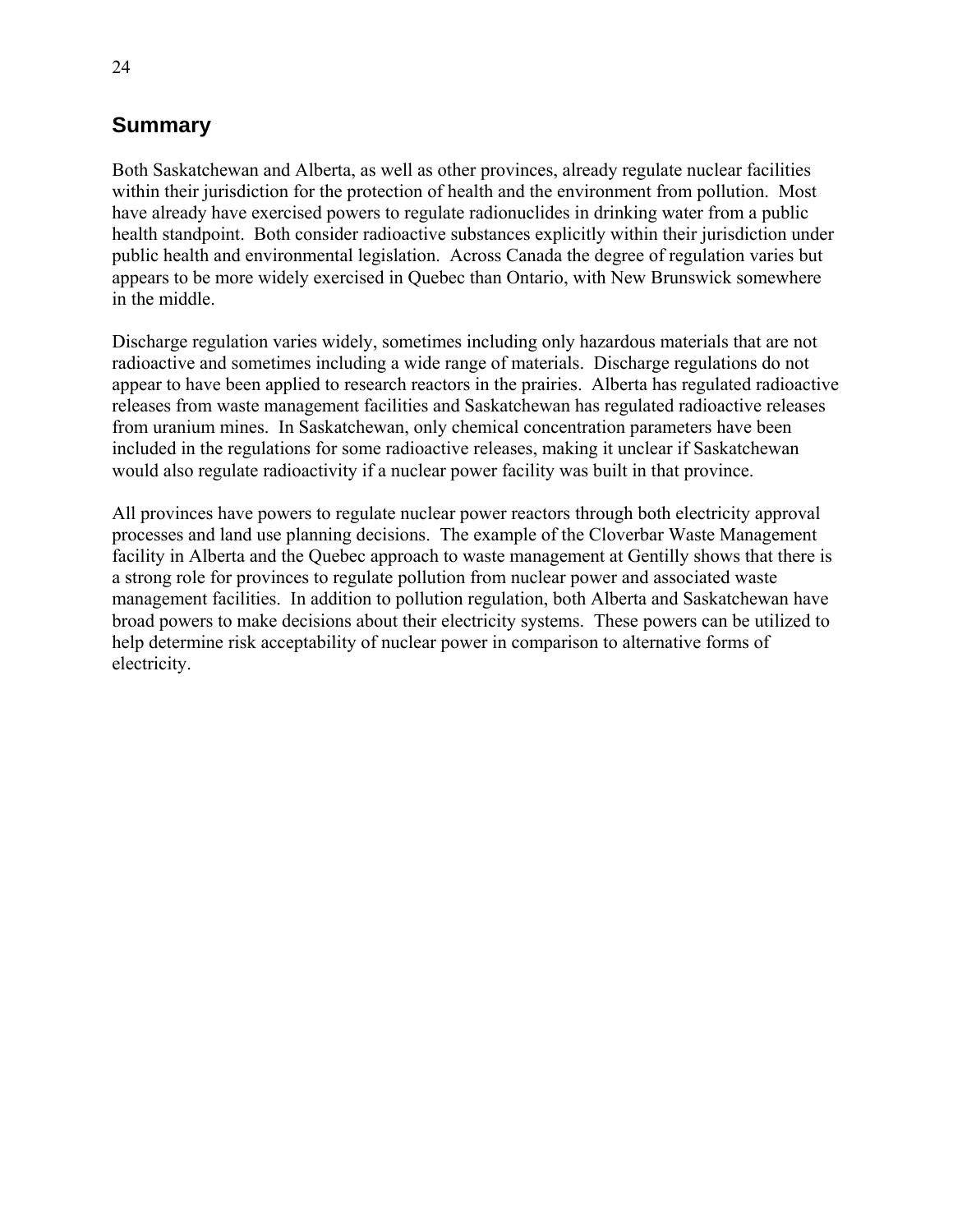# **Environmental Assessment (EA)**

The *Convention on Nuclear Safety* requires that parties establish procedures "for evaluating the likely safety impact of a proposed nuclear installation on individuals, society and the environment."<sup>171</sup> Environmental assessments of nuclear reactors are conducted federally under the *Canadian Environmental Assessment Act* (*CEAA*).172

Part III of the *Inclusion List Regulations* outlines specific nuclear facility activities that trigger an environmental assessment. An environmental assessment is triggered, for example, when abandoning, disposing or releasing a nuclear substance into the environment.173 The *Law List Regulations* also provide that an environmental assessment is required for any action taken by the CNSC under the *Nuclear Safety and Control Act* in respect of the issuance or amendment of a licence under s. 24(2) and  $37(2)$ .<sup>174</sup> The renewal of an operating licence is not included in the *Law List Regulations* and is not an assessment trigger unless there are changes to the licence. Part 4 of the *Exclusion List Regulations* exempts certain activities from assessment, including modifications to a nuclear facility where that facility has already been assessed and proposed modification of an essential system within a nuclear facility that is not near a water body.<sup>175</sup>

Where an assessment is triggered, a screening level assessment is required unless the project is listed in the *Comprehensive Study List Regulations.*<sup>176</sup>Part 6 of those regulations provide for comprehensive studies of the proposed construction, decommissioning, abandonment, or an expansion increasing production capacity more than 35 per cent, of nuclear power reactors that produce more than  $25$  MW of thermal energy;<sup>177</sup> and of some off-site waste storage and disposal facilities for nuclear substances.<sup>178</sup> Under recent amendments to *CEAA*, the CNSC is the lead authority for all comprehensive federal assessments of nuclear facilities.<sup>179</sup>

The purposes of *CEAA* are, among other things, to ensure that projects are considered in a careful and precautionary manner and encourage federal authorities to promote sustainable development and take actions to achieve or maintain a healthy environment.<sup>180</sup> Section 16 of *CEAA* requires that every screening or comprehensive study of a project include a consideration of cumulative effects, mitigation measures and any other matter relevant to the project, such as need for and alternatives to the project. For comprehensive studies, alternatives to the project are specifically required.181

<sup>&</sup>lt;sup>171</sup> *Convention on Nuclear Safety,* 17 June 1994, 33 I.L.M. 1514 (entered into force on 24 October 1996).<br><sup>172</sup> *Canadian Environmental Assessment Act*, S.C. 1992, c. 37.

<sup>172</sup> Canadian Environmental Assessment Act, S.C. 1992, c. 37.<br><sup>173</sup> S.O.R./94-637.

<sup>174</sup> *Law List Regulations,* S.O.R./94-636.

<sup>175</sup> *Exclusion List Regulations,* 2007, S.O.R./2007-108.

 $176$  S.O.R./94-638.<br> $177$  *lbid.*, s. 19(d).

<sup>177</sup> *Ibid.,* s. 19(d). 178 *Ibid.,* s. 19(g). 179 *Jobs and Economic Growth Act,* S.C. 2010, c. 12, Part 20.

<sup>180</sup> *CEAA*, *supra* note 172, s. 4.

<sup>181</sup> *Ibid.,* s. 16(1) and 16(2).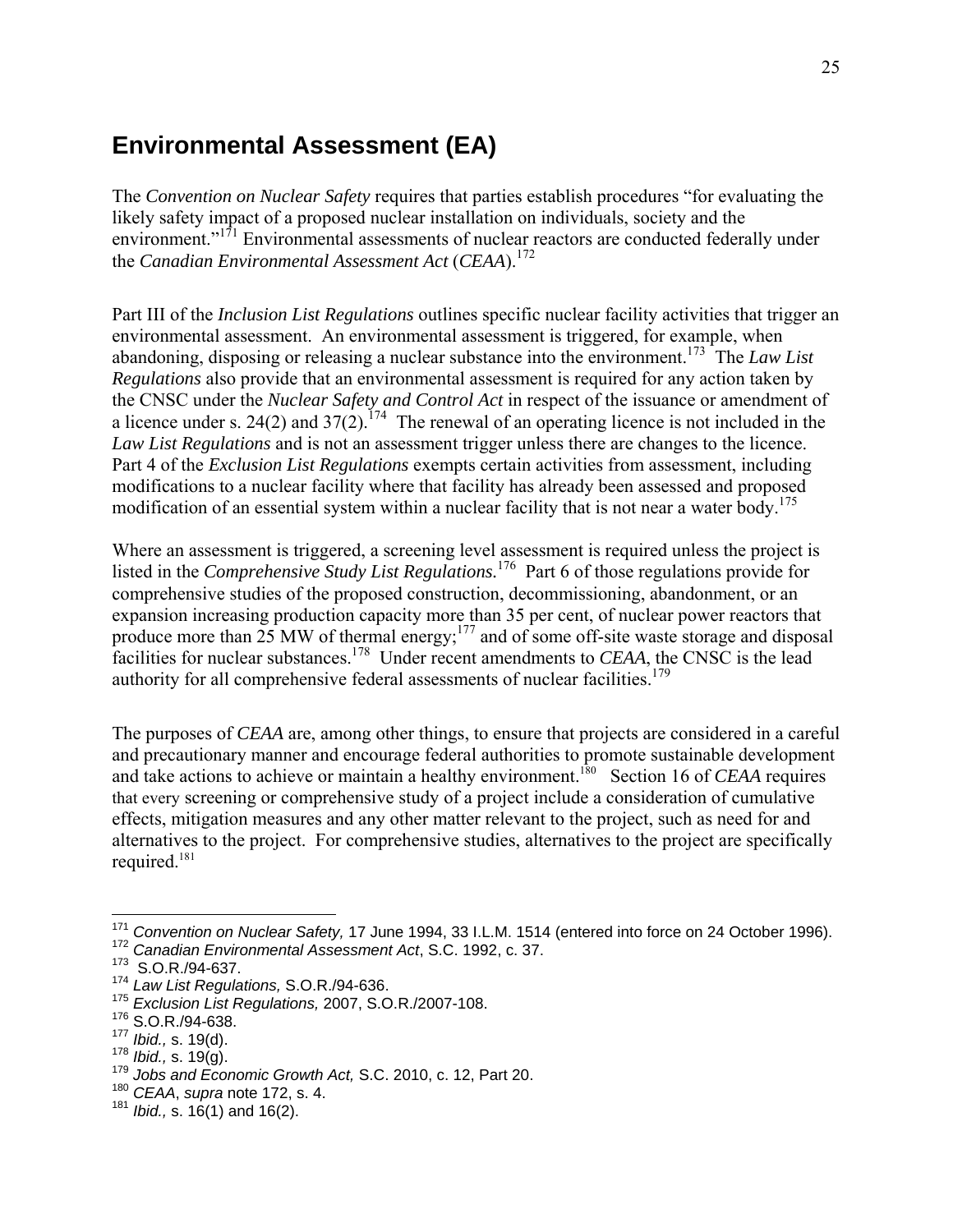These requirements were examined in *Inverhuron & District Ratepayers Ass. v. Canada (Minister of The Environment)*, in which a ratepayers association challenged a CNSC decision that used the linear no-threshold model.<sup>182</sup> They argued that all radiation impacts were "significant adverse environmental effects" under *CEAA*. However, the CNSC successfully argued before the Federal Court of Appeal that in conducting environmental assessments the CNSC may find that a radiological impact that is below the 1 mSv limit is not "significant" for the purposes of the *CEAA* assessment. The ratepayers group unsuccessfully tried to equate the "as low as reasonably achievable standard" (discussed in more detail on page 37 of this report) and the requirements of s. 16 of *CEAA* and argued that the CNSC must adopt the alternative that had the least environmental impacts. The Federal Court of Appeal rejected this, holding that it was open to the CNSC to adopt any one of the alternatives that had no significant adverse environmental effects. The Court did not consider the precautionary principle in this case because it was not included in the notice of appeal.

The CNSC has a pattern in terms of how it addresses alternatives in environmental assessments.<sup>183</sup> In many cases, CNSC staff have apparently misunderstood the requirements of s. 16 of *CEAA*. For example, in one environmental assessment the CNSC determined:<sup>184</sup>

The Commission asked Cameco if it would consider alternatives to the project including moving to Ward 2 as suggested by some intervenors. Cameco responded that under the Comprehensive Study there was a requirement to consider alternative means of carrying out the project, not alternatives to the project. CNSC staff added that alternatives to the project would be considered a new project and pointed out that the required alternative means to carry out the project had to be also considered feasible from Cameco's perspective.

This is a strained interpretation of s. 16 by CNSC staff. In an operational policy statement the Canadian Environmental Assessment Agency commented on the difference between "alternative means" and "alternatives to" in comprehensive study assessments.<sup>185</sup> Under *CEAA*, alternatives to a project are not themselves new projects, but rather are identified in the course of a project assessment as alternative ways of meeting a project need, not simply alternative means of carrying out the project. While the inclusion of alternatives to the project in an environmental assessment under *CEAA* is discretionary, the above reasoning does not clarify whether and how the Commission has exercised that discretion and for what reason. The analysis above is also inconsistent with the CNSC staff review procedure policy document released by the CNSC for alternatives to and alternative means in the nuclear power context, which duplicates the operational policy statement described above.<sup>186</sup> For the review of the new Darlington nuclear

<sup>&</sup>lt;sup>182</sup> 2001 FCA 203 (CanLII).

<sup>&</sup>lt;sup>183</sup> CNSC, *Record of Proceedings and Reasons for Decision in the matter of Cameco Corporation, Environmental Assessment Track Report Regarding Cameco Corporation's Vision 2010 Project for the* 

<sup>&</sup>lt;sup>184</sup> Ibid.<br><sup>185</sup> Canadian Environmental Assessment Agency, Operational Policy Statement, "Addressing 'need for', 'purpose of' , 'alternatives to" and 'alternative means' under CEAA" (2007), online: <http://www.ceaa.gc.ca/default.asp?lang=En&n=5C072E13-1>.

<sup>186</sup> CNSC, "Staff Review Procedure: Proponent Environmental Impact Statement (EIS) For a New Nuclear Power Plant, Alternative Means of Undertaking the Project and Alternatives to the Project", (2008), online: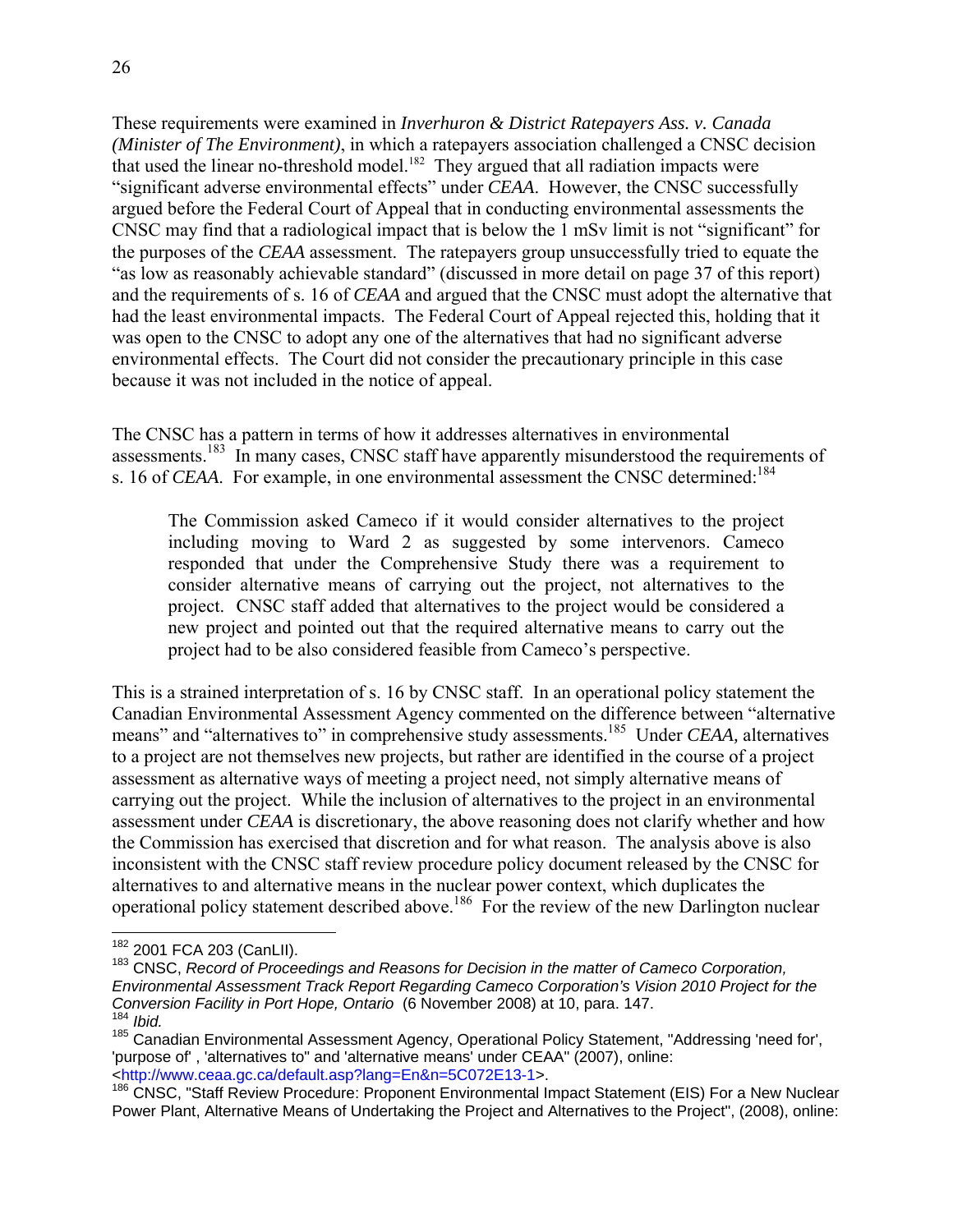power plant, the Joint Review Panel Guidelines required the proponent, Ontario Power Geneation (OPG), to:<sup>187</sup>

identify and discuss other technically and economically feasible methods of producing electricity other than the construction and operation of the OPG Darlington NNPP that are within the control and/or interests of OPG. As an assessment of provincial energy policy is not within the terms of reference of this joint review panel, the alternatives to the project need not include alternatives that are contrary to Ontario's formal plans or directives. However, the EIS must explain where this rationale has been applied to exclude consideration of possible alternatives to the project.

OPG to date has not done this in the Darlington new build assessment, and has presented only alternative means of carrying out the project in the form of various nuclear technology options. In the case of the Pickering Environmental Assessment the CNSC further commented that:<sup>188</sup>

consideration of need for and alternatives to the project should not become an indirect means of the CNSC going into areas such as energy policy or economic regulation which are not part of its mandate.

The CNSC cited *Sharp v. Canada* for this proposition.<sup>189</sup> In *Sharp*, the Federal Court of Appeal found that the Canadian Transportation Agency was limited by its mandate to consider only matters under its statute and not issues relating to need or alternatives to building a railway.<sup>190</sup> It remains an open question whether *Sharp* is good law after the Supreme Court of Canada case in *MiningWatch,* which dealt to some extent with discretion for the Department of Fisheries and Oceans to include matters respecting mining that were outside its direct mandate in the *Fisheries Act*. 191 That case has now overtaken other cases that took a similar approach to *Sharp.*<sup>192</sup>

The approach of the CNSC is that it views the alternatives to a project as if it is bounded by provincial energy policies. It therefore does not identify its mandate to consider what is "reasonable" under the *NSCA* as enabling it to identify what is reasonable risk to health, safety,

<sup>&</sup>lt;http://www.nuclearsafety.gc.ca/eng/pdfs/Staff\_Review\_Procedures/effects\_of\_the\_project\_on\_the\_envir onment/SRP-EIS-

Alternative\_Means\_of\_Undertaking\_the\_Project\_and\_Alternatives\_to\_the\_Project\_e.pdf>.<br><sup>187</sup> OPG Joint Review Panel, "Guidelines for the Preparation of the Environmental Impact Statement for Ontario Power Generation's Darlington New Nuclear Power Plant Project" (2009) s. 7.2.

<sup>&</sup>lt;sup>188</sup> CNSC, *Record of Proceedings, including Reasons for Decisions In the Matter of Environmental Assessment under the Canadian Environmental Assessment Act of the Proposed return to service of the Pickering 'A' Nuclear Generating Station* Proponent Ontario Power Generation Inc. (16 February 2001) at

<sup>10.&</sup>lt;br><sup>189</sup> Sharp v. Canada [1999] 4 F.C. 363 (C.A.) [Sharp]

<sup>189</sup> *Sharp v. Canada* [1999] 4 F.C. 363 (C.A.) [*Sharp*] 190 *Ibid*. 191 *MiningWatch Canada v. Canada (Fisheries and Oceans)*, 2010 SCC 2.

<sup>192</sup> See, for example, *Prairie Acid Rain Coalition v. Canada (Minister of Fisheries and Oceans)*, 2006 FCA 31, [2006] 3 F.C.R. 610. There is also an issue whether this approach is consistent with *Friends of the Oldman River Society v. Canada (Minister of Transport)*, [1992] 1 S.C.R. 3; at 72-72 "the scope of assessment is not confined to the particular head of power under which the Government of Canada has a decision-making responsibility ..."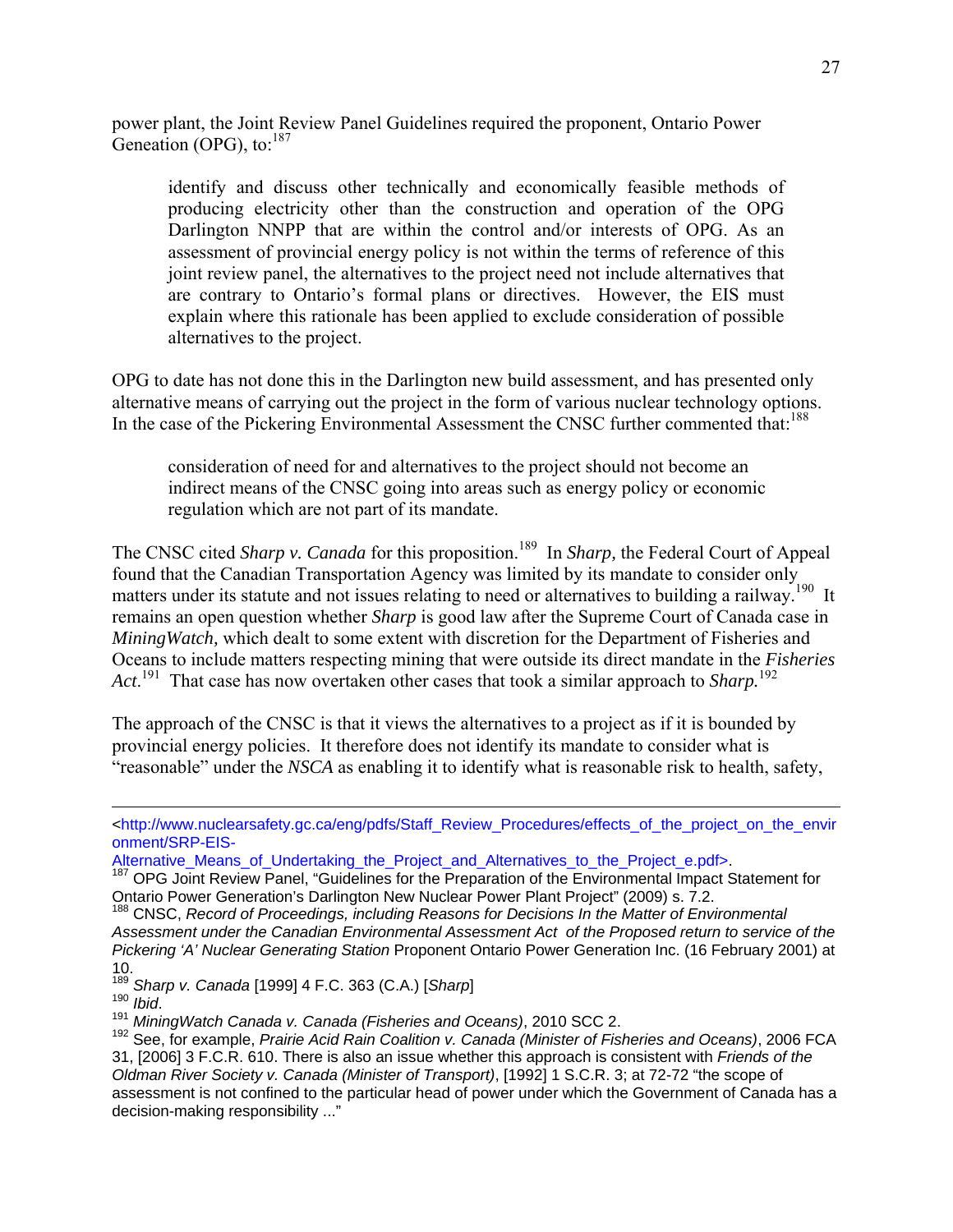the environment or national security in light of the possible alternative energy technologies that are available. Arguably, identifying alternatives is core to determinations about the acceptability of risk that are central to the CNSC's mandate to assess whether risks are "reasonable." Effectively, the CNSC views such questions about alternatives that might pose fewer or different types of risk than nuclear power facilities as being within provincial jurisdiction. This leaves it entirely up to provinces to ensure that a precautionary approach is used to determine the acceptability of risk, in light of potential alternatives.<sup>193</sup>

### **Provincial environmental assessments**

### *Ontario*

In Ontario, nuclear reactors are excluded from environmental assessments because they are not designated undertakings under the Ontario *Electricity Projects Regulation*, which identifies electricity projects that are subject to the Ontario *Environmental Assessment Act*. 194

### *Quebec*

In Quebec, the refurbishment and modification of the Gentilly 2 nuclear reactor and its associated waste sites were subject to provincial environmental assessment processes. These were conducted under Article 2 of the environmental assessment regulations under the Quebec *Environmental Quality Act,* which requires an environmental assessment for constructing or expanding a fission or fusion reactor; a manufacturing, processing or reprocessing of nuclear fuel; or the disposal or storage of radioactive waste.<sup>195</sup> All nuclear installations and their associated works require a provincial environmental assessment.<sup>196</sup> Provincial environmental assessment approvals require effluent monitoring and reports to the Quebec Minister. The Gentilly 2 project was also subject to a public hearing by the Bureau d'audiences publiques sur l'environnement, which issued a report and recommendations.<sup>197</sup>

### *New Brunswick*

In New Brunswick, environmental assessments are conducted under the *Environmental Impact Assessment Regulation - Clean Environment Act.198* Listed undertakings include all electric power generating facilities with a production rating of three megawatts or more, all waste disposal facilities or systems and all facilities for the processing of radioactive materials. This includes any modification, extension, abandonment, demolition or rehabilitation. The

 $\overline{\phantom{a}}$ <sup>193</sup> See also S. Berger, "Environmental Law Developments in Nuclear Energy" (OECD, 2007), online: <http://www.oecd-nea.org/law/nlbfr/documents/055\_073\_ArticleBergerStanley.pdf>.

<sup>&</sup>lt;sup>194</sup> *Environmental Assessment Act*, R.S.O. 1990, c. E.18, *Electricity Projects*, O. Reg. 116/01.<br><sup>195</sup> RRQ, 1981, c. Q-2, r. 23; *Environmental Quality Act*, *supra* note 165.

<sup>195</sup> Environmental *Russochnomental Quality Act*, *supra* note 165.<br><sup>196</sup> Environmental Quality Act, ibid. Sched. A (c).

<sup>&</sup>lt;sup>197</sup> Bureau d'audiences publiques sur l'environnement. "Projet de modification des installations de stockage des déchets radioactifs et réfection de Gentilly-2, Rapport d'enquête et d'audience publique" (Report 207) (Quebec : Bureau d'audiences publiques sur l'environnement, 2005).

<sup>198</sup> *Clean Environment Act*, R.S.N.B. 1973, c. C-6; *Environmental Impact Assessment Regulation*, N.B. Reg. 87-83.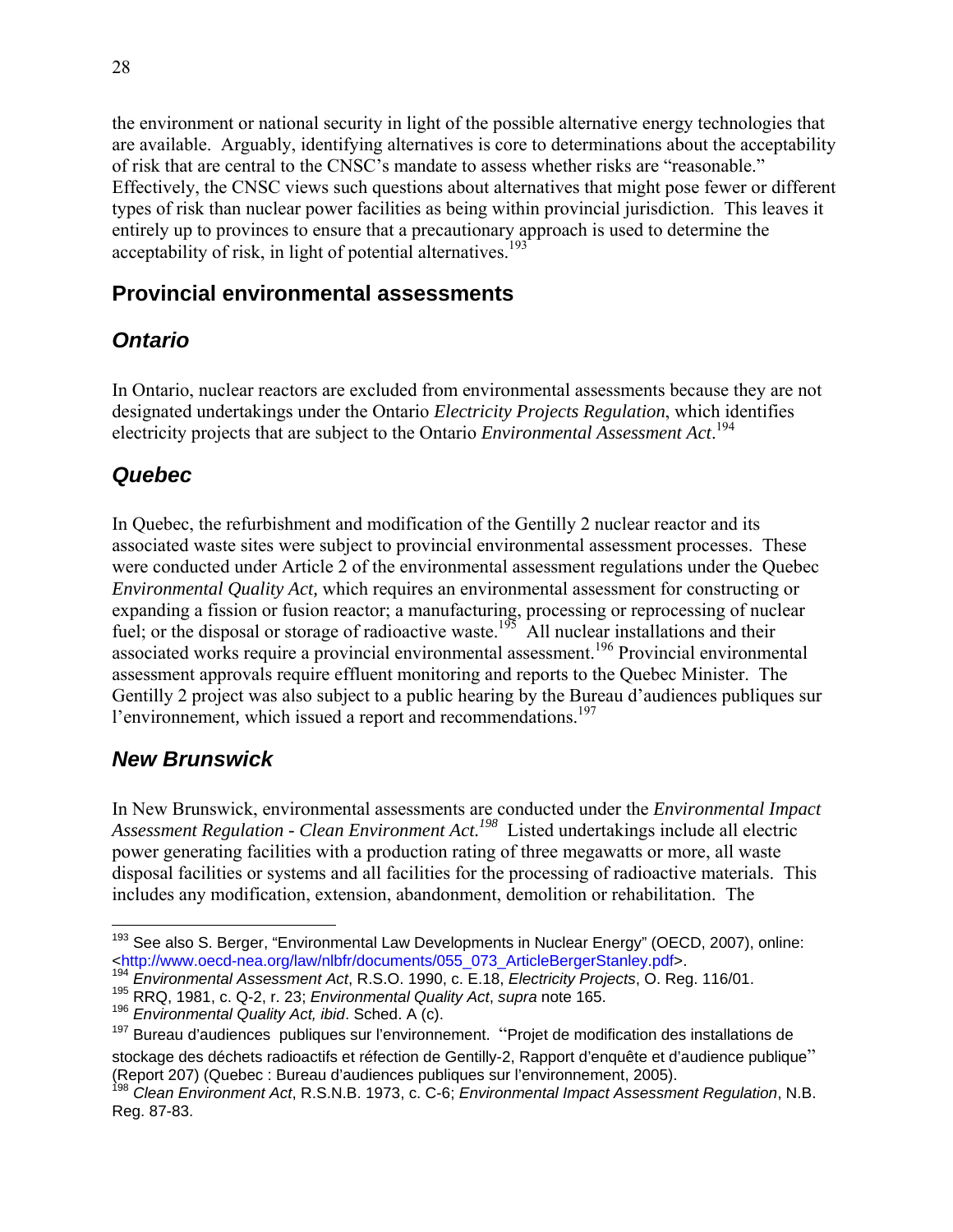*Environmental Impact Assessment Regulation* prescribes all facilities for the processing of radioactive materials as undertakings.<sup>199</sup> All undertakings must be registered and the Minister determines whether an environmental assessment is required. In New Brunswick, environmental assessment registration has been required for nuclear waste sites but evidently not for the refurbishment of the Point Lepreau reactor.

#### *Saskatchewan*

The Saskatchewan *Environmental Assessment Act* requires a proponent of a development to conduct an environmental impact assessment.<sup>200</sup> A "development" means any project, operation or activity or alteration or expansion of any project, operation or activity which is likely to cause unregulated pollution, affect endangered environmental features, "substantially utilize" any provincial resource or cause public concern along with other criteria.<sup>201</sup>

To determine this, the Environmental Assessment Branch conducts an initial environmental evaluation to screen against the above criteria. Then the Saskatchewan Environmental Assessment Review Panel reviews the proposals in relation to the criteria.<sup>202</sup> There is a 30-60 day public comment period for environmental assessment documents and a public notice requirement.203 The Environmental Assessment Branch may also issue Technical Review Comments. Under ss. 8 and 15 the Minister must give approval before a development may proceed. The Act creates automatic liability for damage from unapproved developments.<sup>204</sup>

The *Environmental Assessment Act* in Saskatchewan is very basic and much is left to policy. Although the Act does not require a cumulative impacts assessment, the Environmental Assessment Branch typically requires it.<sup>205</sup> On its face the criteria could easily be applied to require an environmental assessment of nuclear power and nuclear waste facilities. This Act has been applied to uranium mine and mill decommissioning projects as well as to project changes in uranium mines $206$ 

#### *Alberta*

The *Environmental Protection and Enhancement Act* governs environmental assessments in Alberta.<sup>207</sup> Part 2 provides for environmental assessment of activities. Projects for which environmental assessments are mandatory receive an initial screening and then a full

<sup>206</sup> Saskatchewan, "Specific Guidelines for the Preparation of an Environmental Impact Statement", Caribou Project, Areva Resources Inc. (2001), online: <http://www.environment.gov.sk.ca/2007- 001ProjectSpecificGuidelines>.

<sup>207</sup> *Supra* note 106.

<sup>1</sup> <sup>199</sup> *Ibid.*

<sup>200</sup> S.S. 1979-80, c. E-10.1, s.9(1). 201 *Ibid.,* s .2(d). 202 *Ibid.,* s. 14.

<sup>&</sup>lt;sup>203</sup> *Ibid.*, s. 10, s. 12.<br><sup>204</sup> *Ibid.*, s. 23(1).

<sup>204</sup> *Ibid.,* s. 23(1). 205 Saskatchewan Environmental Society, "Environmental Asssessment in Saskatchewan," online: <http://www.environmlentalsociety.ca/resources/Environmental%20Assessment%20in%20Saskatchewan .pdf>.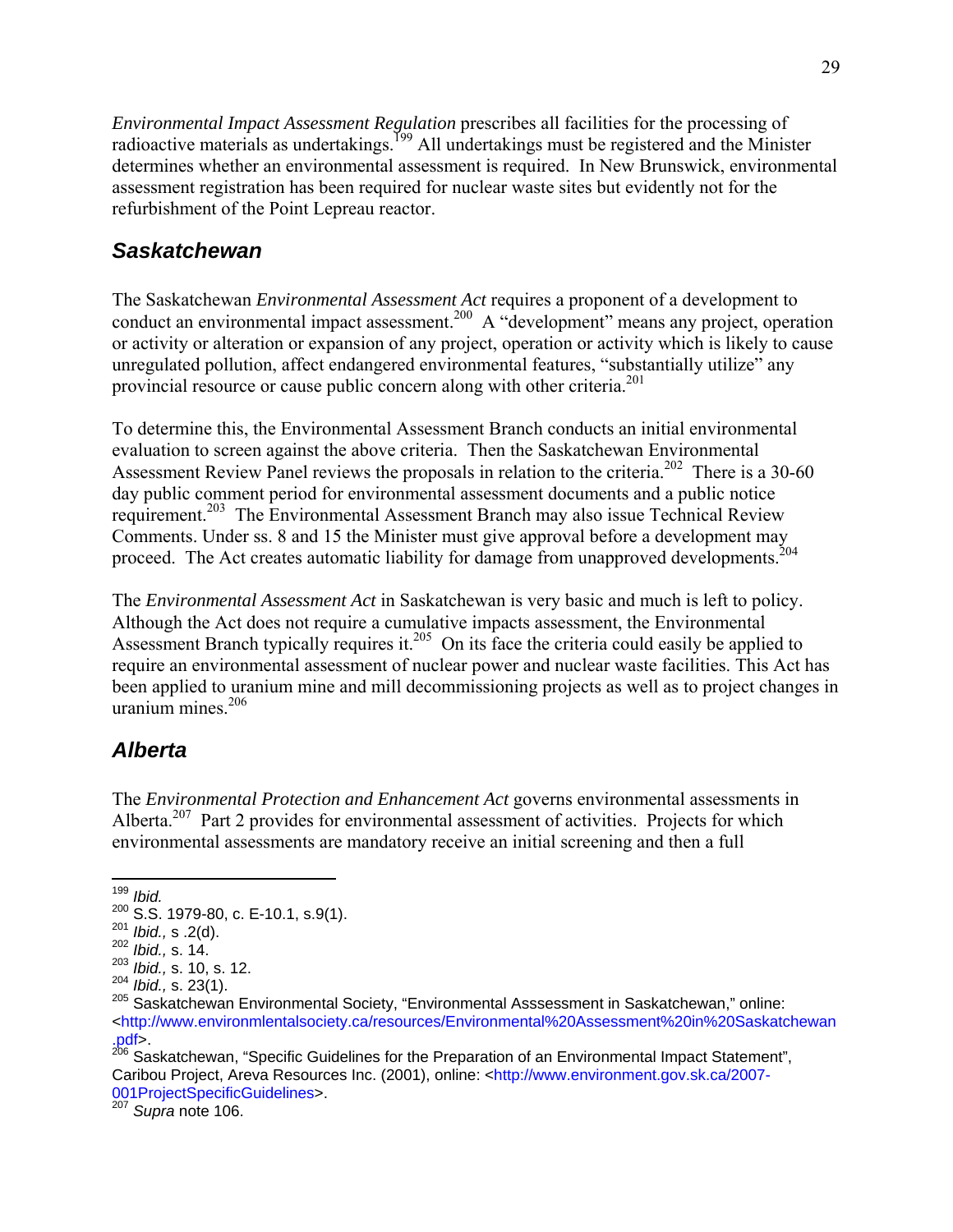30

assessment.<sup>208</sup> Projects that are not mandatory can be required to have an environmental assessment at the discretion of the Director or the Minister.<sup>209</sup> Projects requiring a full assessment are prescribed in a regulation as mandatory activities.<sup>210</sup> The construction, operation or modification of a thermal electrical power generating plant that uses non-gaseous fuel and has a capacity of 100 megawatts (MW) or greater is designated as a mandatory activity.<sup>211</sup> This description should apply to nuclear power reactors so long as they meet the 100 MW threshold; however, some small nuclear power reactors may produce less than 100 MW. An environmental assessment could be triggered by Schedule 1(d) of the *Environmental Assessment (Mandatory and Exempted Activities) Regulation*, which provides that the construction or operation of a water diversion structure and canals with a capacity greater than 15 cubic metres per second is a mandatory activity.<sup>212</sup> Similar to the power threshold, it is unclear if small reactors would trigger this. Other activities that are not exempted by the regulation can be subject to an environmental assessment at the discretion of the Director.<sup>213</sup>

## *Summary*

Not all provinces require environmental assessments for nuclear facilities. Provinces use inconsistent criteria to determine whether an assessment is required. In Alberta, a reactor proposal would require a mandatory assessment only if it met the thresholds in Alberta legislation, although a discretionary provincial assessment would still be possible. A lower but still relevant threshold exists for federal comprehensive studies. Accordingly, a small reactor in Alberta would currently not require anything beyond a federal screening. A large reactor would require a comprehensive study federally and a mandatory provincial environmental assessment. In Saskatchewan, a provincial environmental assessment could be required of a reactor of any size, but this largely depends on the opinion of the regulators in that province. In Saskatchewan, it is not clear whether an environmental assessment would be required for any size of nuclear reactor, as the application of criteria for assessment is difficult to forecast. In Alberta, an environmental assessment is required only for a reactor over 100 MW or that uses sufficient water. This leaves both provinces vulnerable to small reactor applications that might not be subject to provincial environmental assessment. Both provinces should explicitly require the environmental assessment of small and large reactors.

 $208$  Ibid,. s. 44(1).

<sup>&</sup>lt;sup>209</sup> *Ibid.*, s. 41, 43, 47.

<sup>210</sup> *Environmental Assessment (Mandatory and Exempted Activities) Regulation*, Alta. Reg. 111/1993.<br>
<sup>211</sup> *Ibid.*, Schedule 1 (k).<br>
<sup>212</sup> *Ibid.*, Schedule 1 (d). 213 *EPEA, supra* note 106, ss. 41-45.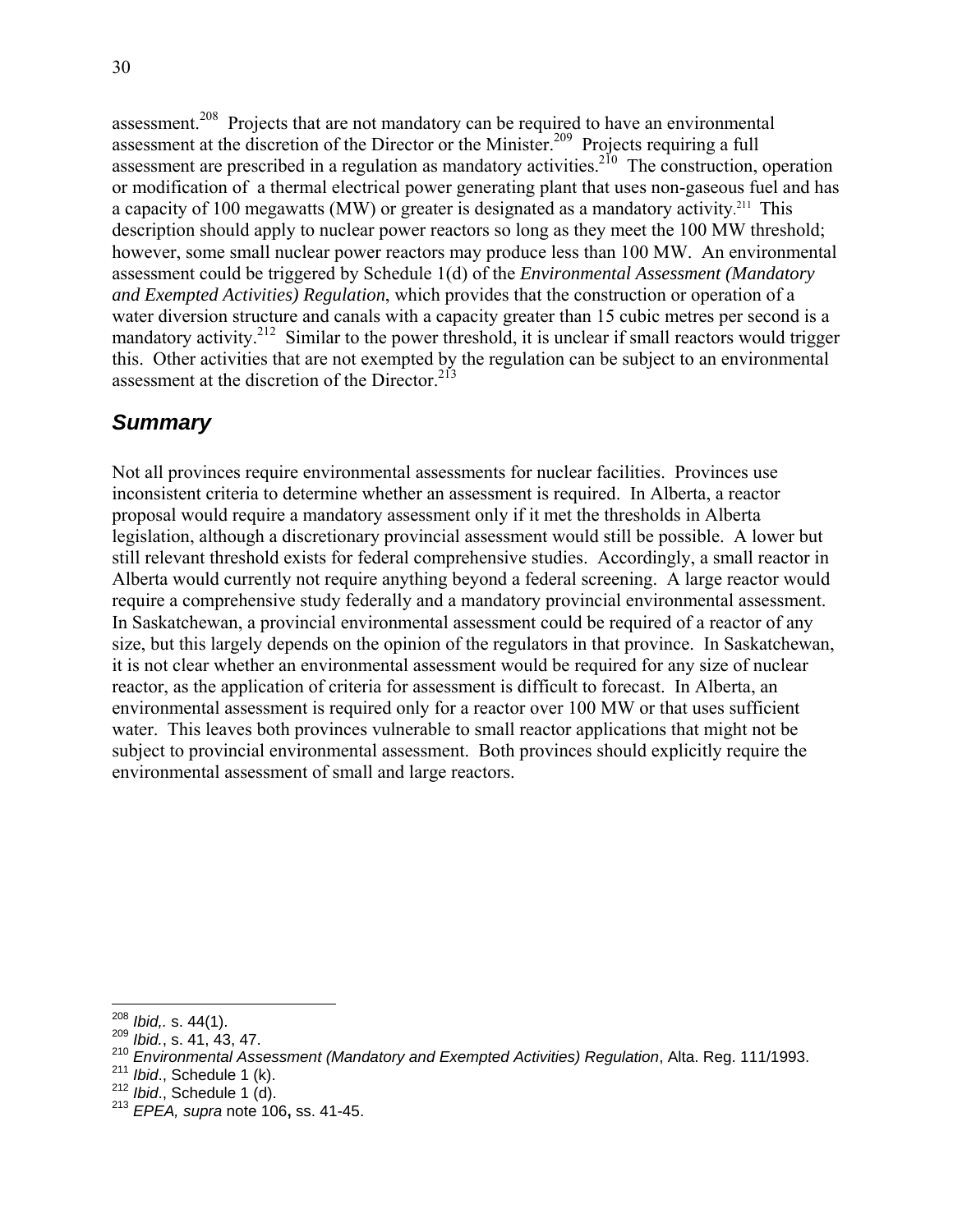## **Part II – Regulatory Gaps and Recommendations**

## **Radiation Protection**

### **Radiation protection of the public under the Nuclear Safety and Control Act**

The CNSC, in accordance with its mandate under the *NSCA,* uses the radiation protection methodology set out in International Atomic Energy Agency (IAEA) documents.214The central mandate of the IAEA is to ensure peaceful uses of nuclear materials. It is also mandated to establish and adopt standards for health, safety and the protection of property. These standards are not compulsory, and the IAEA has no enforceable inspection or shutdown powers.<sup>215</sup>

The IAEA and the World Health Organization (WHO) have published a document entitled *Basic Safety Standards in Radiation Protection.*216 The legal status of this document is essentially that it is "soft law": it is persuasive but not binding on member states. 217 The IAEA also prescribes that each source shall be optimized in order that the magnitude of the doses and number of people exposed, as well as the likelihood of incurring exposures, be kept "as low as reasonably achievable" ( $\Lambda$ LARA).<sup>218</sup> Regulators are required to ensure that the cumulative effects of each annual release of radioactive material are restricted so that the dose in any year to a member of the public is "unlikely" to exceed any relevant dose  $\lim_{x \to 0} t^{2}$  The International Commission on Radiological Protection (ICRP) 1 mSv annual effective public dose and some of the methodology of calculation are prescribed in this document.<sup>220</sup> It also includes committed effective dose calculations per unit of intake for members of the public for each radionuclide.<sup>221</sup>

#### *Convention on Nuclear Safety*

Canada is a signatory to the Vienna *Convention on Nuclear Safety* (1994).<sup>222</sup> The convention requires that each state have in place a regulatory framework for active civil nuclear power plants. The Convention's objectives include "to establish and maintain effective defences in nuclear installations against potential radiological hazards in order to protect individuals, society and the environment from harmful effects of ionizing radiation from such installations."<sup>223</sup> The

<http://www-pub.iaea.org/mtcd/publications/pdf/ss-115-web/pub996\_web-1a.pdf>.

<sup>1</sup> <sup>214</sup> *NSCA, supra* note 37, s.9.

<sup>215</sup> S. Tromans, *Nuclear Law, 2*d ed. (Portland: Hart Publishing, 2010) at 45.<br><sup>216</sup> IAEA, Safety Series 115 "International Basic Safety Standards For Protection Against Ionizing Radiation" (Vienna: IAEA, 1996), online:

<sup>&</sup>lt;sup>217</sup> See K. Boustany, "The Development of Nuclear Law-Making or the Art of Legal 'Evasion'" 61 Nuclear Law Bulletin*.* See also L. La Fayette, "International Environmental Law and the Problems of Nuclear Safety" (1993) 5 J.Envtl.L. 31 which argues for binding safety standards.

<sup>218</sup> IAEA, *supra* note 216 at 22, s. 2.24.

<sup>219</sup> *Ibid*. at 232., s. 26(b). 220 *Ibid*. at 22.

<sup>221</sup> *Ibid*. at sch. II 92-93, 166.

<sup>222</sup> *Convention on Nuclear Safety, supra* note 171.

<sup>223</sup> *Ibid.* Article 1.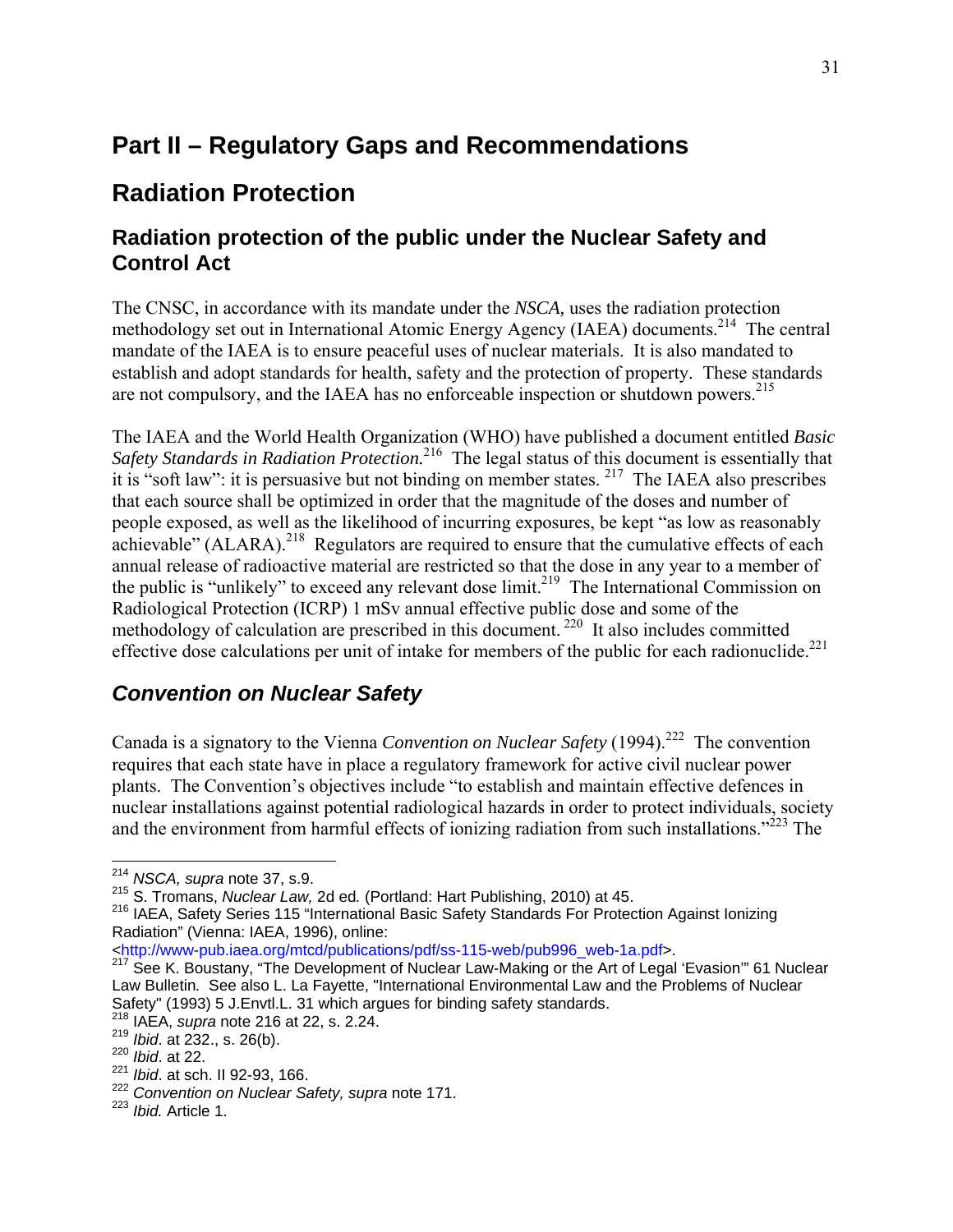*Convention* requires that each party have an independent regulator and sets out general principles of safety and responsibility for safety. It also requires that each state establish appropriate procedures for "evaluating the likely safety impact of a proposed nuclear installation on individuals, society and the environment."<sup>224</sup> Canadian authorities report regularly on compliance with the *Convention*, which is overseen by the IAEA. The other significant treaty overseen by the IAEA is the *Joint Convention on the Safety of Fuel Waste*. 225 The treaty also requires member states to "provide for effective protection of individuals, society and the environment, by applying at the national level suitable protective methods…" and "aim to avoid imposing undue burdens on future generations."<sup>226</sup> It also requires states to "take the appropriate steps to ensure that at all stages of radioactive waste management individuals, society and the environment are adequately protected against radiological and other hazards."<sup>227</sup>

The IAEA provides further guidance in documents such as *Ethical Considerations in Protecting the Environment from the Effects of Ionizing Radiation,228 Modeling the migration and accumulation of radionuclide in forest ecosystems*229 and considerations set out in the *Principles of Radioactive Waste Management*230 and *Safety Fundamentals for Radioactive Waste*. 231 Principle 2 of *Safety Fundamentals* is "Radioactive waste shall be managed in such a way as to provide an acceptable level of protection of the environment." The IAEA has interpreted this to mean that "it can normally be assumed that protection of humans against the radiological hazard from the waste, subject to an appropriate definition of the critical group, satisfies the need to protect the environment."<sup>232</sup> As with the ICRP, the IAEA asserts that the "fundamental safety objective of protecting people – individually and collectively – and the environment has to be achieved without unduly limiting the operation of facilities or the conduct of activities that give rise to radiation risks."<sup>233</sup> The IAEA also comments on the role of government in regulating

<sup>224</sup> *Ibid.* Article 17.

<sup>225</sup> *Joint Convention on the Safety of Spent Fuel Management and on the Safety of Radioactive Waste Management,* 29 September 1997, 36 I.L.M. 1431 (entered into force 18 June 2001). Other IAEA treaties include *Convention on Early Notification of a Nuclear Accident*, 26 September 1986 (entered into force 27 October 1986), online: International Atomic Energy Agency

<sup>&</sup>lt;http://www.iaea.org/Publications/Documents/Infcircs/Others/infcirc335.shtml>. *Convention on Assistance in the Case of a Nuclear Accident or Radiological Emergency,* 26 September 1986, online: International Atomic Energy Agency

<sup>&</sup>lt;http://www.iaea.org/Publications/Documents/Infcircs/Others/infcirc336.shtml>. *The Convention on the Physical Protection of Nuclear Material*, 3 March 1980, online: International Atomic Energy Agency <http://www.iaea.org/Publications/Documents/Infcircs/Others/inf274r1.shtml>.

<sup>&</sup>lt;sup>226</sup> *Ibid.,* Article 4(iv) and (vii).<br><sup>227</sup> *Ibid.,* Article 11.

 $\frac{227}{100}$  Ibid., Article 11.<br>  $\frac{228}{100}$  IAEA, "Ethical considerations in protecting the environment from the effects of ionizing radiation" (Vienna, Austria: 2002), online: <http://www-pub.iaea.org/MTCD/publications/PDF/te\_1270\_prn.pdf>.<br><sup>229</sup> IAEA, "Modeling the migration and accumulation of radionuclide in forest ecosystems" (Vienna: IAEA,

<sup>2002),</sup> online: <http://www-pub.iaea.org/MTCD/publications/PDF/Biomass1\_web.pdf>.

<sup>&</sup>lt;sup>230</sup> IAEA, Safety Series No. 111-F, "The Principles of Radioactive Waste Management" (Vienna: IAEA 1995)

<sup>231</sup> IAEA, Safety Fundamentals, "Fundamental Safety Principles" (Vienna: IAEA, 2006), online: <http://www-pub.iaea.org/MTCD/publications/PDF/Pub1273\_web.pdf>. 232 IAEA, Safety Standards Series WS-G-1.1 "Near Surface Disposal of Radioactive Waste*",* (Vienna:

IAEA, 1999), at 18, online: <http://www-pub.iaea.org/MTCD/publications/PDF/P073\_scr.pdf>. 233 IAEA, *ibid*. at 4.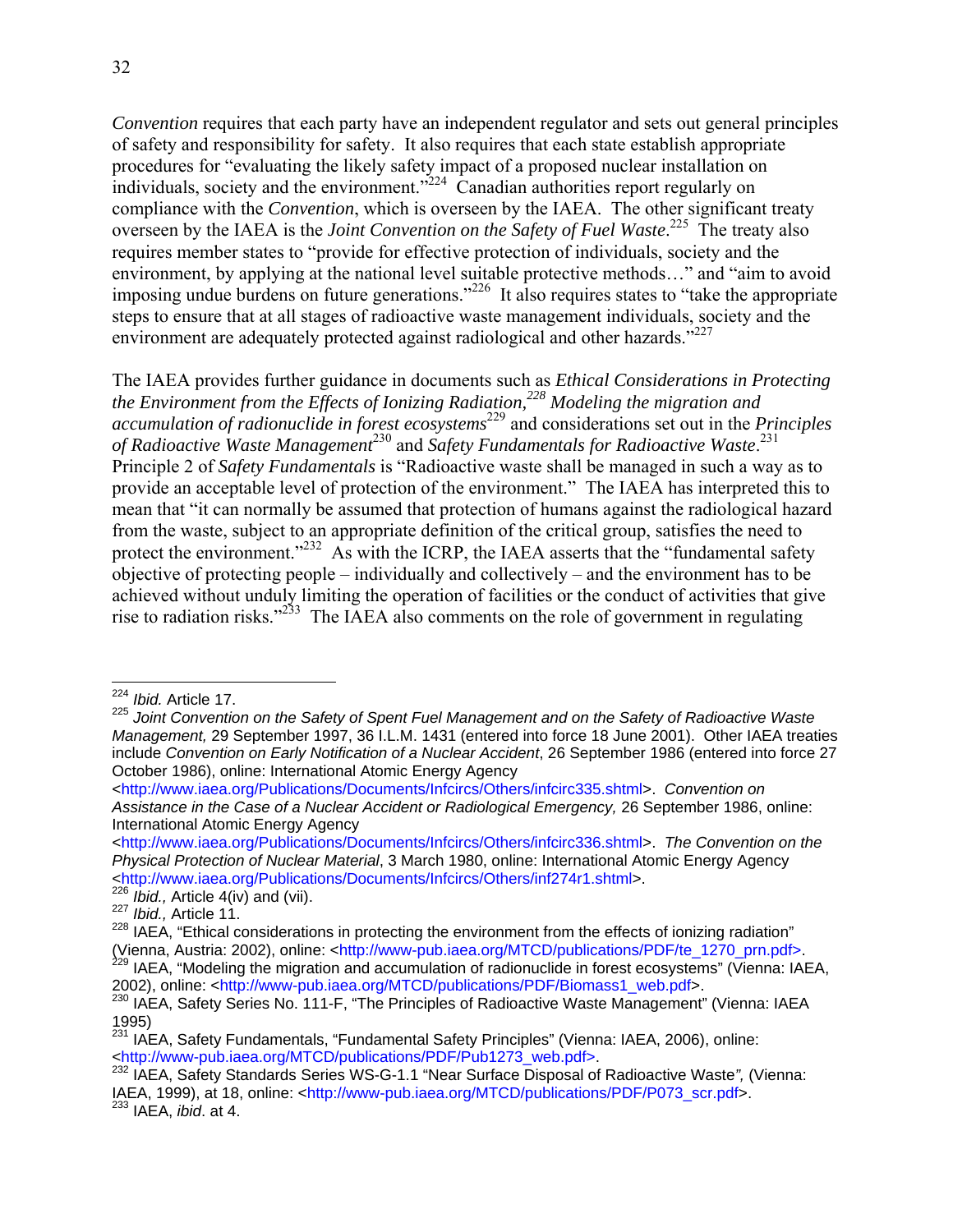nuclear safety.<sup>234</sup> The IAEA produces publications on design standards and general safety issues.<sup>235</sup> This includes safety documents for heavy water reactors.<sup>236</sup>

## *ICRP* – International Commission on Radiological Protection

Radiation protection from ionizing radiation internationally is researched by the International Commission on Radiological Protection. The ICRP is a non-governmental advisory body that provides recommendations and guidance to national regulators and the IAEA. The object of the ICRP is "to advance for the public benefit the science of Radiological Protection, in particular by providing recommendations and guidance on all aspects of radiation protection."<sup>237</sup> The ICRP recommends an effective dose limit of 1 mSv for any combination of external and internal doses, received or committed in one year, excluding natural background radiation and medical or therapeutic exposures to the public.<sup>238</sup>

#### **ICRP** radiation protection concepts

Radiation protection measurements are expressed in effective doses, for example, the dose to the public or "public dose." Effective doses for the public are calculated from environmental data and estimated using a theoretical person (reference person, representative person or critical group/person) that has certain prescribed characteristics (for example an adult male) and behaviour (e.g., lives near the nuclear facility). The exposure and doses of that person are modeled to determine the effective public dose. The concept of a reference person is used to modeled to determine the effective public dose. The concept of a reference person is used to "typify the most highly exposed individuals."<sup>239</sup> Accordingly, the public dose is the modeled exposure of the critical or reference person converted to an absorbed dose that is then converted into equivalent and effective doses based on radiation and tissue weighting factors.



Above is an example of a simplified dose model using environmental exposures to calculate dose (based on an example from the Darlington Nuclear Reactor Joint Panel Review in Ontario).<sup>240</sup>

 $\overline{a}$ <sup>234</sup> *Ibid.*, a  $\overline{a}$ at 7.

<sup>&</sup>lt;sup>235</sup> IAEA, Safety Series, INSAG-5, "The Safety of Nuclear Power", (Vienna: IAEA, 1992).

<sup>&</sup>lt;sup>236</sup> IAEA, "Generic Safety Issues for Nuclear Power Plants with Pressurized Heavy Water Reactors and Measures for their Resolution". (Vienna: IAEA, 2007), online: <http://www-

pub.iaea.org/MTCD/publications/PDF/te\_1554\_web.pdf>.

<sup>&</sup>quot;Constitution," online: <http://www.icrp.org/docs/constitution.pdf>.

<sup>&</sup>lt;sup>237</sup> ICRP "Constitution," online: <http://www.icrp.org/docs/constitution.pdf>.<br><sup>238</sup> ICRP, "Draft 2007 Recommendations of the ICRP for consultation" (2006), online:

<sup>&</sup>lt;http://www.icrp.org/docs/ICRP\_Recs\_02\_276\_06\_web\_cons\_5\_June.pdf> at 47.

<sup>&</sup>lt;sup>239</sup> *İbid.*<br><sup>240</sup> Ontario Power Generation, *Radiation and Radioactivity Environment Assessment Of Environmental Effects Technical Support Document New Nuclear - Darlington Environmental Assessment (SENES* Consultants Ltd., August 2009) at 2-4. Also see notes 261-262 infra.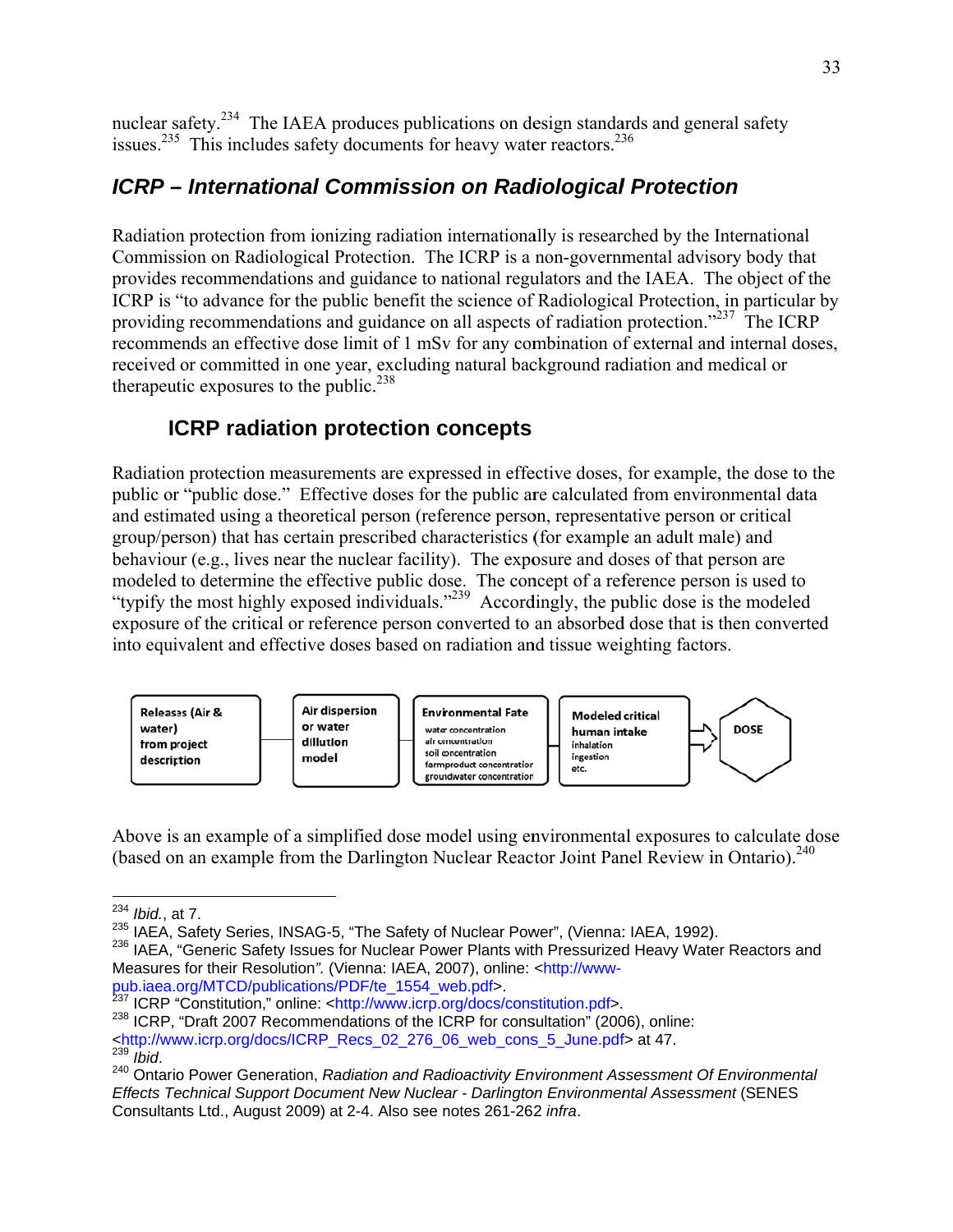Each stage of the dose modeling process requires making guesses or assumptions about how radioactive releases behave in the environment (whether they settle in soils and sediments etc.) and how people in the critical group might be exposed (how much they contact, breathe and eat contaminated matter); finally, calculations are done to estimate what the harm from that exposure might be to different tissues in the body, which is expressed as a dose. Modeling doses is a highly uncertain exercise and one whose accuracy is difficult to verify. In the evaluation of radiation doses, models are necessary to simulate the geometry of the external exposure, the biokinetics of the intake and retention of radionuclides in the human body, and the human anatomy. In many cases these models and their parameter values have been developed from experimental investigations and human studies in order to derive "best estimates" or "central estimates" for the model. Similar considerations apply to the choice of tissue and radiation weighting factors. The ICRP recognizes that there are appreciable uncertainties in the values of some of the parameters and in the formulation of models for dose assessments.<sup>241</sup>

Estimating probability of deleterious effects on health from radiation doses of less than a few hundred mSv has been the subject of extensive debate. There is very limited evidence of observable effects at low levels and so risks must be estimated. The US Committee on the Biological Effects of Ionizing Radiation (BEIR), and, internationally, the deliberations of the ICRP and the United Nations Scientific Committee on the Effects of Atomic Radiation (UNSCEAR) all use different models to estimate harm from low levels of radiation. The current accepted model of harm from low doses of radiation is the linear no threshold (LNT) model, which predicts that effects from radiation decrease in proportion to the radiation dose.<sup>242</sup> Put simply, this model does not predict zero effects unless radiation doses are zero. Because most of these models extrapolate risks from large doses of radiation experienced by atomic bomb survivors, it is simply unknown whether the modeled risks of small doses are accurate.<sup>243</sup> There are many influences on the relationships between the biological consequences of doses received from various kinds of radiation. To represent these influences, the concept of "relative biological effectiveness," or RBE, was introduced by the ICRP.<sup>244</sup> RBE factors for different types of radiation are also controversial. Accordingly, doses are best understood as highly uncertain guesses about likely harm from exposure to radiation to theoretical persons.

<sup>241</sup> ICRP, *supra*, note 238 at 77.

<sup>&</sup>lt;sup>242</sup> National Academy of Sciences, "Health Risks from Exposure to Low Levels of Ionizing Radiation: BEIR VII, Phase 2," (2005) Committee to Assess Health Risks from Exposure to Low Levels of Ionizing Radiation, National Research Council. "There is a linear dose-response relationship between exposure to ionizing radiation and the development of radiation-induced solid cancers in humans. The committee further judges it unlikely that a threshold exists for the induction of cancers..." Executive summary at 7-10, online: <http://www.nap.edu/nap-cgi/report.cgi?record\_id=11340&type=pdfxsum> at 7-10. Full text at <http://www.nap.edu/openbook.php?record\_id=11340&page=1>. Also see David J. Brenner et al., "Cancer risks attributable to low doses of ionizing radiation: Assessing what we really know".2003 100:24 Proceedings of the National Academy of Sciences 13761.

<sup>&</sup>lt;http://www.pnas.org/cgi/content/full/100/24/13761>; and Bernard L. Cohen, "Test of the linear-no threshold model theory of radiation carcinogenesis for inhaled radiation decay products" (1995) Health Physics 157, online: <http://www.phyast.pitt.edu/~blc/LNT-1995.PDF>.

 $243$  ICRP, "Low-dose Extrapolation of Radiation-related Cancer Risk" (2005) 35:4 Annals of the ICRP; ATDSR, "Health Consultation: Tritium Releases and Potential Offsite Exposures" (2002), online: <http://www.atsdr.cdc.gov/HAC/pha/pha.asp?docid=1162&pg=4>.

<sup>244</sup> ICRP, *ibid.*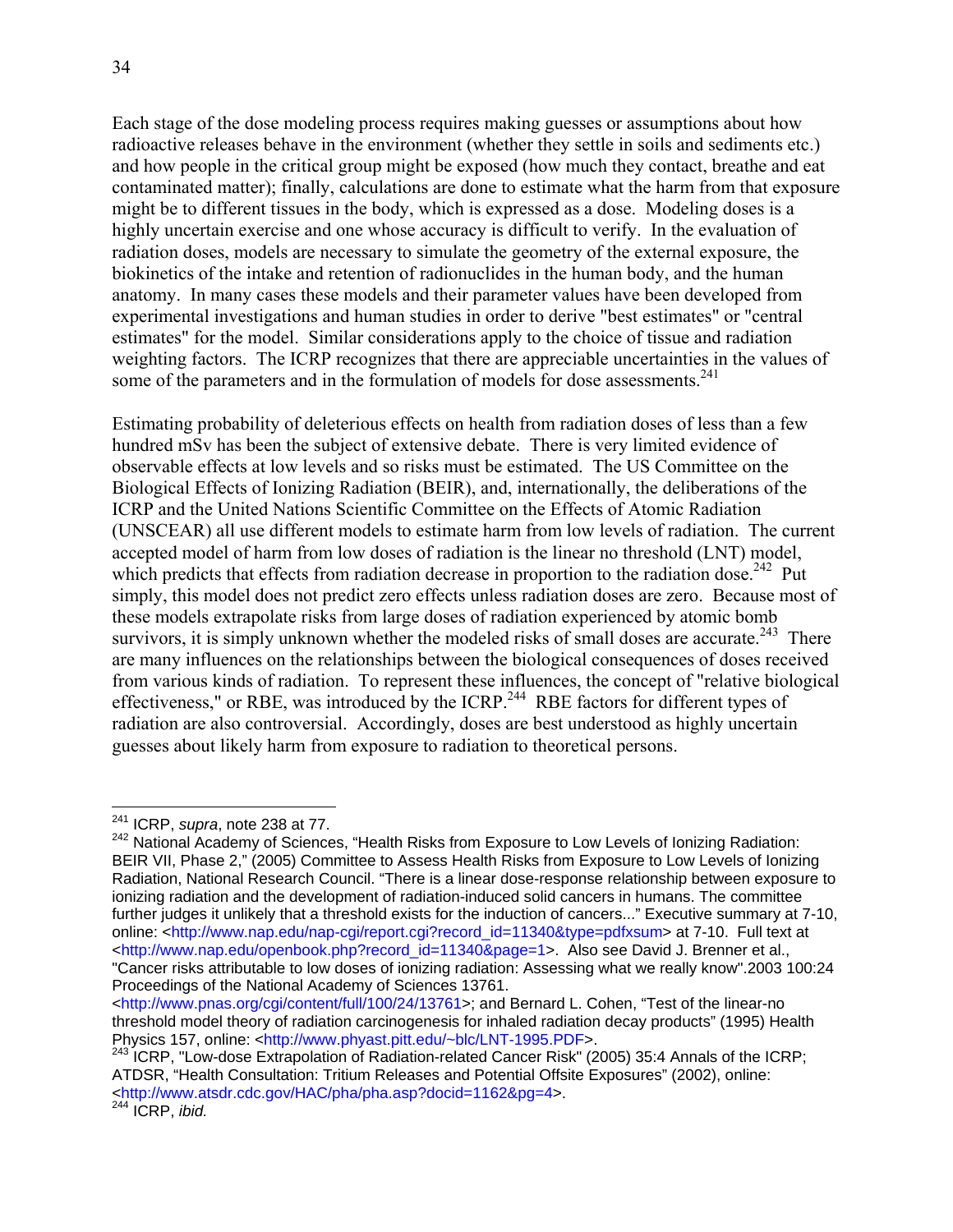#### *ICRP approach to risk and harm using 1 mSv public dose*

The aims of the ICRP recommendations are "to contribute to an appropriate level of protection for people and the environment against the detrimental effects of radiation exposure without unduly limiting the desirable human endeavors and actions that may be associated with such exposure."245 In justifying the use of a 1 mSv annual public dose, the ICRP indicates that "1 mSv applies to situations where individuals receive exposures – usually planned – that are of no direct benefit to them but there is a benefit to society."<sup>246</sup> Explicitly, the ICRP has developed the dose recommendations with a philosophy that: $247$ 

[O]ptimization is not minimization. It is the result of an evaluation, which carefully balances the detriment from the exposure (economic, human, social, political, etc.) and the resources available for the protection of individuals. Thus the best option is not necessarily the one with the lowest dose.

Accordingly, the ICRP recommendations are best understood as a scientifically informed policy document, focused on regulatory optimization, not a pure public health recommendation.

The ICRP assesses the lifetime risk from a single exposure to 1 mSv to be 1 in 14,000. This level of risk includes outcomes such as fatal cancer, severe hereditary effects and non-fatal cancers weighted for severity. For a lifetime exposure of 1 mSv per year over 70 years, the total risk is predicted to be about 1 in 200.<sup>248</sup> The risk of other types of health effects (biological endpoints) are not included. Potential non-fatal health effects include reproductive effects and less serious cancers. Accordingly, the use of 1 mSv represents a fixed assessment of the reasonableness of risk to the public of some serious harms from planned radiation exposure from any nuclear facilities. This stands in contrast to the public health concept of *de minimus* or "negligible" risk that is often used, which is one in a million. $249$ 

It should be noted that this 1 mSv optimization is applied universally to public radiation exposure. In other words the ICRP predicts that 1 mSv is "optimal" in that the benefits of further reductions to public doses are not justified by the costs in every situation, regardless of the actual costs or benefits of reduction in the context of a particular planned release. In a sense, therefore, the ICRP treats the 1 in 14000 and 1 in 200 risk levels as negligible, even though they are not

 $\overline{a}$ 

249 Ed. Lester Breslow. Gale Cengage,"Acceptable Risk."*Encyclopedia of Public Health*.

2002. eNotes.com. 2006. (18 Feb, 2011), online: <http://www.enotes.com/public-healthencyclopedia/acceptable-risk> For an explanation of the use of de minimus risk in Canadian public and environmental health, see Health Canada "Federal Contaminated Site Risk Assessment in Canada Part I:

Guidance on Human Health Preliminary Quantitative Risk Assessment (PQRA) at Appendix B, online: <http://www.hc-sc.gc.ca/ewh-semt/pubs/contamsite/part-partie\_i/appendix-b-annexe-eng.php>. Also see Health Canada. (1996) Health-Based Tolerable Daily Intakes/Concentrations and Tumorigenic

Doses/Concentrations for Priority Substances. Ottawa: Environmental Health Directorate, Health Canada. Report No. 96-EHD-194.

<sup>245</sup> ICRP, *supra* note 238 at 12.

<sup>246</sup> *Ibid*. at 55.

<sup>247</sup> *Ibid.* at 59.

<sup>248</sup> ICRP, Publication 60: "The 1990 Recommendations of the ICRP" 21:1.3 *Annals of the ICRP*, ICRP, 1990 recommendations of the ICRP, *Radiological Protection Bulletin* 119 (Supplement), (Chilton: National Radiological Protection Board,1990).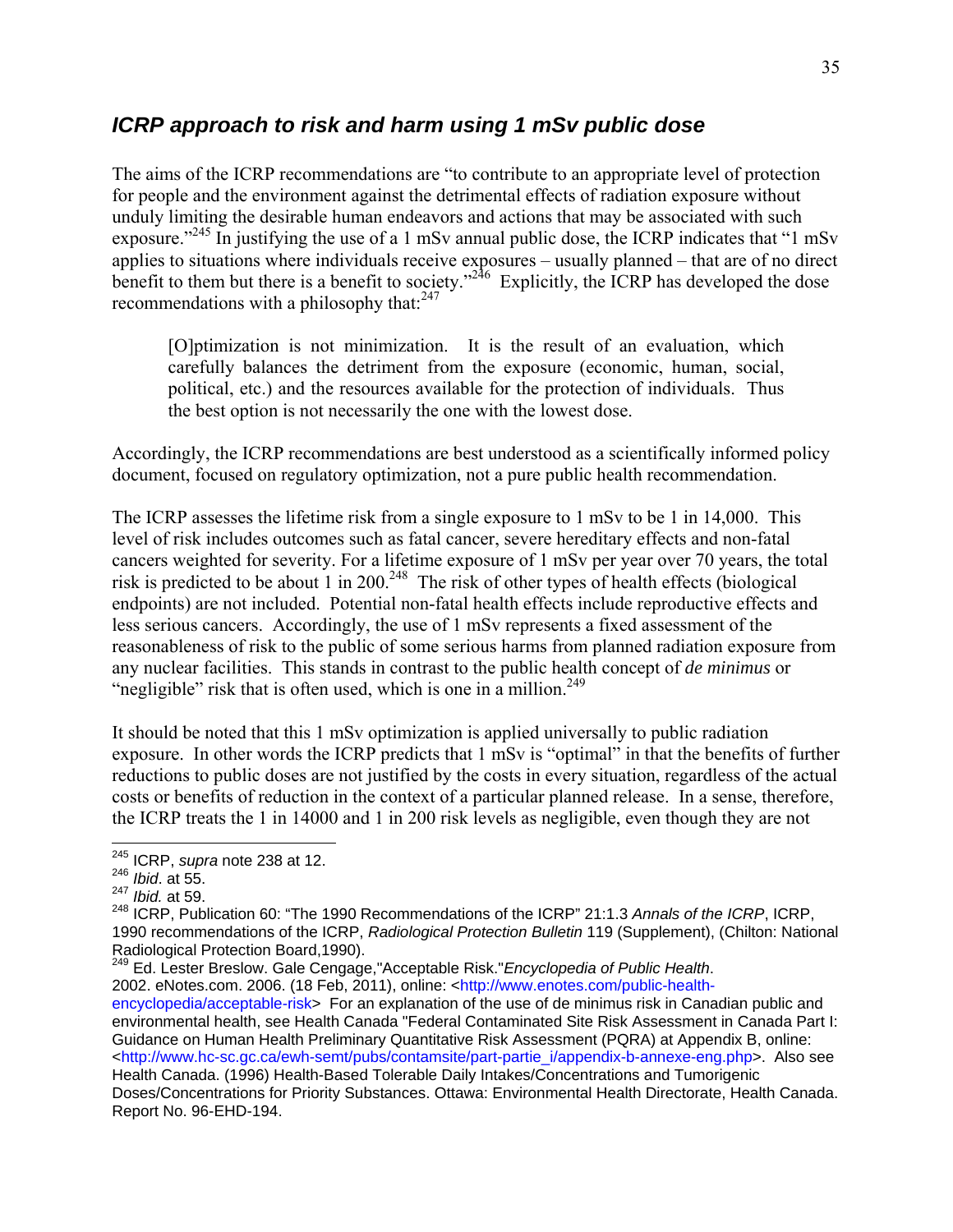one in a million. This is likely due to the uncertainty resulting from the LNT model. Nevertheless, research under the LNT model emphasizes that although the risks at low doses of radiation are believed to be small, they are still capable of having public health significance:<sup>250</sup>

[I]t is unlikely that we will be able to directly and precisely quantify cancer risks in human populations at doses much below 10 mSv. Our inability to quantify such risks does not, however, imply that the corresponding societal risks are necessarily negligible; a very small risk, if applied to a large number of individuals, can result in a significant public health problem.

Accordingly the current situation is that there are estimates of risk at low doses and models that suggest that the threshold for risk from ionizing radiation is zero. However, direct observable evidence is not available to precisely quantify those risks. Based on this, the ICRP has determined that 1 mSv is the optimal level of radiation dose for the public by any particular radiation-releasing activity. The ICRP has estimated the risks of doses at this level, and these estimates place the risk at non-negligible levels, but these predictions are not verifiable.

#### *ICRP and protection of non-humans*

The ICRP approach to radiological protection does not make a distinction between protection of humans and protection of non-human biota. It assumes that protection of humans means that "other living things are also likely to be sufficiently protected" or "other species are not put at risk." Some observers have agreed with this conclusion.251 Others have challenged this, pointing out that receiving environments often experience much higher doses than the critical  $\frac{252}{9}$ 

In 2000, the ICRP began to develop research on environmental protection from radiation. In 2007, the ICRP made recommendations to amend its general aims to include preventing or reducing the frequency of deleterious radiation effects in the environment to a level where they would have a negligible impact on the maintenance of biodiversity, conservation of species, or health and status of natural habitats, communities and ecosystems. In 2008, the ICRP released a discussion document on the development of "reference animals and plants" for environmental dose calculations.253 Reference animals and plants are hypothetical entities, with the assumed

<sup>250</sup> Brenner, *supra* note 242.

<sup>&</sup>lt;sup>251</sup> World Nuclear Organization, "Overview of Ecological Risk Assessments Conducted for Sites with Enhanced Radiaoctivity" (SENES Consultants Ltd., 2007) at ES-2, online: <http://www.worldnuclear.org/uploadedFiles/org/reference/Press\_Releases/wna-senes-1107.pdf>.

<sup>&</sup>lt;sup>252</sup> See, for example, R. M. Alexakhin et al., "Biospheric approach as a compromise between hygienic and ecological approaches to radiological protection of the environment" (2009) 4(55) Radioprotection 655; S. Caroll, "Radiological protection of the environment from an NGO perspective" (2009) 44(5) 439; and I.I. Kyrshev et al., "Radioecological impact from radionuclide releases into rivers" (2002) Radioprotection - Colloques, 37(C1) C1-51 showing the highest doses from a facility are received by aquatic organisms, not reference groups.

<sup>253</sup> J. Valentin, ICRP Publication 108 "The Concept and Use of Reference Animals and Plants for the purposes of Environmental Protection," Annals of the ICRP 38(4-6), online:

<sup>&</sup>lt;http://www.icrp.org/docs/Environm\_ICRP\_found\_doc\_for\_web\_cons.pdf>; ICRP, Publication 91 "A Framework for Assessing the Impact of Ionising Radiation on Non-human Species." Annals of the ICRP 33:3.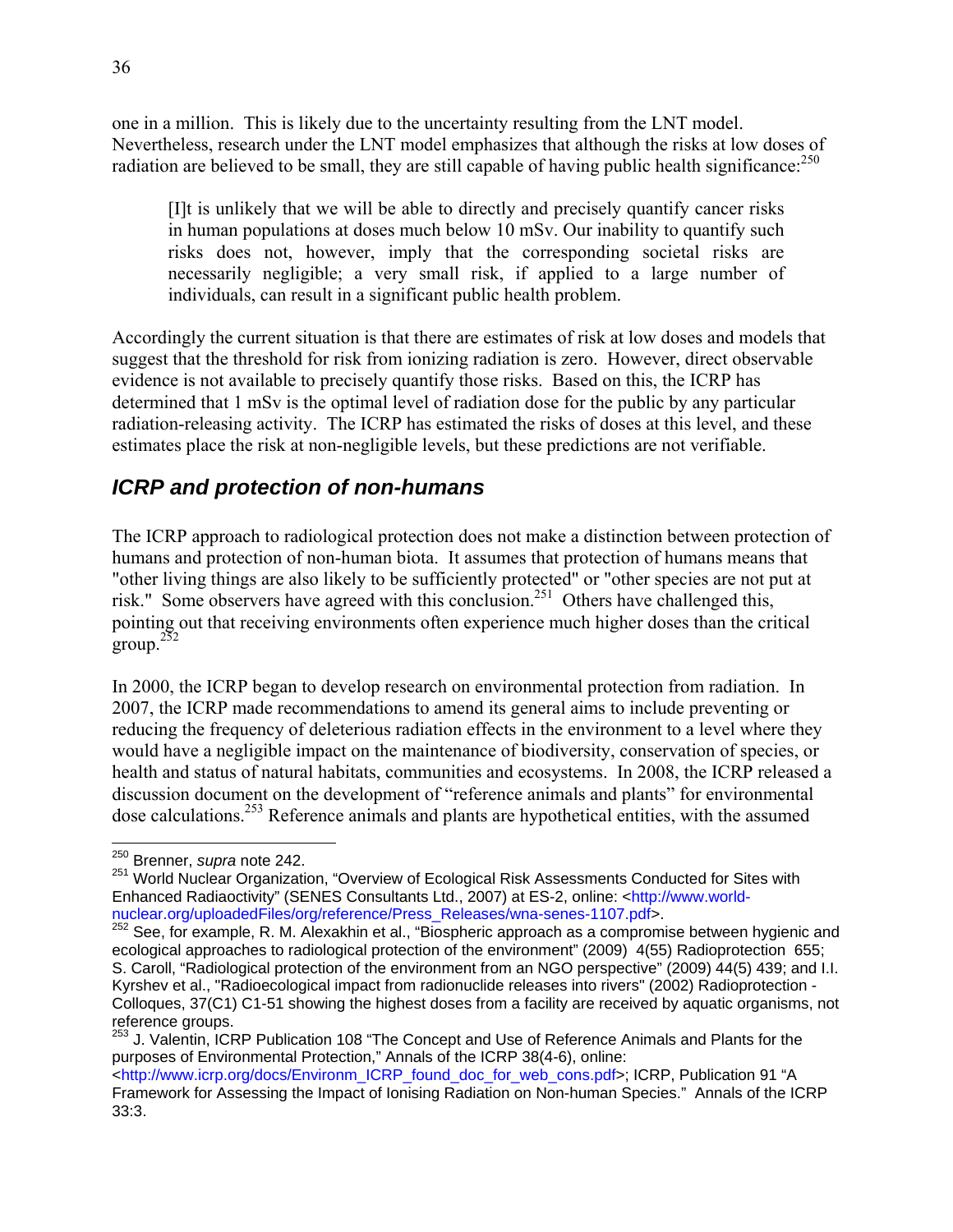basic biological characteristics of a particular family of plant or animal. This shift is best understood as an attempt to use a similar approach taken with humans to model doses to selected "reference" organisms. This approach has been criticized for not reflecting ecological issues and not being based on scientifically defensible criteria.<sup>254</sup> The European Community has extensively researched and commented on different regulatory approaches to the protection of non-human biota, but there is no clear international regulatory standard or approach.<sup>255</sup>

## *CNSC prescribed committed effective doses (mSv/yr)*

The *Radiation Protection Regulations* under the *Nuclear Safety and Control Act* prescribe the ICRP public dose limit, which is 1 mSv per calendar year for members of the public from all regulated nuclear facilities, including nuclear power plants.256 Moreover, there are prescribed equivalent doses for organs set out in s.14. If a dose is exceeded, the regulations require the licensee to notify the person and investigate and report to the CNSC.<sup>257</sup>

## *As Low as Reasonably Achievable (ALARA)*

The *Convention on Nuclear Safety*, Article 15, requires that radiation exposure to workers and the public must be as low as reasonably achievable, and that no individual shall be exposed to doses exceeding national dose limits.<sup>258</sup> This requirement is repeated in IAEA Safety Standards.<sup>259</sup> The OECD and ICRP also endorse this concept.<sup>260</sup> In Canada, the *Radiation Protection Regulations*<sup>261</sup> require that radiation protection programs be in place for all licensees to keep doses to persons "as low as reasonably achievable."262This regulation also sets out prescribed doses.

The CNSC equates ALARA with dose reduction "without significant expenditures." The CNSC uses a 50  $\mu$ Sv/yr dose for the public as a proxy for ALARA:  $^{263}$ 

Licensees are expected to reduce doses where this can be done without significant expenditures. To minimize the commitment of resources that are likely to have a poor return in safety improvement, the CNSC may consider that an ALARA

<sup>254</sup> S. Caroll, *supra* note 252 at 440.

<sup>255</sup> J.L. Hingston, *et al*. "Deliverable 3 - A review of approaches to protection of the environment from chemicals and ionising radiation: Requirements and recommendations for a common framework." (PROTECT Project, 2007), online:

<sup>&</sup>lt;https://wiki.ceh.ac.uk/download/attachments/115016283/PROTECTWP1DeliverableD310-12- 07FINAL.pdf?version=1&modificationDate=1263808844000>.

<sup>256</sup> *Radiation Protection Regulations*, SOR/2000-203, s.13

<sup>257</sup> *Ibid*., s. 16.

<sup>258</sup> IAEA, *supra* note 171.

<sup>259</sup> IAEA, *supra* note 216 at 22.

<sup>260</sup> OECD. "Radiation Protection, Effluent Release Options from Nuclear Installations, Technical<br>Background and Regulatory Aspects" (Danvers: OECD, 2003) at 55.

 $\frac{261}{261}$  Radiation Protection Regulations, supra note 256.

<sup>262</sup>*Ibid.,* s. 4.

<sup>263</sup> Canadian Nuclear Safety Commission, Regulatory Guide-129*, Revision 1, Keeping Radiation Exposures and Doses "As Low as Reasonably Achievable (ALARA)* (Ottawa: CNSC, 2004) at 3, online: <http://dsp-psd.pwgsc.gc.ca/Collection/CC173-3-2-129-1E.pdf>.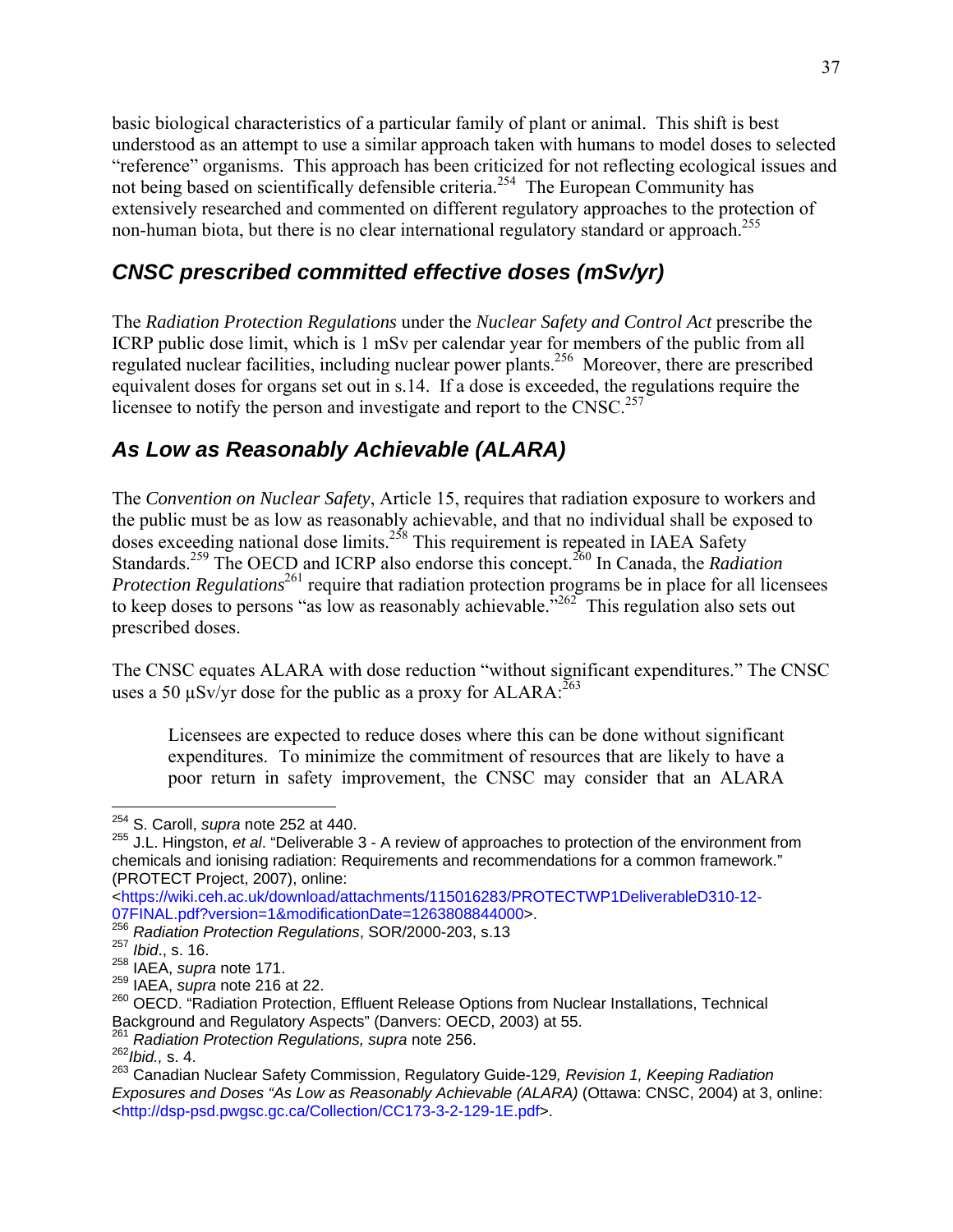assessment, beyond the initial analysis, is not required in the following circumstances:

- 1. individual occupational doses are unlikely to exceed 1 mSv per year,
- 2. dose to individual members of the public is unlikely to exceed 50  $\mu$ Sv per year, and
- 3. the annual collective dose (both occupational and public) is unlikely to exceed the 1 person-Sv.

The ALARA concept is intended for the protection of humans, and it is defined only as a concept of protection of persons from ionizing radiation;264 however, it is occasionally referenced by the CNSC as a general environmental protection measure. It is unclear what the meaning of the term is in that context.

#### *Derived release limits*

Derived Release Limits (DRL) for radionuclide releases from nuclear facilities in Canada are set to ensure that the annual dose to the critical group (reference person) does not exceed 1 mSv. The release limit itself actually reflects the full ICRP and *Radiation Protection Regulations* dose limit. Canadian nuclear plants usually set their operating targets below 1% of the DRL. It is important to understand that the DRL varies depending on the site, exposure pathways and modeled characteristics and habits of critical groups.<sup>265</sup> For nuclear power facilities, the CNSC sets DRLs for tritium 14C, noble gases, iodine-131 and particulate matter emissions. <sup>266</sup>

Although DRLs are expressed as an annual release limit, weekly and monthly rates of release are further controlled. For gaseous releases, the maintained limit is the annual DRL divided by 52 weeks. Liquid release limits represent the annual DRL divided by 12 months. Weekly airborne releases and monthly liquid releases at each nuclear generating station are compared to the respective weekly and monthly limits, and are usually reported to the CNSC on a quarterly basis.267 Radiation protection programs for nuclear power reactors are usually included in licence appendices including the derived release limits.<sup>268</sup>

<sup>&</sup>lt;sup>264</sup> There is a lack of consistency between CNSC guides and Canadian Standards Association documents regarding the meaning of ALARA. For example, CSA, CSA-N288.1-M87 "Guidelines for Calculating Derived Release Limits for Radioactive Material in Airborne and Liquid Effluents for Normal Operation of Nuclear Facilities" (August 1987) at 9 defines ALARA as "a level of individual or collective dose or intake of effluent release or of any other parameter related to a radiation dose, such that the cost of reduction to a lower level would under the given circumstances exceed the resulting health benefit." 265 IAEA, Technical reports series no. 421, "Management of Waste Containing Tritium and Carbon-14*"* 

<sup>(</sup>Vienna: IAEA, 2004) at 17-18, online: <http://www-<br>pub.iaea.org/MTCD/publications/PDF/TRS421\_web.pdf>.

pub.iaea.org/MTCD/publications/PDF/TRS421\_web.pdf>. 266 CNSC "Radioactive Release Data from Canadian Nuclear Power Plants 1999-2008" (Ottawa: CNSC, September 2009), online: <http://www.cnsc-ccsn.gc.ca/pubs\_catalogue/uploads/INFO0210\_R13\_e.pdf>.

<sup>267</sup> *Ibid*. 268 The CNSC does not make licence appendices available to the public without a formal access to information request. The ELC was unable to obtain licence appendices for any nuclear facilities with the exception of the Saskatchewan Research Council (obtained through provincial freedom of information process) in the research in preparation for this report due to access to information delays.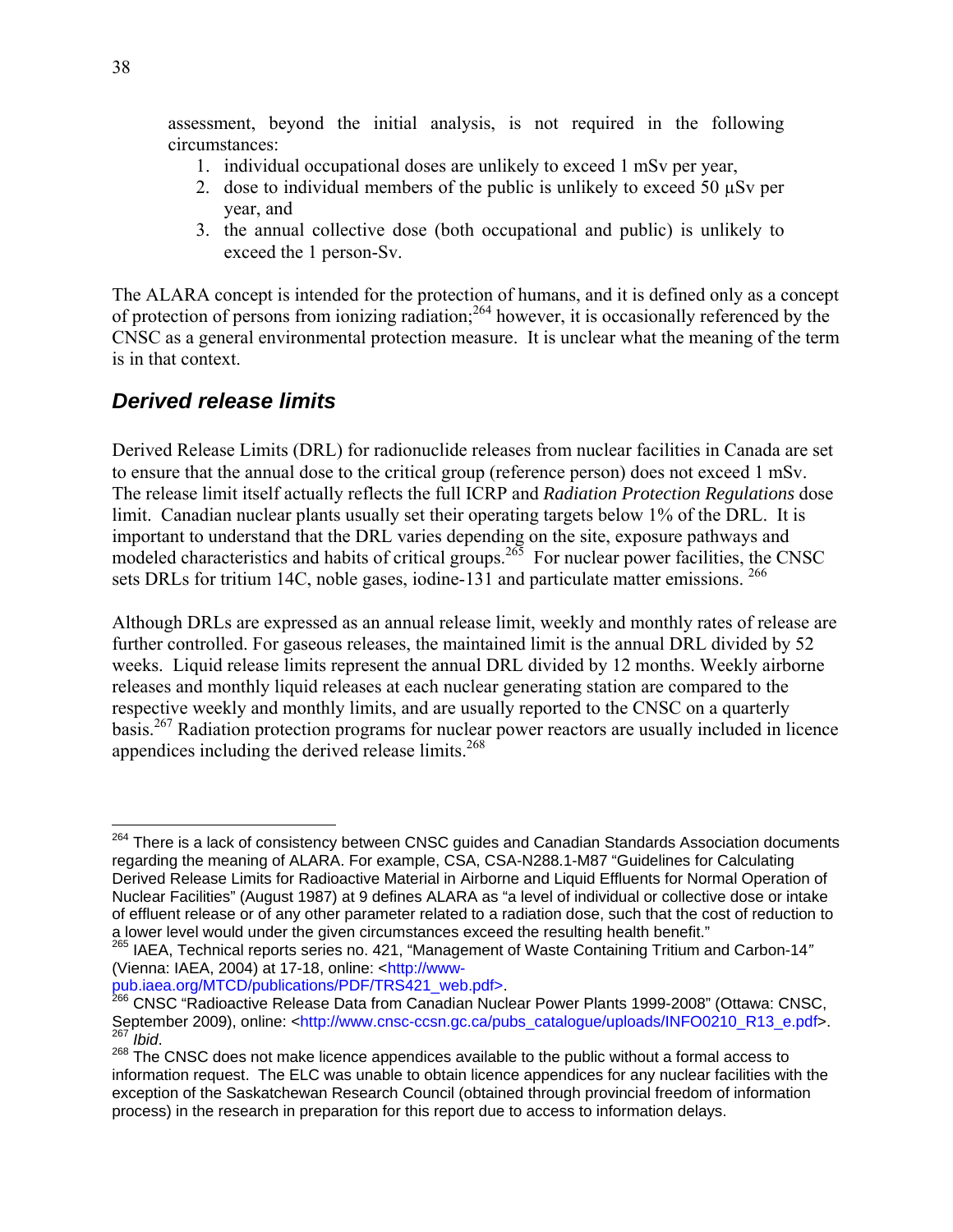Since 1987, DRL calculations have been based on a method recommended by the Canadian Standards Association (CSA).<sup>269</sup> These are explained in the Derived Release Guidance document published by CSA and the CANDU owners group.<sup>270</sup> These quantities are based on limiting releases to levels less than or equal to the prescribed public dose limit of  $1 \text{ mSv}^{271}$ . The standards for calculating DRLs from nuclear facilities are based on the 1 mSv public dose and not impacts on non-human organisms. Depending on the difference between exposure to nonhuman biota and the critical group, radiation protection may not extend to non-human biota.

For instance, in the CSA guide, radionuclides that are not released from the site of interest do not have to be considered. This may leave the cumulative impact of radiation doses to both human and non-human biota unassessed. Similarly, if a source of water is not used by members of the public near the site (i.e., the critical group is not exposed to the water), the aquatic contamination does not need to be addressed.<sup>272</sup> There is a high level of variation in DRLs used in Canada; for example, the Gentilly 2 nuclear reactor is located near a farm and it is considered that a member of the critical group consumes water from the St. Lawrence River 3 kilometres downstream of the station resulting in a low release limit. In contrast, the Point Lepreau nuclear power reactor is located in a relatively remote area and airborne releases from the Point Lepreau nuclear power plant tend to be higher than those from Gentilly  $2^{273}$ . This situation does not appear to be fully in accordance with the IAEA *Safety Guide,* discussed below, and does not provide protection for non-human biota.

#### *Action levels*

 $\overline{a}$ 

Action levels are safety measures that are not directly related to release limits or annual public doses. The *Radiation Protection Regulations* further set out defined "action levels," which, if reached, represent a potential loss of control of the radiation protection at a facility. Accordingly, action levels assist in determining if the radiation protection system is working. Action levels are defined in s.6 of the *Radiation Protection Regulations* only with respect to

<sup>269</sup> See CSA, *supra* note 264; and the update CSA, Nuclear, N288.1-08, "Guidelines for Calculating Derived Release Limits for Radioactive Material in Airborne and Liquid Effluents for Normal Operation of Nuclear Facilities" 2d ed. (2008) ; CSA, Nuclear, N288.4-10, "Environmental monitoring programs at Class I nuclear facilities and uranium mines and mills." Also see Joint Working Group of Radiation Protection Bureau Health Canada "Recommendations on Dose Coefficients for Assessing Doses From Accidental Radionuclide Releases to the Environment" (Ottawa, 1999), online: <http://www.hcsc.gc.ca/ewh-semt/alt\_formats/hecs-sesc/pdf/pubs/radiation/dose/doseassess.pdf>; and D. Hart, Derived Release Limits Guidance (COG-06-3090-R2-I) (Toronto: CANDU Owners Group, November 2008) online: <http://www.csagroup.org/repository/ca/COG-06-3090-R2-I-FINAL.pdf>.<br><sup>270</sup> Hart, *Ibid.* 

<sup>270</sup> Hart, *Ibid*. 271 CNSC, Information, INFO-079, "Tritium Releases and Dose Consequences in Canada in 2006" (2009) at 2, online: <http://dsp-psd.pwgsc.gc.ca/collections/collection\_2010/ccsn-cnsc/CC172-52-2009-eng.pdf>. However the use of 1 mSv is not consistent. For example, in CSA *supra* note 264 at 11 the dose limits for calculating DRLs are said to be the "effective dose equivalent received in a year from external sources plus the committed effective dose equivalent from all radioactive substances that would enter the body during that year not to exceed 0.005 Sv", although this version is out of date.; while D. Hart, *supra* note 269 calculates the DRL based on 1 mSv.

<sup>272</sup> D. Hart, *supra* note 269 at 3.

<sup>&</sup>lt;sup>273</sup> IAEA, TR-Series 421 "Management of waste containing tritium and carbon-14. (Vienna: IAEA, 2004), online: <http://www-pub.iaea.org/MTCD/publications/PDF/TRS421\_web.pdf> at 6.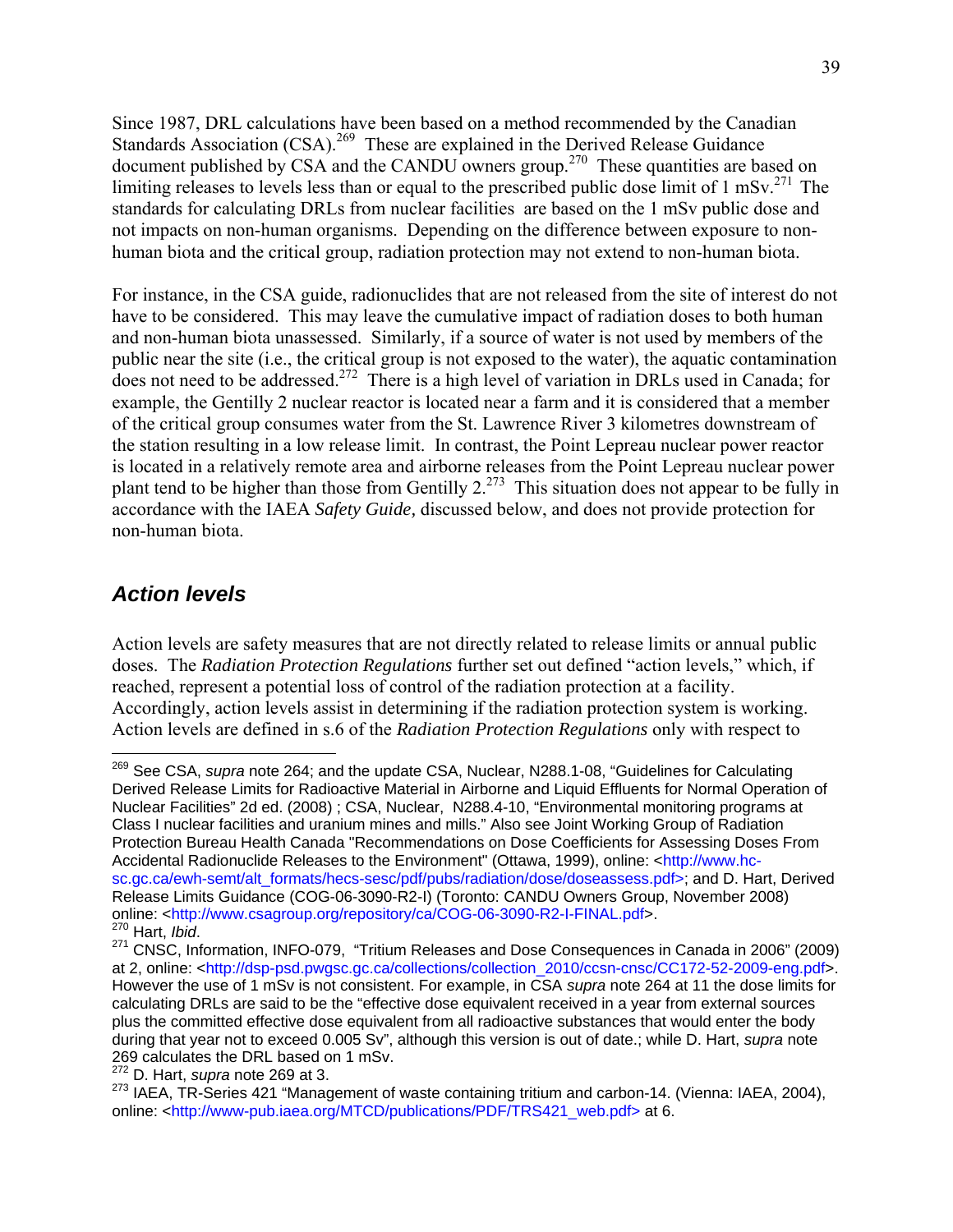safety. However, the CNSC appears to assume that environmental protection is included.<sup>274</sup> Nuclear generating stations use environmental action levels developed based on the CNSC Regulatory Guide. Subsection 6(2) of the *Radiation Protection Regulations* requires an operator to investigate and identify the cause and report to the commission when an action level is reached. Action levels themselves are prescribed in operating licences.

# **Environmental and health protection from radioactivity**

## **Environmental radiation issues in nuclear power**

Canadian-Deuterium-Uranium (CANDU) nuclear power facilities are the only type of commercial nuclear power facility currently in operation in Canada. Accordingly, this evaluation discusses the typical environmental issues experienced from CANDU operation. Notably, the use of small reactors developed using other reactor types may pose other environmental challenges that are beyond the scope of this paper.

CANDU reactors result in releases of tritium oxide, iodine-131, radioactive particulate, noble gases and carbon-14.<sup>275</sup> Members of the public and non-human organisms may be exposed to radiation through a variety of pathways. These include immersion in radioactive plumes, inhalation, exposure from radionuclides that are deposited on the body or on other materials, and ingestion of contaminated food or water.<sup>276</sup> The nature of any exposure will depend on environmental factors like weather and the characteristics and behaviour (age, gender, body size, inhalation etc.) of a particular organism. The effects of radiation on health of humans or nonhuman biota vary and include effects inherited from parents (hereditable genetic effects), cancer (somatic effects), reproductive effects and even circulatory, digestive and respiratory diseases.277 In wildlife, effects include morbidity due to immune weakening, reproductive effects because of damage to reproductive systems (embryos, gonads), cell damage (cytogenetic effects) and stimulation of defence mechanisms.<sup>278</sup>

#### **International approaches to protection of the environment from radiation**

In 1992, the IAEA published an assessment of radiation effects on land-based plants and animals.<sup>279</sup> This resulted in estimates of chronic dose rates that were unlikely to impact

 $\overline{a}$ 274 Canadian Nuclear Safety Commission, *Developing and Using Action Levels,* Regulatory Guide G-228 (Ottawa: Canadian Nuclear Safety Commission, 2001).

<sup>275</sup> Mark Winfield *et al*., *Nuclear Power in Canada: an examination of risks, impacts and sustainability*, (Toronto: Pembina Institute, 2006) at 66.

<sup>276</sup> Health Canada, *Recommendations on Dose Coefficients for Assessing Doses from Accidental Radionuclide Releases to the Environment* (Ottawa: Health Canada, 1999) at 2, online: <http://dsppsd.communication.gc.ca/Collection/H46-1-33-1999E.pdf>.<br><sup>277</sup>See M.P. Little, "Risks associated with ionizing radiation Environmental pollution and health" (2003)

<sup>68:1</sup> British Medical Bulletin 259, online: <http://bmb.oxfordjournals.org/content/68/1/259.full>.

 $278$  See T.B. Sazykina, "A system of dose-effects relationships for the northern wildlife: Radiation protection criteria" (2005) 40:1 Radioprotection S889.

<sup>&</sup>lt;sup>279</sup> IAEA, Technical Report 332 "Effects of ionising radiation on plants and animals at levels implied by current radiation protection standards," (Vienna: IAEA, 1992).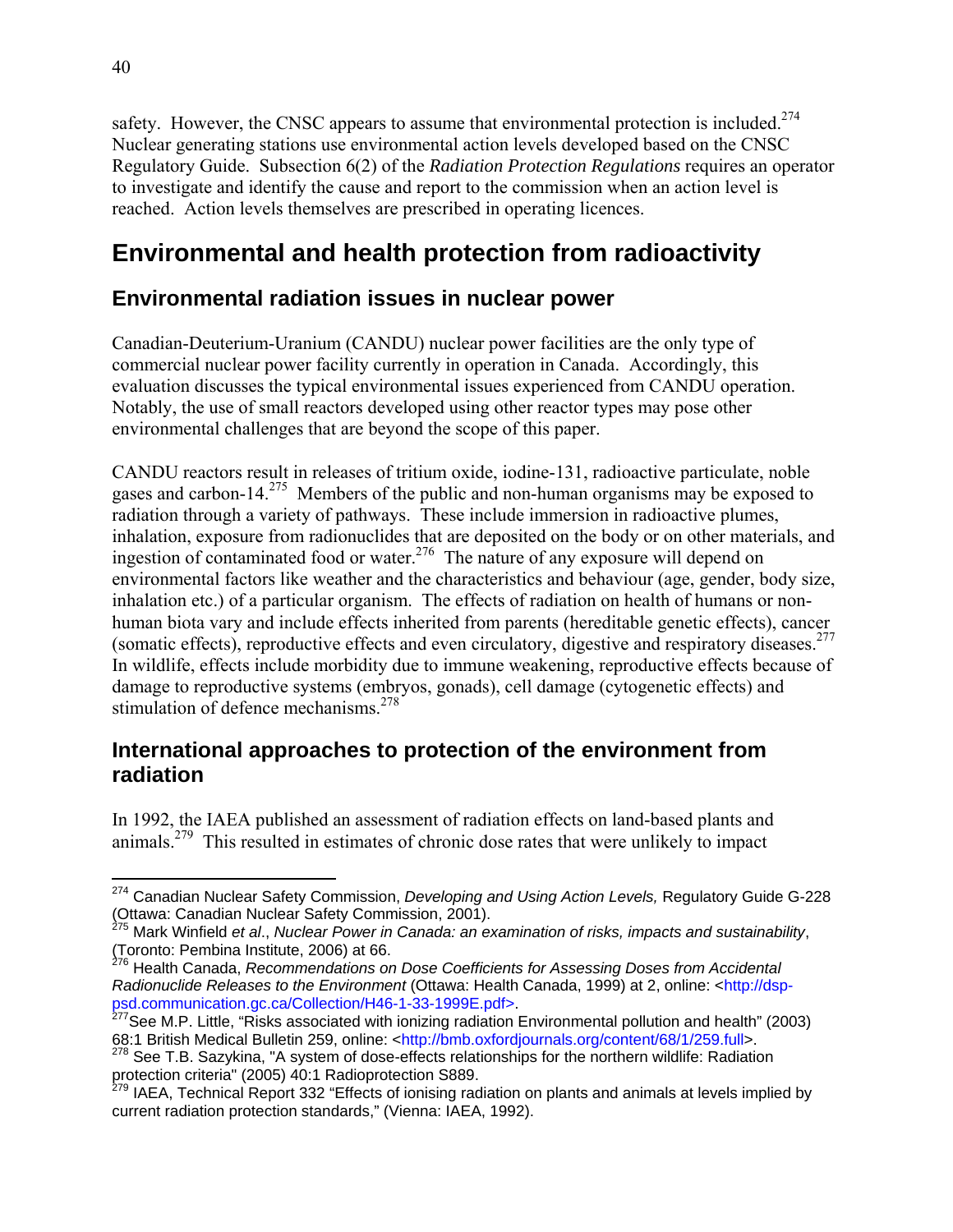reproduction in those populations. In 1996, the UNSCEAR produced a report on the effects of ionizing radiation on non-human organisms. This report also provided chronic dose rates.<sup>280</sup> Research conducted by CNSC staff for the IAEA in the early 2000s has derived estimated no effects levels for radiation in non-human biota as well.<sup>281</sup> Other researchers have used different approaches and have estimated doses for non-humans and expressed these by radionuclide specific criteria and included parameters for air, soil, marine and freshwater concentrations at CANDU sites.<sup>282</sup> Although a wide range of modeling and research has been done, regulators struggle to translate current knowledge into a regulatory requirement.<sup>283</sup> There are highly variable approaches that differ in terms of the biological effects that are examined, time period of exposure and the scope of organisms studied. These are expressed as absorbed doses rather than committed effective doses and are therefore difficult to compare to human doses. The result is that there is no consistent approach to environmental protection from radiation from nuclear facilities in Canada.

#### **Decision not to regulate radionuclides under CEPA**

1

In 2003, Health Canada and Environment Canada assessed whether or not to add uranium and uranium decay products to Schedule 1 of the *Canadian Environmental Protection Act, 1999* (*CEPA*).284 The *CEPA* assessment calculated risk quotients for various aquatic organisms from nuclear power reactors to be less than 1, meaning that it is low risk that aquatic organisms would be impacted.<sup>285</sup> However, the calculation methodology for calculating these and the research relied upon was not provided or described. Other researchers have found, at least in the case of the Pickering reactor, that risk quotients to terrestrial biota exceed this level, meaning that the risk is higher.<sup>286</sup>

<sup>&</sup>lt;sup>280</sup> UNSCEAR, 1996, Report to the UN General Assembly (New York: UNSCEAR, 1996), online: <http://www.unscear.org/unscear/en/publications/1996.html> cited with approval in UNSCEAR Sources and effects of Ionizing Radiation v.1 (New York, UNSCEAR, 2010) at 18, online: <http://www.unscear.org/docs/reports/2008/09-86753\_Report\_2008\_GA\_Report.pdf>.

<sup>281</sup> G.A. Bird, P.A. Thompson *et. al*.," Assessment of the impact of radionuclide releases from Canadian nuclear facilities on non-human biota", at 241 in IAEA, *Protection of the Environment from Ionising Radiation* (Vienna: IAEA, 2003), online: <http://www-pub.iaea.org/mtcd/publications/pdf/csp-17\_web.pdf> at 242.

<sup>282</sup> S.L. Chouhan, "Environmental radionuclide concentrations below which non-human biota experience no effects," (2009), 44(5) Radioprotection 107 at 113.

<sup>&</sup>lt;sup>283</sup> C.M. Larsson, "Regulation and decision-making in environmental radiation protection"(2005) 40:1 Radioprotection S905.

<sup>284</sup> National Pollutant Release Inventory, *Releases of Radionuclides from Nuclear Facilities (Impact on Non-human Biota) Priority Substances List Assessment Report* (Environment Canada, 2004) [NPRI], online: <http://www.chemicalsubstanceschimiques.gc.ca/about-apropos/assess-eval/radionuclides-

eng.pdf>. Also see Environment Canada, "Canadian Environmental Protection Act, 1999. Priority Substances List PSL2 Assessment Report Releases of Radionuclides from Nuclear Facilities (Impact on Non-Human Biota) – Revised Draft" (Ottawa: Environment Canada and Health Canada, 2001).<br><sup>285</sup> Ibid. at 89. A "risk quotient" represents the exposure of an organism divided by toxicity.

<sup>286</sup> N.A. Beresford et al., "Deliverable 4 Evaluation of approaches for protecting the environment from ionising radiation in a regulatory context."(PROTECT, 2008) at 51, online:

<sup>&</sup>lt;https://wiki.ceh.ac.uk/download/attachments/115016283/PROTECTWP2deliverableFinal.pdf?version=1 &modificationDate=1263808930000>.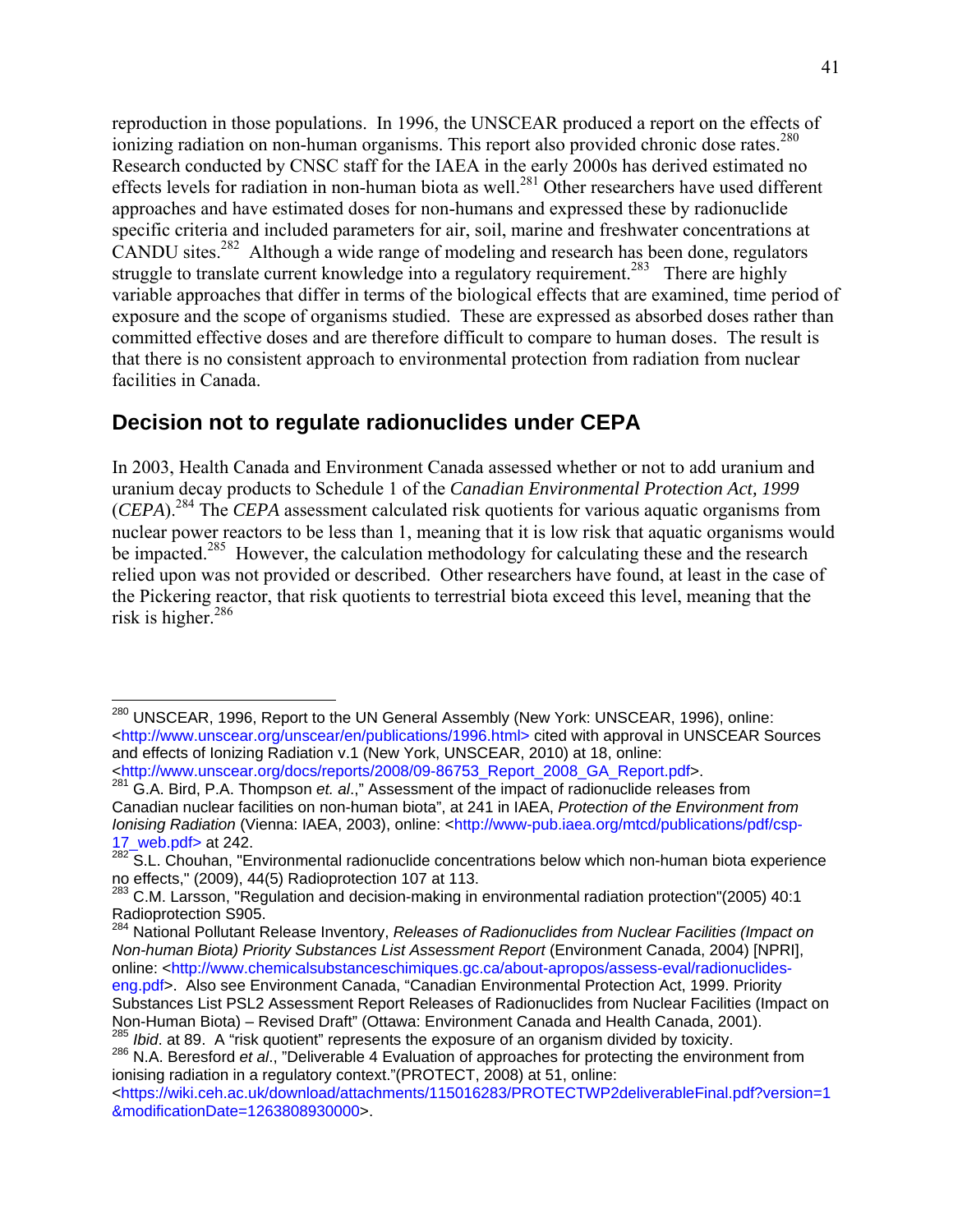The assessment recommended that radionuclides from mines and mills be added to Schedule 1 but not radionuclides released from other facilities. In the end, none were added to the Schedule and instead an agreement was signed between the CNSC and Environment Canada to "avoid duplication."287 The result is that radionuclides are not considered "toxic" under *CEPA* and the CNSC remains the only federal regulator of the environmental or health effects of radionuclides from nuclear power reactors.

#### **Environmental and health impacts of tritium**

A CANDU reactor is a heavy water reactor that produces tritium, most of which comes from the moderator heavy water (Deuterium or  $D_2O$ ). Tritium is released from nuclear power facilities in Canada in the form of elemental tritium (Darlington reactor only) and tritium oxide. Tritium is a well-studied radionuclide for radiation impacts to humans. This information is derived from laboratory studies involving animals and is supplemented by theoretical studies of the physics of radiation exposure.<sup>288</sup> Tritium is of particular biological concern because it behaves like hydrogen. Tritiated hydrogen (HTO) can act like water and bind to organic molecules inside an organism (organically bound tritium or OBT). Beta radiation from tritium does not penetrate the human body, so tritium must generally be ingested or otherwise absorbed by the body to cause harm.<sup>289</sup> Tritium may induce lethality, fetal abnormalities and genetic and reproductive effects in humans and other organisms.<sup>290</sup>

There is no consensus on the harm caused by radiation from tritium on non-human organisms.<sup>291</sup> Harm is expressed as relative biological effectiveness (RBE) factors.<sup>292</sup> These are numbers that express the relative amount of damage that a specific type of radiation can inflict on biological tissues. The higher that number, the more damaging that type of radiation. The 2003, *CEPA* assessment for tritium proposed an RBE factor of 40 for non-human organisms and concluded that population level effects on non-human organisms are not predicted overall from tritium releases in Canada.293 Differences in approach depend in large part on the biological endpoint (or type of harm) used to calculate the RBE. For humans the ICRP and CNSC use an RBE of one for tritium, based on gamma radiation.<sup>294</sup> The CNSC has noted that the "the weight of the evidence points to an RBE factor of 2 or more."<sup>295</sup> RBE values for tritium vary considerably because tritium emits multiple types of radiation and existing studies use different biological

1

<sup>287</sup> *Memorandum Of Understanding (MOU) Between The Canadian Nuclear Safety Commission (CNSC) and Environment Canada (EC)* (Ottawa: CNSC, 2004). 288 ATDSR, "Health Consultation: Tritium Releases and Potential Offsite Exposures" (11 March 2002),

online: <http://www.atsdr.cdc.gov/HAC/pha/pha.asp?docid=1162&pg=4>.

<sup>&</sup>lt;sup>289</sup> CNSC, INFO-0799, "Health Effects, Dosimetry and Radiological Protection of Tritium" (Ottawa: Public Works and Government Services, 2010), online: <http://dsp-

psd.pwgsc.gc.ca/collections/collection\_2010/ccsn-cnsc/CC172-58-2010-eng.pdf>. <sup>290</sup> *Ibid*. at 17.

<sup>&</sup>lt;sup>291</sup> CNSC, INFO-0730, "Protection of Non-Human Biota From Ionizing Radiation" (Ottawa: CNSC, 2002), online: <http://nuclearsafety.gc.ca/pubs\_catalogue/uploads/I0730en.pdf>.

<sup>&</sup>lt;sup>292</sup> These weighting factors were identified in CNSC *ibid.*, in the range of 5 to 20 for alpha particles, a dose rate criterion of 3 mGy/d (1 Gy/a) and radiation weighting factors of 1 for all gamma and beta radiation and 10 for alpha radiation, at iv.

<sup>293</sup> NPRI, *supra* note 284 at 88-90.

<sup>294</sup> ICRP, Publication 92 "Relative Biological Effectiveness" *Annals of the ICRP*. 295 CNSC, *supra* note 289 at 146.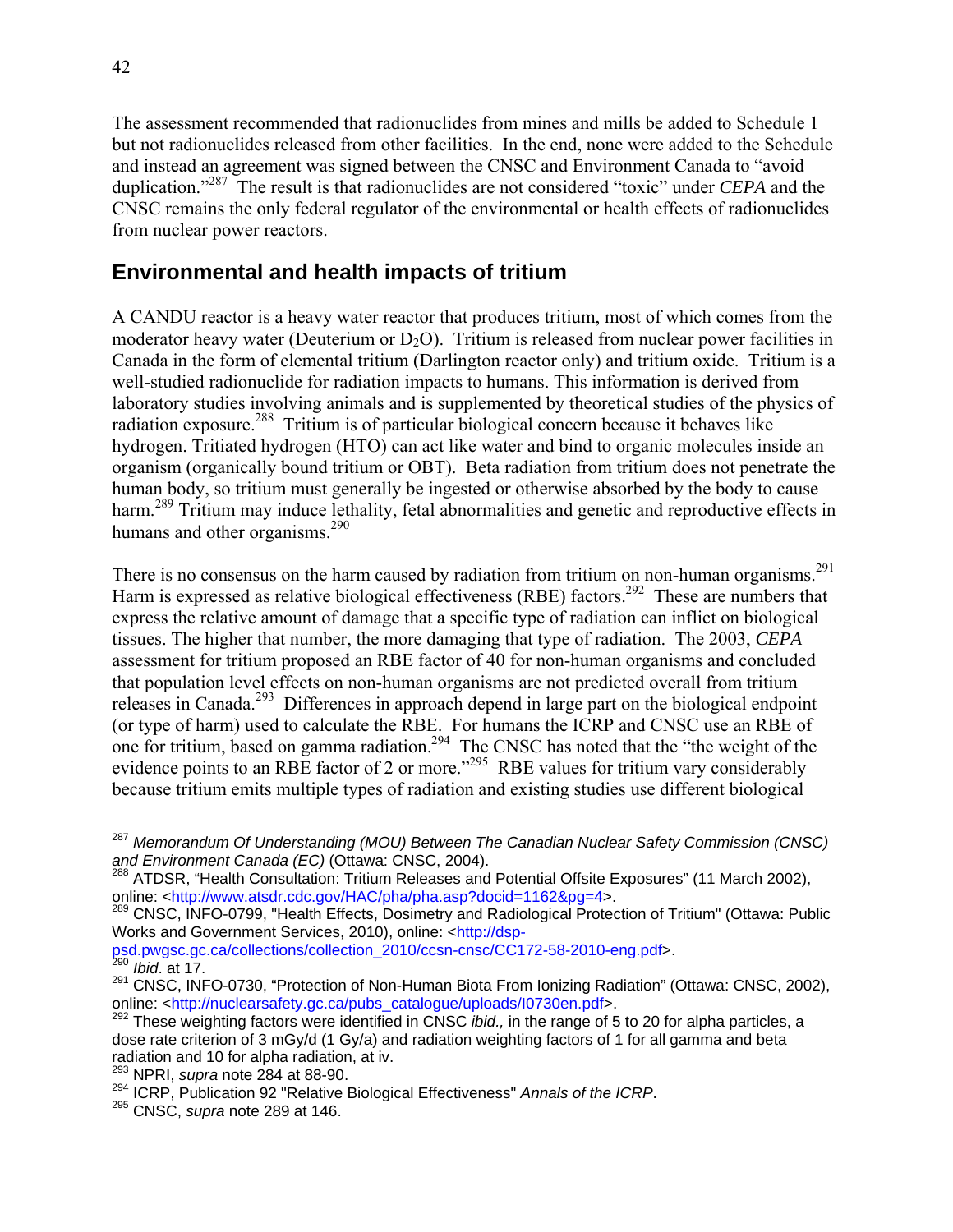effects as the basis for calculating the RBE.<sup>296</sup> Accordingly, the harmful effects of tritium on both non-humans and humans is highly uncertain and very controversial.

#### *Releases of tritium by nuclear reactors in Canada*

According to the CNSC, a CANDU nuclear reactor typically releases about 58,000 GBq of tritium into the air and about  $110,000$  GBq into the water each year.<sup>297</sup> Heavy water tritium contributes up to half of the annual dose received by workers and up to 20% of the radioactivity released into the environment.<sup>298</sup> The *CEPA* assessment noted that for organisms exposed to routine discharges from nuclear power plants and some waste management facilities, more than  $60\%$  of the radiation dose is from tritium<sup>299</sup>

The 2006 releases for Canadian CANDU reactors were 1% or less of the derived release limits for these facilities over an annual period.<sup>300</sup> This means that they release much less than the facility release limit using current techniques and that the modeled doses to the public are much lower than the dose limit of 1 mSv. However, the public health impacts of these exposures are largely unknown.

Ontario Power Generation environmental monitoring data shows that tritium levels in some lakes and streams around Ontario nuclear power reactors sometimes exceed 100 Bq/L. $^{301}$  The average concentrations in the Great Lakes with nearby nuclear power facilities in the late 1990s were about 5 Bq/L compared to  $2$  Bq/L for other Great Lakes.<sup>302</sup> A 2002 CNSC study found that groundwater values ranged up to 30 Bq/L in one well close to Pickering Nuclear Power Plant and about twice this in some seasonal wells close to Bruce Nuclear Power Plant. Tritium samples from some drinking water wells close to a small tritium-handling facility have ranged up to 230  $Bq/L$ , with most being less than 50  $Bq/L$ .<sup>303</sup> Food samples from near nuclear plants in Ontario are in the range of  $50-200$  Bq/L.<sup>304</sup> Accordingly, tritium levels in Canadian environments are highly variable but sometimes at levels of potential significance for environmental and human health impact. There is no environmental quality guideline for tritium in aquatic environments,

 $\overline{a}$ <sup>296</sup> *Ibid*. at 98.

<sup>&</sup>lt;sup>297</sup> T. Jamieson, Presentation to University of Ontario Institute of Technology (Ottawa: CNSC, February 2009), online: <http://nuclearsafety.gc.ca/pubs\_catalogue/uploads/20090224-CNSC-Tritium-Studies-Project-UoIT-Tjamieson-Presentation-e.pdf>.

<sup>&</sup>lt;sup>298</sup>IAEA, Technical Document, IAEA-TECDOC-1650, "Good Practices in Heavy Water Reactor Operation" (Vienna: IAEA 2010), at 66, online: <http://www-pub.iaea.org/MTCD/publications/PDF/te\_1650\_web.pdf>. 299 NPRI, *supra* note 284 at 70.

<sup>&</sup>lt;sup>300</sup> CNSC, "Tritium Releases and Dose Consequences in Canada 2006" (Ottawa: 2006) at 17, online: <http://dsp-psd.pwgsc.gc.ca/collections/collection\_2010/ccsn-cnsc/CC172-52-2009-eng.pdf>. 301 Ontario Power Generation, "Annual Summary And Assessment Of Environmental Radiological Data

For 2006" (Toronto: OPG, 2007) at 24, online:

<sup>&</sup>lt;www.opg.com/pdf/Nuclear%20Reports%20and%20Publications/Annual%20Summary%20and%20Asse sment%20of%20Environmental%20Radiological%20Data%202006%20-%20Bruce%20Site.pdf>.

<sup>302</sup> R. V. Osborne, RSP-0153-1, Tritium in the Canadian Environment: Levels and Health Effects (Deep River, Ranasara Consultants Inc., 22 March 2002) at 8, online:

<sup>&</sup>lt;http://www.odwac.gov.on.ca/standards\_review/tritium/Osborne\_CNSC-RSP-0153-1.pdf>.. <sup>303</sup> *Ibid*. at 8.

<sup>304</sup> *Ibid*. at 8.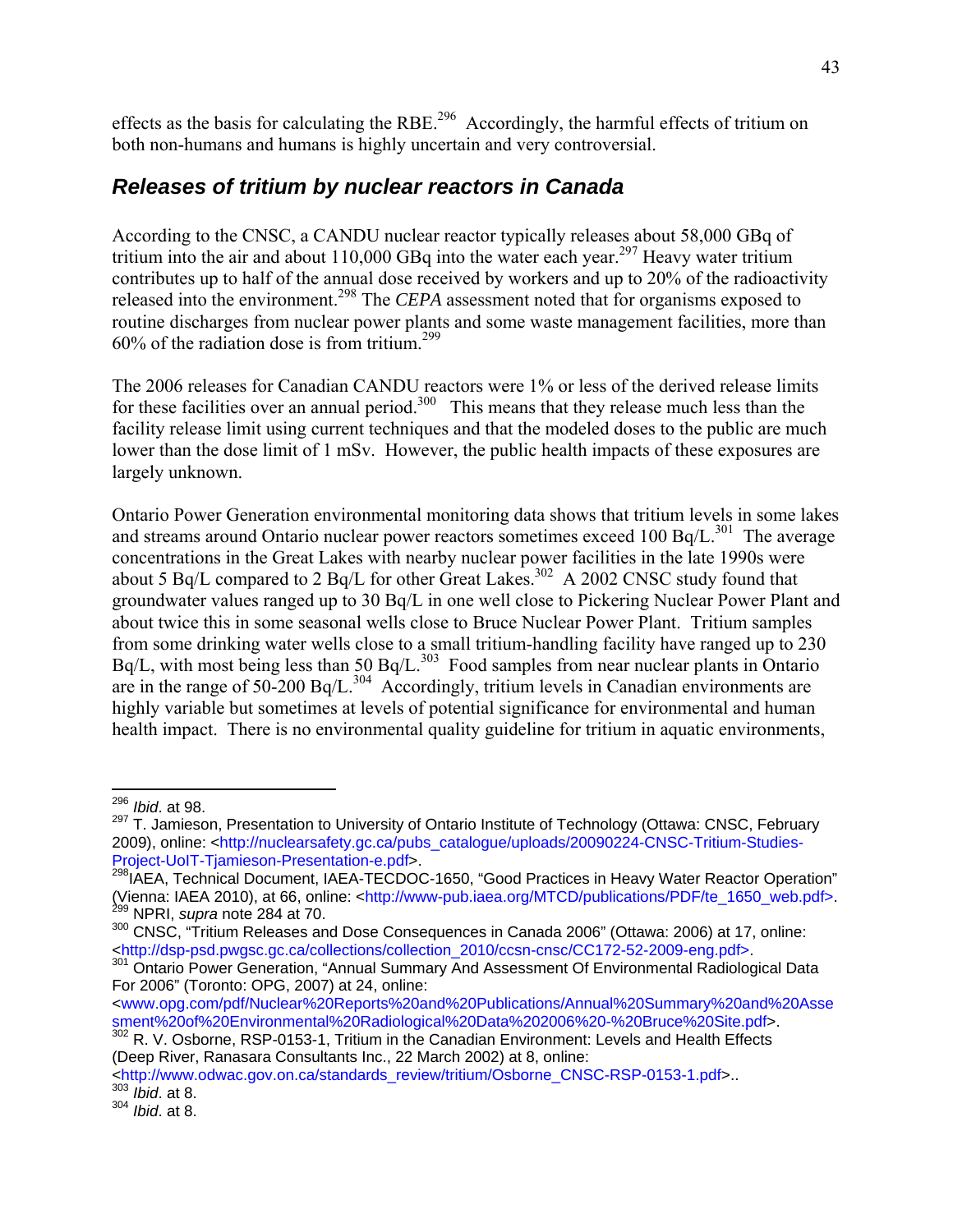soils or air in Canada. There are no tritium regulations, requirements or guidelines for the protection of non-human biota in Canada.

### *Technical and operational standards to prevent release of tritium*

The IAEA has a technical series paper on the management of routine releases of waste containing tritium and carbon-14. $305$  Reactor vault airborne emissions of tritium must be controlled in heavy water facilities such as CANDU reactors.<sup>306</sup> Tritium is continuously produced within the CANDU reactor through neutron capture by the heavy water (Deuterium). In order to materially lower tritium concentrations, the heavy water must itself have low concentrations of tritium. There are various technologies available for detritiation of heavy water with varying levels of effectiveness.<sup>307</sup> Other strategies have included better maintenance of dryers (dehumidifiers) that confine tritium in the event of leaks of tritiated water.

Tritium escapes into the reactor building when there is water leakage from the moderator and coolant system. Some tritium may escape during the detritiation process.<sup>308</sup> Other factors in tritium release include the rate of diffusion through different materials used in the facility.<sup>309</sup> Tritium can also be produced at an increased rate by the presence of "CRUD" (Chalk River Unidentified Deposits), which are typically iron oxides that form on fuel rods.<sup>310</sup> CRUD can be reduced by controlling the coolant chemistry. Devices can be used that trap gaseous tritium and collect it in separate tanks.311 The CNSC evaluated facilities handling tritium under the *Tritium Studies Project*. This evaluation was released in an information document entitled *Evaluation of Facilities Handling Tritium.*<sup>312</sup> This study identified some general best practices for handling tritium that "could" become regulatory requirements. However, it is not clear from the document how these best practices make the necessary trade-offs between worker protection and protection of the public. These are not regulatory requirements, with the exception of the Darlington Nuclear Power facility in Ontario, which has a tritium removal facility that forms part of its licence requirements.<sup>313</sup>

## **Human health impacts of tritium**

The *Tritium Studies Project* was directed at whether or not to reform drinking water standards and to provide public education on tritium. The CNSC has developed from this project an

 $\overline{a}$ <sup>305</sup>IAEA, Management of waste containing tritium and carbon-14. (TR-Series 421) (Vienna, IAEA, 2004), online: <http://www-pub.iaea.org/MTCD/publications?PDF?TRS421\_web.pdf>.

<sup>306</sup> *Ibid.* at 66.

<sup>307</sup> *Ibid.* at 64, 67-69.

<sup>308</sup> *Ibid*. at 43.

<sup>309</sup> *Ibid.* at 50. <sup>310</sup> *Ibid.* at 51.

<sup>311</sup> *Ibid.*

<sup>312</sup> CNSC, "Evaluation of Facilities Handling Tritium" (Ottawa: Minister of Public Works and Government Services Canada, 2010).

<sup>&</sup>lt;sup>313</sup> The concentration of tritium in any tritiated deuterium oxide feedstock to be treated in the Darlington Tritium Removal Facility shall not exceed 1.26 TBq/kg D2O (34 Ci/kg D2O).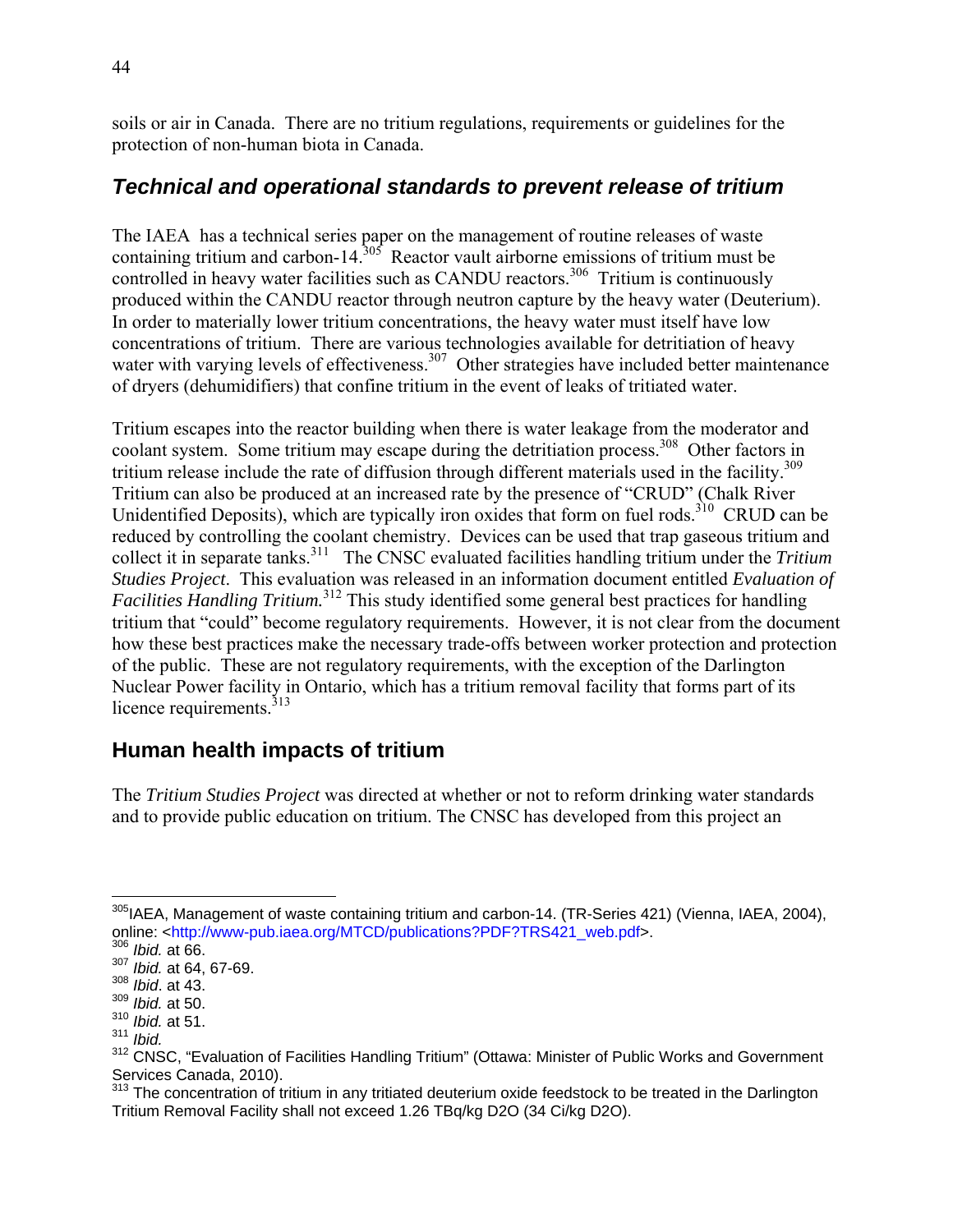overview document entitled *Standards and Guidelines for Tritium in Drinking Water.*314 The CNSC's interpretation of the results of the epidemiological studies reviewed for the *Tritium Studies Project* were that "[e]xisting information does not provide enough detail to estimate the health risks of tritium exposure, specifically."<sup>315</sup>

#### *Tritium in federal and provincial drinking water guidelines*

The federal guideline for tritium is 7000 Bq/L in drinking water.<sup>316</sup> The *Guidelines for Canadian Drinking Water Quality* published by Health Canada include radiological parameters for drinking water. These *Guidelines* are adopted by some provincial regulators. The maximum concentrations of radionuclides in public water supplies in the *Guidelines* assume water intake rates for adults to arrive at a limit that is  $10\%$  of the 1 mSv public dose limit.<sup>317</sup> Multiple radionuclides are added together under a formula provided in the *Guidelines*. 318

Both Saskatchewan and Alberta use the 7000 Bq/L standard for tritium. In Saskatchewan, the *Drinking Water Quality Standards and Objectives* rely on the Health Canada *Guidelines* methods.<sup>319</sup> These standards are enforceable under the *Water Regulations*, 2002.<sup>320</sup> The standards apply to "waterworks" under the regulations. In Alberta, the *Potable Water Regulation*<sup>321</sup> under the *Environmental Protection and Enhancement Act*<sup>322</sup> relies on the *Guidelines for Canadian Drinking Water Quality*, published by Health Canada, and lists parameters in the *Standards and Guidelines for Municipal Waterworks, Wastewater and Storm Drainage Systems*. 323

 $\overline{a}$ <sup>314</sup> CNSC, "Standards and Guidelines for Tritium in Drinking Water" (Ottawa: CNSC, 2008), online: <http://nuclearsafety.gc.ca/pubs\_catalogue/uploads/info\_0766\_e.pdf>.

<sup>&</sup>lt;sup>315</sup> Patsy Thompson, "Balancing Science and Public Health Policy Considerations in the Regulation of Tritium in Drinking Water: The CNSC Perspective" (Ottawa: Canadian Nuclear Safety Commission, 2010), online: <http://www.cnsc-ccsn.gc.ca/eng/pdfs/Presentations/CNSC\_Staff/2010/August\_27\_2010- Tritium\_in\_Drinking\_Water-McMaster\_University\_Presentation\_e.PDF>.

<sup>316</sup> Health Canada, "Guidelines for Canadian Drinking Water Quality" (2010) at 6, online: <http://www.hcsc.gc.ca/ewh-semt/alt\_formats/hecs-sesc/pdf/pubs/water-eau/2010-sum\_guide-res\_recom/sum\_guideres\_recom-eng.pdf>.

<sup>317</sup> *Ibid.* at 14.

<sup>318</sup> *Ibid*. at 14-15. Also see "Summary Table of Federal-Provincial-Territorial Committee on Drinking Water of the Federal-Provincial-Territorial Committee on Health and the Environment - Guidelines for Canadian Drinking Water Quality" (Ottawa: Health Canada , December 2010), online: <http://www.hcsc.gc.ca/ewh-semt/alt\_formats/hecs-sesc/pdf/pubs/water-eau/2010-sum\_guide-res\_recom/sum\_guideres\_recom-eng.pdf>.

<sup>&</sup>lt;sup>319</sup> Saskatchewan "Saskatchewan's Drinking Water Quality Standards and Objectives", online: <http://www.environment.gov.sk.ca/adx/aspx/adxGetMedia.aspx?DocID=765,758,253,94,88,Documents& MediaID=330&Filename=Drinking+Water+Quality+Standards+and+Objectives.pdf&I=English>. <sup>320</sup> *Water Regulations*, *supra* note 129.

<sup>321</sup> Alta. Reg 277/2003, s .6. 322 *Supra* note 106.

<sup>323</sup> Health Canada, *supra* note 316; Alberta Environment, *Standards and Guidelines for Municipal Waterworks, Wastewater and Storm Drainage Systems* (Drinking Water Branch, 2006), online: <http://environment.gov.ab.ca/info/library/6979.pdf>.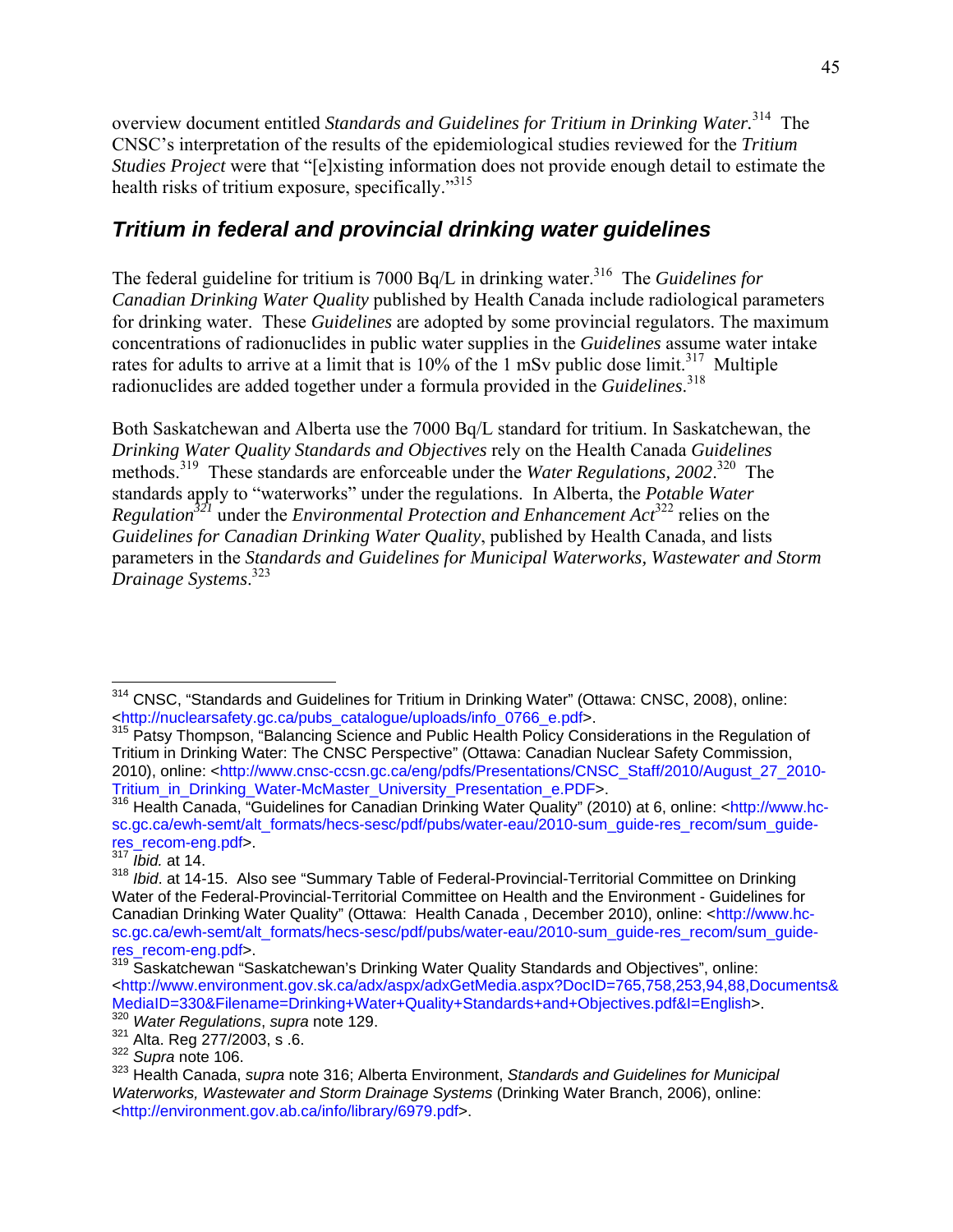CNSC data shows that tritium levels in municipal drinking water near nuclear power facilities are in the 6.4-18 Bq/L range typically while levels in milk in the vicinity are higher.<sup>324</sup> Well water used by critical groups is also higher: in the 60 and 70 Bq/L range.<sup>325</sup> These radioactivity levels are translated into doses to critical groups (expressed in Sv) based on models of how the group would be exposed to these sources. The CNSC uses 50 µSv as the regulatory guide for what is assumed to be ALARA. The data on doses to the public from tritium exceed this amount near some nuclear facilities and are generally between  $0.1$  and  $100 \mu Sv$ .<sup>326</sup> For nuclear power facilities most are below this limit and are generally between 0.1 and 2  $\mu Sv$ .<sup>327</sup> For new facilities, the *Tritium Studies* project makes several recommendations:

- 1. A design objective for tritium level in groundwater of 100 Bq/L.
- 2. A controlled zone within the licensee's control to ensure that the design objective of 100 Bq/L would be achieved at the perimeter.
- 3. Design criteria for release points (stacks) to ensure the effective dispersion of tritium in an atmospheric plume.

There is some indication that the CNSC will consider moving to a 100 Bq/L standard for drinking water as a result of the project.<sup>328</sup> This would mean that acceptable tritium levels in the environment would no longer be dependent on only the 1 mSv public dose limit. However, the CNSC does not regulate drinking water consumption in the provinces and it would be necessary for the provinces to adopt this level for it to be effective as a public health requirement. No document in the CNSC *Tritium Studies Project* explains why the full public dose is still used to derive release limits from nuclear power facilities or how this is consistent with ALARA or achieving the proposed groundwater objectives. Indeed, current technologies already in use at nuclear power facilities show unequivocally that much lower release limits are reasonably achievable, as is discussed below.

#### *Ontario approaches to tritium in drinking water*

In Ontario, the use of the 7000 Bq/L standard for tritium in drinking water is controversial. The Ontario Advisory Committee on Environmental Standards (ACES) recommended a reduction of the limit to 20  $\text{Bq/L}$  in 1994.<sup>329</sup> In 2006 Toronto Public Health issued formal complaints about tritium in Toronto's drinking water. This led to the Ontario Drinking Water Advisory Council (ODWAC) doing a public health assessment on tritium in drinking water in 2009.330 The ODWAC recommended that Ontario reduce the guideline level to 20 Bq/L.

<sup>1</sup> 324 P. Thompson, *supra* note 315.

<sup>325</sup> *Ibid.*

<sup>326</sup> *Ibid.*

<sup>&</sup>lt;sup>327</sup> *Ibid.*<br><sup>328</sup> *Ibid.* 

*Ibid.* 

<sup>&</sup>lt;sup>329</sup> Advisory Committee on Environmental Standards, AECS Report 94-01, "A Standard for Tritium: A recommendation to the Minister of Environment and Energy" (Toronto: AECS, 1994), online: <http://www.odwac.gov.on.ca/standards\_review/tritium/1994\_ACES\_Report\_Tritium.pdf>.

<sup>&</sup>lt;sup>330</sup> Ontario Drinking Water Advisory Council, "Report and Advice on the Ontario Drinking Water Quality Standard for Tritium" (Toronto: Ontario Minister of the Environment, 2009), online: <http://www.odwac.gov.on.ca/reports/052109\_ODWAC\_Tritium\_Report.pdf>.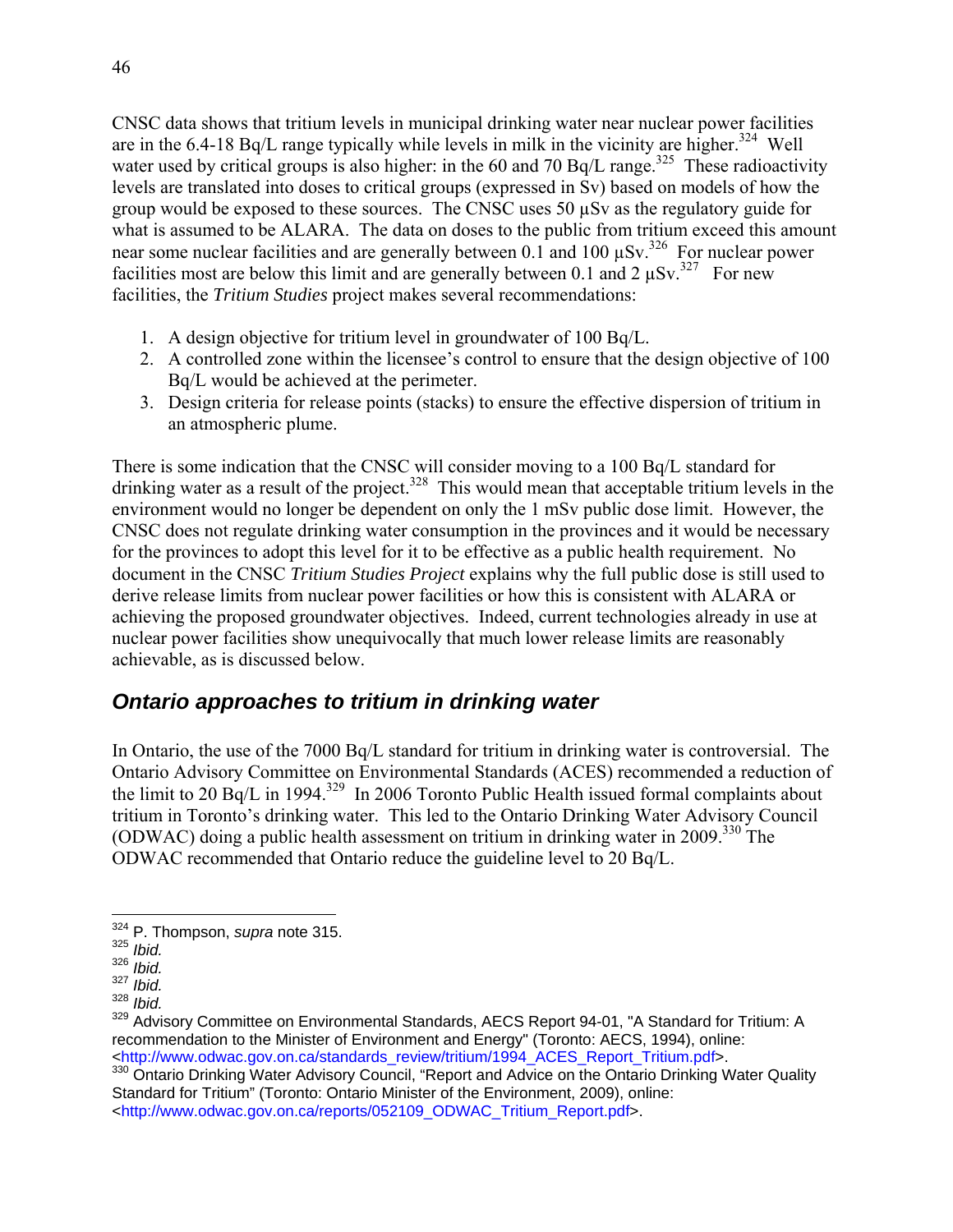Unlike the "optimization" approach of the ICRP, the ODWAC aimed for a derived risk level of 1 excess cancer in a million people based on a lifetime of exposure (70 years) or "negligible" public health risk. The ODWAC also relied on the findings of the Ontario *Walkerton Inquiry* to establish risk goals, specifically adopting the comment that "(i)n setting drinking water quality standards, the objective should be such that, if the standards are met, a reasonable and informed person would feel safe drinking the water."<sup>331</sup> Using that standard, the acceptable risk limit was identified as between 7 and 109 Bq/L. Ultimately the ODWAC determined that 20 Bq/L was achievable at Ontario nuclear power facilities.<sup>332</sup>

The ACES and ODWAC reports highlight the difference between the ICRP approach relied on by the CNSC and that used elsewhere in public health risk assessment. First, the ICRP approach uses serious or fatal cancer and hereditary effects to determine safety. In the ACES and ODWAC reports, other effects such as non-fatal cancer and reproductive effects are also evaluated for safety. Second, the ICRP approach has been broadly criticized for not taking into account sensitive populations (non-adults, fetuses, etc.) and the multiple exposure pathways (inhalation, absorption, ingestion) that tritium presents. ACES and ODWAC accepted some of these criticisms and modified their risk assessment approach to address them. Finally, ACES and ODWAC lowered acceptable risk further due to additional uncertainty over the RBE of tritium. One notable element of the ODWAC and ACES reports is that they clearly outlined the process for determining the guideline level. However, Ontario has not amended the regulations under the *Safe Drinking Water Act*, which still uses 7000 Bq/L.<sup>333</sup>

#### *International comparison – tritium in drinking water*

The World Health Organization (WHO) relies on a reference dose level or effective dose of 0.1 mSv from one year's consumption of drinking water. This represents 10% of the public dose level of 1 mSv and is similar to the approach used by Health Canada in the *Guidelines*. This is rounded up to establish a guideline level of 10,000 Bq/L of tritium in drinking water.<sup>334</sup>

Many jurisdictions have set lower limits for tritium in drinking water including an EU limit of  $100$  Bq/L and a limit in the US of 740 Bq/L.<sup>335</sup> Some of these differences relate to whether these jurisdictions use the 1 mSv annual public dose, or a lower one. California uses a public health goal of only 14.8 Bq/L.<sup>336</sup> This is based on a lifetime cancer (not fatality) risk of one in a million (similar to the Ontario ODWAC/ACES approach).

## **Other radionuclides from nuclear power facilities**

CANDU reactors also release carbon-14, noble gases and iodine-131. Of these, most attention centres on carbon-14. CANDU reactors have comparatively high rates of carbon-14 production

<sup>331</sup> *Ibid*. at 40.

<sup>332</sup> *Ibid.* at 43-44.

<sup>333</sup> *Ontario Drinking Water Quality Standards*, O. Reg. 169/03. 334 CNSC *Standards*, *supra* note 314 at 16.

<sup>335</sup> *Ibid*. at 15.

<sup>336</sup> *Ibid*. at 18.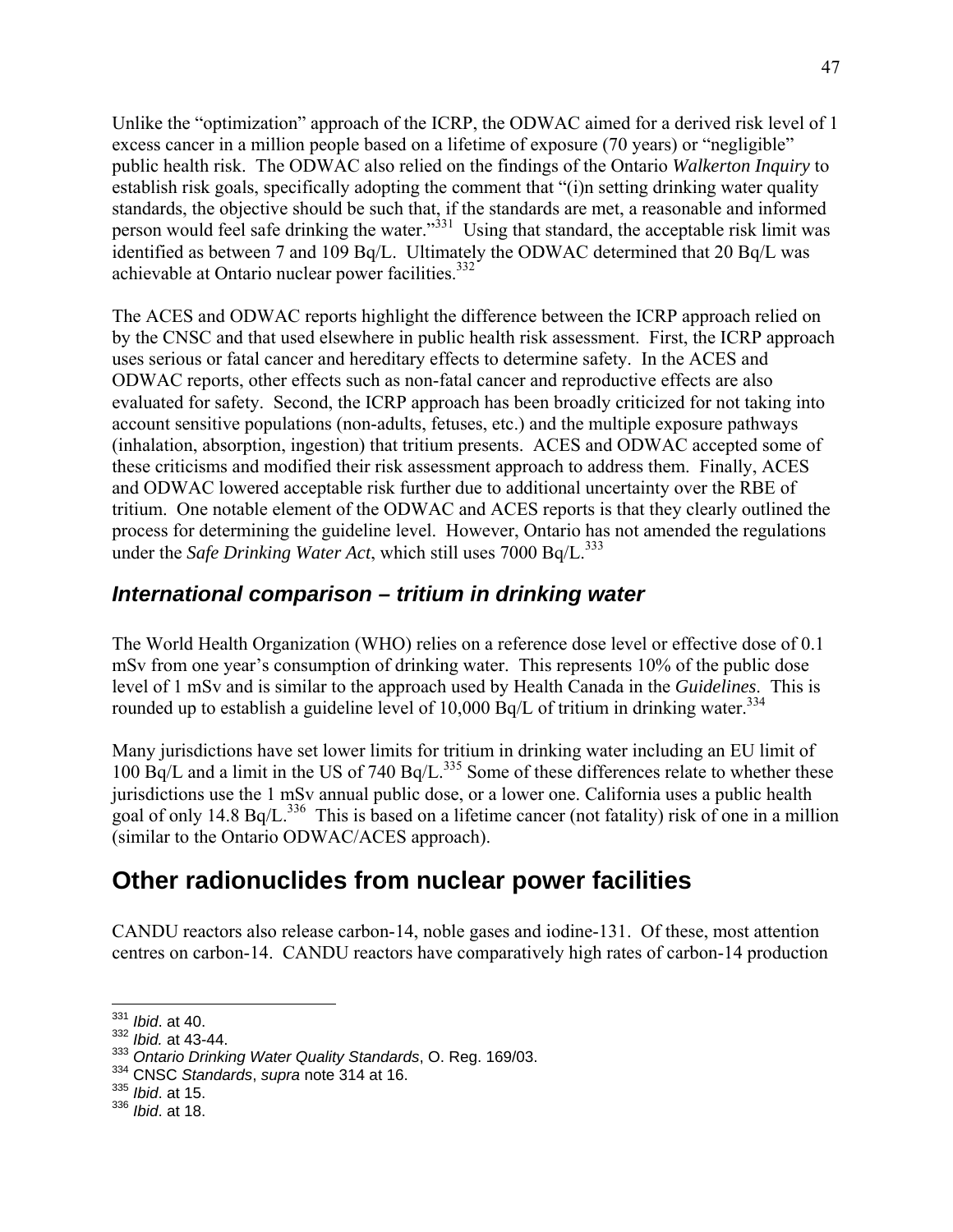because of the use of heavy water.<sup>337</sup> Carbon-14 is a radioactive isotope of carbon and is a pure beta emitter with a half-life of 5730 years.<sup>338</sup> Carbon-14 has high mobility in the environment, and is released to the external environment through gaseous and liquid discharges and though the disposal of solid radioactive waste.

The range of annual releases to air of radionuclides other than tritium from a CANDU facility are much lower, particularly in comparison to the 1 mSv-based derived release limits.<sup>339</sup> Likewise, in water, carbon-14 releases are much lower than tritium.<sup>340</sup>

Nuclear power facilities release levels well below the DRLs for each facility. This means that releases from these facilities are essentially unregulated from the perspective of requiring operators to control their normal operating releases or employ techniques to minimize their releases.

The CNSC does not release data on cesium-137 and strontium-90 inventories or emissions from nuclear power facilities.<sup>341</sup> There are inventories of Cesium-137 at CANDU reactors.<sup>342</sup> There are no derived release limits for these substances in power reactors. These substances are not discussed in this report due to lack of available information on whether or how these substances are released during normal reactor operations.

## **Environmental and health risks and pathways**

## *Carbon-14*

Carbon-14 is believed to be easily transferred during biological processes and soil–plant interactions. The human body treats carbon-14 like other carbon. Inhaled  ${}^{14}CO_2$  (carbon dioxide-14) enters many components of body tissue. The biological half-life of carbon-14 is approximately 40 days. It has been found that accumulation of carbon-14 in the human body via respiration is small compared with that from ingestion of contaminated food. Carbon-14 can be easily concentrated in the food chain. Studies have shown concentration factors of 5000 for fish and mollusks and 2000 for soil sediments.<sup>343</sup>

 $\overline{a}$ <sup>337</sup> Man-Sung Yim & Francois Caron "Life cycle and management of carbon-14 from nuclear power generation" 2006 Progress in Nuclear Energy 48 at 2–3, online: <http://chemistry.laurentian.ca/NR/rdonlyres/DC14CD43-913E-445E-AC5D-

C129A78E03AC/0/sdarticle.pdf>.

<sup>&</sup>lt;sup>338</sup> IAEA, Management of waste containing tritium and carbon-14. (TR-Series 421) (Vienna, IAEA, 2004), online: <http://www-pub.iaea.org/MTCD/publications/PDF/TRS421\_web.pdf> at 3.

<sup>339</sup> Winfield, *supra* note 275 at 67 and 71, compared with CNSC, INFO-210 (Rev 3) "Radioactive Release Data from Canadian Nuclear Power Plants 1999-2008" (Ottawa: September 2009) at 2. 340 Winfield, *ibid.* at 67-71.

<sup>341</sup> B. A. Ahier and B. L. Tracy, "Radionuclides in the Great Lakes basin." (1995) 103 (Suppl 9) Environmental Health Perspectives, 89, online: <http://ehp.niehs.nih.gov/members/1995/Suppl-9/ahierfull.html>.

 $342$  G. Edwards, "Risks of Operating CANDU nuclear power plants" (Toronto: Greenpeace, 2008) provides some data on Cesium-137 inventories and risks.

<sup>343</sup> IAEA, *Management of waste containing tritium and carbon-14* (TR-Series 421) (Vienna, IAEA, 2004) online: <http://www-pub.iaea.org/MTCD/publications/PDF/TRS421\_web.pdf> at 3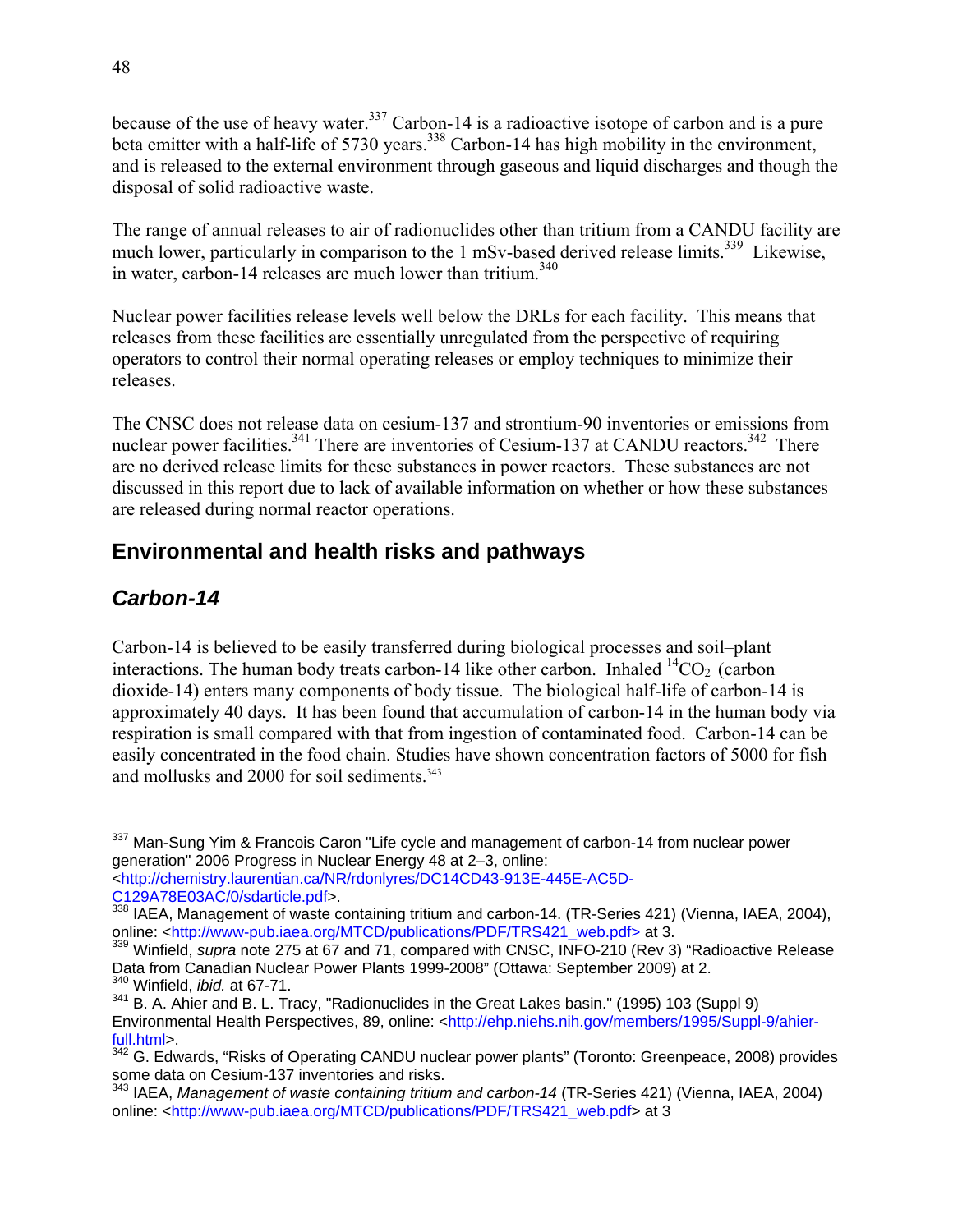#### *Iodine-131*

Iodine is biologically mobile and selectively radiates the thyroid gland when taken into the body.344 Releases of iodine-131 from reactors are widely variable and depend on the reactor coolant leakage rate. Since it is a volatile element, iodine-131 is readily released to the atmosphere in the event of an accident.<sup>345</sup> The absorbed dose in the thyroid is about 1000 times that in other organs and tissues.  $346$  The most significant exposure route for environmental radioiodine is the air-vegetation-livestock-milk pathway. However, the iodine-131 content of milk samples collected monthly from farms near nuclear generating stations in Ontario are usually not detectable. $347$ 

#### *Noble gases*

The noble gases are xenons, kryptons, helium, neon, argon and radon. These may be inhaled or sometimes absorbed through the skin. Radon is the greatest health concern. The most significant dose is to the lung due to the inhalation and accumulation of gasses attached to dust within the respiratory tract.<sup>348</sup> Radon presents considerable cancer risks.<sup>349</sup> Noble gases are released from Canadian nuclear power facilities and are subject to derived release limits.

#### **Public health standards for other radionuclides**

The CNSC regulates radioactive particulates in the air, noble gases and other airborne radionuclides, as well as releases of radionuclides into water through the use of DRLs. DRLs regulate the radioactivity of releases to prevent exposure beyond the public dose limit of 1 mSv. The quantities of radionuclides that are released are not regulated and there are no standards for outdoor air or water quality for radionuclides (other than uranium) with the exception of drinking water.

Health Canada's *Guidelines for Canadian Drinking Water* include radiological parameters for maximum allowable concentrations (MACs) for radionuclides. These are adopted by some provincial regulators in the same way as those described for tritium. The full set of Health Canada *Guidelines* for these substances are as follows:<sup>350</sup>

| Cesium-137 $(^{137}Cs)$   | $10$ Bg/L  |
|---------------------------|------------|
| Iodine-131 $(^{131}I)$    | $6$ Bg/L   |
| Lead-210 $(^{210}Pb)$     | 0.2 Bq/L   |
| Radium-226 ( $^{226}$ Ra) | $0.5$ Bg/L |
| Strontium-90 $(^{90}Sr)$  | $5$ Bq/L   |

<sup>344</sup> Ahier and Tracy, *supra* note 341.

<sup>345</sup> *Ibid*. 346 *Ibid.*

<sup>347</sup> *Ibid.*

<sup>348</sup> *Ibid.*

<sup>&</sup>lt;sup>349</sup> World Health Organization, Fact Sheet No. 291 "Radon and Cancer" (September 2009), online: <http://www.who.int/ionizing\_radiation/env/radon/en/>.

<sup>350</sup> *Supra* note 316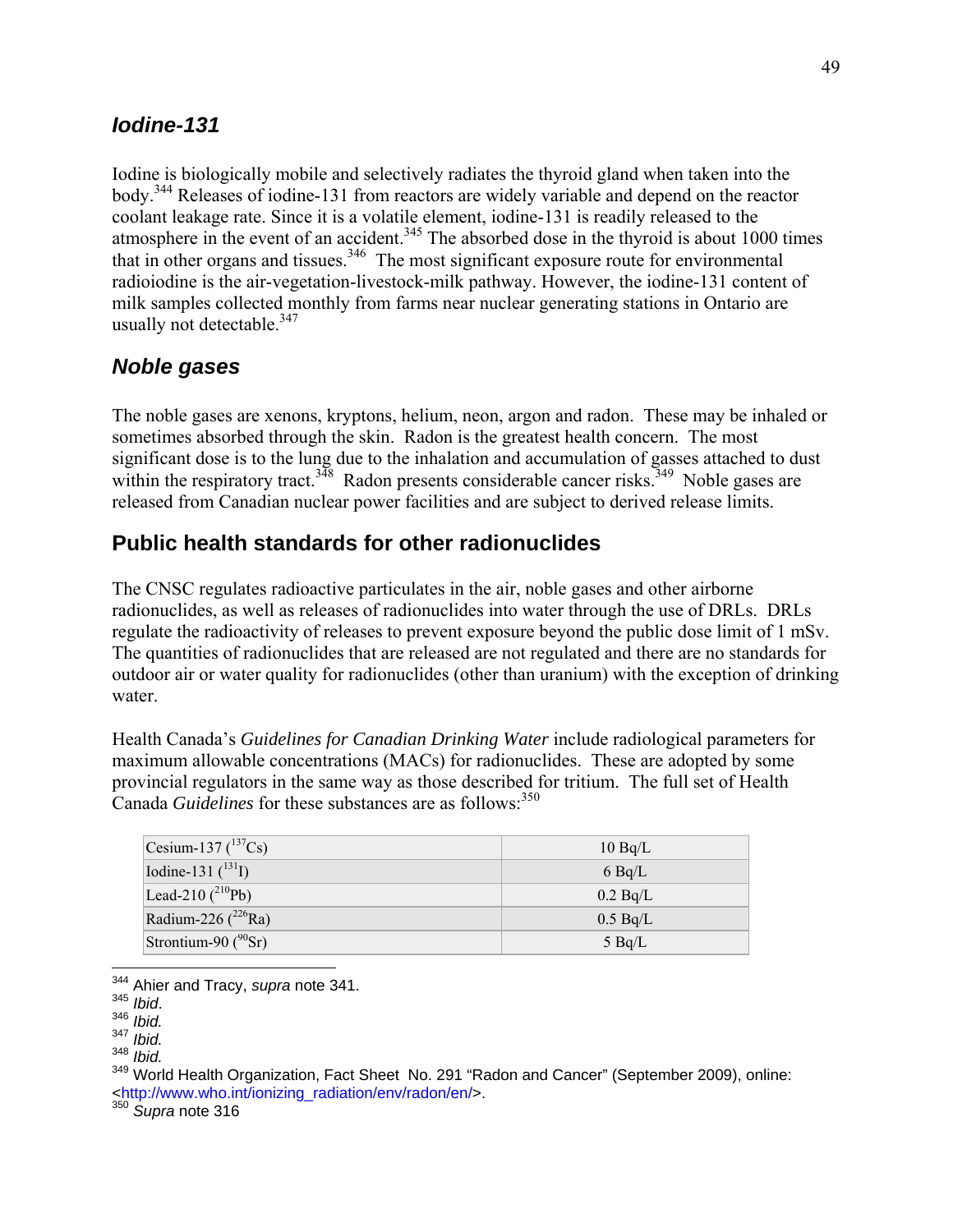| Carbon-14 ( $^{14}$ C) (old) <sup>351</sup> | 200 Bq/L |
|---------------------------------------------|----------|
|---------------------------------------------|----------|

The WHO guideline levels for radionuclides in drinking water are 100 Bq/L for carbon-14 or half the old Canadian guideline amounts.<sup>352</sup> WHO documents state that derivation of a guideline value for iodine on the basis of information on the effects of iodine is "inappropriate" because there are few relevant data on the effects of iodine.<sup>353</sup>

#### *Design standards for carbon-14*

Older CANDU reactors release large quantities of gaseous carbon-14, while newer ones sometimes produce lower amounts. Reducing or avoiding the use of certain chemicals (for example, nitrogen) in reactor operations can reduce the production of carbon-14. One of the pathways for carbon-14 emissions is venting and purging the moderator cover gas and the heat transport system. Reducing the frequency of these events reduces the release of carbon-14. There are a variety of scrubbers that can capture  $CO<sub>2</sub>$  (carbon dioxide) when carbon-14 is converted into  $CO<sub>2</sub>$ , however, such technologies can be costly.<sup>354</sup> Carbon-14 can be removed from liquid waste based on similar principles. However, there are no specific design standards for prevention of carbon-14 release in Canada.

#### **Summary and comments**

Environmental impacts of radionuclide releases are largely unknown and difficult to estimate. Current approaches to radiation protection in Canada regulate public doses to protect the public from modeled radiation exposure. Release limits currently in place are not designed to protect non-human biota from radiation. The regulatory approach to derived release limits from nuclear power facilities does not require technical or operational best practices for the prevention and control of releases and there are no systematic design standards for release prevention or minimization.

Of all the radionuclides released into the environment by nuclear power reactors, tritium is by far of the greatest concern. The current approach to tritium regulation focuses on the DRLs for releases from nuclear facilities, which vary considerably according to modeled committed effective public doses up to 1 mSv/ year. This is combined with the 7000 Bq/L drinking water limit, which is fixed and widely accepted in Canadian jurisdictions, despite some pointed criticism. Neither limit reflects a comprehensive approach to public health risk assessment and the current approach to risk management is not justified in a transparent manner by Canadian authorities, who rely on the ICRP to validate this approach. These limits are derived using complex models where assumptions play a key role and effects are very uncertain. The result is

<sup>&</sup>lt;u>.</u> <sup>351</sup> Federal–Provincial–Territorial Committee on Drinking Water, "Summary of Guidelines for Canadian Drinking Water Quality" (April 2003) at 9, online: <http://www.health.gov.sk.ca/water-guidelines-waterquality>.

<sup>&</sup>lt;sup>352</sup> World Health Organization, "Guidelines for Drinking Water Quality" vol.1 (Geneva: WHO, 2006), online: <http://www.who.int/water\_sanitation\_health/dwq/gdwq0506.pdf>.

<sup>353</sup> *Ibid*. at 201.

<sup>354</sup> IAEA, *supra* note 338 at 55, 60.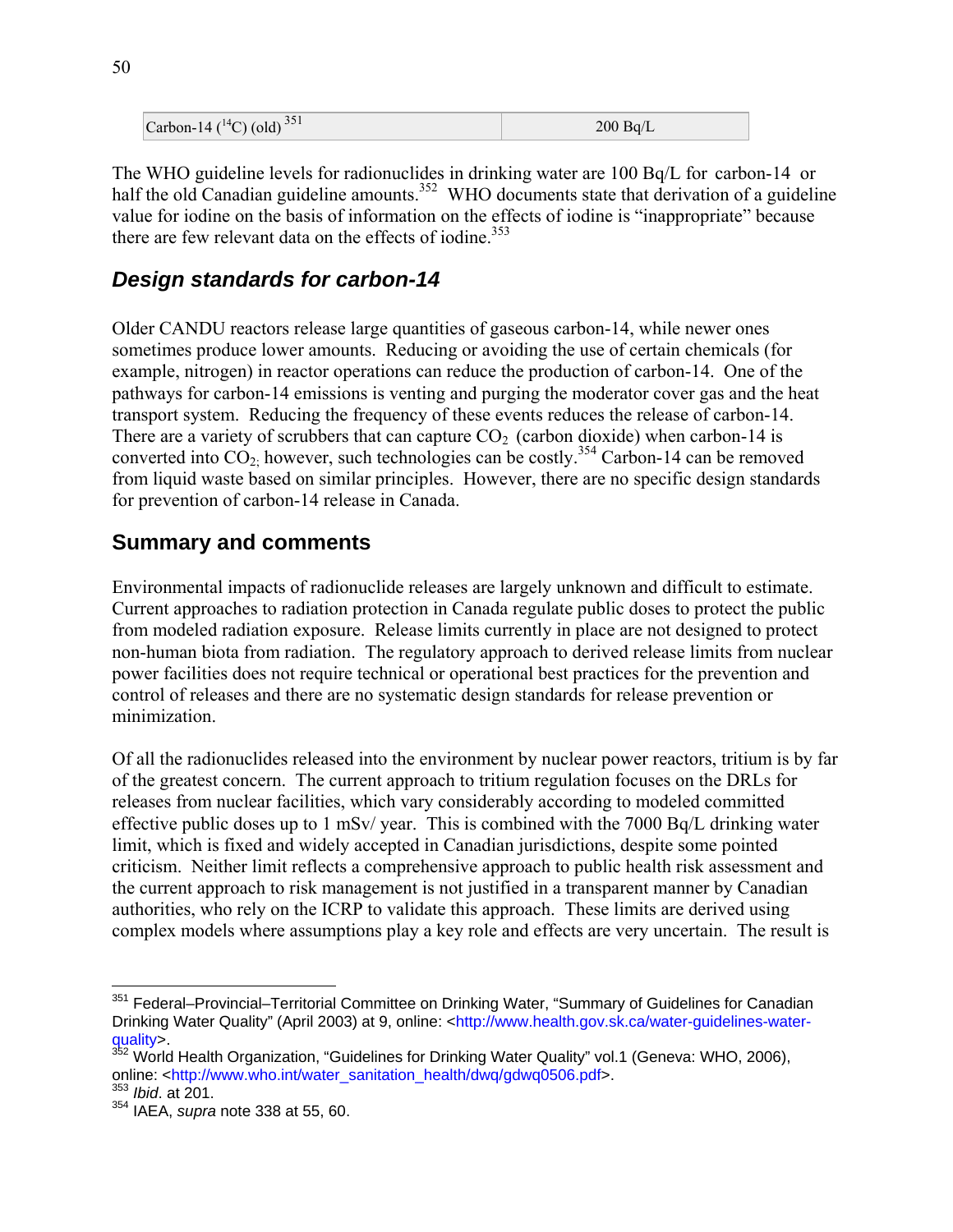widespread uncertainty about the reliability of the risk assessment for human health exposure to tritium and other radionuclides.

# **The CNSC and the precautionary principle**

The CNSC uses 1 mSv as the annual public effective dose limit for radiation protection purposes. This dose limit is used to calculate derived release limits from nuclear power facilities and relies on modeling of specific harmful effects (or endpoints) to a critical group. The modeled harm from this level of dose over a lifetime is that 1 in 200 are predicted to get fatal cancer, severe hereditary effects or non-fatal cancers. Reproductive and other effects are not included.

The CNSC has not fully exercised its mandate to explore what "reasonable risk" is. The CNSC relies on the dose limit recommended by the ICRP and included in its regulations to determine what is "reasonable." Although the CNSC evaluates the use of ICRP recommendations at a high level, it does not investigate the implications of the 1 mSv public dose limit for each facility. Arguably, the CNSC should independently assess risks from radiation releases from a particular facility and explaining why that risk is "reasonable." As the IAEA has noted, "If a regulatory body must rely entirely on the assessments of others, its independence may be compromised."<sup>355</sup>

Moreover, it is not clear that relying on the ICRP public dose limit, which weighs harm to the public against the costs and benefits to society without a true public health-based analysis is precautionary. Canada is a signatory to the Rio Declaration of 1992, principle 15 of which states<sup>356</sup>

Where there are threats of serious or irreversible environmental damage, lack of full scientific certainty should not be a reason for postponing measures to prevent environmental degradation.

This principle is included in the *Canadian Environmental Assessment Act*, 357 the *Canadian Environmental Protection Act, 1999,*358 and other legislation. The argument that current approaches are precautionary includes that there is uncertainty about the harmful effects from low levels of ionizing radiation, thus the use of 1 mSv as a public effective dose limit is precautionary because it is well below the level of observed effects.<sup>359</sup>

This can be countered by noting that the precautionary principle does not require scientific proof, but rather is a tool for addressing risk precisely when scientific certainty is elusive. While radiation effects at high doses are well understood, doses at low levels are not. In the case of 1 mSv, the linear-no-threshold model accepted for radiation protection, as interpreted by the ICRP,

<sup>355</sup> C. Stoiber et al., "Handbook on Nuclear Law" (Vienna: IAEA, 2003) at 27.

<sup>355</sup> C. Stoiber *et al*., "Handbook on Nuclear Law" (Vienna: IAEA, 2003) at 27. 356 *Rio Declaration on Environment and Development* 1992, 31 I.L.M. 874 (1992) online: <http://www.jus.uio.no/lm/environmental.development.rio.declaration.1992.doc>.

<sup>357</sup> *Supra* note 172, s. 4(1). 358 S.C. 1999, c.33, s. 2.

<sup>&</sup>lt;sup>359</sup> Jacques Lavoie, "Precautionary Principle" International School of Nuclear Law Dissertation (Dec 15, 2009) at 9; also see K.L. Mossman et al., "The Precautionary Principle and Radiation Protection" (Spring 2002) 13 *Risk* 137.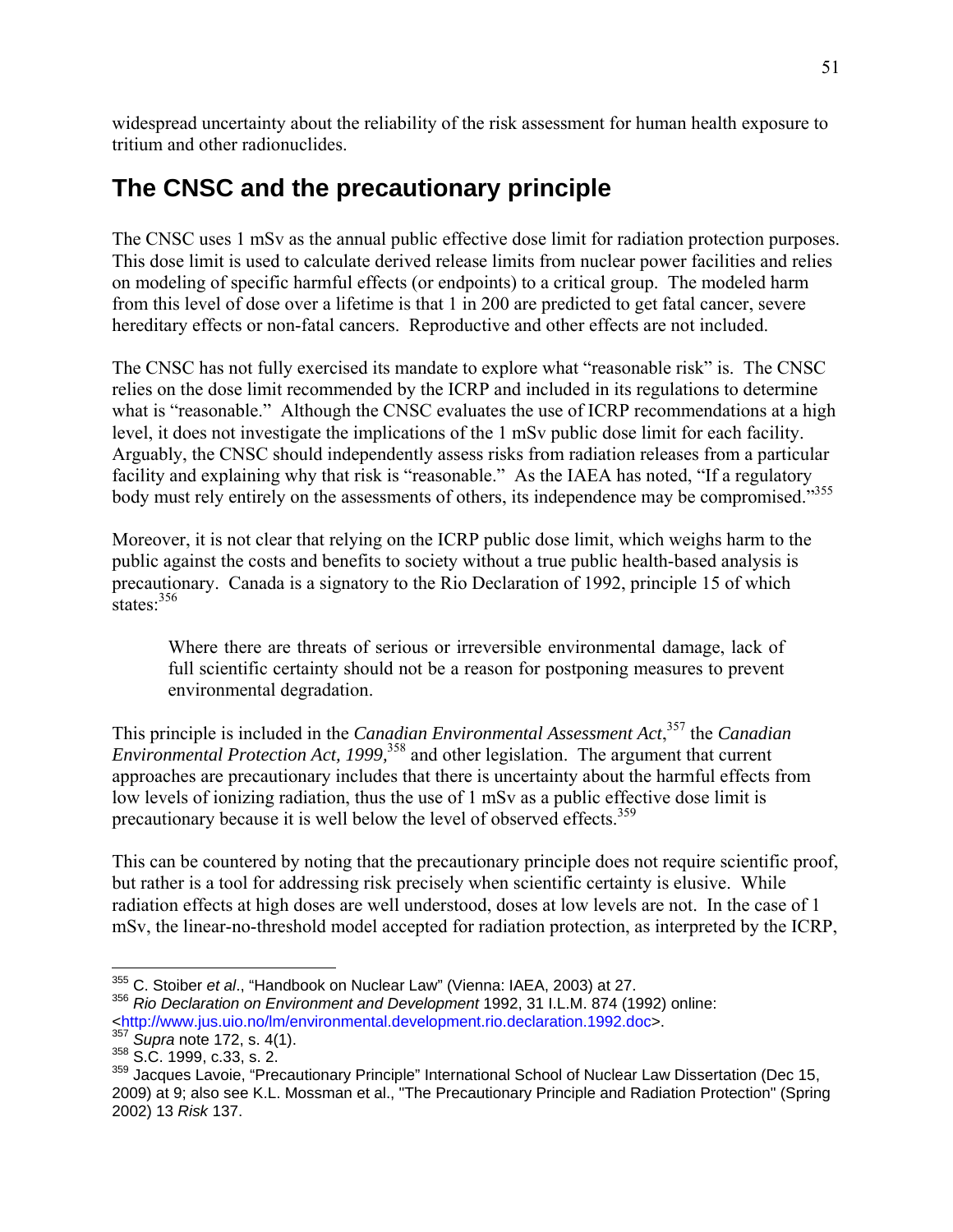predicts serious irreversible harm in the form of serious cancers, deaths and other non-negligible effects from doses of 1 mSv.

Using uncertainty about this model's accuracy to justify the use of the public dose limit is not truly precautionary. Rather, that approach relies on uncertainty to justify not taking further measures to prevent the harm predicted by the LNT model.<sup>360</sup> Properly interpreted, the principle provides a low threshold to establish that there is a risk. It is normally interpreted to only require an objective basis or reasonable concern that serious or irreversible harm could result from an activity.<sup>361</sup> This has also been described as "when no concrete threat to those resources has yet been demonstrated but initial scientific findings indicate a possible risk."<sup>362</sup> Other cases have emphasized that where there is sweeping uncertainty but nevertheless a possible risk, restrictive measures are still justified.<sup>363</sup> Commentators in the nuclear field appear to at times seriously misunderstand the threshold of evidence involved in precautionary regulation and have required proof of harm to impose restrictions beyond the public dose limit.<sup>364</sup>

Another aspect of the principle that is misunderstood in the nuclear context is that the principle also requires taking into account social factors and alternatives in determining the seriousness and acceptability of risk.<sup>365</sup> While the principle does not require a particular response, it does suggest that non-serious, reversible risk is what is to be achieved.<sup>366</sup>

One example of this was in the recent CNSC decision on the shipment of reactor components. In that case opponents cited the precautionary principle. CNSC staff misunderstood the principle to apply only to mitigation measures and accident probability: $367$ 

 $360$  The CNSC is currently reviewing its use of the LNT model for risk assessment (CNSC meeting minutes December 16, 2010), online: <http://www.cnsc.gc.ca/eng/commission/pdf/2010-11-03-Minutes-e-Edocs3648675.pdf>. The precautionary principle was argued in *Inter-Church Uranium Committee Educational Co-operative v. Canada (Atomic Energy Control Board),* 2002 FCT 994, [2003] 2 F.C. 288;

<sup>361</sup> ARCO Chemie Nederland and Others v. Minister van Volkshuisvesting, Ruimtelijke Ordening en *Milieubeheer* (Minister for Housing, Planning and the Environment) and Others C-418/97 and C-419/97, [2000] E.C.R. 1-4475, at paras. 36-40; *Thames Water Utilities Ltd. v. South East London Division, Bromley Magistrates Court,* C-252/05, [2007] E.C.R. I-3883, at para. 24; *Telstra Corporation Pty. Ltd. v. Hornsby Shire Council*, [2006] N.S.W. 133 (N.S.W.L.E.C. Australia); *A.P. Pollution Control Board v. Prof. M. v. Nayudu*, (1999) A.I.R. 2715 (Sup. Ct. India); *Godavarman v. Union of India and Ors*., (2006) A.I.R. 202 (Sup.Ct. India).

<sup>362</sup> *Monsanto and Others v. Presidenza del Consiglio and Others*, C-236/01, [2003] E.C.R. I-8105.

<sup>363</sup> *Commission v. Denmark*, C-192/01, [2003] E.C.R. I-09693 at para. 52. 364 *Mossman*, *supra* note 359.

<sup>365</sup> *Telstra*, *supra* note 361.

<sup>366</sup> *Ibid.*

<sup>367</sup> CNSC, *Reasons for Decision in the matter of Bruce Power Inc. Application for a Transport Licence.* (28 and 29 September 2010) at para. 137, online:

<sup>&</sup>lt;http://www.nuclearsafety.gc.ca/eng/commission/pdf/2010-09-28-29-Decision-Bruce-SG-e-Final-Edocs3673548.pdf>. For other examples of interpretations of the principle see CNSC, *Reasons for Decision in the matter of Cameco Inc. Environmental Assessment Guidelines* (August 29, 2003) at 10 where the CNSC confuses "conservative safety evaluations" with the application of the principle in the regulatory context, online: <http://nuclearsafety.gc.ca/eng/commission/pdf/Cameco-Final-e.pdf>. This can in part be attributed to the fact that although intervenors regularly argue the principle, they rarely explain it to the commission or the CNSC staff.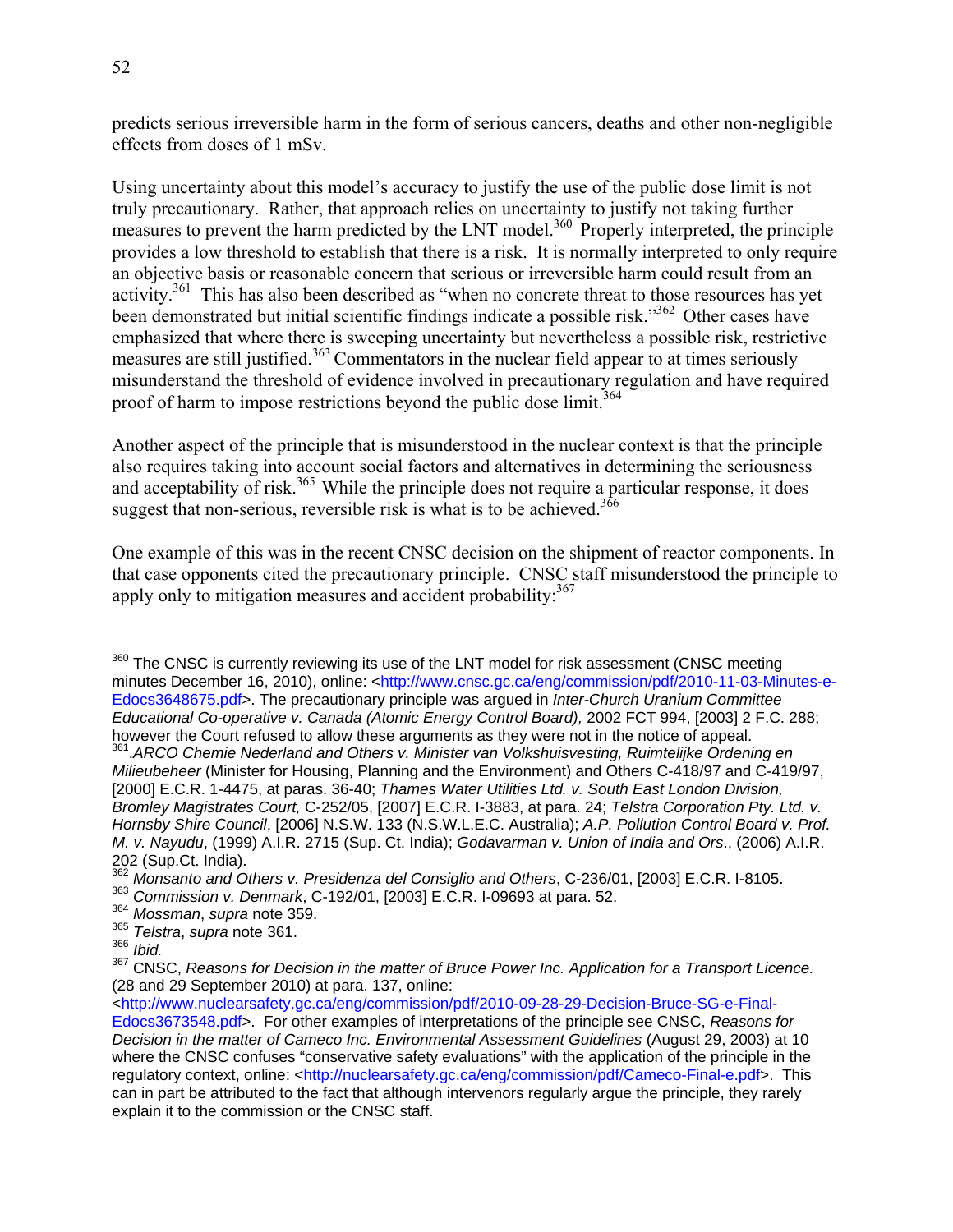Some intervenors opposed the shipment, citing the precautionary principle. The Commission asked CNSC staff to explain the applicability of the precautionary principle in their review. CNSC staff responded that the precautionary principle suggests that when there is evidence of serious environmental effects, scientific uncertainty should not be an impediment to implementing measures to mitigate those effects. CNSC staff stated that, for the proposed shipment, there are very low probability accident and malfunction scenarios, and appropriate mitigation measures are in place. The Commission is of the view that the precautionary principle was followed because there are very low-probability accident and malfunction scenarios and appropriate mitigation measures are in place.

The precautionary principle requires more than mitigation where there is a risk of serious, irreversible harm. It requires looking at alternatives and social perceptions of risk to determine what cost-effective measures could avoid the harm. This decision did not indicate whether the harm was serious or irreversible nor explain how mitigation measures could make it otherwise, or explain how the measures imposed would prevent the harm in question. In the case of routine releases of radionuclides, an objective basis would seem to be (at least arguably) established by the combination of the LNT model and observed evidence of harm at higher doses.

Accordingly, a precautionary approach would typically strive for minimization, not optimization. This would particularly be the case where there are cost-effective means to minimize. The concept of ALARA, at least as it is applied in Canada, is very different from the precautionary principle. The CNSC approach to ALARA described above only requires dose reduction "without significant expenditures." It accordingly bears little resemblance to the precautionary principle and does not ensure that the principle is followed. With respect, such an approach is only precautionary if the costs and benefits of further dose reductions are actually weighed on a case-by-case basis against the reasonable belief in risk based on current scientific models of harm, along with an assessment of the seriousness or irreversibility of that risk. This is not the case in current approaches to radiation protection. In contrast, the UK and the European Community more generally apply the concept of best available techniques to prevent or reduce emissions and their environmental impact.<sup>368</sup>

This leaves Canada without any broader public health standards addressing cumulative impacts of multiple tritium exposure pathways for all potential health effects. It means that Canadian regulators are without the means to effectively address the total loading of tritium and other radionuclides in Canadian waterways, airsheds or soils from multiple sources. It also leaves Canada without environmental quality standards that can address impacts to any non-human organisms. The effects of current release levels on both humans and non-humans from nuclear facilities are essentially unknown.

Canadian risk acceptability documentation or evaluations are also lacking. Existing regulatory initiatives have not defined acceptable risk for exposure to radionuclides either for humans or non-human organisms from a public health or environmental risk standpoint. The only exception is Ontario's drinking water assessment for tritium. The impact of radionuclides released into the environment by nuclear power facilities is largely unknown but presents a potentially serious,

<sup>368</sup> Tromans, *Nuclear Law, supra* note 215 at 446-450.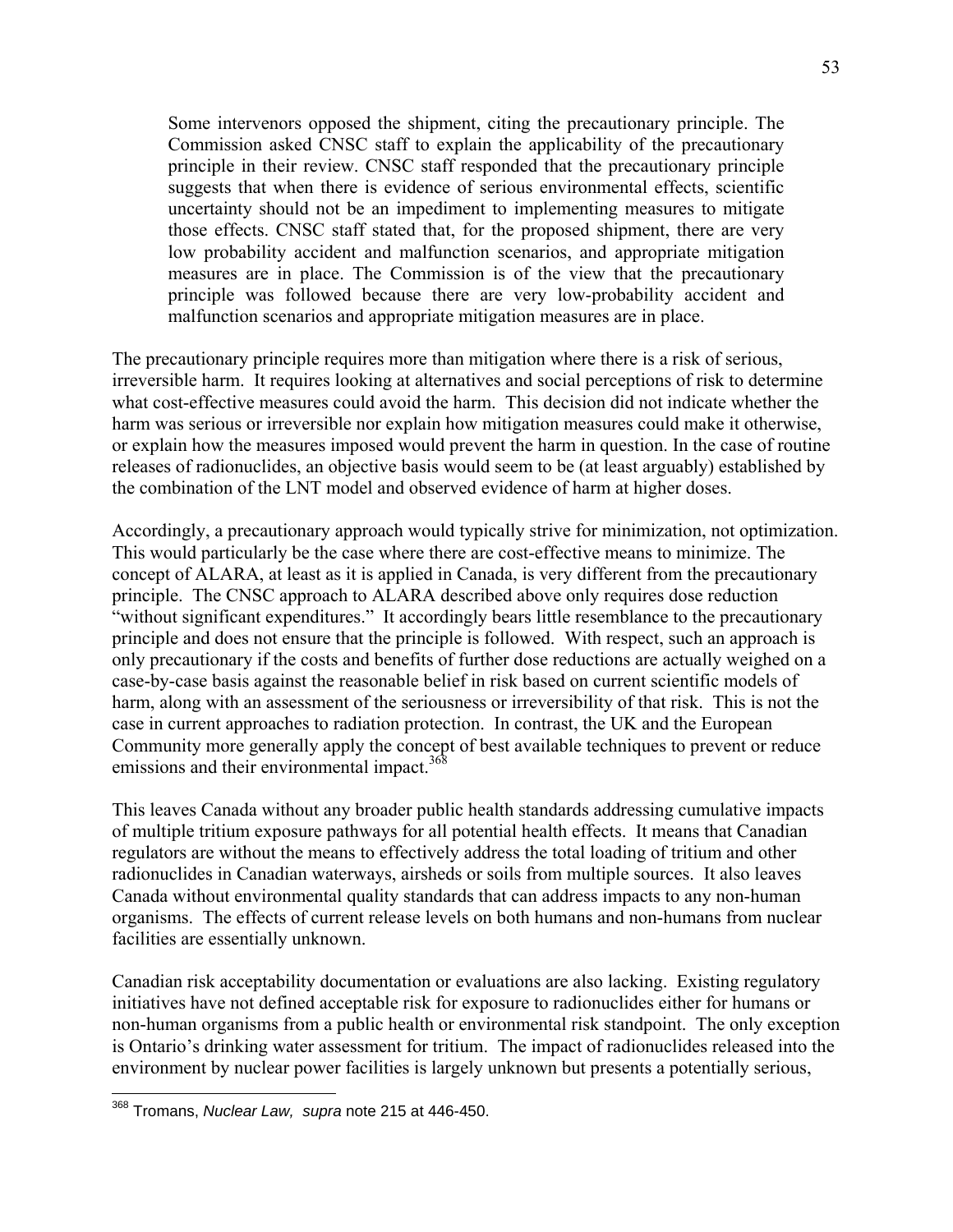irreversible risk. A more robust and transparent precautionary approach should be applied by Alberta and Saskatchewan.

For non-human organisms, risk acceptability for radionuclide releases from nuclear power plants should be evaluated in relation to environmental protection principles such as the precautionary principle and Canada's commitment to maintain biodiversity and sustainable ecosystems. Continued emphasis on reductions in radioactive releases only where costs are minimal is inappropriate in the environmental context. Such approaches ignore commitments to sustainable development, intergenerational equity and potential long-term impacts of releases on ecosystems. They also do not take a precautionary approach. Radionuclides are not easy to remove from ecosystems once they are released. The long-term effects of radionuclide releases are poorly understood but potentially serious.

A precautionary approach would recognize that known potential impacts to humans and the environment, based on the LNT model, from radioactive releases are capable of supporting the implementation of further controls on releases.

### **Recommendation**

Alberta and Saskatchewan have the authority to go beyond the approach to radiation protection used by the CNSC to protect public health, property and the environment. Alberta and Saskatchewan should evaluate the science on potential public health implications and impacts on non-human biota of routine releases of radionuclides from nuclear power plants. These evaluations should include effects that are not included in the ICRP approach, such as reproductive effects, and include transparent evaluations of the effects of radiation on vulnerable groups like women and children.

Alberta and Saskatchewan should adopt a scientifically informed approach to releases of radionuclides from nuclear power facilities. This should include an evaluation of the best available control techniques (technological and operational) to prevent releases of radionuclides. They should evaluate whether such measures represent precautionary regulation and the potential effects of releases on future generations and ecosystems. Such an evaluation should precede the approval process for any nuclear power facility and include opportunities for the public and medical professionals to provide input into acceptable risk levels.

Even though there is scientific uncertainty about the effects of current release levels of radionuclides, Alberta and Saskatchewan should recognize that the 1 mSv dose limit does not represent a public health standard, or even a cost-benefit analysis for a particular nuclear power reactor. Provincial regulators are not bound by the optimization approach of the ICRP, which prairie residents did not develop. The ICRP approach should not replace a careful evaluation of release control options for a specific reactor design.

Provinces have the jurisdictional power to go beyond this dose limit and adopt a regulatory approach that ensures that releases are effectively minimized and that releases from any nuclear power reactor reflect a socially acceptable risk.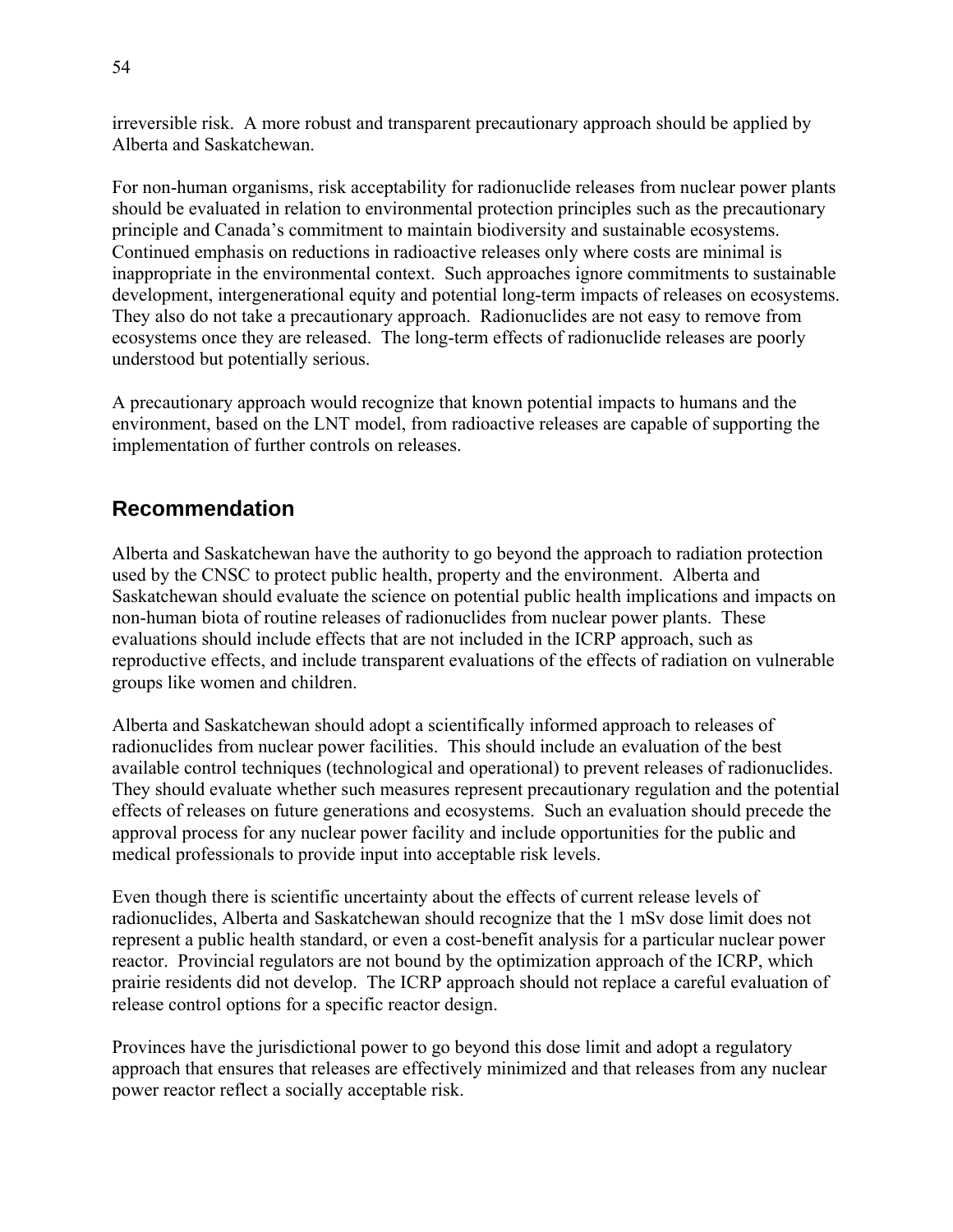Alberta should add limits for radionuclides to the *Substance Release Regulation* and the *Release Reporting Regulation* and remove the exemption from reporting for Class 7 dangerous goods. Alberta should enact regulations under the *Environmental Protection and Enhancement Act* and the *Public Health Act,* specifying public health and environmental protection standards for releases of radionuclides from nuclear power facilities. The Alberta Utilities Commission should develop technological and operational standards for the prevention of releases of radioactive substances from nuclear power plants.

Saskatchewan should add screening parameters and maximum acceptable concentrations for other radionuclides to the *Water Regulations* under the *Environmental Management and Protection Act* and the *Clean Air Act* should be amended to ensure that it expressly includes limits for radioactive materials released from nuclear power facilities that reflect public health and environmental protection. Saskatchewan should consider revising its electricity legislation to create a process for approvals and permit conditions for nuclear power plants.

## **Hazardous releases from nuclear facilities**

Nuclear power facilities release a range of hazardous substances that are not by themselves radioactive. For example, nuclear reactors release ammonia, hydrazine, greenhouse gases, carbon monoxide, oxides of nitrogen, sulphur dioxide and particulate matter (PM) from standby generator testing, heavy metals, as well as other hazardous material from incinerating on-site waste  $369$ 

A large power reactor will typically release hazardous or toxic substances to the air and water during routine operation of the facility. For example, the Darlington power reactor in Ontario monitors releases of sulphur dioxide (SO<sub>2</sub>), nitrous oxides (NOx), and carbon dioxide (CO<sub>2</sub>) to air. It also has reportable releases of ozone-depleting substances (CFC-11, CFC-12 and HCFC-22) originating from air conditioning; sodium hypochlorite, which is used to control zebra mussels in some cooling water systems; and ammonia and hydrazine to air and water.<sup>370</sup> Other substances are reported under the *Canadian Environmental Protection Act, 1999,* including lead, mercury and particulate matter.<sup>371</sup> Metals like lead, mercury and cadmium are wastes produced by batteries, radiation shielding materials, electrical and lighting equipment and condenser tubes. Federal reporting indicates that most reactors in Canada have released between 10,000 kg and 100,000 kg of lead during a year, with mercury and cadmium being much smaller amounts.<sup>372</sup> Some facilities, such as the Pickering nuclear reactor, also use substantial amounts of asbestos.<sup>373</sup>

 $\overline{a}$ 369 M. Winfield, *supra* note 275 at 61.

<sup>&</sup>lt;sup>370</sup> CNSC, "Information and Recommendations from Canadian Nuclear Safety Commission Staff Regarding Ontario Power Generation Inc. Renewal of the Darlington Nuclear Generating Station Operating Licence" (Public Hearing Day 1 November 1, 2007).

<sup>371</sup> National Pollutant Release Inventory, *2009 Facility & Substance Information for Ontario Power Generation - Darlington Nuclear* (Ottawa: Environment Canada, 2009), online: <http://www.ec.gc.ca/pdb/websol/querysite/facility\_substance\_summary\_e.cfm?opt\_npri\_id=0000003163

<sup>&</sup>amp;opt\_report\_year=2009>.

<sup>372</sup> Winfield, *supra* note 275 at 64.

<sup>373</sup> *Ibid*. at 65.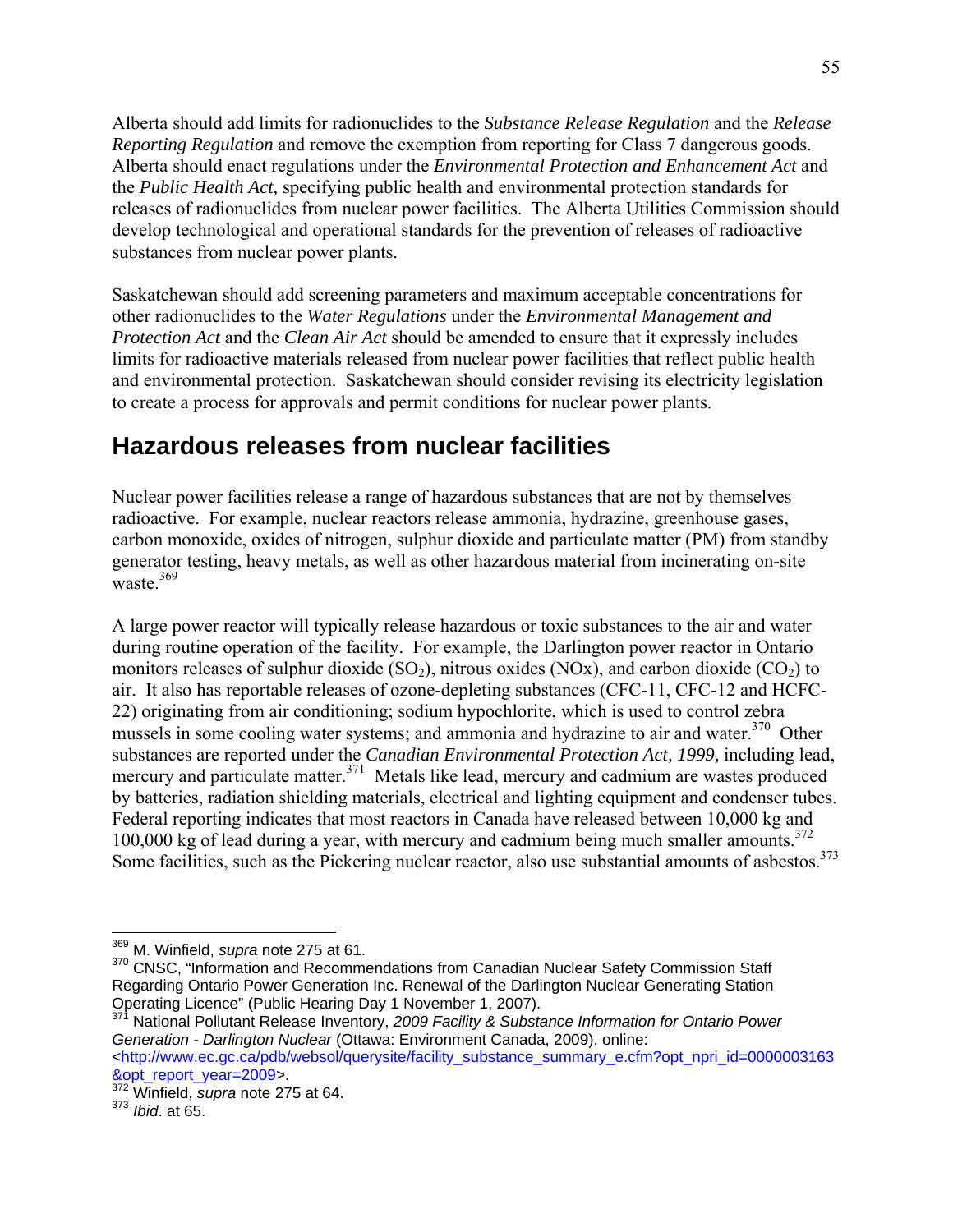The *Nuclear Safety and Control Act* gives the CNSC powers over non-radioactive hazardous waste. Under the regulations, "hazardous waste" is any non-nuclear substance that "is used or produced in the course of carrying on a licensed activity and that may pose a risk to the environment or the health and safety of persons."374 The *Class I Nuclear Facilities Regulations* require information about hazardous releases in licence applications for nuclear reactors.<sup>375</sup> Section 12 of the *General Nuclear Safety and Control Regulations* provides that every licensee shall "take all reasonable precautions to control the release of radioactive nuclear substances or hazardous substances within the site of the licensed activity and into the environment as a result of the licensed activity."<sup>376</sup> Section 17 requires unlicensed hazardous releases be reported. This generally leads to the expectation that such releases will conform to the ALARA principle. However, ALARA is only described in guidance documents in relation to the 1 mSv public radiation dose and not in terms of non-radioactive releases. It is not clear from CNSC regulatory policies what the appropriate parameters are for non-radiological contaminants and there is little guidance for operators regarding how to ensure non-radioactive hazardous releases are ALARA.

CNSC staff evaluate hazardous waste handling systems by confirming that the facility meets International Standards Organization (ISO) requirements for managing system components. The CNSC evaluates this using an environmental performance index. The index weighs the following criteria:377

- Tritium and carbon-14 emissions (primary dose-to-public contributors);
- Number of spills;
- Number of chemical waste drums on site;
- Volume of low and intermediate radioactive waste generated;
- Thermal performance index; and
- Number of regulatory infractions.

The evaluation methodology for routine releases of hazardous substances is not particularly clear. In a review of the Darlington licence renewal application in 2007, CNSC staff noted that: $378$ 

[W]hile OPG has been reporting unplanned releases of hazardous substances, OPG has not been reporting to the CNSC on monitoring results for routine releases of hazardous substances, as required by the licence…. OPG has been advised of this non-compliance. CNSC staff will continue to monitor this issue…

Despite this gap in information, the rating for Darlington's environmental protection facility remained high using the index and the facility was found to meet all requirements for environmental protection. It is unclear how non-radioactive releases are weighed overall in that calculation.

1

<sup>374</sup> *General Nuclear Safety and Control Regulations*, *supra* note 50, s. 1.

<sup>375</sup> *Supra* note 43.

<sup>376</sup> *General Nuclear Safety and Control Regulations*, *supra* note 50, s. 12(1)(f). 377 CNSC, *supra* note 370 at 59.

<sup>378</sup> *Ibid.* at 65.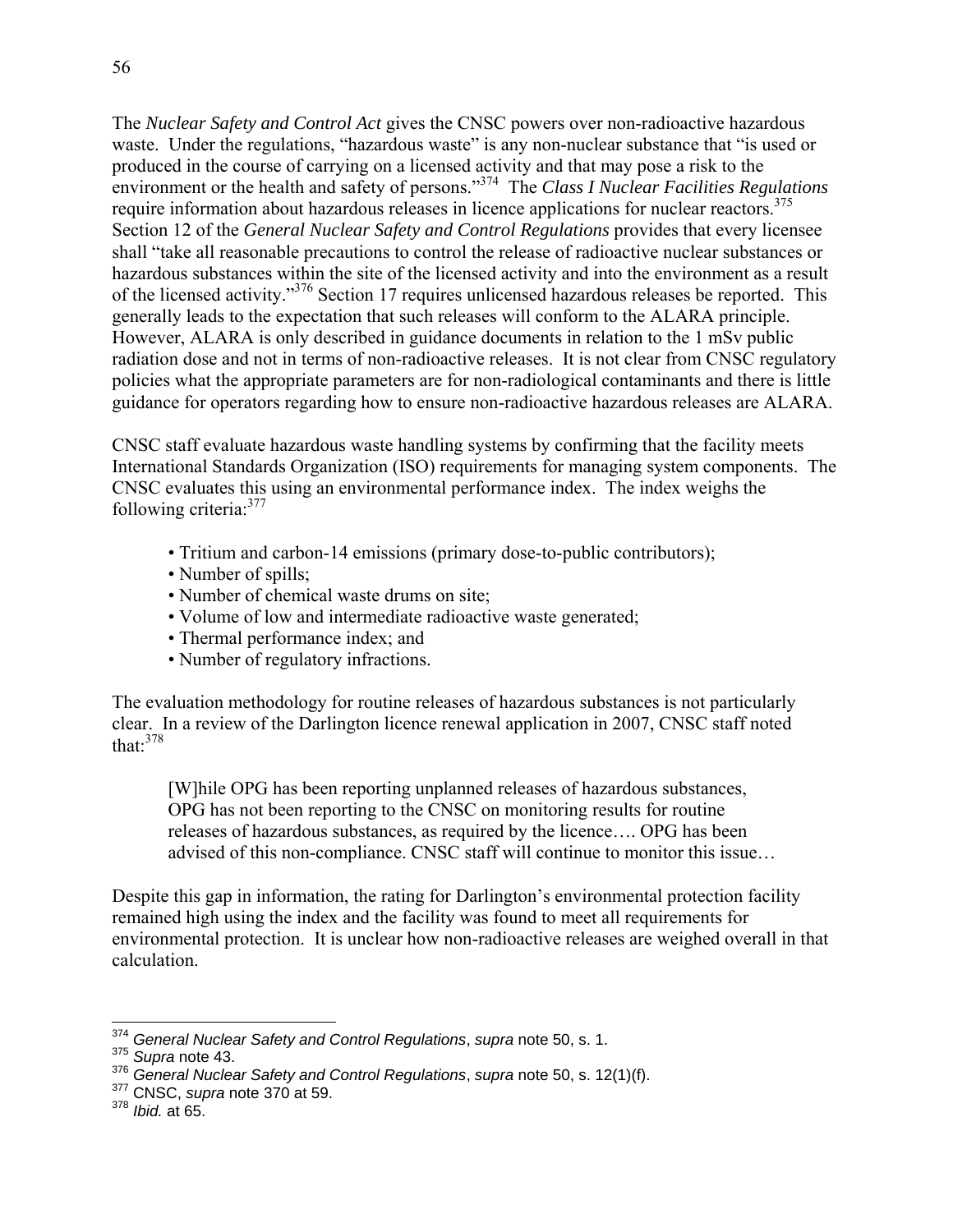For large power reactors, CNSC requires reporting of hazardous releases. A revision of the CNSC Regulatory Document 99.2 on reporting requirements for power reactors is currently under consultation by the CNSC.<sup>379</sup> However, this lists no specific parameters or thresholds for reporting or release of hazardous substances. The Darlington nuclear power licence does not contain any specific hazardous release thresholds. Power reactor facilities report nonradiological toxic substance releases under the *Canadian Environmental Protection Act* to the National Pollutant Release Inventory. However, the same standards are not applied to research reactors. An examination of the small research reactor licencing document for the Saskatchewan Research Council's SLOWPOKE-2 Reactor shows that the licensee is not required to keep records of releases of non-nuclear substances.<sup>380</sup> The operating manual for the reactor has only one paragraph on "non-radiation hazards." The ELC obtained this through a provincial access to information request; however, the only clear information that is not redacted is "there are no unusual in-house hazards that can be foreseen."<sup>381</sup> The most recent compliance report does not contain any non-radiological parameters.<sup>382</sup> This demonstrates that there is currently no single CNSC approach to controlling hazardous releases from reactors.

The CNSC Regulatory document, *Site Evaluation for New Nuclear Power Plants,* intends to "set out the expectations" of CNSC regarding site evaluation for new plants. RD-346 offers some criteria regarding non-radiological impacts of a nuclear power plant on the local environment.<sup>383</sup>

At many nuclear facilities it remains unclear who is responsible for ensuring that routine hazardous substances are managed properly. Although provincial hazardous waste laws will normally apply, the extent to which provincial authorities are enforcing permit requirements is not clear. In conducting research for this project, few examples of hazardous release or hazardous waste management approvals were available from provincial regulators for CNSC regulated facilities.

The CNSC has jurisdiction under the *NSCA* to regulate hazardous waste from nuclear facilities, but it has not developed consistent approaches or standards for the regulation of hazardous waste. The CNSC does not seem to give much weight to routine hazardous releases in its evaluation of nuclear power plant licence applications.<sup>384</sup> There are no clear public health, safety, waste management or environmental standards applied in the control of hazardous

 $\overline{a}$ 379 CNSC, Regulatory Document, RD-99.2, *Reporting Requirements for Operating Nuclear Power Plants: Compliance Monitoring* November 2010- DRAFT) (Ottawa: Public Works and Government Services, 2010) at 5, requiring reporting of routine and unplanned releases of hazardous substances. The associated guidance document provides "no further guidance at this time" on environmental protection performance reporting (at 10).

<sup>&</sup>lt;sup>380</sup> Saskatchewan Research Council, "SLOWPOKE 2 Reactor, Non-Power Reactor Operating Licence" (NPROL-19.04/2013) conditions 5.2 and 5.3 and Appendix B require reporting for radioactive substances only.

<sup>&</sup>lt;sup>381</sup> [Author redacted], "Facility Site Description and Operating Manual for the SLOWPOKE 2 Reactor" (Revision 2) (Saskatchewan Research Council, SLOWPOKE 2 Committee, January 1997) at 36. 382 Saskatchewan Research Council, *supra* note 143.

<sup>383</sup> CNSC, Regulatory Document, RD-346, Draft, "Site Evaluation for New Nuclear Power Plants,"(Ottawa: October 2007) Table 5.1. Also see commentary in Gordon Thompson, *Design and Siting Criteria for Nuclear Power Plants in the 21st Century* (Cambridge, Massachusetts: Greenpeace, January 2008), online: <http://www.cnsc-ccsn.gc.ca/fr/pdfs/irss\_report\_greenpeace.pdf>.

<sup>384</sup> CNSC, *supra* note 370 at 55-69.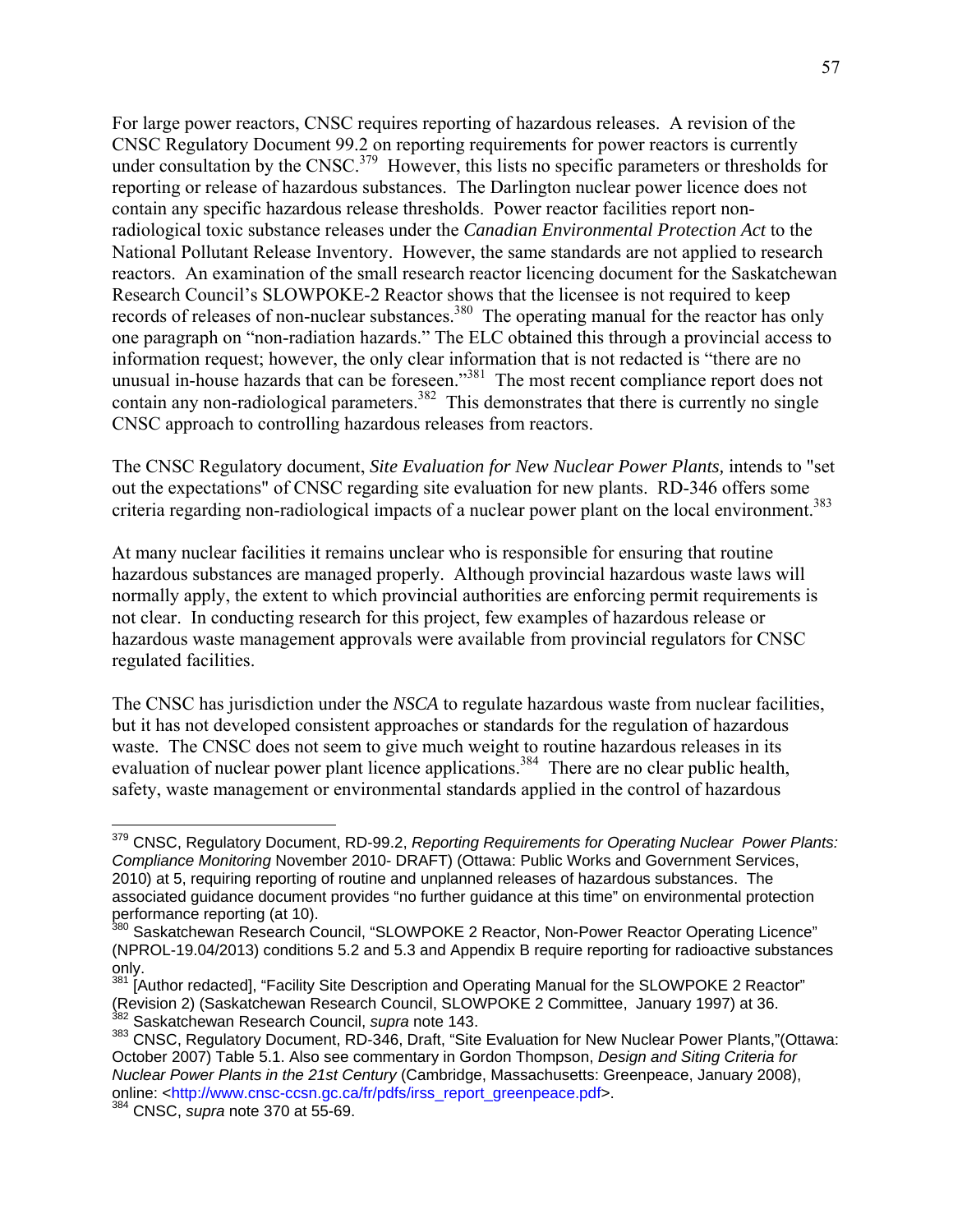releases from nuclear power facilities at the federal level. Provincial authorities should not assume that CNSC standards for hazardous waste are equivalent to their own.

In an October 2009 decision regarding the licencing of a nuclear waste site in Ontario, the CNSC was asked to rule on its jurisdiction over the waste in question, a mixture of radioactive and nonradioactive waste. The CNSC held that it has full regulatory authority over any nuclear substances or contamination from nuclear substances and full authority to regulate the discharge of radioactive and hazardous substances associated with or arising from an activity that is licensable under the *NSCA*. The CNSC held that it did not regulate industrial waste or the discharge to the environment of substances not associated with the nuclear industry "unless or until that waste is commingled with, or is an integral part of, the nuclear-related licensed activity." However, the CNSC ruled that its jurisdiction over both nuclear waste or hazardous waste from nuclear facilities is not exclusive, stating that: "[t]he Commission notes that the issuance of the licence does not obviate the need for the licence applicant to seek any applicable provincial authorizations."385

With respect to hazardous effluent from nuclear power reactors' cooling systems released into areas frequented by fish, section 36(3) of the federal *Fisheries Act* would apply, which prohibits the discharge of a substance deleterious to fish.<sup>386</sup> However, this provision is not currently enforced against nuclear power facilities in Canada.<sup>387</sup>

#### *Recommendation*

Currently, the CNSC does not ensure that power reactors are accurately reporting their hazardous releases and fails to transparently assess the potential impacts of hazardous waste management on human health and the environment at nuclear power and associated waste facilities. Alberta and Saskatchewan should amend their waste regulations to ensure that waste releases from nuclear power facilities are regulated to the same standards as other facilities in the province.

Currently, Alberta exempts any waste regulated by the CNSC from the definition of "hazardous waste."<sup>388</sup> Saskatchewan regulations currently exempt only radioactive waste regulated by federal authorities. Provinces should regulate to ensure that mixed waste and hazardous waste from nuclear power facilities are properly managed. Moreover, Alberta and Saskatchewan should review their substance release provisions under *EPEA* and *EMPA* to ensure that nuclear reactors and associated waste facility releases are regulated for public health and environmental protection and to ensure accurate reporting.

## *Aquatic environment-facility interactions*

One of the most dramatic impacts from nuclear power facility operations is not the radioactive releases from the facility, but instead the thermal plumes, fish impingement and entrainment in

<sup>&</sup>lt;sup>385</sup> Canadian Nuclear Safety Commission, *Record of Proceedings Including Reasons For Decision in the Matter of Atomic Energy of Canada Limited* (Ottawa: CNSC, 2009), paras. 23-24.<br><sup>386</sup> R.S.C., 1985, c .F-14.

<sup>387</sup> See Transcript, *infra* note 395.

<sup>388</sup> See Part I of this report "Provincial legislation in relation to nuclear regulation" at 32.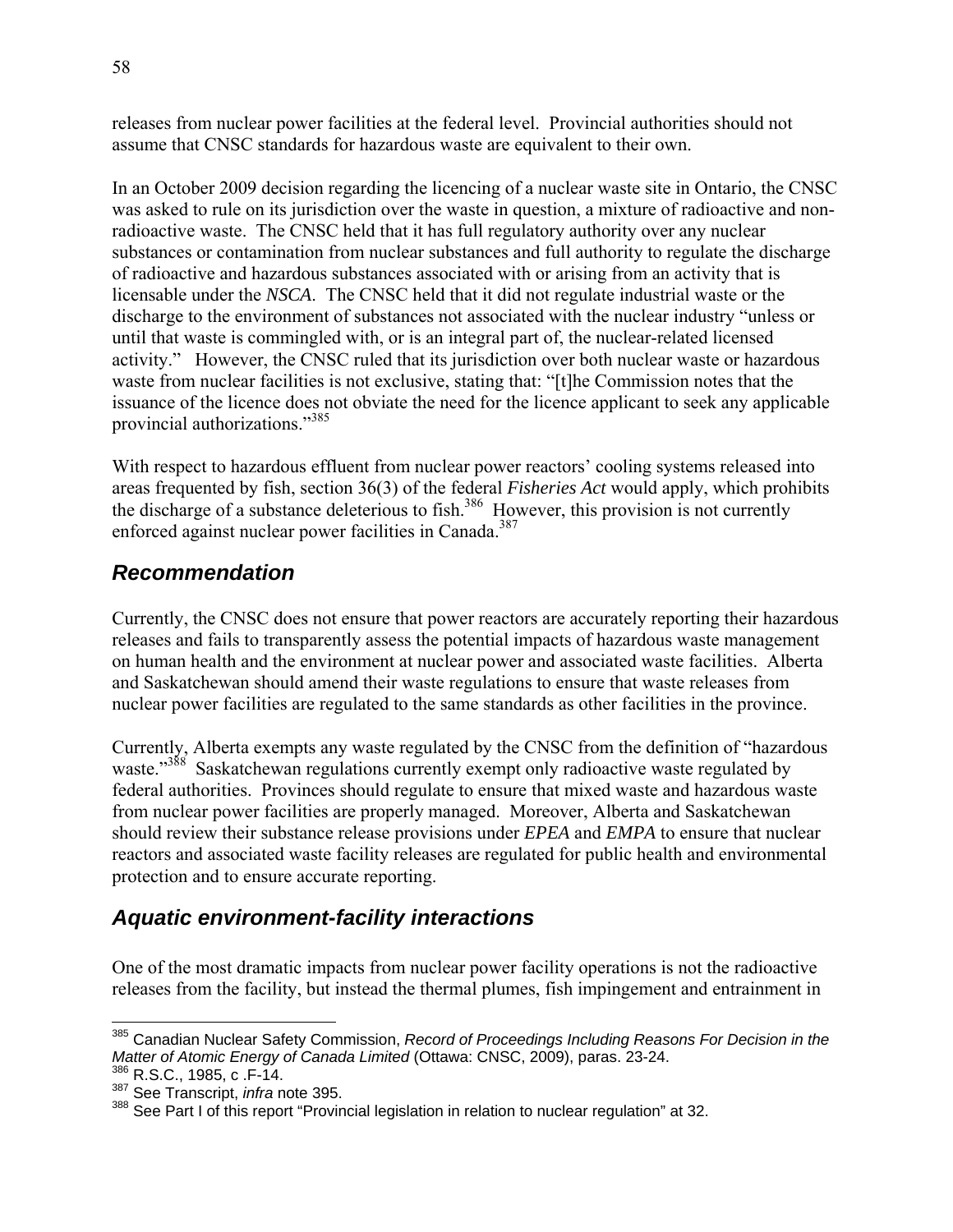the cooling water system. Nuclear power plants, like conventional power plants, require large volumes of water for cooling. Fish *impingement* refers to fish that are killed by being sucked against the cooling water intake screens, designed to prevent fish from entering the pipe. Many factors will affect fish impingement, such as the rate of intake, the volume of intake, whether or not some species are attracted to the intake, the location of the intake and others. Research shows that there is a linear relationship between volume and catch rates.389 *Entrainment* is a term generally used to describe the fate of organisms that are drawn into the cooling water intake structure and enter the cooling system. Millions of fish eggs are entrained in the existing Darlington Nuclear Generation cooling system every year.<sup>390</sup>

Aquatic species mortality is a major concern with any nuclear power plant. The amount of flow, rate of flow and site of cooling water intake openings relative to fish and aquatic habitat are important design and operational issues. Nuclear power facilities are characterized by a high volume of water use for cooling purposes. This leads to water losses through steam, and loss of individual fish and fish eggs into the cooling water intake. In the most recent environmental assessment for the new Darlington nuclear power plant it was predicted that some species of benthic invertebrates and fish might be lost altogether from lake bed disruptions and impingement mortality or entrainment associated with operation of the once-through cooling intake. If cooling towers were used, the impact is predicted to be smaller.<sup>391</sup>

However, impacts can be in the millions of fish and fish larvae. For example, the Darlington Reactor assessment outlined past impacts at that facility as follows:<sup>392</sup>

|                          | <b>Species</b>                                       | Impinged                       | Entrained                                   |
|--------------------------|------------------------------------------------------|--------------------------------|---------------------------------------------|
| Darlington<br><b>NGS</b> | Alewife,<br>round goby,<br>carp and other<br>species | 14,119 (2006)<br>26,020 (2007) | 16,833,776<br>(2004)<br>7,601,306<br>(2006) |

Provinces regulate water use by industrial facilities through water allocation legislation. The federal Department of Fisheries and Oceans (DFO) may regulate impingement and entrainment and nuclear facilities are normally required to complete an Application for Authorization for Works or Undertakings Affecting Fish Habitats under s.35(2) of the *Fisheries Act*.<sup>393</sup> They also require approval under section 32 of the *Fisheries Act,* which states that no person shall destroy

1

<sup>&</sup>lt;sup>389</sup> P.A. Henderson, comments on aquatic issues relating to the proposed New Nuclear Darlington (NND) power Plant" (Toronto: Pices Conservation, 2010) at 3-6, online: <http://www.waterkeeper.ca/wpcontent/themes/waterkeeper/documents/DarlingtonNB/Henderson.pdf>.<br><sup>390</sup> Ibid.

<sup>390</sup> *Ibid*. 391 *Ibid*. 392 OPG, "Aquatic Environment Assessment Of Environmental Effects Technical Support Document 06 New Nuclear - Darlington Environmental Assessment" (Golder, September 2009) at 59, 3-27 online: <http://www.opg.com/power/nuclear/darlington/EA\_Process/Technical%20Support%20Documents/06%2 0Aquatic%20Environment%20Assessment%20of%20Environmental%20Effects%20TSD.pdf>.

<sup>393</sup> *Fisheries Act, supra* note 386.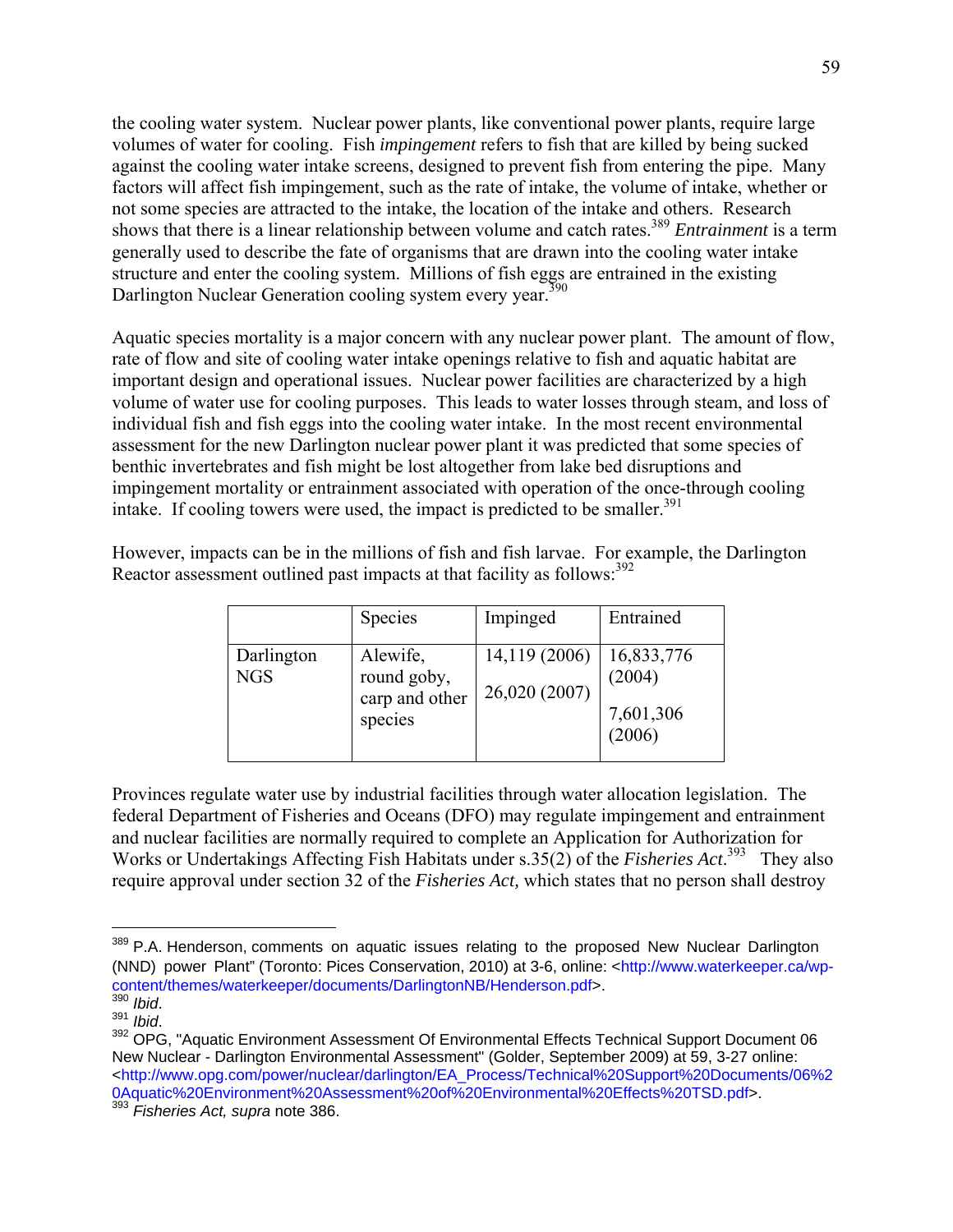fish by any means other than fishing except as authorized by the Minister.<sup>394</sup> Existing nuclear facilities in Canada are commonly out of compliance with s.32 of the *Fisheries Act*.<sup>395</sup> Section 30 of the *Fisheries Act* requires a fish guard or a screen, covering, or netting over the entrance or intake so as to prevent the passage of fish into such water intake, ditch, channel or canal for water intakes for power generation in fisheries waters. Fisheries and Oceans also provides guidelines for impingement and entrainment, but these are not applicable to existing nuclear facilities<sup>396</sup>

Canadian regulators, including the federal Department of Fisheries and Oceans, do not apply best available technology standards that require the elimination of "once-through" cooling systems, which result in higher impingement and entrainment of aquatic organisms through cooling intakes than do other technologies like cooling towers.<sup>397</sup> An example of a "best available" technology" approach is that used in New York state and California, which have both banned once-through cooling.398 Wet closed-cycle cooling can also reduce cooling water requirements by approximately 93-98 percent from that required by once-through cooling technology.<sup>399</sup> Notably, the CNSC does not require new nuclear power facilities to use lower-impact cooling towers that are now required in some other jurisdictions.<sup>400</sup>

## **Thermal discharge**

Cooling water is discharged at considerably warmer temperatures than at intake and can result in what is referred to as a "thermal plume." Impacts of thermal plumes vary depending on the receiving environment, dilution, the types of species and the temperature tolerance of those species. Thermal plumes are considered a deleterious substance under section 36 of the *Fisheries Act*, which is administered by Environment Canada.<sup>401</sup> If a thermal plume is hot enough to cause either acute lethality or a chronic effect to fish, then that would be considered an offence under the *Fisheries Act*. Impact assessments of thermal plumes include the Bruce Power

content/themes/waterkeeper/documents/DarlingtonNB/DarlingtonTranscriptMarch241011.pdf>. 396 DFO, "Guidelines for Minimizing Entrainment and Impingement of Aquatic Organisms at Marine Intakes in BC" (Ottawa: DFO, 1991) CMRFAS 2098, online: <http://www.dfompo.gc.ca/Library/121776.pdf>.

 $\overline{a}$ 394 OPG, *supra* note 374*.* at ES-2; DFO, "Freshwater Intake End-of-Pipe Fish Screen Guideline" (Ottawa: Public Works, 1995), online: <http://www.dfo-mpo.gc.ca/Library/223669.pdf>.

<sup>395</sup> Darlington New Nuclear Power Plant Project Joint Review Panel, (24 March 2011), Transcript Volume 4 at 55-62, online: <http://www.waterkeeper.ca/wp-

 $397$  A "once-through" system is designed to withdraw water from a natural or other water source, use it at the facility to support contact and/or noncontact cooling uses, and then discharge it to a waterbody without recirculation.

<sup>&</sup>lt;sup>398</sup> New York State Department of Environmental Conservation, Draft DEC Policy, "Best Technology Available (BTA) for Cooling Water Intake Structures" (March 4, 2010) establishing "Dry closed-cycle cooling as the performance goal for all new industrial facilities" in some areas. Dry closed-cycle cooling is a system that uses air flow, rather than the evaporation of water, to remove heat from the power station in order to reduce or eliminate the consumptive use of surface waters.

<sup>&</sup>lt;sup>399</sup> *Ibid.* at 4. In a wet closed-cycle system the water is usually sent to a cooling canal, channel, pond, or tower to allow waste heat to be dissipated to the atmosphere and then is returned to the system. New source water (makeup water) is added to the system to replenish losses.

<sup>&</sup>lt;sup>400</sup> California's State Water Resources Control Board, "Policy on the Use of Coastal and Estuarine Waters for Power Plant Cooling" (May 4, 2010).

<sup>401</sup> See Transcript, *supra* note 395.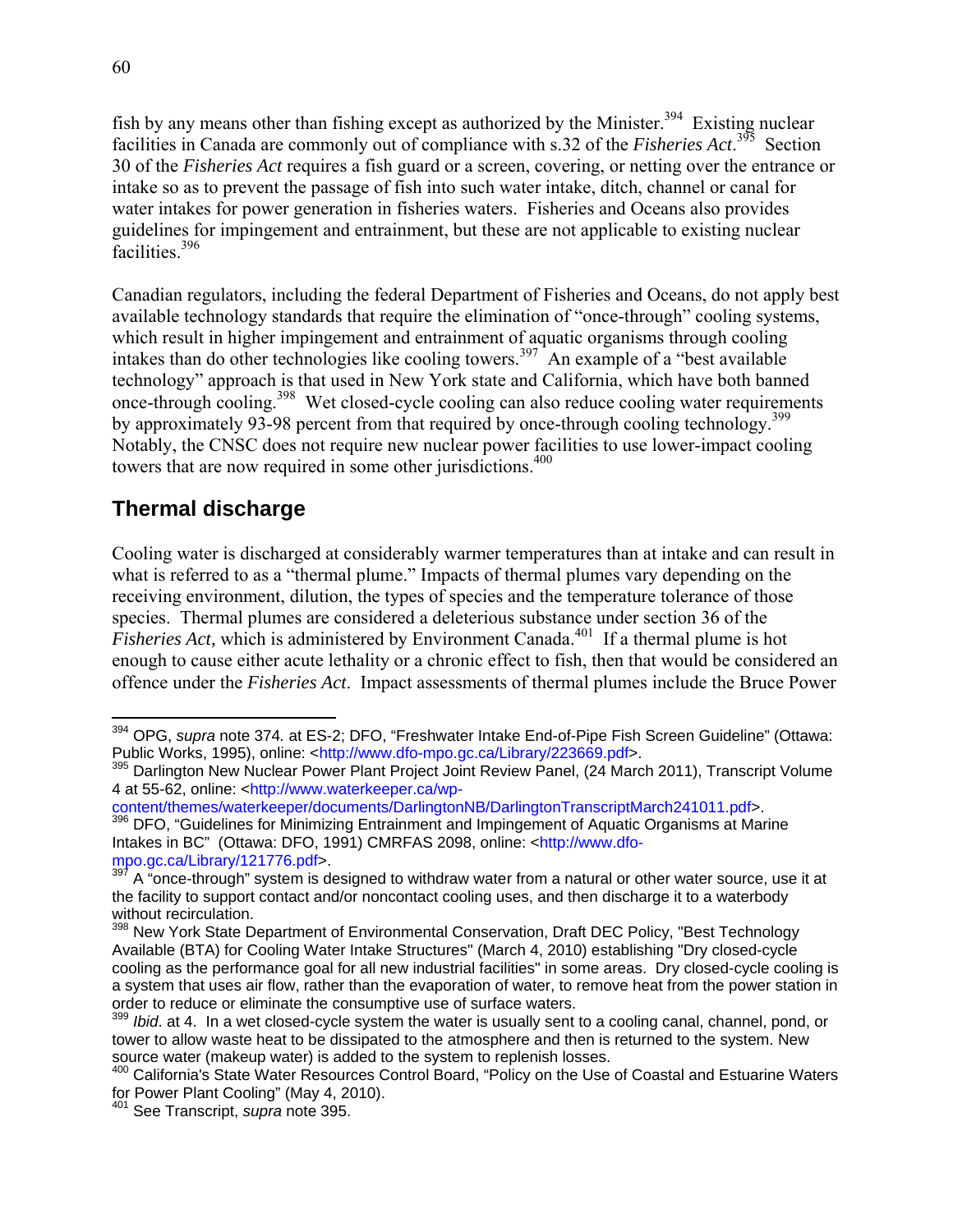facility in Tiverton, Ontario. In 2008, CNSC staff developed evaluation criteria through an internal assessment.<sup>402</sup> This included the use of federal and provincial generic temperature criteria for aquatic life<sup>403</sup> and waterbody-specific provincial effluent guidelines and thermal standards.<sup>404</sup> The Ontario Ministry of the Environment regulates thermal discharge from nuclear power plants under the *Ontario Water Resources Act*. 405 Fish habitat can also be impacted by thermal plumes. Larger fish may avoid the plume and are harmed by being denied access to habitat. Thermal impacts are felt by eggs and younger fish who have difficulty swimming.<sup>406</sup> Cooling systems also use chlorination and other chemical additives to keep bacteria out of the cooling system, which is in turn released when the discharge occurs.<sup>407</sup> This can also be regulated under section 35 of the *Fisheries Act*. 408

The CNSC does not apply standards for regulating the thermal plume in relation to cooling system type, mitigation technologies or temperature parameters that must be met. Moreover the existing CNSC review approach does not include clear requirements for monitoring, follow up or long-term evaluation of the impacts of thermal plumes on aquatic ecosystems.<sup>409</sup> The CNSC assesses what is "reasonable" on a case-by-case basis.<sup>410</sup> Both cooling towers and once-through cooling were considered as technology options in the environmental assessment of the recently proposed Darlington reactor, but once-through cooling continues to be the preferred option due to its lower cost.<sup>411</sup> This situation highlights the lack of clear federal and provincial standards for mitigating cooling water impacts. The CNSC has taken the issue more seriously in recent years, including ordering the Pickering nuclear power facility in Ontario to reduce its fish losses.<sup>412</sup> In 2007, CNSC staff concluded that ongoing fish mortality, due to impingement and entrainment in the cooling water intake of both Pickering facilities, constituted an unreasonable risk to the environment. CNSC staff said that the Department of Fisheries and Oceans had expressed concerns with fish losses and concluded that OPG had not implemented available mitigation measures. Consequently, CNSC staff requested that OPG implement mitigation measures in accordance with a strict timetable.<sup>413</sup> OPG has now identified improved barrier net and fish

1

<http://nuclearsafety.gc.ca/eng/commission/pdf/2010-05-21-Decision-OPG-PickeringA-e-Edocs3609970.pdf>.

<sup>&</sup>lt;sup>402</sup> CNSC, "Thermal Plume Effects on the Aquatic Environment", online:

<sup>&</sup>lt;http://www.nuclearsafety.gc.ca/eng/pdfs/Staff\_Review\_Procedures/effects\_of\_the\_project\_on\_the\_envir onment/SRP-EIS-Thermal\_Plume\_Effects\_in\_Aquatic\_Environment\_e.pdf>. <br><sup>403</sup> Based on Canadian Council of Ministers of the Environment, "Canadian Environmental Quality

Guidelines, (Winnipeg: 1999), temperature guideline.

<sup>404</sup> Based on Ontario Ministry of Environment, "Water Management – Policies, Guidelines" Provincial Water Quality Objectives for the Ministry of Environment and Energy, (1999).<br><sup>405</sup> Supra note 158. A request by ELC to obtain a copy of this type of approval was denied by the Ontario

Ministry of the Environment.

<sup>406</sup> P.A. Henderson, *supra* note 389 at 16.

<sup>407</sup> *Ibid*. at 20.

<sup>408</sup> *Ibid*. 409 See CNSC, "Reasons for Decision: Ontario Power Generation application to renew Pickering NGS A Operating Licence" (September 20, 2010) at 24, online:

<sup>410</sup> OPG, *supra* note 392; CNSC, *supra* note 383.

<sup>411</sup> OPG, *ibid.*

<sup>412</sup> In October 2008 the CNSC issued requirements for OPG to implement mitigation measures for fish protection at Pickering to reduce fish impingement by 80%, reduce fish entrainment by 60% and conduct a study to determine thermal discharge impact on fish. See note 413, *infra.*

<sup>&</sup>lt;sup>3</sup> CNSC, *supra* note 409 at 24.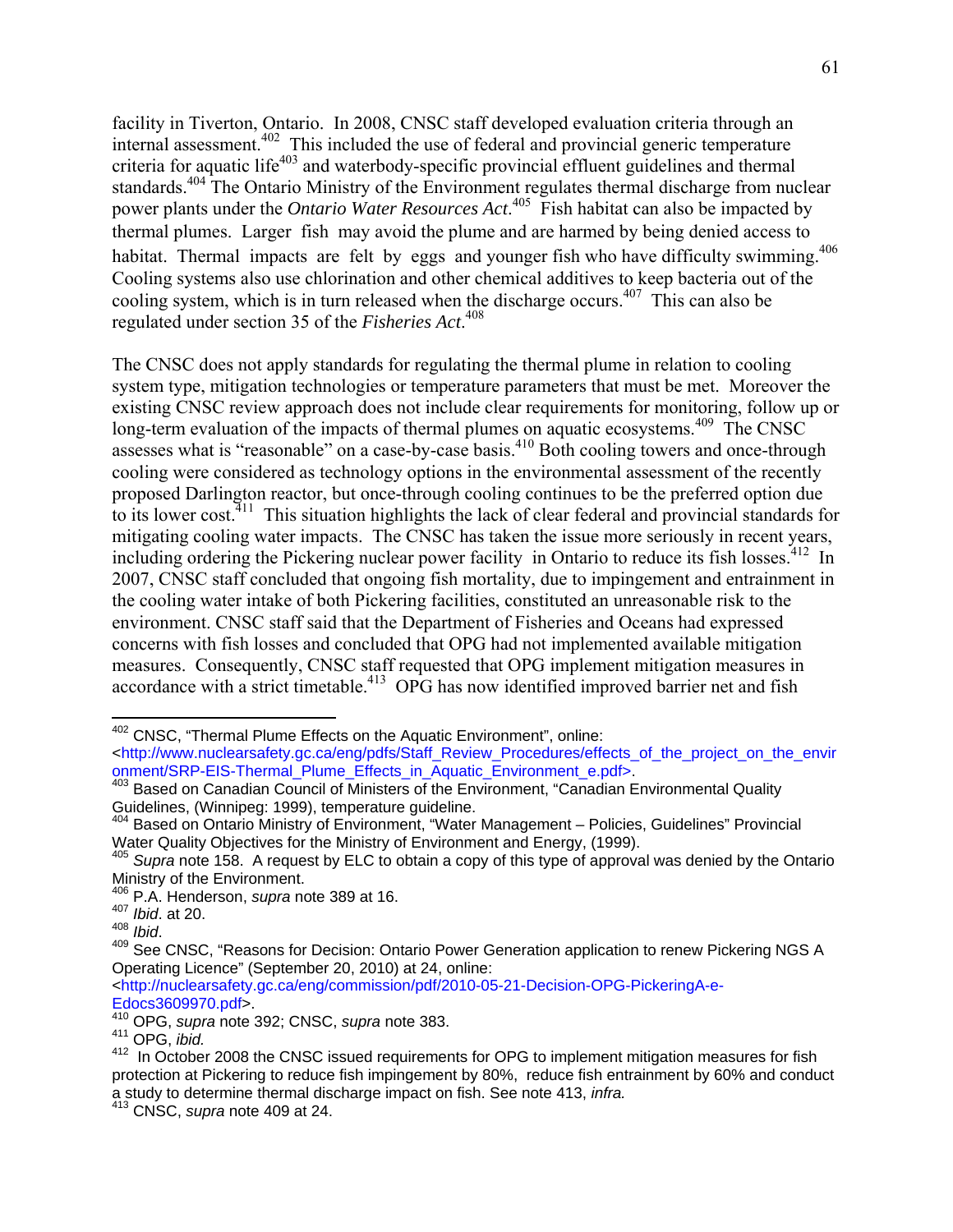stocking or habitat restoration to mitigate its impact and installed a barrier net that is removed in winter. $414$  However, OPG is not modifying the cooling system design itself. Although the CNSC has expressed concerns about this system they have not taken any regulatory action.<sup>415</sup>

## **Summary**

There are major gaps in regulating facility-environment interactions at nuclear power facilities. It is unclear whether the CNSC, the Department of Fisheries and Oceans or provincial authorities are responsible for ensuring the prevention of impingement and entrainment and addressing thermal plume impacts.

Alberta can regulate water withdrawals from nuclear power facilities under the existing *Water Act* and Saskatchewan can do so under the *Saskatchewan Watershed Authority Act*. However, there are currently no standards relating to thermal-electric cooling systems at nuclear power plants under this legislation.

Due to the alarming impacts of these systems at existing nuclear facilities in Canada, Alberta and Saskatchewan should consider a ban on once-through cooling systems used in other provinces and these provinces should develop clear technological, operational and other standards to ensure that aquatic species and their habitats are adequately protected.

 $\overline{a}$ <sup>414</sup> OPG presentation, Pickering Nuclear Power Facility (2010), online:

<sup>&</sup>lt;http://www.opg.com/community/activities/pickering/PCAC%20MinutesAppendix/10.06.22%20PCAC%20 Minutes%20Appendix%202.pdf>.

<sup>415</sup> CNSC, *supra* note 409 at 25.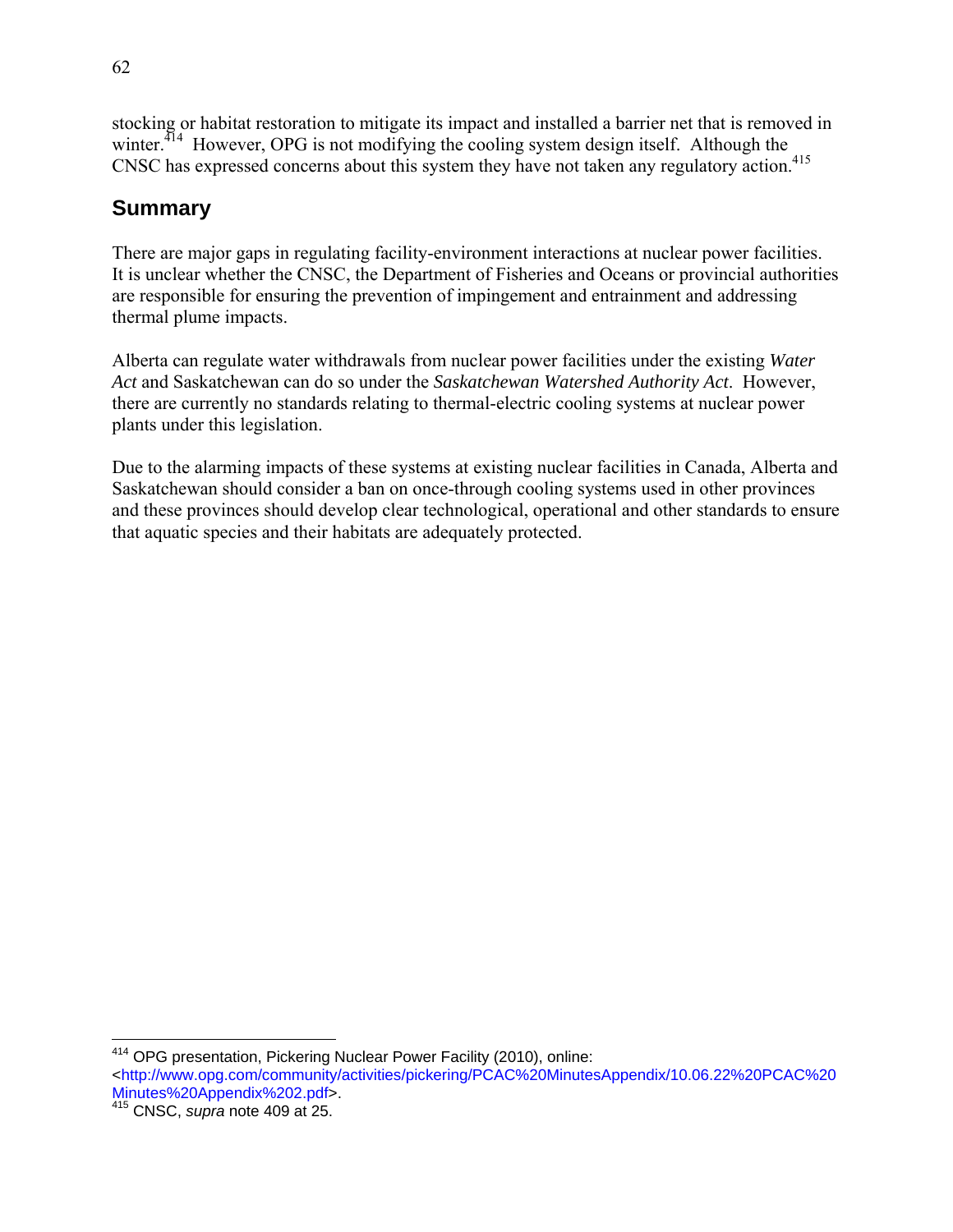## **Conclusion**

There is a surprising array of regulatory gaps in the nuclear power sector at both the federal and provincial levels. Provincial regulators have become involved in an array of different issues that affect public health, waste management and electricity regulation since the beginning of the nuclear industry. However, as the mandate of federal regulators has expanded, provinces have largely not kept pace.

One of the most prevalent arguments for nuclear power is that it might help fight climate change. However, the failure of regulators to create a process that evaluates alternative electricity options in relation to nuclear has made it impossible to weigh the costs and benefits of nuclear in the context of electricity planning. Although the mandate of the CNSC is on its face to assess the "reasonableness" of risks posed by nuclear, it excludes the broader context in which nuclear power operates from its evaluations. This context, where nuclear fits in the overall electricity planning system, is provincial jurisdiction and the provinces have a clear role in addressing these questions.

The CNSC has, to date, read its mandate narrowly in relation to environmental protection. First and foremost it has regulated releases into the environment to ensure that the public is not exposed to more than the 1 mSv annual public dose. The use of this dose limit reflects international radiation protection standards that are designed to promote and optimize the use of nuclear power rather than strictly protect public health. From a public health standpoint the CNSC has relied too much on the concept of ALARA and has not confronted uncertainty about the public health impacts of releases below the 1 mSv annual public dose.

Broader environmental protection has been largely neglected by federal regulators, including the protection of non-humans from exposure to radiation and the regulation of routine hazardous releases. Federally, Canada does not have standards for non-radioactive hazardous releases or waste management from nuclear power facilities that are comparable to provincial requirements.

Provinces have jurisdiction over environmental protection, the management of sites for the production of electricity, public health, property, civil liability and other areas that should be used to address some of these gaps. Provinces have the power to protect their citizens from the potential impacts of nuclear power facilities. The legislative amendments involved in improving provincial regulation of nuclear are fairly straightforward, but the capacity-building required to implement some of those changes will be significant.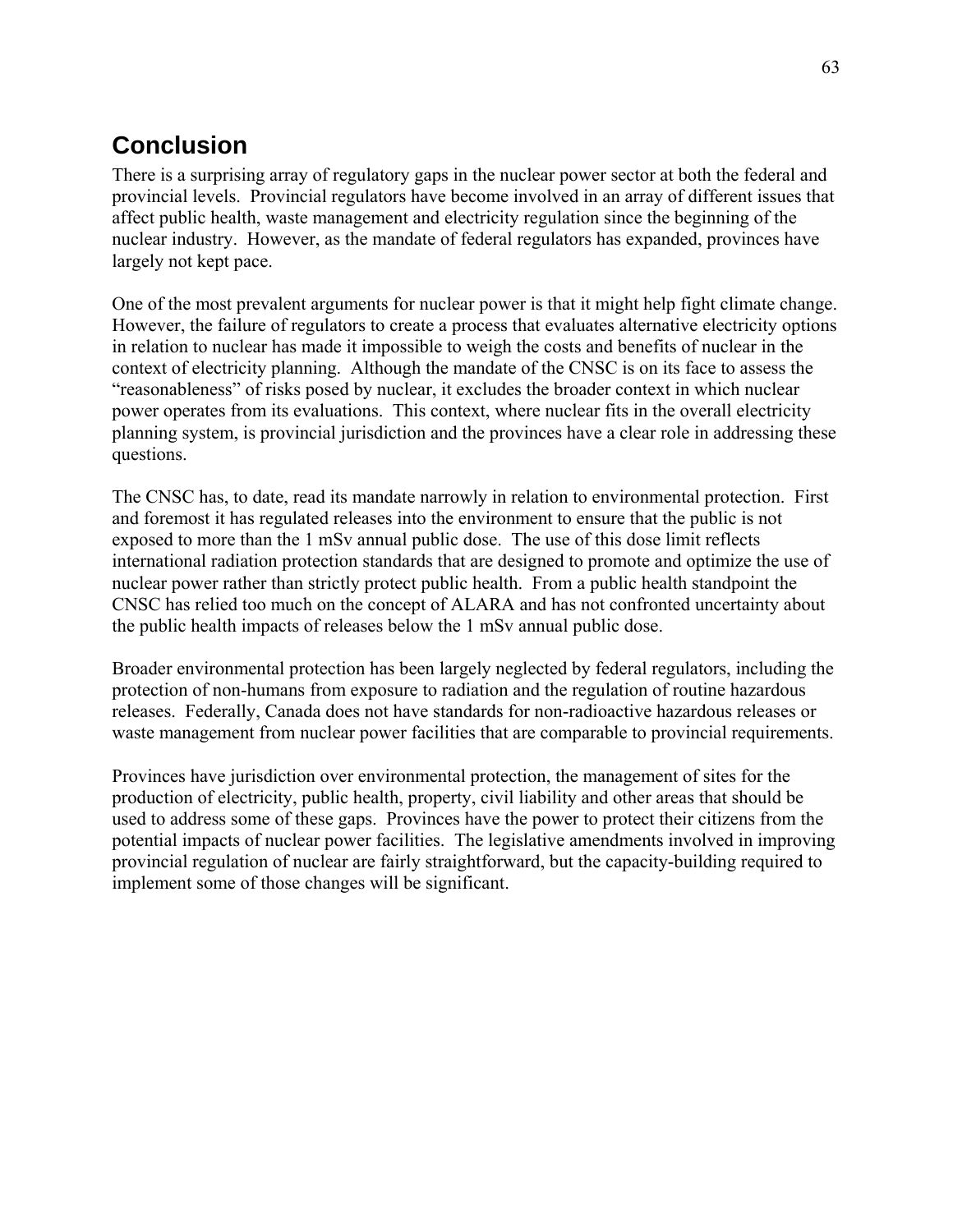# **Appendix I - Glossary**

**AECA** – *Atomic Energy Control Act*

**AECB** – Atomic Energy Control Board

**AECL** – Atomic Energy of Canada Limited

**Action Level** – An amount of radiation that represents a safety concern, because it indicates that radiation protection systems might not be operating properly.

**ALARA** – "As low as reasonably achievable." An approach to control or manage radiation exposures (both individual and collective to the workforce and the public) and releases of radioactive material to the environment as low as social, technical, economic, practical, and public policy considerations permit.

**BEIR** – Biological Effects of Ionizing Radiation, a report commissioned by the National Academy of Sciences.

**Bq** – Becquerel is a unit of *radioactivity* that refers to the rate of atomic decay of a material over a time period. 1 Bq is one disintegration of an atom per second. 1 TBq = 1 Terabecquerel  $(10^{12}$ Bq); 1 GBq = 1 Gigabecquerel  $(10^9$ Bq).

**CANDU** – Canadian Deuterium-Uranium, the type of heavy-water (deuterium) reactor used commercially in Canada.

**CEAA** – *Canadian Environmental Assessment Act*

**CEPA** – *Canadian Environmental Protection Act, 1999*

**CNSC** – Canadian Nuclear Safety Commission

**Critical Group/Person** – Theoretical person used to estimate radiation doses.

**CSA** – Canadian Standards Association

**DRL** – Derived Release Limit, a limit on radiation releases that is derived from the allowable radiation dose (for example, the 1 mSv annual public dose).

**Dose** – a quantity that reflects how much radiation is absorbed by living tissue and the harm it may cause.

**IAEA** – International Atomic Energy Agency

**ICRP** – International Commission on Radiological Protection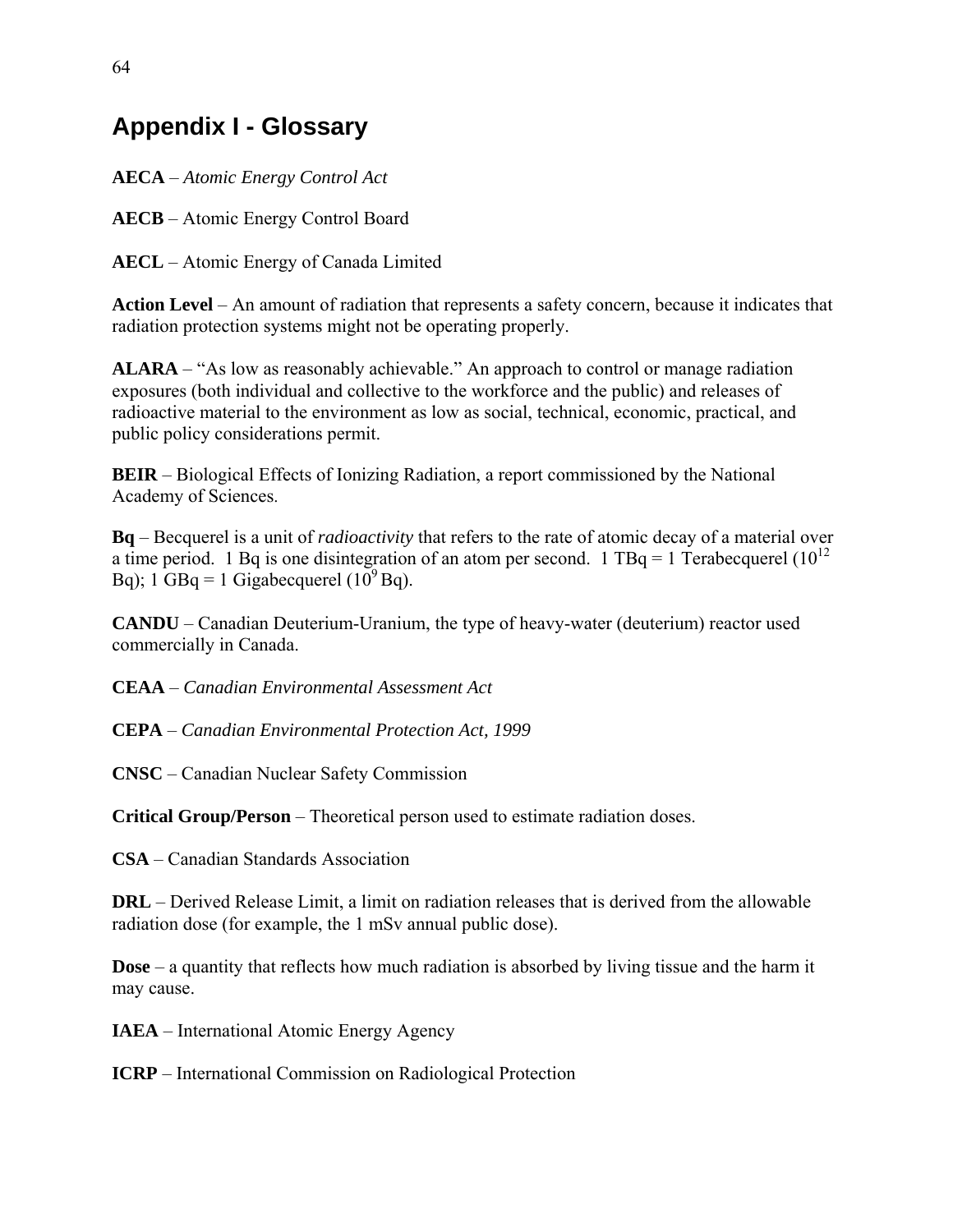**LNT** – the "linear no threshold" model for predicting harm from radiation at low doses.

- **MAC** Maximum allowable concentration
- **NRU** National Research Universal Reactor in Chalk River, Ontario
- **NRX** National Research Experiment Reactor in Chalk River, Ontario
- **NSCA** *Nuclear Safety and Control Act*

**Reference Person** – See Critical Group

**RBE** – Relative Biological Effectiveness

**Sv** – Sievert; a unit of radiation dose that quantifies the biological effects of ionizing radiation: 1 mSv (Millisievert) = 0.001 Sv and microsievert (1  $\mu$ Sv) = 0.000001 Sv.

**UNSCEAR** – United Nations Scientific Commission on the Effects of Atomic Radiation

**WHO** – World Health Organization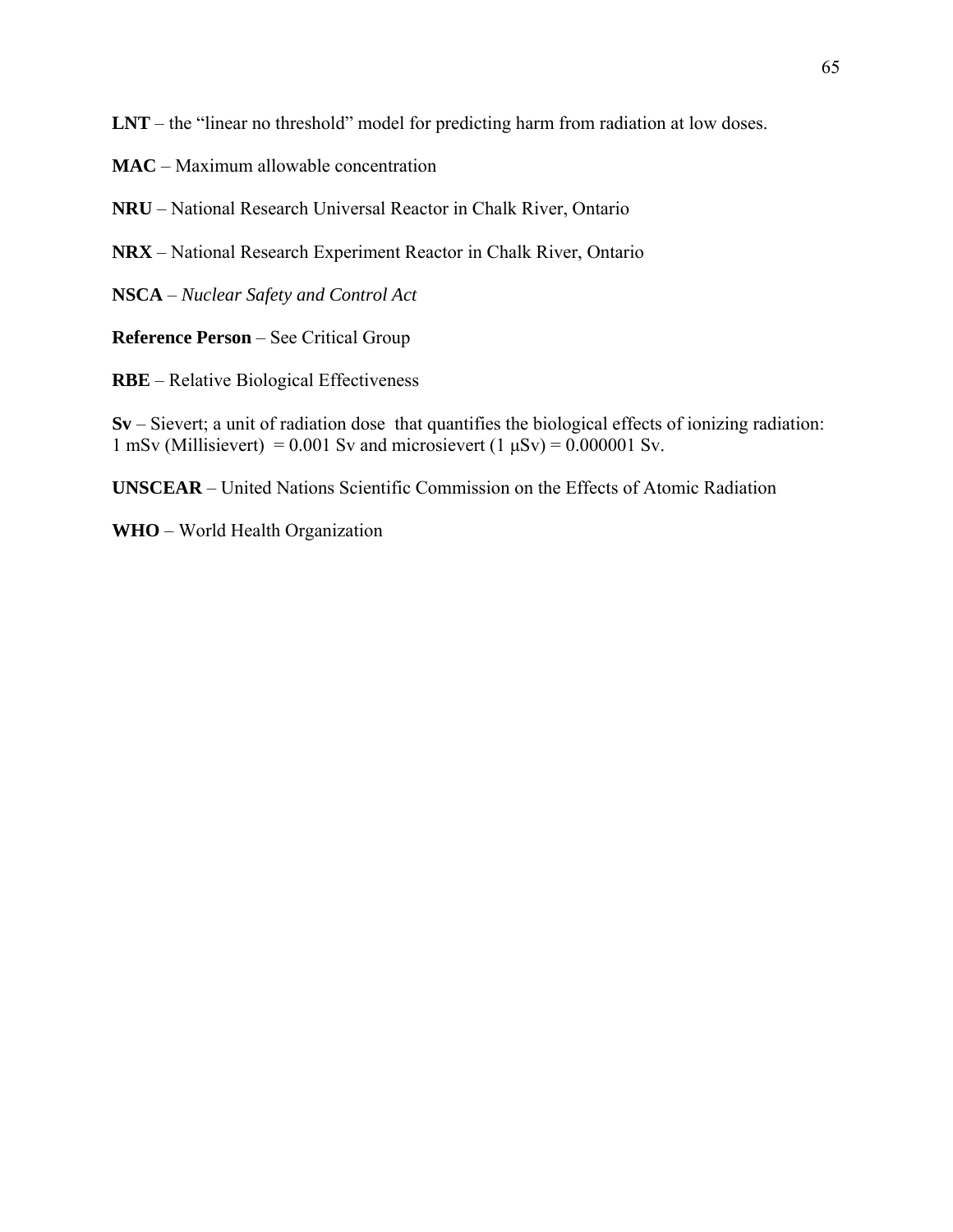# **Appendix II - About ionizing radiation**<sup>416</sup>

Ionizing radiation occurs when an atom is unstable. An atom may be unstable when it has an imbalance between the number of negatively charged electrons and positively charged protons in the nucleus. These atoms are called isotopes. The number of neutrons in the nucleus of that element is the *isotope* of that element. A radioactive isotope of a substance is called a radionuclide. The atomic weight of a substance will be the number of protons and neutrons added together. Accordingly uranium-238 has 92 protons and 146 neutrons. The "wrong" number of neutrons will mean more radioactivity (i.e. less stable). When unstable, these atoms decay by releasing energy to become more stable. This is the release of radiation in the form of alpha, beta, gamma or X-ray radiation which are known as ionizing radiation.

*Radioactivity* refers to the rate of atomic decay of a material over a time period and this is expressed internationally in becquerels (Bq). 1 Bq is one disintegration of an atom per second.

*Exposure* is the amount of radiation traveling through the air. Note that the exposure measurement in the air will not be the same as the dose received by tissue because dose will depend on the nature of the absorbing material. Exposure can be converted to a dose thorough a conversion calculation.

*The Sievert* (Sv) of radiation is a unit used to measure the *equivalent dose* of ionizing radiation into biological tissue. This is usually expressed in millisieverts (mSv). To calculate the *effective dose*, the absorbed dose is weighted using a radiation weighting factor  $(W_R)$ . The equivalent dose to a tissue is found by multiplying the absorbed dose by the weighting factor for radiation type. Different types of radiation have different weighting factors. This is also expressed as the Relative Biological Effectiveness (RBE) of a radiation source. There is a great deal of uncertainty about the appropriate weighting factors to be used.

The *committed equivalent dose* is the sum of the total lifetime exposure for a particular radionuclide. Further weighting can be done using the weighting factor for the type of tissue  $(W_T)$ . The result is an effective dose that is the total of the equivalent dose for each type of tissue. Each type of tissue has its own weighting factor. The tissue weighting factor will express the sensitivity of the tissue to radiation.

*Effective dose* is used in radiation protection to compare the probable risk of specific types of effects from different kinds of exposure. It is not intended as a measure for short-term or threshold effects of radiation exposure such as erythema, radiation sickness or death.

The *committed effective dose* is the sum of all exposures to different tissues by different radionuclides in a lifetime. Committed dose also sometimes refers to internal exposure from

 $\overline{a}$ 

<sup>&</sup>lt;sup>416</sup> Information in this section is adapted from J. Valentin ed., "The 2007 Recommendations of the ICRP in the annals of the ICRP publication 103, 37(2-4) (2007); and Herman Cember et al. ed. *Introduction to Health Physics* (4th ed) (McGraw Hill Medical: 2009) Chapter 6, Radiation Dosimetry; also see Health Canada "Radiation Doses" and "Ionising Radiation" (2005), online: <http://www.hc-sc.gc.ca/hc-ps/edud/event-incident/radiolog/info/details-eng.php>.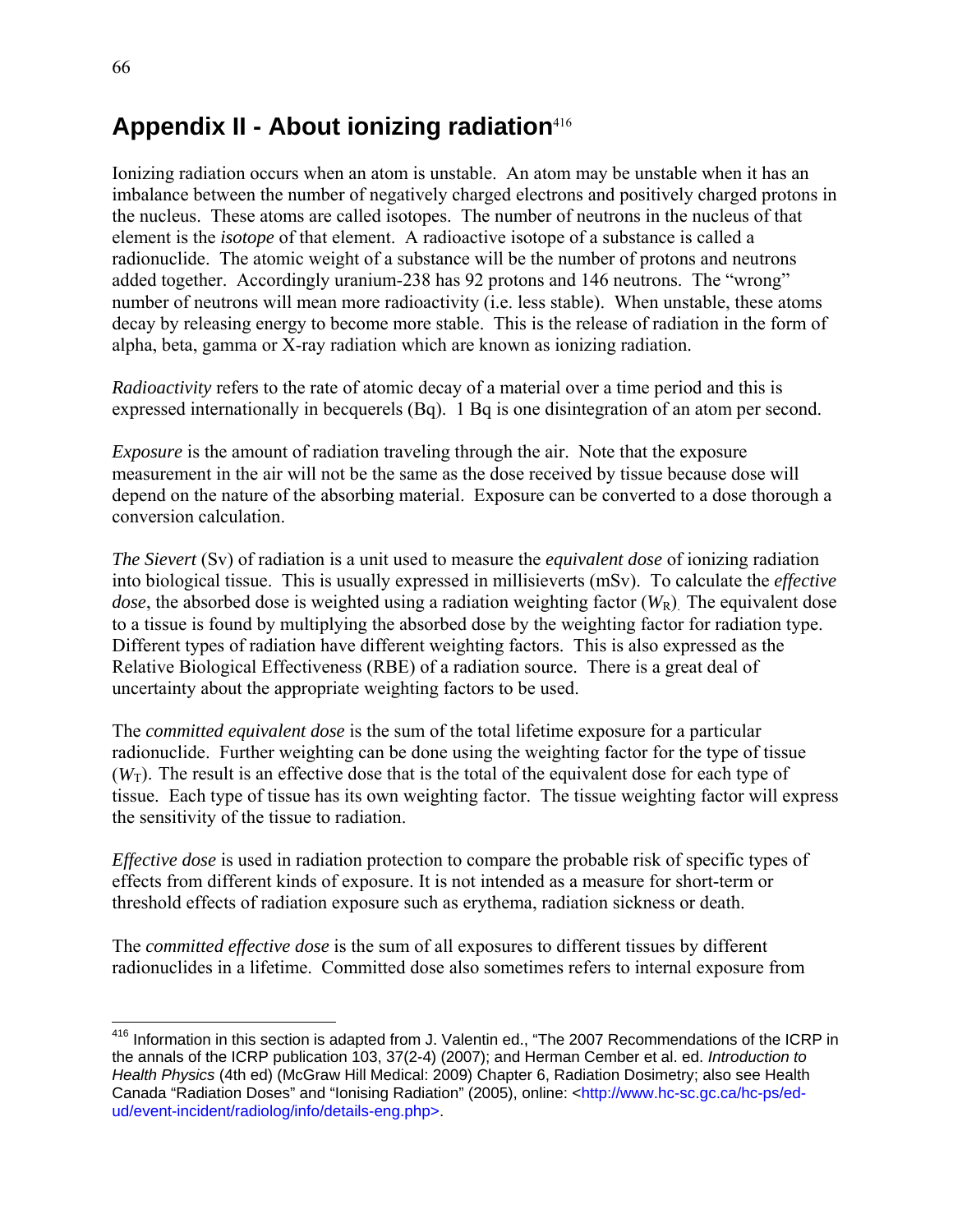inhaling, absorbing or ingesting a radionuclide. Canadian regulations use the *committed effective dose* over an annual period.

The term *collective dose* means the product of the number of individuals in a group and the average dose to those individuals. It is expressed as a person-Sievert (person-Sv).

*Reference Person* (or "critical group") is a theoretical individual or group that receives the most exposure from a regulated source. For example, a reference person may be a 58 kg female who is 120 cm tall or a 70 kg male who is 170 cm tall and various other physical characteristics.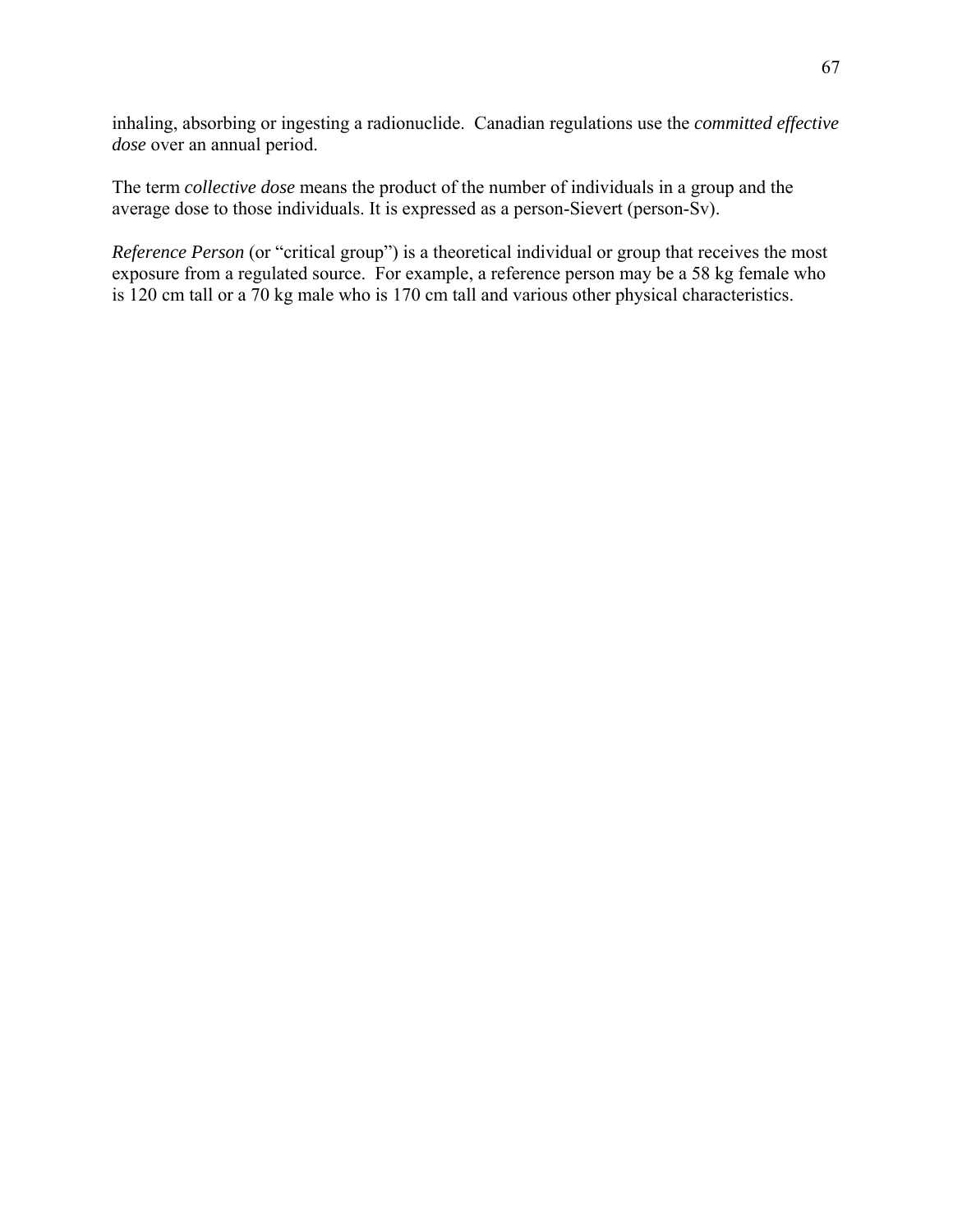# **Appendix III - Nuclear power facilities in Canada**

| <b>Bruce Nuclear Generating</b><br>Stations A and B<br>Licensee:<br>Bruce Power Inc.<br>Location:<br>Kincardine, Ontario                                 | Kincardine hosts two nuclear generating stations, Bruce-A and<br>Bruce-B.<br>Bruce-A consists of four pressurized heavy water reactors. The<br>station commenced operation in 1976. Bruce Power Inc. is engaged<br>in a project for the return to service of reactor Units 1 and 2, which<br>are currently laid-up. In 2003 reactor Units 3 and 4 were refueled for<br>service.<br>Bruce-B consists of four pressurized heavy water reactors. This<br>station commenced operation in 1984 and continues to operate<br>today. |
|----------------------------------------------------------------------------------------------------------------------------------------------------------|------------------------------------------------------------------------------------------------------------------------------------------------------------------------------------------------------------------------------------------------------------------------------------------------------------------------------------------------------------------------------------------------------------------------------------------------------------------------------------------------------------------------------|
| <b>Pickering Nuclear Generating</b><br>Stations A and B<br>Licensee:<br><b>Ontario Power Generation</b><br>(OPG) Inc.<br>Location:<br>Pickering, Ontario | Pickering hosts two nuclear generating stations, Pickering-A and<br>Pickering-B.<br>Both stations consist of four pressurized heavy water reactors.<br>Pickering-A commenced operation in 1971. Units 2 and 3 are<br>currently laid-up, and OPG is progressing with a project to place<br>them in a safe storage state. Pickering-B commenced operation in<br>1982 and continues to operate today.                                                                                                                           |
| Darlington Nuclear Generating<br>Station<br>Licensee:<br><b>Ontario Power Generation</b><br>(OPG) Inc.<br>Location:<br>Bowmanville, Ontario              | Darlington Nuclear Generating Station consists of four pressurized<br>heavy water reactors. The station commenced operation in 1989 and<br>continues to operate today.                                                                                                                                                                                                                                                                                                                                                       |
| Gentilly-2 Nuclear Generating<br>Station<br>Licensee:<br>Hydro-Québec<br>Location:<br>Gentilly, Québec                                                   | Gentilly-2 Nuclear Generating Station consists of one pressurized<br>heavy water reactor. The station commenced operation in 1982 and<br>continues to operate today.                                                                                                                                                                                                                                                                                                                                                         |
| Point Lepreau Nuclear<br><b>Generating Station</b><br>Licensee:<br>New Brunswick Power Nuclear<br>Location: Point Lepreau, New<br><b>Brunswick</b>       | Point Lepreau Nuclear Generating Station consists of one<br>pressurized heavy water reactor. The station commenced operation<br>in 1982 and continues to operate today.                                                                                                                                                                                                                                                                                                                                                      |

Source: Canadian Nuclear Safety Commission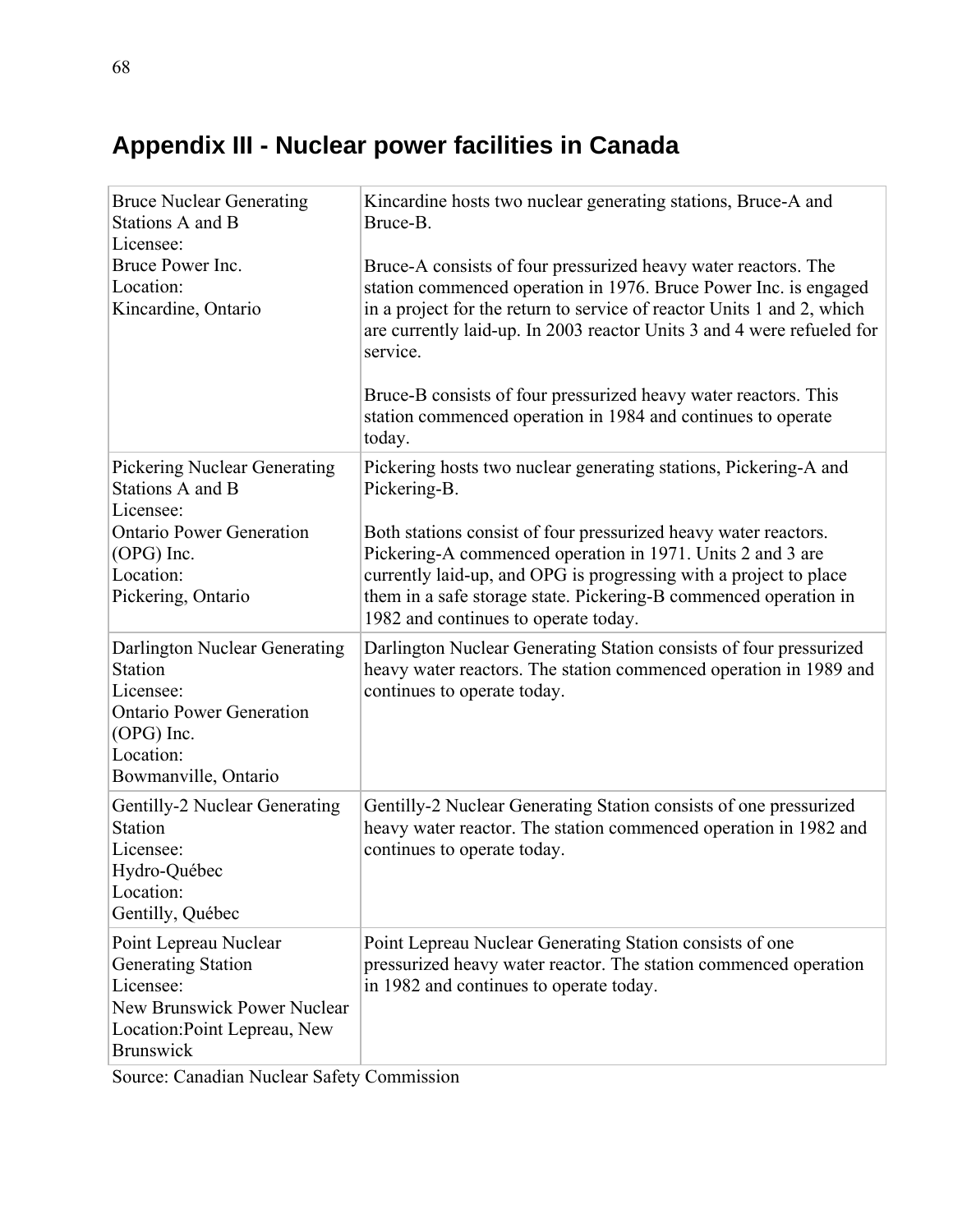# **Bibliography**

## **Legislation and Regulations**

#### *Domestic*

*Activities Designation Regulation*, Alta. Reg. 276/2003.

*Alberta Land Stewardship Act*, S.A. 2009, c. A-26.8.

*Alberta Utilities Commission Act*, S.A. 2007, c. A-37.2.

*Atomic Energy Control Act*, 1946, 10 Geo. VI c. 37.

*Boiler and Pressure Vessel Act*, S.N.B. 1976, c. B-7.1.

*Boiler and Pressure Vessel Code*, N.B. Reg. 84-174.

*Canadian Environmental Assessment Act*, S.C. 1992, c. 37.

*Canadian Environmental Protection Act, 1999*, S.C. 1999, c. 33.

*Class I Nuclear Facilities Regulations*, S.O.R./2000-204.

*Clean Air Act*, S.S. 1986-87-88, c. C-12.1.

*Clean Environment Act*, R.S.N.B. 1973, c. C-6.

*Comprehensive Study List Regulations*, S.O.R./94-638.

*Constitution Act, 1867*, (U.K.), 30 & 31 Vict., c. 3, reprinted in R.S.C. 1985, AppII, No.5.

*Effluent Monitoring and Effluent Limits – Electric Power Generation Sector*, O. Reg. 215/95.

*Electric Utilities Act*, S.A. 2003, c. E-5.1.

*Electricity Projects*, O. Reg. 116/01.

*Environmental Assessment (Mandatory and Exempted Activities) Regulation*, Alta. Reg. 111/1993.

*Environmental Assessment Act*, R.S.O. 1990, c. E.18.

*Environmental Assessment Act*, S.S. 1979-80, c. E-10.1.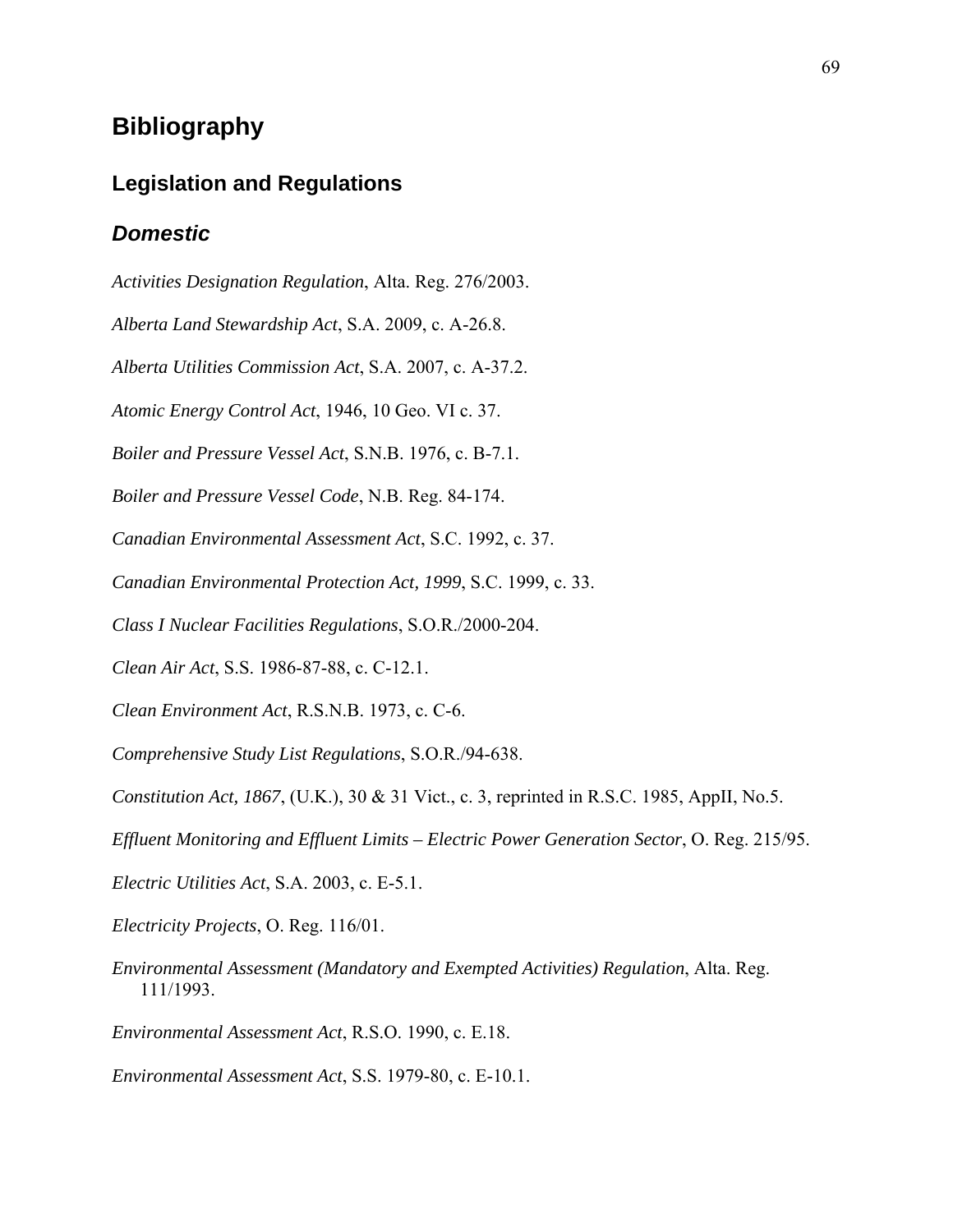- *Environmental Impact Assessment Regulation*, N.B. Reg. 87-83.
- *Environmental Management and Protection Act, 2002*, S.S. 2002, c. E-10.21.
- *Environmental Protection Act*, R.S.O. 1990, c. E.19.
- *Environmental Protection and Enhancement Act*, R.S.A. 2000, c. E-12.
- *Environment Quality Act,* R.S.Q., c. Q-2.
- *Environmental Spill Control Regulations*, R.R.S., c. D-14, Reg. 1.
- *Exclusion List Regulations*, *2007*, S.O.R./2007-108.
- *Fisheries Act*, R.S.C. 1985, c. F-14.
- *General Nuclear Safety and Control Regulations*, S.O.R./2000-202.
- *Hazardous Substances and Waste Dangerous Goods Regulations*, R.R.S., c. E-10.2, Reg. 3.
- *Hydro and Electric Energy Act*, R.S.A. 2000, c. H-16.
- *Hydro-Québec Act*, R.S.Q., c. H-5.
- *Inclusion List Regulations*, S.O.R./94-637.
- *International Rapids Power Development Act,* R.S.C. 1952, c. 157.
- *Jobs and Economic Growth Act*, S.C. 2010, c. 12.
- *Law List Regulations*, S.O.R./94-636.
- *Major Projects Regulation*, N.B. Reg. 90-51.
- *Mineral Industry Environmental Protection Regulations, 1996*, R.R.S., c. E-10.2, Reg. 7.
- *Nuclear Safety and Control Act*, S.C. 1997, c. 9.
- *Ontario Drinking Water Quality Standards*, O. Reg. 169/03.
- *Ontario Hydro Nuclear Facilities Exclusion from Part I of the Canada Labour Code Regulations (Industrial Relations)*, S.O.R./98-179.
- *Ontario Water Resources Act*, R.S.O. 1990, c. O-40.
- *Planning and Development Act*, S.S. 2007, c. P-13.2.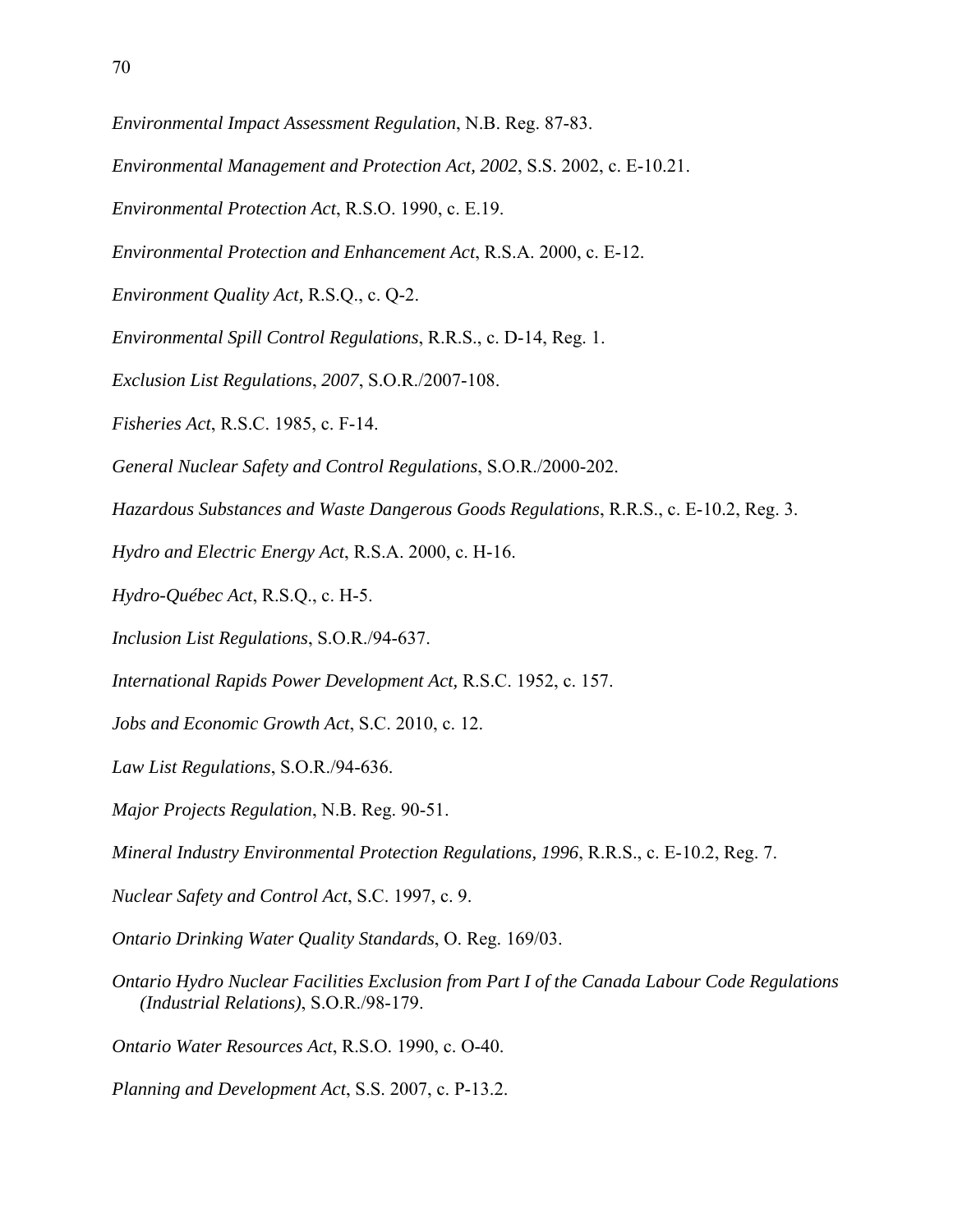*Point Lepreau Basic Planning Statement Adoption Regulation*, N.B. Reg. 83-218.

*Point Lepreau Site Regulation*, N.B. Reg. 84-82.

*Point Lepreau, New Brunswick Nuclear Facility Exclusion Regulations (Parts I, II and III of the Canada Labour Code and the Non-smokers' Health Act)*, S.O.R./2008-76.

*Potable Water Regulation*, Alta. Reg. 227/2003.

*Power Corporation Act*, R.S.S. 1978, c. P-19.

*Public Health Act, 1994*, S.S. 1994, c. P-37.1.

*Public Health Act*, R.S.A. 2000, c. P-37.

*Radiation Health and Safety Act*, *1985*, S.S. 1984-85-86, c. R-1.1.

*Radiation Protection Act*, R.S.A. 2000, c. R-2.

*Radiation Protection Regulations*, S.O.R./2000-203.

*Regulation respecting environmental impact assessment and review*, R.R.Q. 1981, c. Q-2, r. 23.

*Regulation respecting hazardous materials*, R.R.Q., c. Q-2, r. 32.

*Release Reporting Regulation*, Alta. Reg. 117/1993.

*Saskatchewan Watershed Authority Act, 2005*, S.S. 2005, c. S-35.03.

*Saskatchewan Watershed Authority Regulations*, R.S.S., c. S-35.03, Reg. 1.

*Substance Release Regulation*, Alta. Reg. 124/1993.

*Waste Control Regulation*, Alta. Reg. 192/1996.

*Water Act*, R.S.A. 2000, c. W-3.

*Water Quality Regulation*, N.B. Reg. 82-126.

*Water Regulations*, R.R.S., c. E-10.2, Reg. 1.

#### *International*

*Convention on Nuclear Safety*, 17 June 1994, 33 I.L.M. 1514 (entered into force 24 October 1996).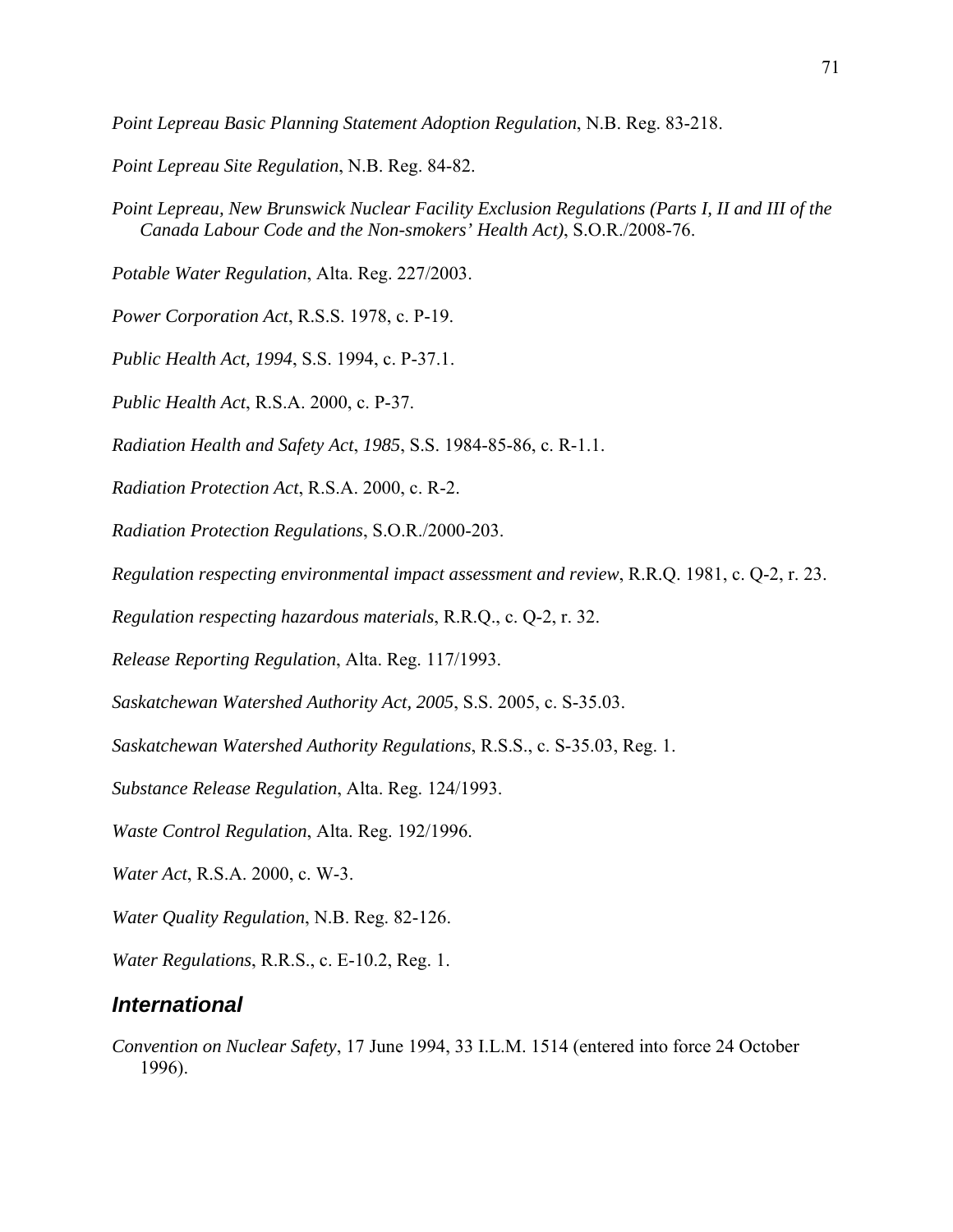- *Joint Convention on the Safety of Spent Fuel Management and on the Safety of Radioactive Waste Management,* 29 September 1997, 36 I.L.M. 1431 (entered into force 18 June 2001).
- *Nuclear Non-Proliferation Treaty*, 1 July 1968,[1968] 729 U.N.T.S. 161 (entered into force 5 March 1970).

## **Jurisprudence**

#### *Domestic Cases*

- *114957 Canada Ltée (Spraytech, Société d'arrosage) v. Hudson (Town of)*, 2001 SCC 40 [2001] 2 S.C.R. 241.
- *820099 Ontario Inc v. Harold E. Ballard Ltd*., [1993] O.J. No. 1082 (Ont. C.A.).
- *Attorney General of Ontario v. Canada Temperance Federation*, [1946] A.C. 193 (P.C.).
- *Beauharnois Light, Heat and Power Co. Ltd. v. The Hydro-Electric Power Commission of Ontario*, [1937] O.R. 796.
- *Bell Canada v. Quebec (Commission de la santé et de la sécurité du travail)*, [1988] 1 S.C.R. 749.
- *British Columbia (Attorney General) v. Lafarge Canada Inc.,* 2007 SCC 23, [2007] 2 S.C.R. 86.
- *British Columbia Electric Railway. Co. Ltd. v. Canadian National Railway. Co.,* [1932] S.C.R. 161.
- *Canadian National Railway Co. v. Ontario (Director under the Environmental Protection Act),* [1991] 3 O.R. (3d) 609; appeal to CA dismissed: [1992] O.J. No. 317; and leave to appeal dismissed, *Ontario v. Canadian Pacific Ltd.,* [1995] 2 S.C.R. 1028.
- Canadian Nuclear Safety Commission, *Reasons for Decision in the matter of Cameco Inc. Environmental Assessment Guidelines* (29 August 2003).

 , *Information and Recommendations from Canadian Nuclear Safety Commission Staff Regarding Ontario Power Generation Inc. Renewal of the Darlington Nuclear Generating Station Operating Licence* (1 November 2007).

 , *Reasons for Decision Re Ontario Power Generation Application to Renew Pickering NGS A Operating Licence* (20 September 2010), online: <http://nuclearsafety.gc.ca/eng/commission/pdf/2010-05-21-Decision-OPG-PickeringA-e-Edocs3609970.pdf>.

 , *Record of Proceedings Including Reasons For Decision Re Atomic Energy of Canada Ltd.* (16 October 2009).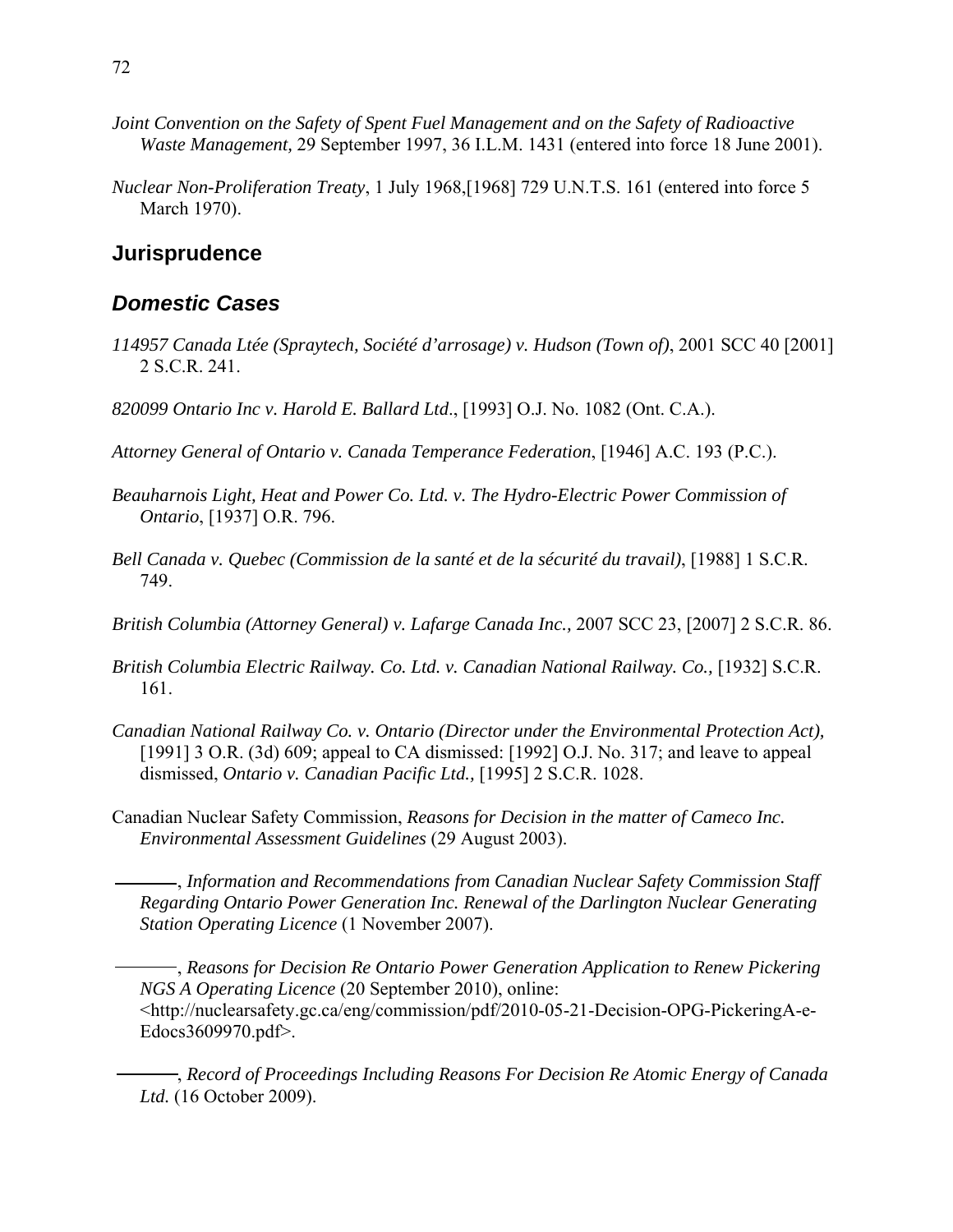, *Reasons for Decision Re Bruce Power Inc. Application for a Transport Licence* (28 and 29 September 2010), online: <http://www.nuclearsafety.gc.ca/eng/commission/pdf/2010- 09-28-29-Decision-Bruce-SG-e-Final-Edocs3673548.pdf>.

 , *Record of Proceedings and Reasons for Decision Re Cameco Corporation, Environmental Assessment Track Report Regarding Cameco Corporation's Vision 2010 Project for the Conversion Facility in Port Hope, Ontario* (6 November 2008).

 , *Record of Proceedings Including Reasons for Decision Re Environmental Assessment under the Canadian Environmental Assessment Act of the Proposed return to service of the Pickering 'A' Nuclear Generating Station*, Proponent Ontario Power Generation Inc. (16 February 2001).

*Canadian Pacific Railway Co. v. Corporation of the Parish of Notre Dame de Bonsecours*, [1899] A.C. 367.

*Canadian Western Bank v. Alberta*, 2007 SCC 22, [2007] 2 S.C.R. 3.

*Cardinal v. Attorney General of Alberta*, [1974] S.C.R. 695 at 703.

*Citizens Insurance Co. of Canada v. Parsons* (1881), 7 App. Cas. 96 (P.C.).

*Construction Montcalm Inc. v. Minimum Wage Commission*, [1979] 1 S.C.R. 754.

*Denison Mines Ltd. v. Attorney General of Canada*, [1973] 1 O.R. 797 (H.C.), [1972] 32 D.L.R. (3d) 419.

*Directeur des poursuites criminelles et pénales c. Alcan inc.,* 2009 QCCQ 1638 (CanLII).

*Edward v. Beaver Smith*, 2002 CanLII 45497 (N.B P.C.).

*Energy Probe v. Canada (A.G.),* 1994 Can LII 7247 (O.N.S.C.).

*Friends of the Oldman River Society v. Canada (Minister of Transport),* [1992] 1 S.C.R. 3.

*Fulton v. Energy Resources Conservation Board*, [1981] 1 S.C.R. 153.

*General Motors of Canada Ltd. v. City National Leasing*, [1989] 1 S.C.R. 641.

*Hamilton Harbour Commissioners v. Hamilton (City of)* (1978), 21 O.R. (2d) 459.

*Hewson v. Ontario Power Co.* (1905), 36 S.C.R. 596.

*Hodge v. The Queen* (1883), 9 App. Cas. 117

*Hull Electric Co. v. Ottawa Electric Co.,* [1902] A.C. 237 (P.C.).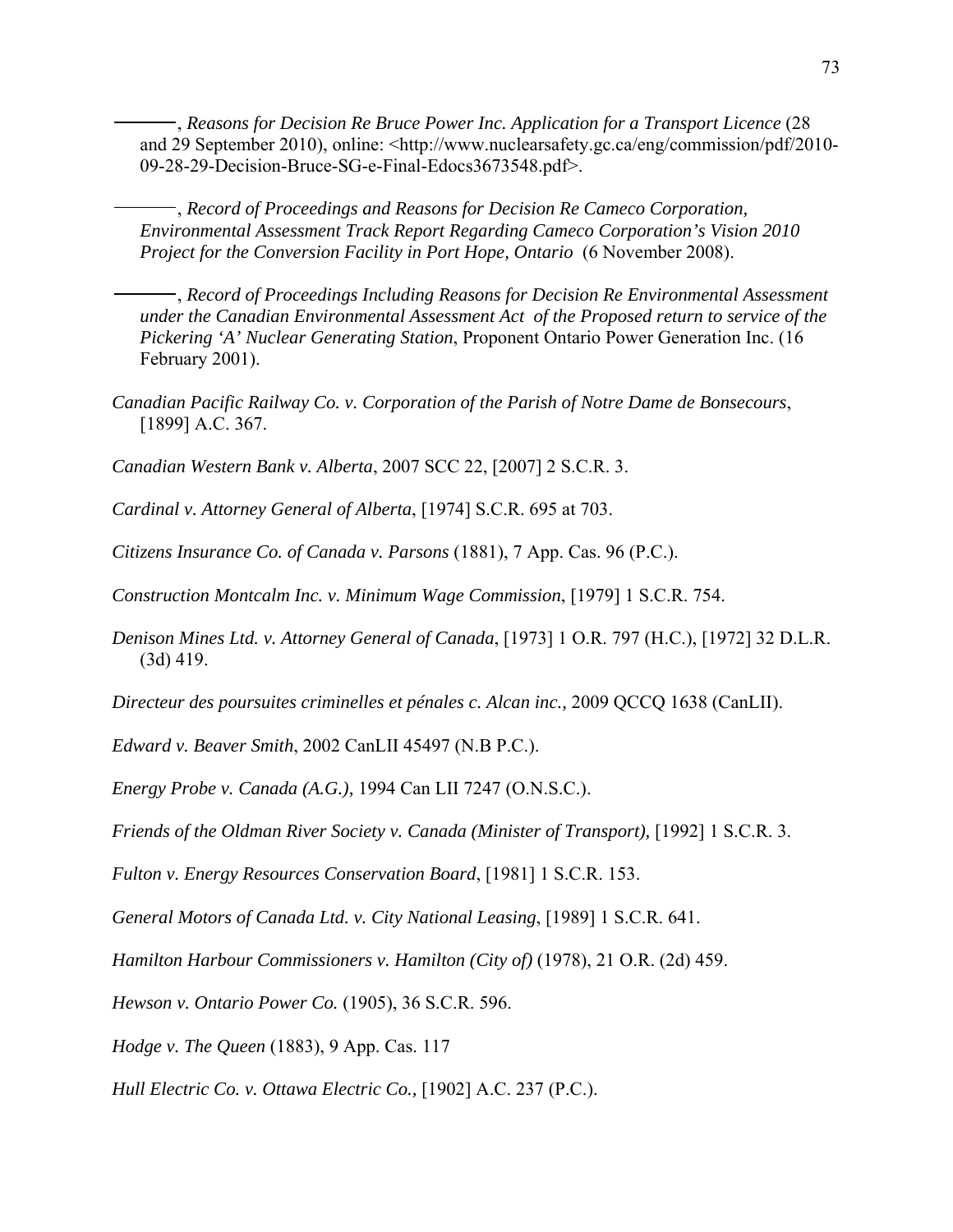- *Inter-Church Uranium Committee Educational Co-operative v. Canada (Atomic Energy Control Board)*, 2002 FCT 994, [2003] 2 F.C. 288
- *Law Society of British Columbia v. Mangat*, 2001 SCC 67, [2001] 3 S.C.R. 113.
- *MiningWatch Canada v. Canada (Fisheries and Oceans)*, 2010 SCC 2, [2010] 1 S.C.R. 6.
- *New Brunswick (Environment) v. Canadian Pacific Ltd.*, 1993 CanLII 6910 (N.B.Q.B.).
- *Northern Telecom Ltd. v. Communications Workers.*, [1980] 1 S.C.R. 115.
- *Ontario v. Canadian Pacific Ltd.,* [1995] 2 S.C.R. 1028, 1995 CanLII 111.
- *,* [1995] 2 S.C.R. 1031, 1995 CanLII 112.
- *Ontario Hydro v. Ontario (Labour Relations Board),* [1993] 3 S.C.R. 327, 1993 CanLII 72.
- *Ottawa Valley Power Co. v. The Hydro-Electric Power Commission*, [1937] O.R. 265.
- *Prairie Acid Rain Coalition v. Canada (Minister of Fisheries and Oceans)*, 2006 FCA 31, [2006] 3 F.C.R. 610.
- *Pronto Uranium Mines Ltd. v. Ontario Labour Relations Board,* [1956] O.R. 862 (Ont. Sup. Ct.).
- *Quebec (A.G.) v. Canadian Owners and Pilots Association*, 2010 SCC 39, [2010] 2 S.C.R. 536.
- *Quebec (A.G.) v. Lacombe*, 2010 SCC 38, [2010] 2 S.C.R. 453.
- *R. v. Crown Zellerbach Canada Ltd.,* [1988] 1 S.C.R. 401
- *R. v. Hydro-Québec*, [1997] 3 S.C.R. 213.
- *Re Ontario Energy Board* (1986), 57 O.R. (2d) 281 (Div.Ct.).
- *Reference re Firearms Act (Can.)*, 2000 SCC 31, [2000] 1 S.C.R. 783, 2000 SCC 31 (CanLII).
- *Saumur v. Quebec, (City of)*, [1953] 2 S.C.R. 299; 1953 CanLII 3 (S.C.C.).
- *Sharp v. Canada (Transportation Agency)* [1999] 4 F.C. 363 (C.A.).
- *Syndicat professionnel des ingénieurs d'Hydro-Québec v. Hydro-Québec*, [1995] 3 F.C. 3 (C.A.)
- *TNT Canada Inc. v. Ontario*, (1986), 58 O.R. (2d) 410, 1 C.E.L.R. (N.S.); appeal allowed (1986), 58 O.R. (2d) 410 (C.A.).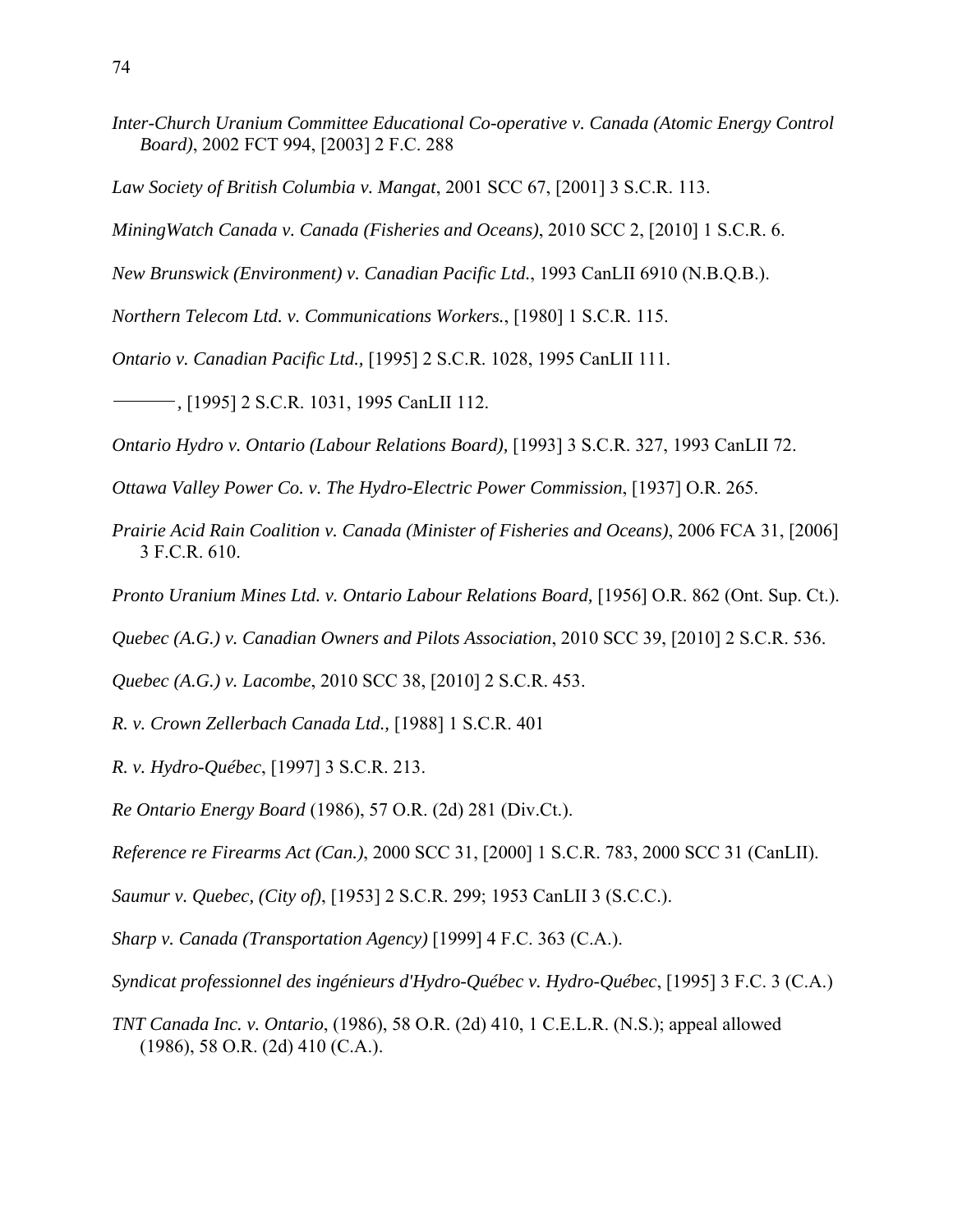### *International cases*

- *A.P. Pollution Control Board v. Prof. M. V. Nayudu*, (1999) AIR 1999 SC 812.
- *ARCO Chemie Nederland and Others,* C-4189/97 and C-419/97 [2000] E.C.R. I-4475.

*Commission v. Denmark*, C-192/01, [2003] E.C.R. I-09693.

*Godavarman v. Union of India and Ors.*, (2006) AIR. 2005 SC 4256.

- *Monsanto Agricolturi Italia SpA v. Presidenza del Consiglio dei Ministri*, C-236/01, [2003] E.C.R. I-8105.
- *Telstra Corporation Pty. Ltd. v. Hornsby Shire Council*, [2006] NSW 133 (N.S.W.L.E.C. Australia).
- *Thames Water Utilities Ltd. v. South East London Division, Bromley Magistrates Court*, C-252/05, [2007] E.C.R. I-3883.

#### **Secondary Sources**

- Agency for Toxic Substances and Disease Registry. "Health Consultation: Tritium Releases and Potential Offsite Exposures"2002, online: <http://www.atsdr.cdc.gov/HAC/pha/pha.asp?docid=1162&pg=4>.
- Ahier, B.A. & Tracy, B.L. "Radionuclides in the Great Lakes basin" (1995) 103:S-9 Environmental Health Perspectives 89, online: < http://ehp.niehs.nih.gov/members/1995/Suppl-9/ahier-full.html>.
- Alberta Environment. Cloverbar Hazardous Waste Management Facility approval under the *Environmental Protection and Enhancement Act*, (2006) No. 225631-00-00.

 . Ellerslie Hazardous Waste Management Facility Approval under the *Environmental Protection and Enhancement Act*, (2009) No. 20370-02-00.

 . *Standards and Guidelines for Municipal Waterworks, Wastewater and Storm Drainage System*s (EdmontonDrinking Water Branch, 2006), online: <http://environment.gov.ab.ca/info/library/6979.pdf>.

- Alexakhin, R.M., Kazakhov, S.V. & Linge, I.I. "Biospheric approach as a compromise between hygienic and ecological approaches to radiological protection of the environment" (2009) 4:55 Radioprotection 655.
- Atomic Energy of Canada Ltd. *Canada Enters the Nuclear Age*: *A Technical History of Atomic Energy of Canada Ltd.* (Montreal: McGill-Queens University Press, 1997).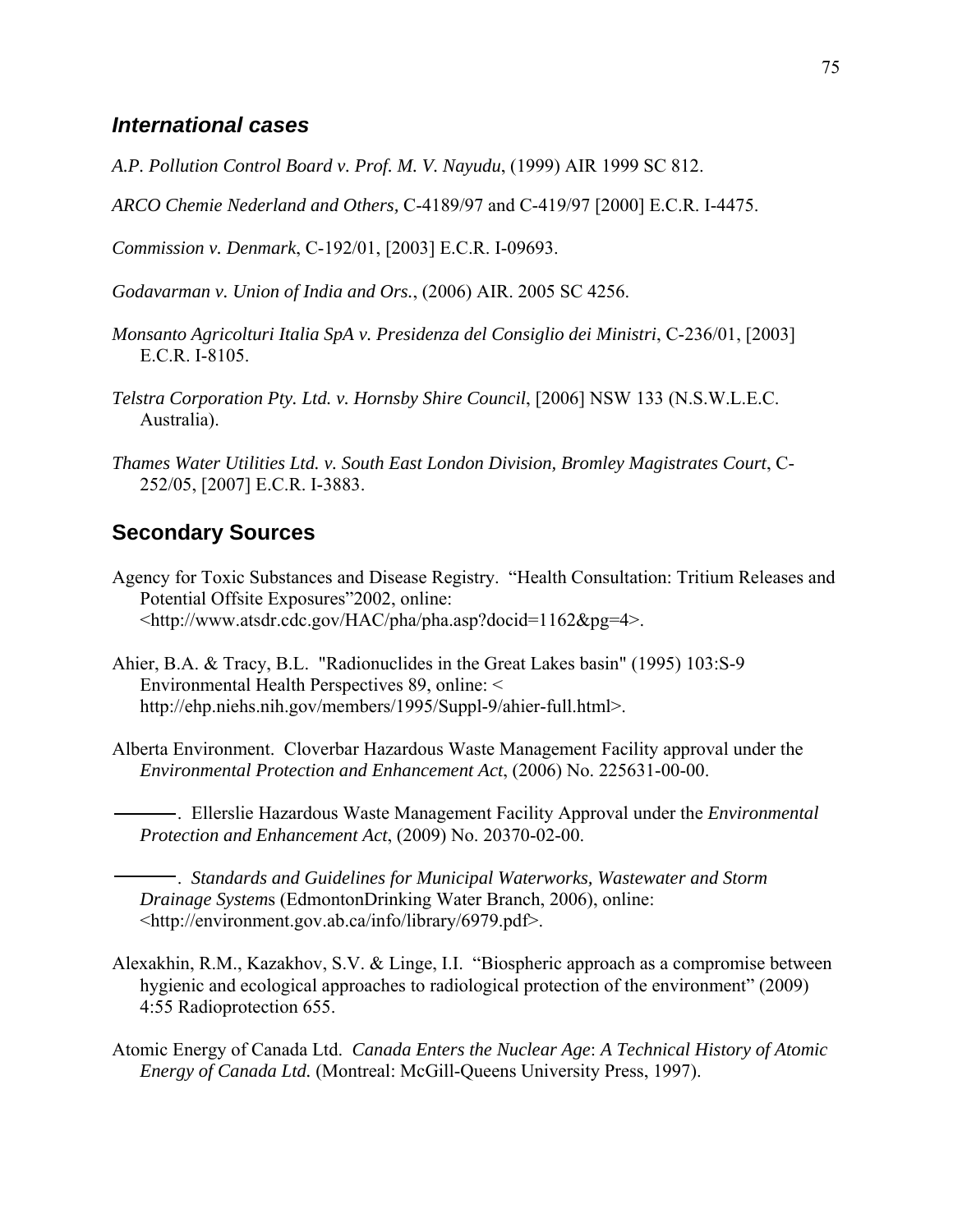. "The Douglas Point Story" (1984) Power Projections, online: <http://media.cnssnc.ca/history/DouglasPoint/DouglasPoint.html>.

Bayda. *Cuff Lake Board of Inquiry: Final Report*, (Saskatoon, 1978).

- Beresford, N.A., *et al*. "Deliverable 4 Evaluation of approaches for protecting the environment from ionising radiation in a regulatory context" (2008) PROTECT, online: <https://wiki.ceh.ac.uk/download/attachments/115016283/PROTECTWP2deliverableFinal.p df?version=1&modificationDate=1263808930000>.
- Berger, Stanley David. "Environmental Law Developments in Nuclear Energy" (2007) OECD, online: <http://www.oecd-nea.org/law/nlbfr/documents/055\_073\_ArticleBergerStanley.pdf>.

Bird, Thompson *et al*. "Assessment of the impact of radionuclide releases from Canadian nuclear facilities on non-human biota" in International Atomic Energy Agency, *Protection of the Environment from Ionising Radiation* (Vienna: IAEA, 2003), online: <http://www-pub.iaea.org/mtcd/publications/pdf/csp-17\_web.pdf> .

- Bothwell, Robert. *Eldorado: Canada's National Uranium Company* (Toronto: University of Toronto Press, 1984).
- Boustany, Katia. "The Development of Nuclear Law-Making or the Art of Legal 'Evasion" (1998) 61 Law Bulletin.
- Brenner, David, *et al*. "Cancer risks attributable to low doses of ionizing radiation: Assessing what we really know", (2003) 100:24 Proceedings of the National Academy of Sciences 13761, online: <http://www.pnas.org/cgi/content/full/100/24/13761>.
- Breslow, Lester. ed., Gale Cengage "Acceptable Risk." (2002) Encyclopedia of Public Health, online: <http://www.enotes.com/public-health-encyclopedia/acceptable-risk> . Accessed 18 February 2011.
- California. State Water Resources Control Board, "Policy on the Use of Coastal and Estuarine Waters for Power Plant Cooling" (2010).
- Canada, Auditor General. *Report of the Auditor General of Canada*, (Ottawa: Queen's Printer, 1985) Chapter 8 – Atomic Energy Control Board.
- Canadian Council of Ministers of the Environment. "Temperature guideline:", *Canadian Environmental Quality Guidelines*, (Winnipeg, 1999).
- Canadian Environmental Assessment Agency. "Operational Policy Statement: Addressing 'need for', 'purpose of' , 'alternatives to' and 'alternative means' under CEAA" (2007) online: <http://www.ceaa.gc.ca/default.asp?lang=En&n=5C072E13-1>.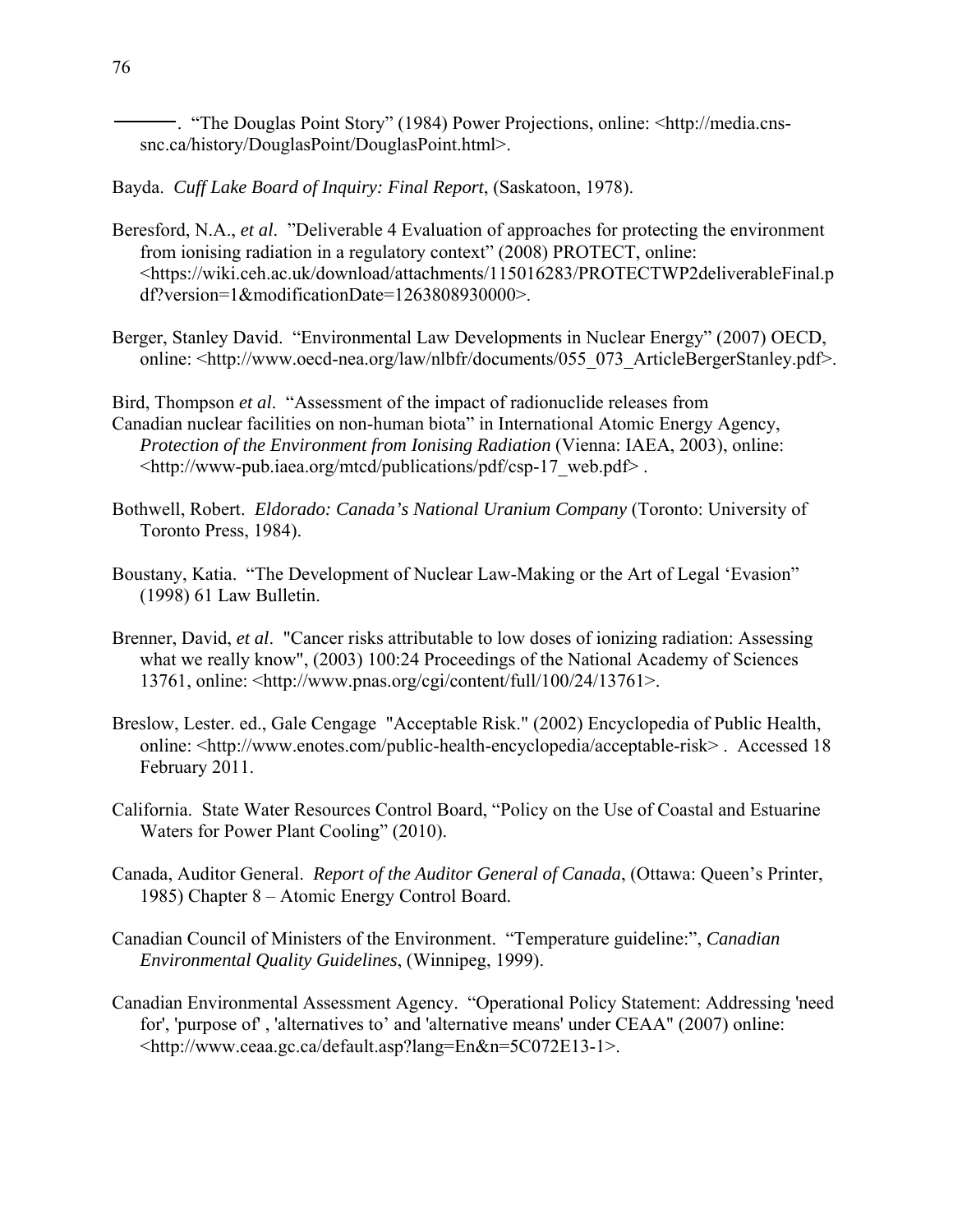Canadian Nuclear Safety Commission. *Decommissioning of a plutonium recovery laboratory at Chalk River Laboratories* (2004), 04-01-6503.

 . "Evaluation of Facilities Handling Tritium" (Ottawa: Minister of Public Works and Government Services Canada, 2010).

 . INFO-0730, "Protection of Non-Human Biota From Ionizing Radiation" (Ottawa: CNSC, 2002), online: <http://nuclearsafety.gc.ca/pubs\_catalogue/uploads/I0730en.pdf>.

 . INFO-0799, "Health Effects, Dosimetry and Radiological Protection of Tritium" (Ottawa: Public Works and Government Services, 2010), online: <http://dsppsd.pwgsc.gc.ca/collections/collection\_2010/ccsn-cnsc/CC172-58-2010-eng.pdf>.

 . INFO-210 (Revision 3) "Radioactive Release Data from Canadian Nuclear Power Plants 199-2008" (Ottawa: September 2009)

 . Information, INFO-079, "Tritium Releases and Dose Consequences in Canada in 2006" (December 2009), online: <http://dsppsd.pwgsc.gc.ca/collections/collection\_2010/ccsn-cnsc/CC172-52-2009-eng.pdf>.

 . Meeting Minutes, (16 December 2010), online: <http://www.cnsc.gc.ca/eng/commission/pdf/2010-11-03-Minutes-e-Edocs3648675.pdf>.

. Policy P-290: "Managing Radioactive Waste", (Ottawa: CNSC, 2004).

. Policy P-299: "Regulatory Fundamentals", (Ottawa:CNSC, 2005).

 . "Radioactive Release Data from Canadian Nuclear Power Plants 1999-2008" (Ottawa: CNSC, 2009), online: <http://www.cnscccsn.gc.ca/pubs\_catalogue/uploads/INFO0210\_R13\_e.pdf>.

 . Regulatory Document RD-99.2, Draft: Reporting Requirements for Operating Nuclear Power Plants: Compliance Monitoring (Ottawa: Public Works and Government Services, 2010).

 . Regulatory Document RD-346, Draft: "Site Evaluation for New Nuclear Power Plants"(Ottawa, 2007) Table 5.1.

 . Regulatory Guide G-129, Revision 1: "Keeping Radiation Exposures and Doses As Low as Reasonably Achievable" (Ottawa: CNSC, 2004), online: <http://dsppsd.pwgsc.gc.ca/Collection/CC173-3-2-129-1E.pdf>.

 . Regulatory Guide G-228: "*Developing and Using Action Levels"*, (Ottawa: CNSC 2001).

 . Regulatory Guide G-320: "Assessing the Long Term Safety of Radioactive Waste Management, (Ottawa: CNSC, 2006)."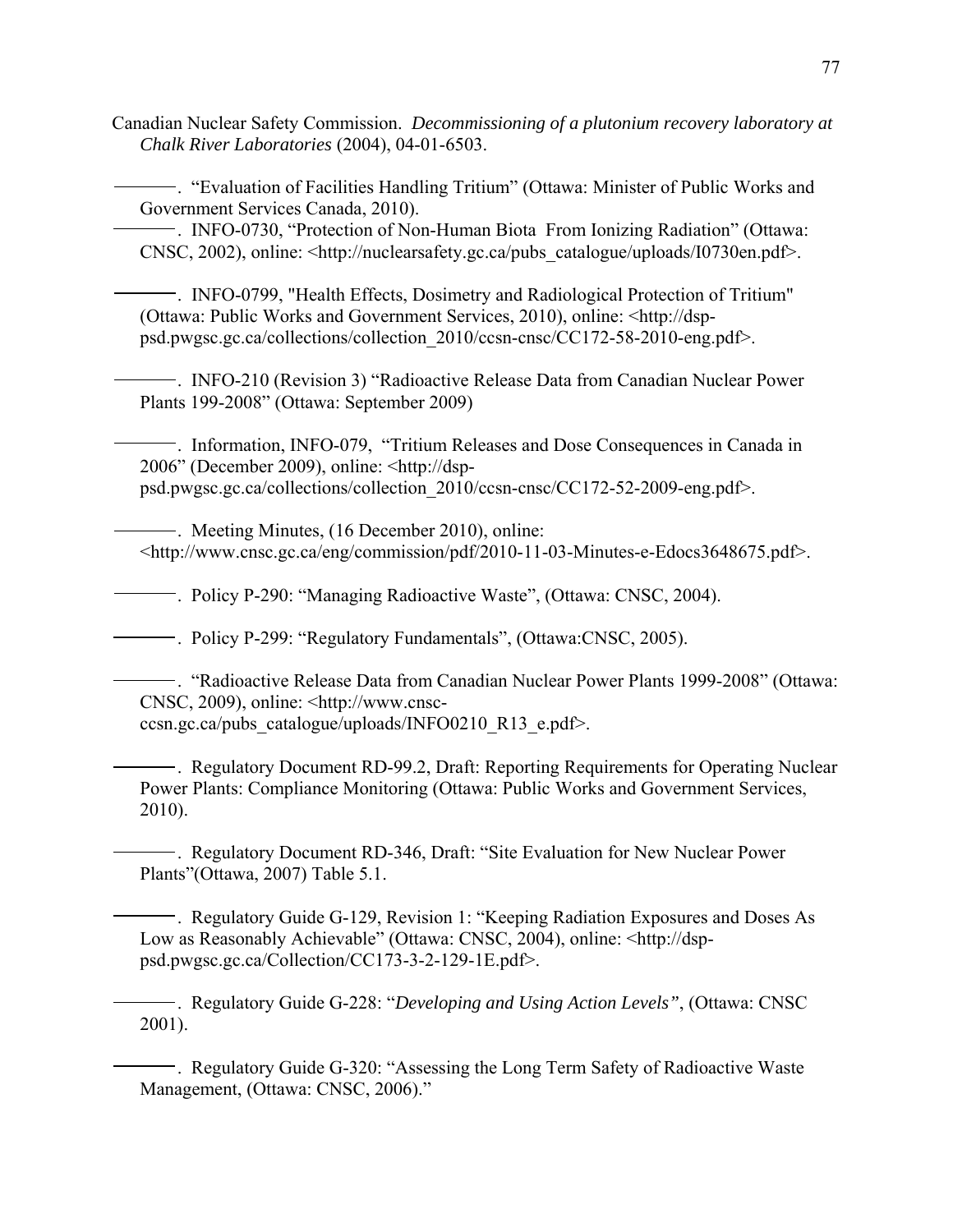. "Staff Review Procedure: Proponent Environmental Impact Statement (EIS) For a New Nuclear Power Plant, Alternative Means of Undertaking the Project and Alternatives to the Project" (2008), online:

<http://www.nuclearsafety.gc.ca/eng/pdfs/Staff\_Review\_Procedures/effects\_of\_the\_project\_ on the environment/SRP-EIS-

Alternative Means of Undertaking the Project and Alternatives to the Project e.pdf>

 . "Standards and Guidelines for Tritium in Drinking Water" (Ottawa: CNSC, 2008), online:  $\langle$ http://nuclearsafety.gc.ca/pubs\_catalogue/uploads/info\_0766\_e.pdf>.

 . "Thermal Plume Effects on the Aquatic Environment" (2008), online: <http://www.nuclearsafety.gc.ca/eng/pdfs/Staff\_Review\_Procedures/effects\_of\_the\_project\_ on the environment/SRP-EIS-Thermal Plume Effects in Aquatic Environment e.pdf>.

 . "Tritium Releases and Dose Consequences in Canada" (Ottawa: 2006), online: <http://dsp-psd.pwgsc.gc.ca/collections/collection\_2010/ccsn-cnsc/CC172-52-2009 eng.pdf>.

 . Waste Nuclear Substance Licence *WNSL-W2-3701.0/2017* University of Alberta Cloverbar (2007).

Canadian Standards Association, CSA-N288.1-M87 "Guidelines for Calculating Derived Release Limits for Radioactive Material in Airborne and Liquid Effluents for Normal Operation of Nuclear Facilities" (1987).

 . Nuclear, N288.1-08, "Guidelines for Calculating Derived Release Limits for Radioactive Material in Airborne and Liquid Effluents for Normal Operation of Nuclear Facilities" 2nd ed. (2008).

 . Nuclear, N288.4-10, "Environmental monitoring programs at Class I nuclear facilities and uranium mines and mills" (2010).

Carroll, S. "Radiological protection of the environment from an NGO perspective" (2009) 44:5 Radioprotection 439.

Chouhan, S.L. Yankovich, T.I. & Davis, P.A., "Environmental radionuclide concentrations below which non-human biota experience no effects" (2009) 44:5 Radioprotection 107.

Cohen, Bernard L. "Test of the linear-no threshold model theory of radiation carcinogenesis for inhaled radiation decay products" (1995) 68:2 Health Physics 157, online: <http://www.phyast.pitt.edu/~blc/LNT-1995.PDF>.

*Darlington New Nuclear Power Plant Project Joint Review Panel. Hearing Transcript* (2011) V. 4, online: <http://www.waterkeeper.ca/wpcontent/themes/waterkeeper/documents/DarlingtonNB/DarlingtonTranscriptMarch241011.pd f>.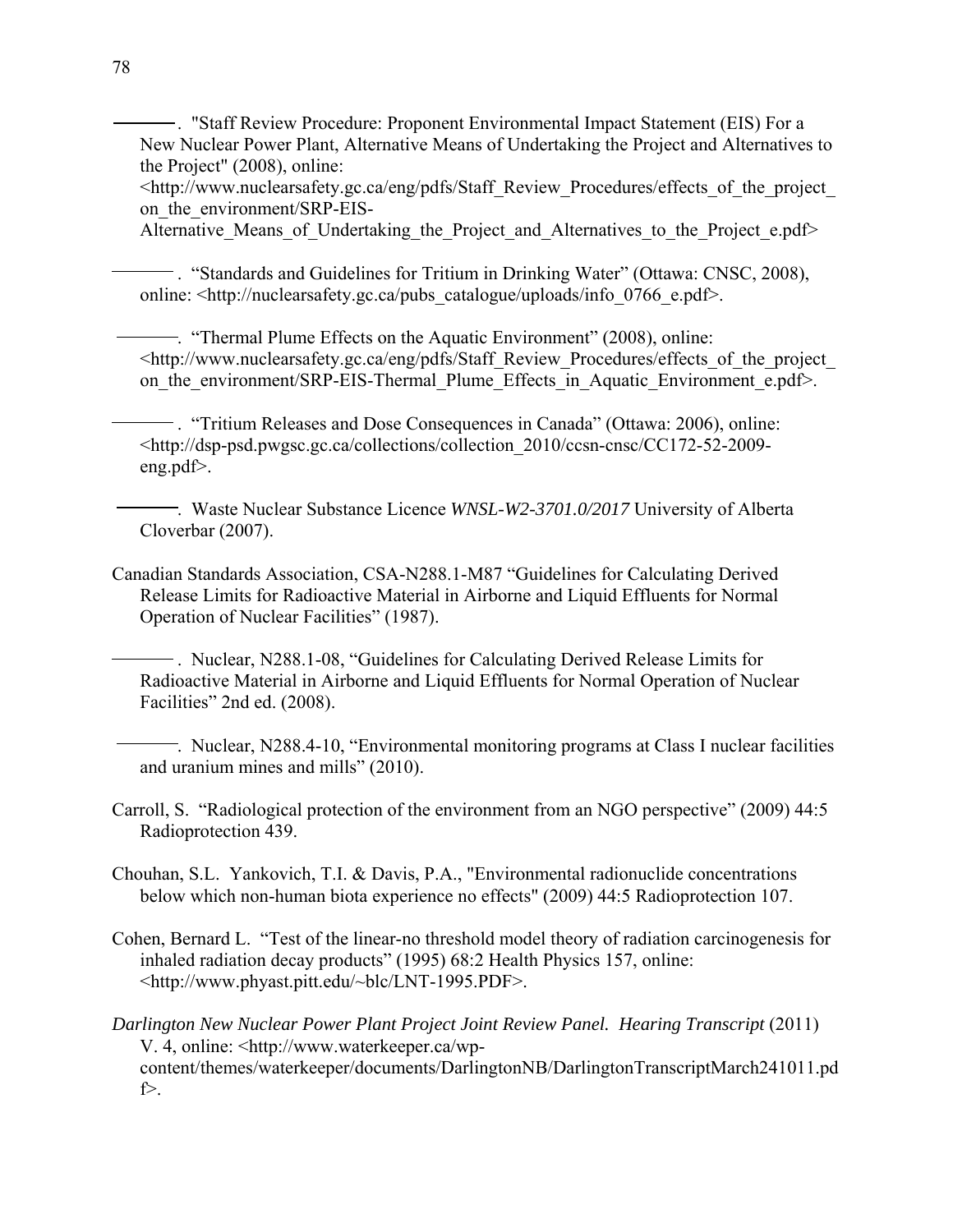Department of Fisheries and Oceans. "Freshwater Intake End-of-Pipe Fish Screen Guideline" (Ottawa: Public Works, 1995), online: <http://www.dfo-mpo.gc.ca/Library/223669.pdf>.

 . "Guidelines for Minimizing Entrainment and Impingement of Aquatic Organisms at Marine Intakes in BC" (Ottawa: DFO, 1991) CMRFAS 2098, online: <http://www.dfompo.gc.ca/Library/121776.pdf>.

- Department of Reconstruction, Press Release. "Canada's Role in the Atomic Bomb Drama" (13August 1945).
- Doern, G. Bruce. *The Atomic Energy Control Board: an evaluation of regulatory and administrative processes and procedures* (Ottawa : Law Reform Commission of Canada, 1976).
- Edwards, G. "Risks of Operating CANDU nuclear power plants" (Toronto: Greenpeace, 2008).
- Elgie, Stewart. "Canadian Regulation of Uranium Tailings Disposal: a Glowing Controversy" (1989) 8:2 UCLA J. Envtl L. & Pol'y 145.
- Environment Canada, *Canadian Environmental Protection Act.* "Priority Substances List PSL2 Assessment Report Releases of Radionuclides from Nuclear Facilities (Impact on Non-Human Biota)" – Revised Draft (Ottawa: Environment Canada and Health Canada, 2001).
- Federal–Provincial–Territorial Committee on Drinking Water. "Summary of Guidelines for Canadian Drinking Water Quality" (2003), online: <http://www.health.gov.sk.ca/waterguidelines-water-quality>.
- Federal-Provincial-Territorial Committee on Drinking Water of the Federal-Provincial-Territorial Committee on Health and the Environment. "Guidelines for Canadian Drinking Water Quality" (Ottawa: Health Canada , 2010), online: <http://www.hc-sc.gc.ca/ewhsemt/alt\_formats/hecs-sesc/pdf/pubs/water-eau/2010-sum\_guide-res\_recom/sum\_guideres recom-eng.pdf>.
- Foster, J.S. & Brooks, G.L. "CANDU Origins and Evolution, an Overview of the Early CANDU Program Prepared from Information Provided by John S. Foster" (2001), online: <http://canteach.candu.org>.
- Gray, J.L. "Early Decisions in the Development of the CANDU Program" (1987) 1:2 Canadian Nuclear Journal.
- Hart, D. *Derived Release Limits Guidance* (Toronto: CANDU Owners Group, 2008), online: <http://www.csagroup.org//repository/ca/COG-06-3090-R2-I-FINAL.pdf>.
- Health Canada. "Federal Contaminated Site Risk Assessment in Canada Part I: Guidance on Human Health Preliminary Quantitative Risk Assessment (PQRA)", online: <http://www.hcsc.gc.ca/ewh-semt/pubs/contamsite/part-partie\_i/appendix-b-annexe-eng.php>.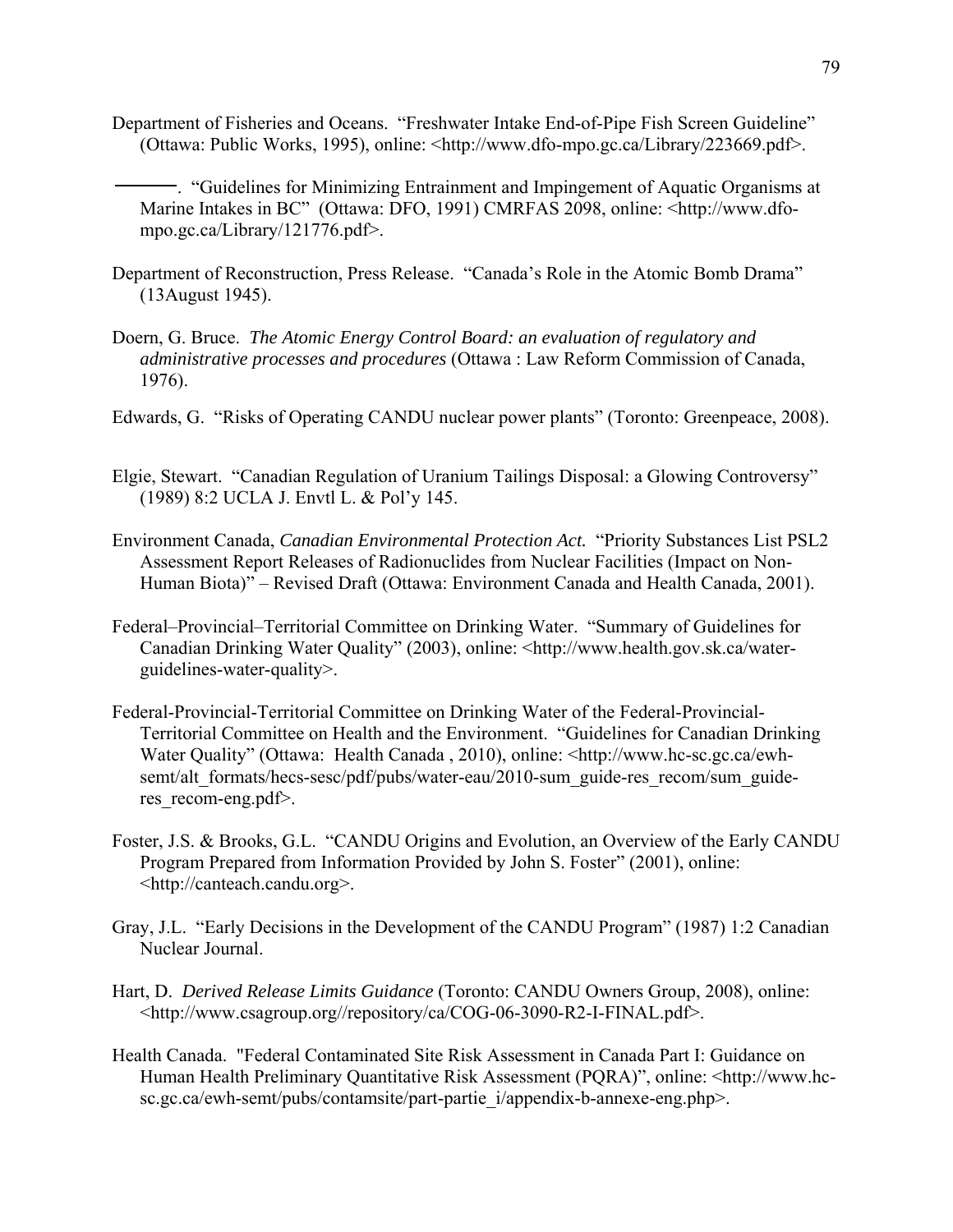. "Health-Based Tolerable Daily Intakes/Concentrations and Tumorigenic Doses/Concentrations for Priority Substances". (Ottawa: Environmental Health Directorate, 1996) Report No. 96-EHD-194.

 . Joint Working Group of Radiation Protection Bureau "Recommendations on Dose Coefficients for Assessing Doses From Accidental Radionuclide Releases to the Environment" (Ottawa:Health Canada, 1999), online: <http://www.hc-sc.gc.ca/ewhsemt/alt\_formats/hecs-sesc/pdf/pubs/radiation/dose/doseassess.pdf>.

 . "Recommendations on Dose Coefficients for Assessing Doses from Accidental Radionuclide Releases to the Environment" (Ottawa: Health Canada, 1999), online: <http://dsp-psd.communication.gc.ca/Collection/H46-1-33-1999E.pdf>.

Hingston, J. L., *et al*. "Deliverable 3 - A review of approaches to protection of the environment from chemicals and ionising radiation: Requirements and recommendations for a common framework." (PROTECT Project, 2007), online: <https://wiki.ceh.ac.uk/download/attachments/115016283/PROTECTWP1DeliverableD310- 12-07FINAL.pdf?version=1&modificationDate=1263808844000>.

House Standing Committee on Natural Resources. "Evidence" (26 September 1996), online: <http://www.parl.gc.ca/35/Archives/committees352/natu/evidence/24\_96-09- 26/natu24\_blk101.html>.

International Atomic Energy Agency. "Ethical considerations in protecting the environment from the effects of ionizing radiation" (Vienna: IAEA, 2002), online: <http://wwwpub.iaea.org/MTCD/publications/PDF/te\_1270\_prn.pdf>.

 . "Generic Safety Issues for Nuclear Power Plants with Pressurized Heavy Water Reactors and Measures for their Resolution" (Vienna: IAEA, 2007), online: <http://wwwpub.iaea.org/MTCD/publications/PDF/te\_1554\_web.pdf>.

 . Management of waste containing tritium and carbon-14. (TR-Series 421) (Vienna, IAEA, 2004) online: <http://www-pub.iaea.org/MTCD/publications/PDF/TRS421\_web.pdf>

 . "Modeling the migration and accumulation of radionuclide in forest ecosystems" (Vienna: IAEA, 2002), online: <http://wwwpub.iaea.org/MTCD/publications/PDF/Biomass1\_web.pdf>.

 . Safety Fundamentals 1, "Fundamental Safety Principles" (Vienna: IAEA, 2006), online: <http://www-pub.iaea.org/MTCD/publications/PDF/Pub1273\_web.pdf>.

 . Safety Series 111-F, "The Principles of Radioactive Waste Management" (Vienna: IAEA 1995).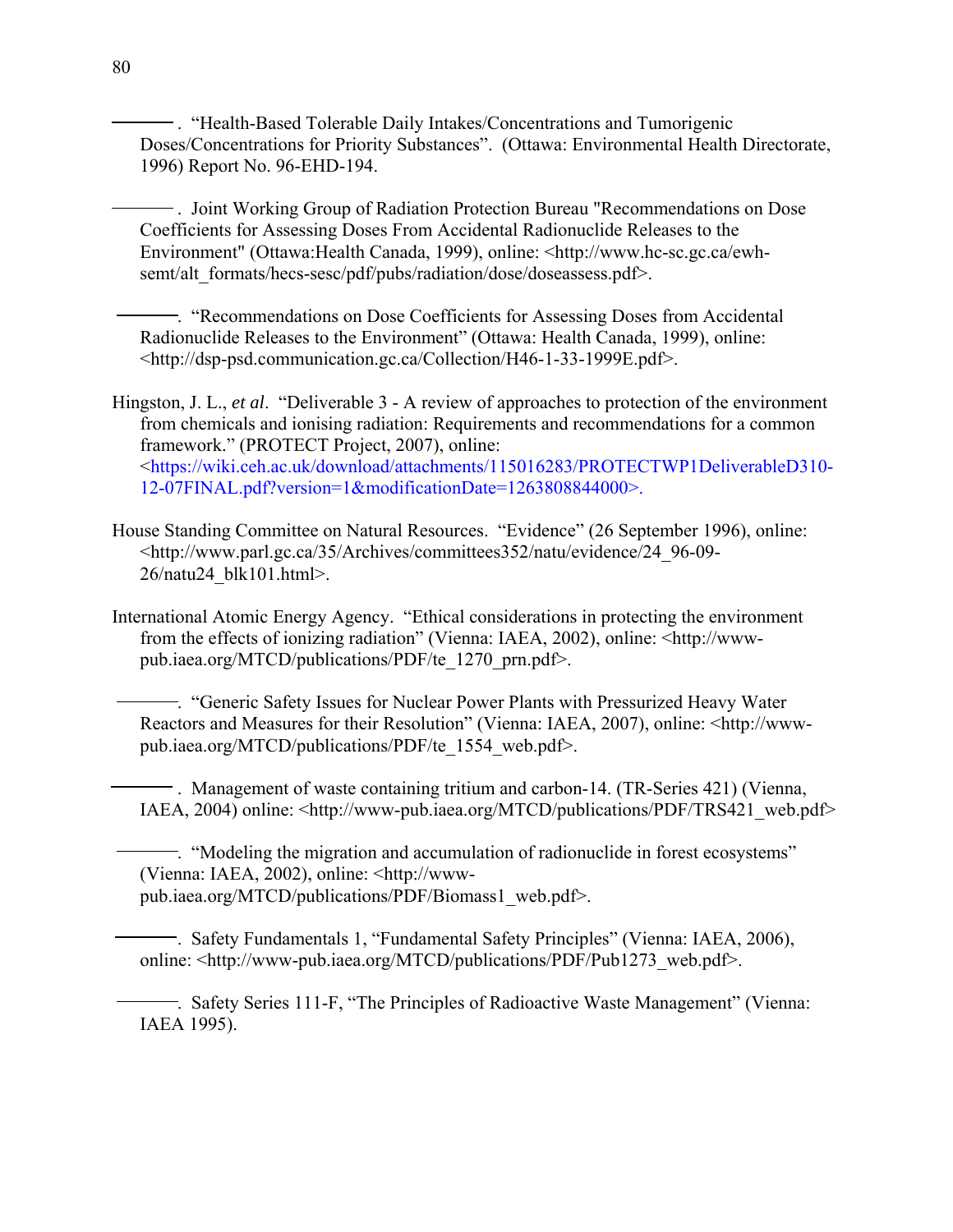. Safety Series 115, International Basic Safety Standards For Protection Against Ionizing Radiation (Vienna: IAEA, 1996), online: <http://wwwpub.iaea.org/mtcd/publications/pdf/ss-115-web/pub996\_web-1a.pdf>.

. Safety Series INSAG-5, "The Safety of Nuclear Power" (Vienna: IAEA, 1992).

 . Safety Standards WS-G-1.1, "Near Surface Disposal of Radioactive Waste", Safety Standards (Vienna: IAEA, 1999), online: <http://wwwpub.iaea.org/MTCD/publications/PDF/P073\_scr.pdf>.

 . Technical Document, 1650, "Good Practices in Heavy Water Reactor Operation" (Vienna: IAEA, 2010), online: <http://wwwpub.iaea.org/MTCD/publications/PDF/te\_1650\_web.pdf>.

 . Technical Report 332 "Effects of ionising radiation on plants and animals at levels implied by current radiation protection standards" (Vienna: IAEA, 1992).

International Commission on Radiological Protection. "1990 Recommendations of the ICRP" Radiological Protection Bulletin 119 (Supplement). (Chilton: National Radiological Protection Board,1990)

. "Constitution" (1987), online: <http://www.icrp.org/docs/constitution.pdf>.

 . "Draft 2007 Recommendations of the ICRP For Consultation" (2006), online: <http://www.icrp.org/docs/ICRP\_Recs\_02\_276\_06\_web\_cons\_5\_June.pdf>.

 . "Low-dose Extrapolation of Radiation-related Cancer Risk" (2005) 35:4 Annals of the ICRP.

 . Publication 60:"The 1990 Recommendations of the ICRP" Annals of the ICRP, 21:1.3.

 . Publication 91:"A Framework for Assessing the Impact of Ionising Radiation on Nonhuman Species" Annals of the ICRP 33:3.

 . Publication 108:Valentin, J., ed., "The Concept and Use of Reference Animals and Plants for the purposes of Environmental Protection," (2008) Annals of the ICRP 38:4-6, online: <http://www.icrp.org/docs/Environm\_ICRP\_found\_doc\_for\_web\_cons.pdf>.

Jamieson, Terry. CNSC Tritium Studies Project, Presentation to University of Ontario Institute of Technology (Ottawa: CNSC, 2009), online: <http://nuclearsafety.gc.ca/pubs\_catalogue/uploads/20090224-CNSC-Tritium-Studies-Project-UoIT-Tjamieson-Presentation-e.pdf>.

Jedicke, Peter. "The NRX Incident" Canadian Nuclear Society, online: <http://media.cnssnc.ca/history/nrx.html>.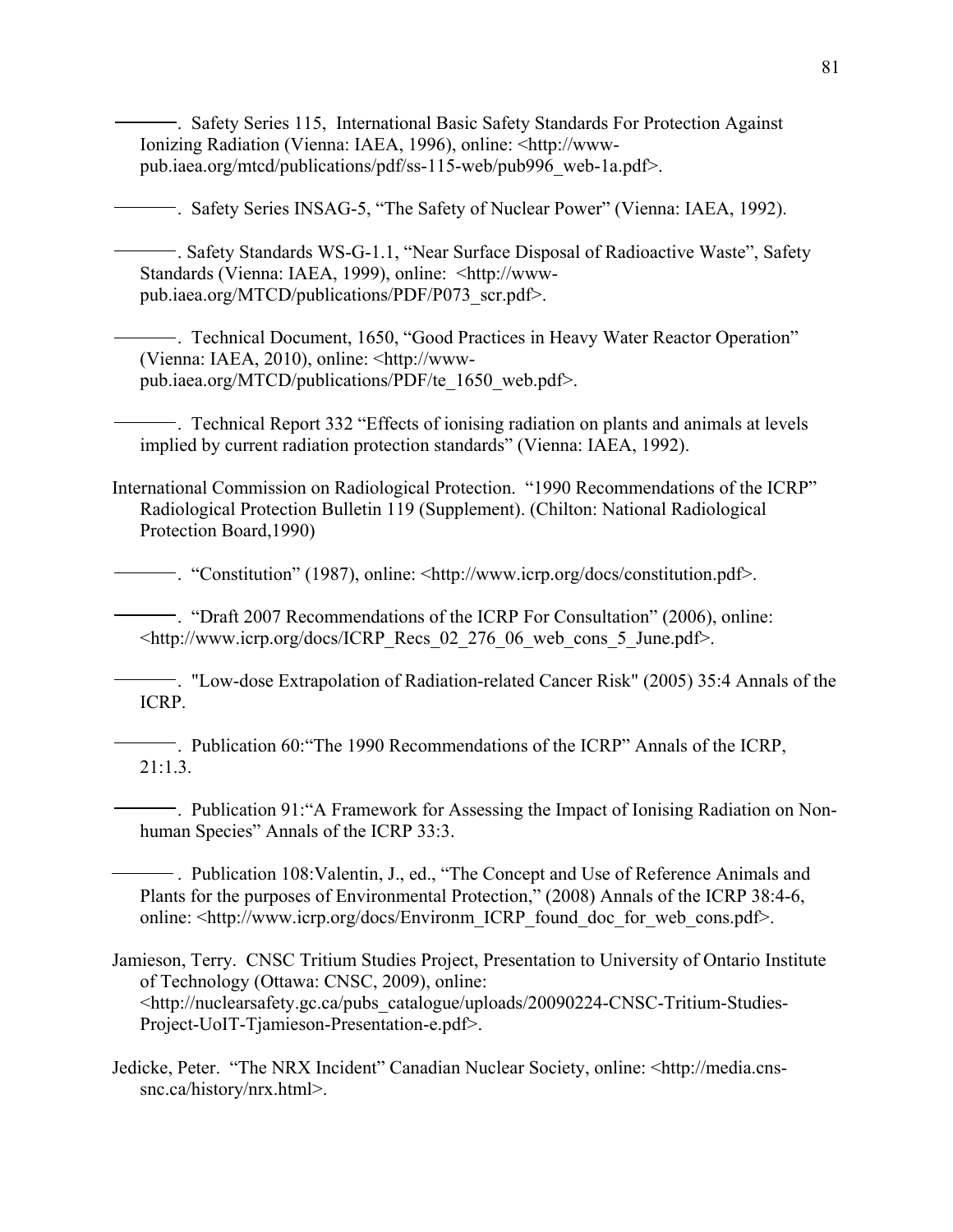- Kyrshev, I.I., & Sazykina, T.G. "Radioecological impact from radionuclide releases into rivers" (2002) 37:C1 Radioprotection 51.
- La Fayette. "International Environmental Law and the Problems of Nuclear Safety" (1993) 5 J. Envtl. L. 31.
- Larsson, C.-M. "Regulation and decision-making in environmental radiation protection"(2005) 40:1 Radioprotection S905.
- Lavoie, J. "Precautionary Principle" International School of Nuclear Law Dissertation (2009).
- Little, M.P. "Risks associated with ionizing radiation: Environmental pollution and health" (2003) 68:1 British Medical Bulletin 259, online: <http://bmb.oxfordjournals.org/content/68/1/259.full>.
- Lower Athabasca Regional Advisory Council. "Advice to the Government of Alberta Regarding a Vision for the Lower Athabasca Region" (2010), online: <http://www.ceaa.gc.ca/050/documents/45413/45413E.pdf>.
- McCleave. Nova Scotia, *Report of the Commission of Inquiry on Uranium*, (Halifax 1985).
- "Memorandum Of Understanding (MOU) Between The Canadian Nuclear Safety Commission (CNSC) and Environment Canada (EC)", (Ottawa: CNSC, 2004).
- Mossman, K.L., *et al*. "The Precautionary Principle and Radiation Protection" (2002) 13 Risk:Health, Safety, and the Environment 137.
- National Academy of Sciences. "Health Risks from Exposure to Low Levels of Ionizing Radiation: BEIR VII, Phase 2" (2005) Committee to Assess Health Risks from Exposure to Low Levels of Ionizing Radiation, National Research Council.
- National Pollutant Release Inventory. *2009 Facility & Substance Information for Ontario Power Generation - Darlington Nuclear* (Ottawa: Environment Canada, 2009), online: <http://www.ec.gc.ca/pdb/websol/querysite/facility\_substance\_summary\_e.cfm?opt\_npri\_id =0000003163&opt\_report\_year=2009>.
	- . *Priority Substances List Assessment Report:Releases of Radionuclides from Nuclear Facilities (Impact on Non-human Biota)* (Environment Canada, 2004), online: <http://www.chemicalsubstanceschimiques.gc.ca/about-apropos/assess-eval/radionuclideseng.pdf>.
- Nuclear Power Expert Panel. *Report on Nuclear Power and Alberta* (2009), online: <http://www.energy.alberta.ca/Electricity/pdfs/NuclearPowerReport.pdf>.
- Ontario, Ministry of Environment. "Water Management Policies, Guidelines", *Provincial Water Quality Objectives for the Ministry of Environment and Energy* (1999).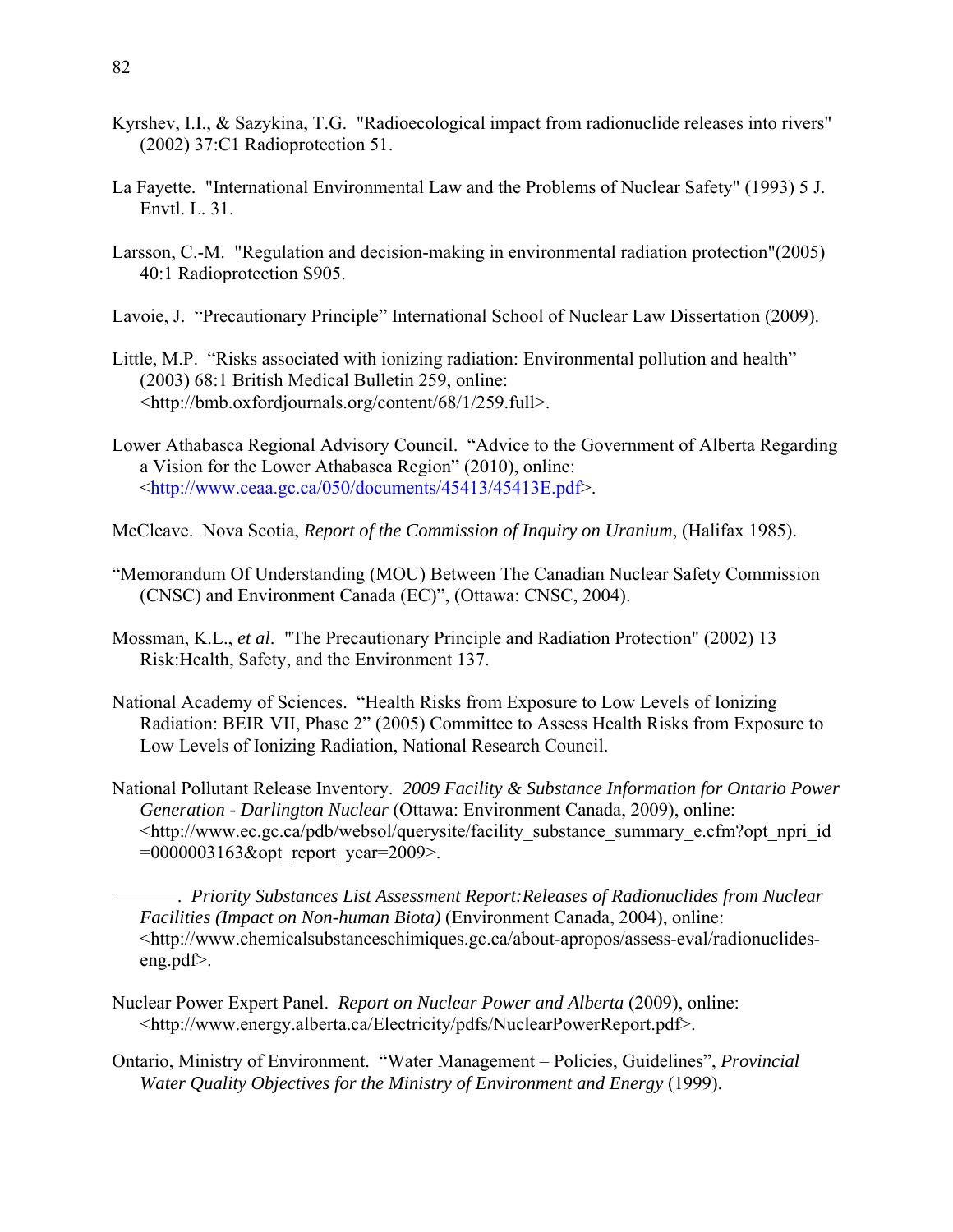- Ontario Atomic Energy Control Board. "Brief to the Royal Commission on the Health and Safety of Workers in Mines in Ontario"(Toronto: Ministry of the A.G., 1976), online: <http://www.archive.org/details/reportofroyworkmine00onta>.
- Ontario Drinking Water Advisory Council. "Report and Advice on the Ontario Drinking Water Quality Standard for Tritium" (Toronto: Ontario Minister of the Environment, 2009), online: <http://www.odwac.gov.on.ca/reports/052109\_ODWAC\_Tritium\_Report.pdf>.

Ontario Power Generation "Annual Summary And Assessment Of Environmental Radiological Data For 2006" (Toronto: OPG, 2007), online: <http://www.opg.com/pdf/Nuclear%20Reports%20and%20Publications/Annual%20Summar y%20and%20Assesment%20of%20Environmental%20Radiological%20Data%202006%20- %20Bruce%20Site.pdf>.

 . "Aquatic Environment Assessment Of Environmental Effects" Technical Support Document, New Nuclear - Darlington Environmental Assessment (Golder, 2009), online: <http://www.opg.com/power/nuclear/darlington/EA\_Process/Technical%20Support%20Doc uments/06%20Aquatic%20Environment%20Assessment%20of%20Environmental%20Effect s%20TSD.pdf>.

 . Joint Review Panel, "Guidelines for the Preparation of the Environmental Impact Statement for Ontario Power Generation's Darlington New Nuclear Power Plant Project" (2009).

 . Presentation; Pickering Nuclear Power Facility (2010), online: <http://www.opg.com/community/activities/pickering/PCAC%20MinutesAppendix/10.06.22 %20PCAC%20Minutes%20Appendix%202.pdf>.

 . "Radiation and Radioactivity Environment Assessment Of Environmental Effects" Technical Support Document, New Nuclear - Darlington Environmental Assessment (SENES Consultants Ltd., 2009).

- Organization for Economic Cooperation and Development. "Radiation Protection, Effluent Release Options from Nuclear Installations, Technical Background and Regulatory Aspects" (Danvers: OECD, 2003).
- Osborne, Richard V. RSP-0153-1, "Tritium in the Canadian Environment: Levels and Health Effects" (2002), online: <http://www.odwac.gov.on.ca/standards\_review/tritium/Osborne\_CNSC-RSP-0153-1.pdf>.
- Quebec, Bureau d'audiences publiques sur l'environnement. "Dry Storage of Irradiated Nuclear Fuel from the Gentilly 2 Power Station" (1994), online: <http://www.bape.gouv.qc.ca/sections/rapports/publications/bape087.pdf>.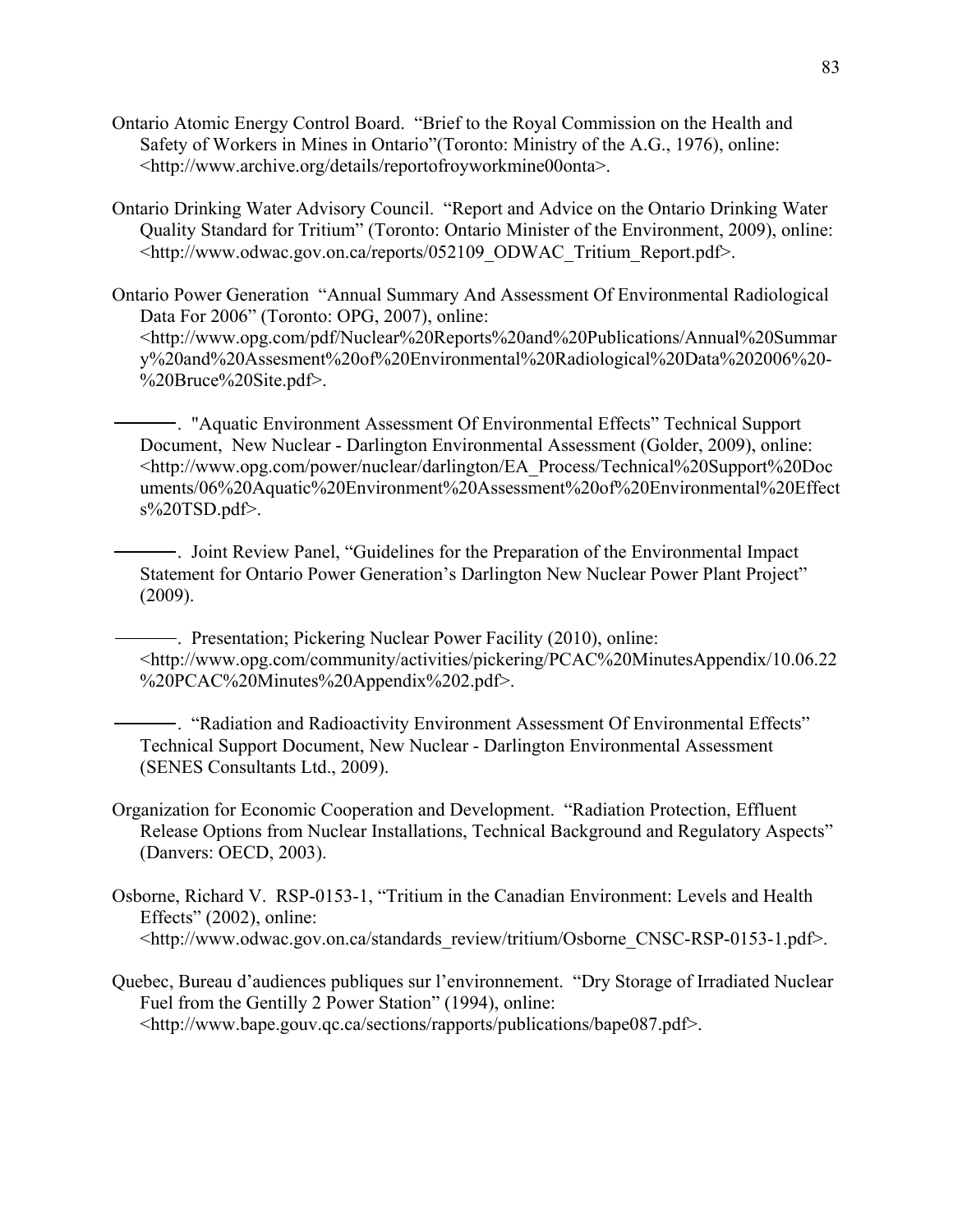. "Projet de modification des installations de stockage des déchets radioactifs et réfection de Gentilly-2, Rapport d'enquête et d'audience publique" 207 (Quebec: Bureau d'audiences publiques sur l'environnement, 2005).

- Quebec, Resources Naturelles et Faune. "Highlights on Energy: Hydroelectricity"(2011), online: <http://www.mrnf.gouv.qc.ca/english/energy/hydroelectricity/index.jsp>.
- Rio Declaration on Environment and Development 1992. 31 I.L.M. 874 (1992), online: <http://www.jus.uio.no/lm/environmental.development.rio.declaration.1992.doc>.
- Saskatchewan. News Release, "Government Announces Strategic Direction On Uranium Development" (December 17, 2009), online: <http://www.gov.sk.ca/news?newsId=4c9d1ce3-a344-4b4e-a0f5-a1e02670cbea>.

 . "Saskatchewan's Drinking Water Quality Standards and Objectives" (2006), online: <http://www.environment.gov.sk.ca/adx/aspx/adxGetMedia.aspx?DocID=765,758,253,94,88 ,Documents&MediaID=330&Filename=Drinking+Water+Quality+Standards+and+Objective s.pdf&l=English>.

 . "Specific Guidelines for the Preparation of an Environmental Impact Statement" Caribou Project, Areva Resources Canada Inc. (2007), online: <http://www.environment.gov.sk.ca/2007-001ProjectSpecificGuidelines>.

- Saskatchewan Environmental Society, "Environmental Asssessment in Saskatchewan", online: <http://www.environmentalsociety.ca/resources/Environmental%20Assessment%20in%20Sa skatchewan.pdf>.
- Saskatchewan Research Council, "SLOWPOKE-2 Reactor, Non-Power Reactor Operating Licence" NPROL-19.04/2013.
- Sazykina, "A system of dose-effects relationships for the northern wildlife: Radiation protection criteria" (2005) 40:1 Radioprotection S889.
- Senate Committee on Energy. the Environment and Natural Resources, Issue 15, *Evidence* (11 March 1997), online: <http://www.parl.gc.ca/35/2/parlbus/commbus/senate/com-e/enrge/15eva-e.htm?Language=E&Parl=35&Ses=2&comm\_id=5>.
- Sims, Gordon H.E. *A History of the Atomic Energy Control Board* (Ottawa: Minister of Supply and Services Canada, 1981) .
- Stoiber, C., *et al*. "Handbook on Nuclear Law" (Vienna: IAEA, 2003), online: <http://wwwpub.iaea.org/mtcd/publications/pdf/pub1160\_web.pdf>.
- Thompson, Gordon. *Design and Siting Criteria for Nuclear Power Plants in the 21st Century* (Cambridge, Massachusetts: Greenpeace, 2008), online: <http://www.cnscccsn.gc.ca/fr/pdfs/irss\_report\_greenpeace.pdf>.